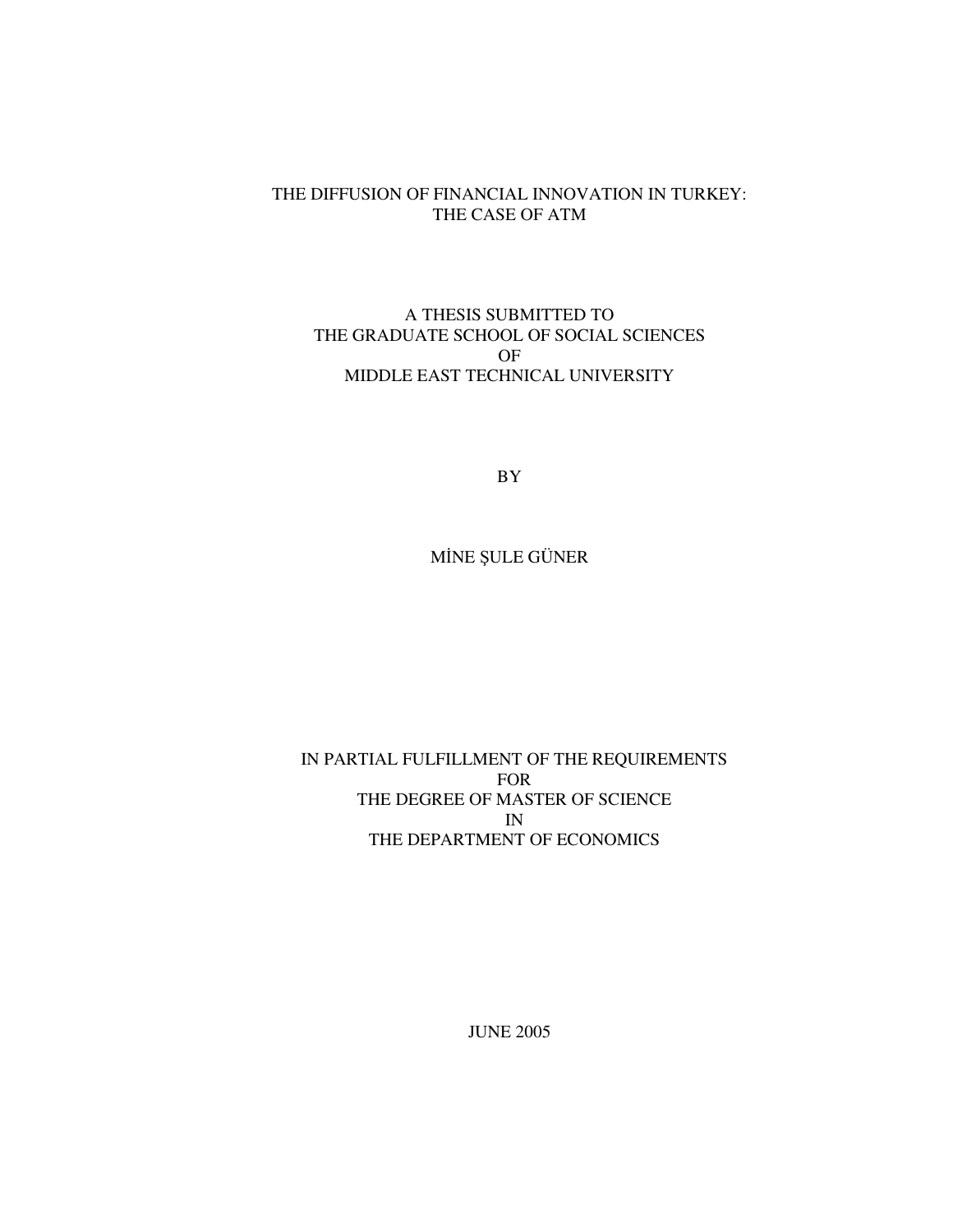#### **Approval of the Graduate School of Social Sciences**

Prof. Dr. Sencer Ayata **Director** 

————————————

I certify that this thesis satisfies all the requirements as a thesis for the degree of Master of Science.

> Prof. Dr. Erol Çakmak Head of Department

————————————

This is to certify that we have read this thesis and that in our opinion it is fully adequate, in scope and quality, as a thesis for The degree of Master of Science.

> Prof. Dr. Erol Taymaz Supervisor

————————————

Examining Committee Members

Prof. Dr. Erol Taymaz (METU, Econ)

Asso. Prof. Dr. Ahmet Haşim Köse (A.Ü., Econ)

Asst. Prof. Dr. Elif Akbostanci (METU, Econ)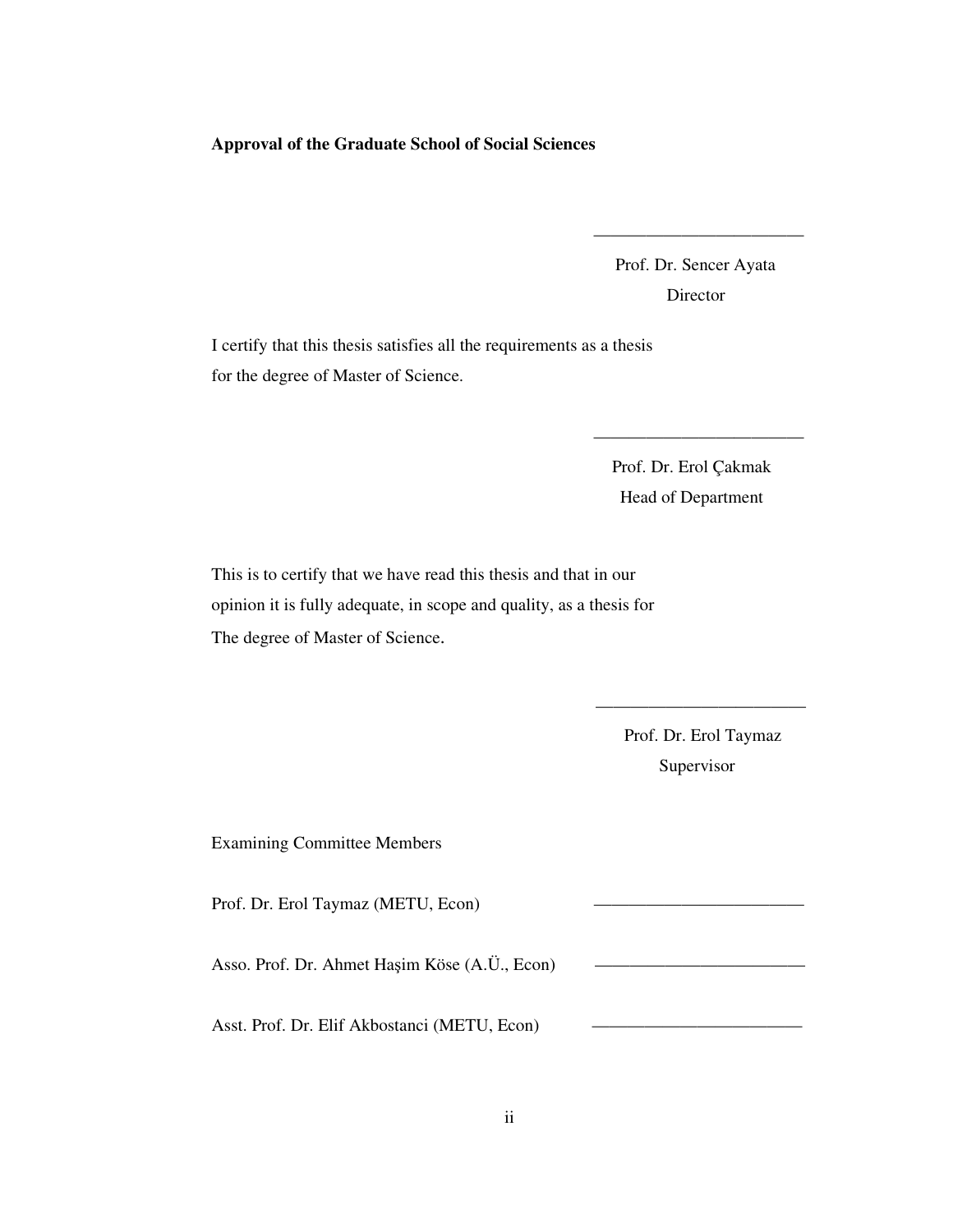**I hereby declare that all information in this document has been obtained and presented in accordance with academic rules and ethical conduct. I also declare that, as required by these rules and conduct, I have fully cited and referenced all material and results that are not original to this work.**

Name, Last Name: Mine Şule Güner

Signature :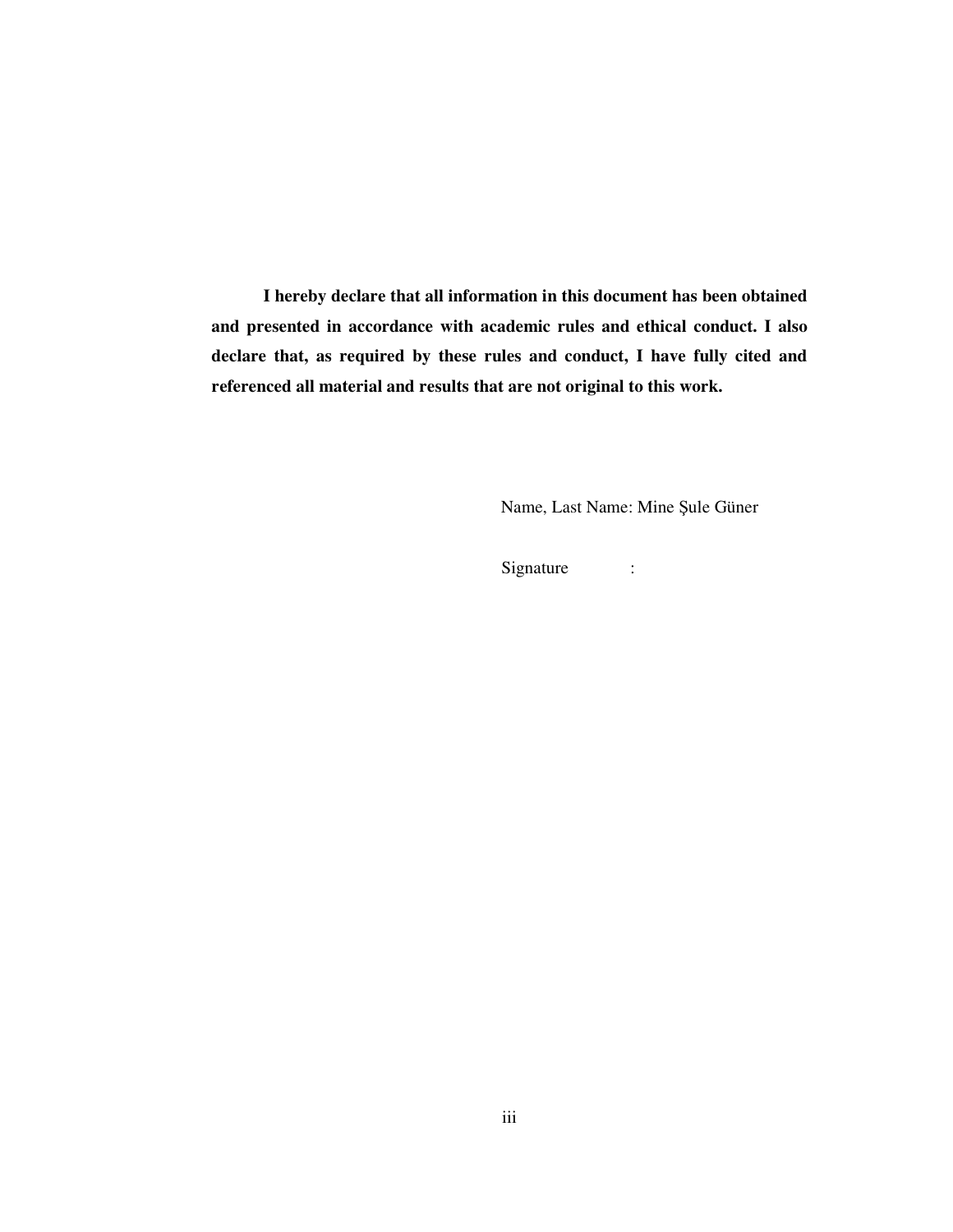### **ABSTRACT**

# THE DIFFUSION OF FINANCIAL INNOVATION IN TURKEY: THE CASE OF ATM

Güner, Mine Şule

M.S., Department of Economics Supervisor: Prof. Dr. Erol Taymaz June, 2005, 78 pages

This study investigates the indicators of the number of ATMs (automated teller machines) in the provinces of Turkey by examining two banks: T.C. Ziraat Bankası and T. İş Bankası. The study depends on annual panel data from 1990 to 2004 for seventy-three provinces of Turkey. The information about the number of ATMs of the two banks is gathered after a study in the archives of the banks. In this study it is concluded that the number of ATMs of T. Is Bankası and T. C. Ziraat Bankası in the previous year and the total number of branches of the banks in Turkey are the indicators of ATM adoption for both of the banks concerned. However, population has a negative sign for T. C. Ziraat Bankası which is a state bank whereas it has a positive sign for T. Is Bankasi which is a quasi-private bank.

The findings also indicate that the ATM number of T. Is Bankasi is more sensitive to the number of total bank branches.

Key Words: financial innovation, technology diffusion, ATM (automated teller machines), Turkish banking system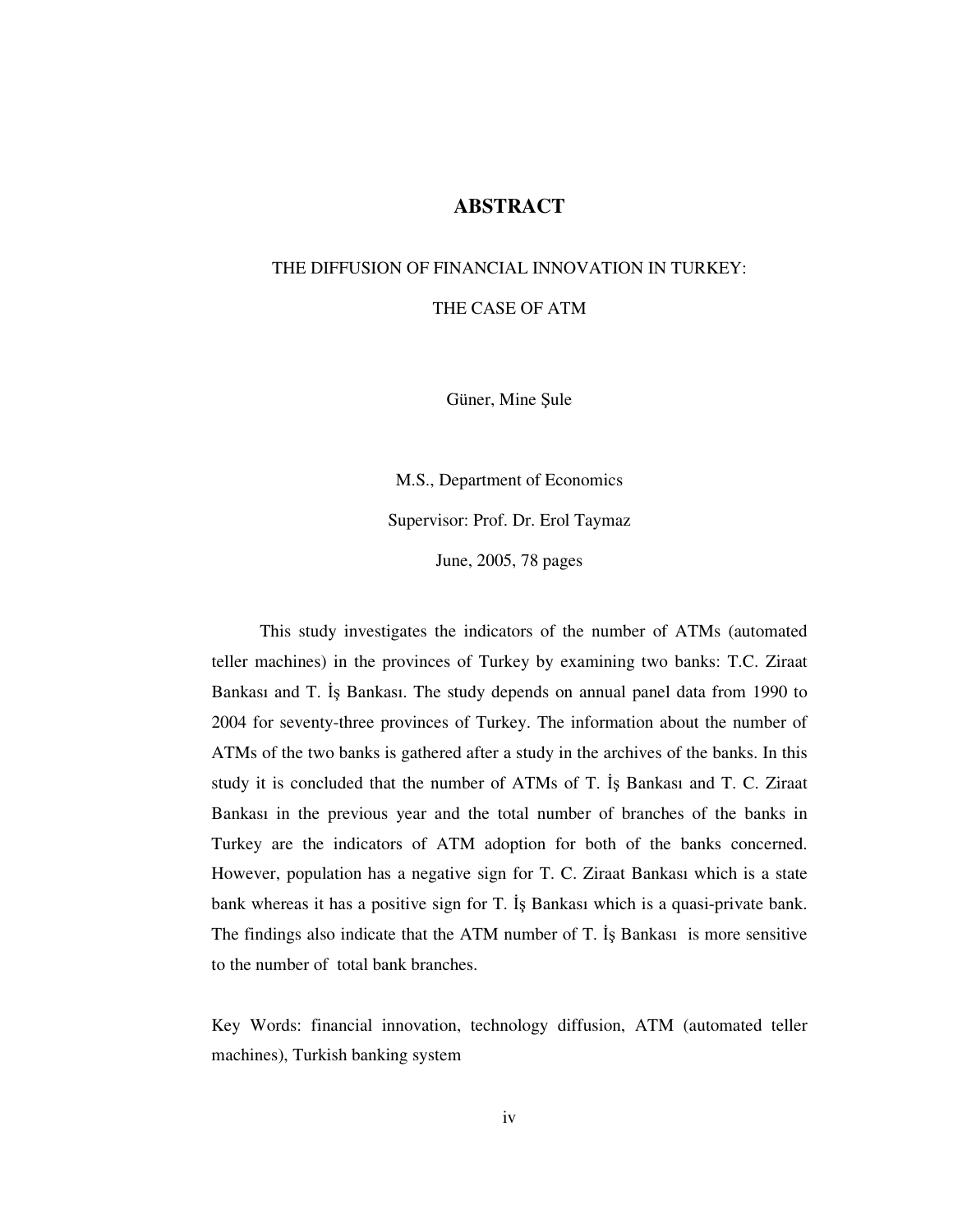### **ÖZ**

#### TÜRKİYE'DE FİNANSAL YENİLİĞİN YAYGINLAŞMASI:

ATM ÖRNE

Güner, Mine Şule

Yüksek Lisans, İktisat Bölümü Tez Yöneticisi: Prof. Dr. Erol Taymaz Haziran 2005, 78 sayfa

Bu çalımada Türkiye'nin il bazındaki ATM sayısının belirleyicileri, T.C. Ziraat Bankası ve T. İş Bankası odaklı olarak incelenmiştir. Çalışmada Türkiye'nin yetmiş üç ili için 1990-2004 yılları arasını kapsayan yıllık panel veri seti kullanılmıştır. Çalışmaya konu olan iki bankanın ATM sayılarına ilişkin bilgi bankaların arşivlerinden çalışma sonucu edinilmiştir. T. İş Bankası ve T. C. Ziraat Bankası'nın bir önceki dönem ATM sayılarının ve Türkiye'deki toplam şube sayısının ATM sayısını olumlu yönde etkilediği sonucuna varılmıştır. Nüfus değişkeni T. C. Ziraat Bankası için negatifken, T. İş Bankası için pozitif bulunmuştur. Bulgular, İş Bankası'nın ATM sayısının, Türkiye'deki toplam şube sayısına T. C. Ziraat Bankası'na kıyasla daha duyarlı oldugunu da göstermektedir.

Anahtar Kelimeler: finansal yenilik, teknoloji yaygınlaması, ATM, Türk Bankacılık Sistemi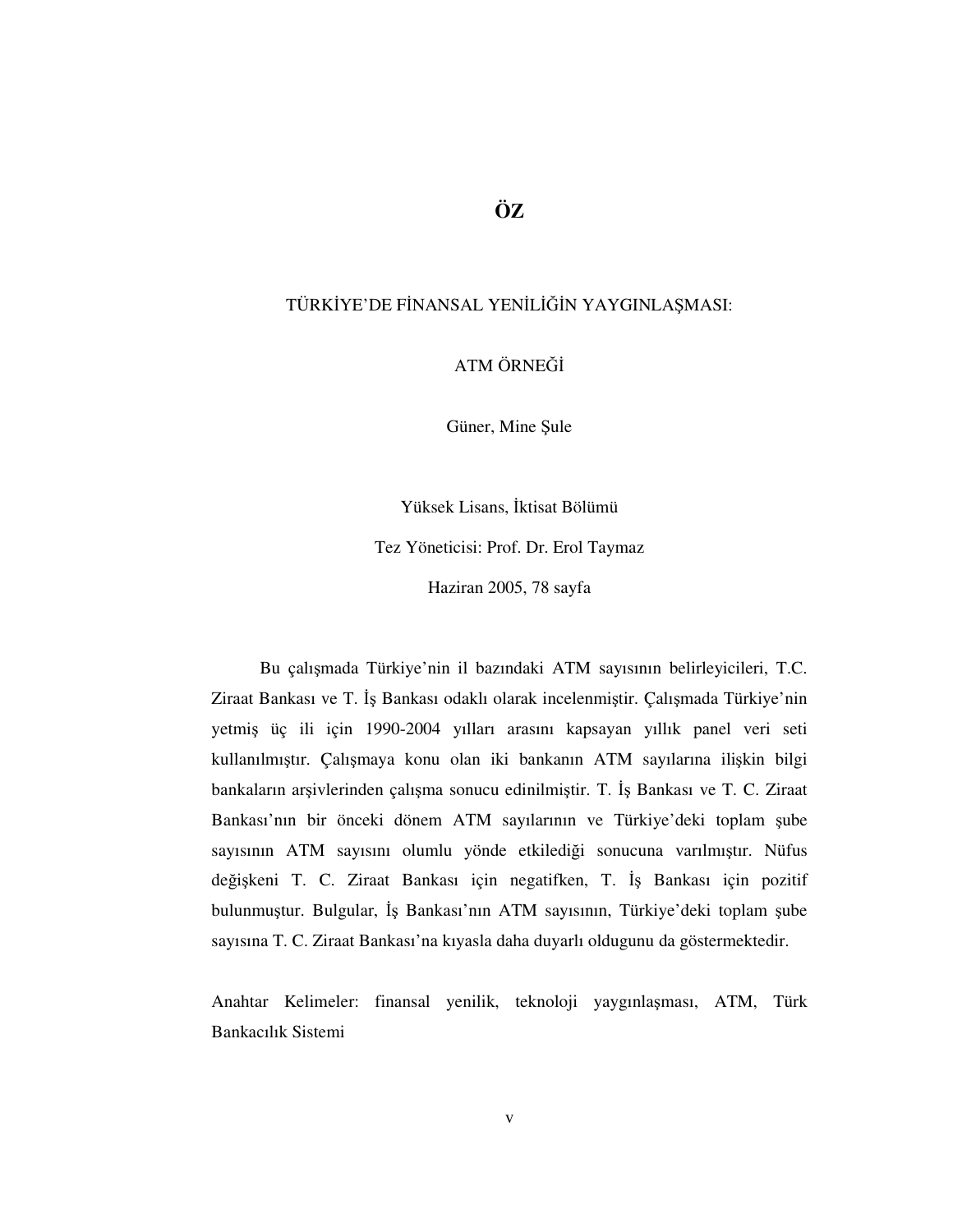### **ACKNOWLEDGEMENTS**

I want to thank to many people for their help and contribution not only during the period I was at work on my thesis but also during my undergraduate and graduate education.

First of all I want to thank to my supervisor Prof. Dr. Erol Taymaz for his encouragement, help and constructive suggestions during the conduct of this thesis. It is really a pleasure to work with him. May I also acknowledge the examining committee members for their criticisms and constructive comments.

Things could be very hard without an experience in writing a paper before. To Prof. Dr. Fikret Şenses from whom I learned how to read and write a paper accurately, I owe much. I want to mention the contributions of Prof. Dr. Ercan Uygur as I first learned the econometric methods that I used in my thesis from him. May I also thank to Prof. Dr. Haluk Erlat for his valuable comments about my thesis.

I wish to thank to Esin Uşak for the data set concerning the number of ATMs of T.C. Ziraat Bankası and to Güray İltuş for the same data set for T. İş Bankası. Without the data they enabled me, this thesis could not come into being.

I can't even imagine how hard things could be without Atilla Ulusoy. I also want to thank to my friend and colleague Özlem Yıldız for her help in preparing the presentation of the thesis. Ismail Cifci was also always ready for help with his technical support.

Most importantly, I am deeply indebted to the members of my family, Kamuran Güner, Bahri Güner and Mete Hakan Güner from whom I always got the best of every valuable thing.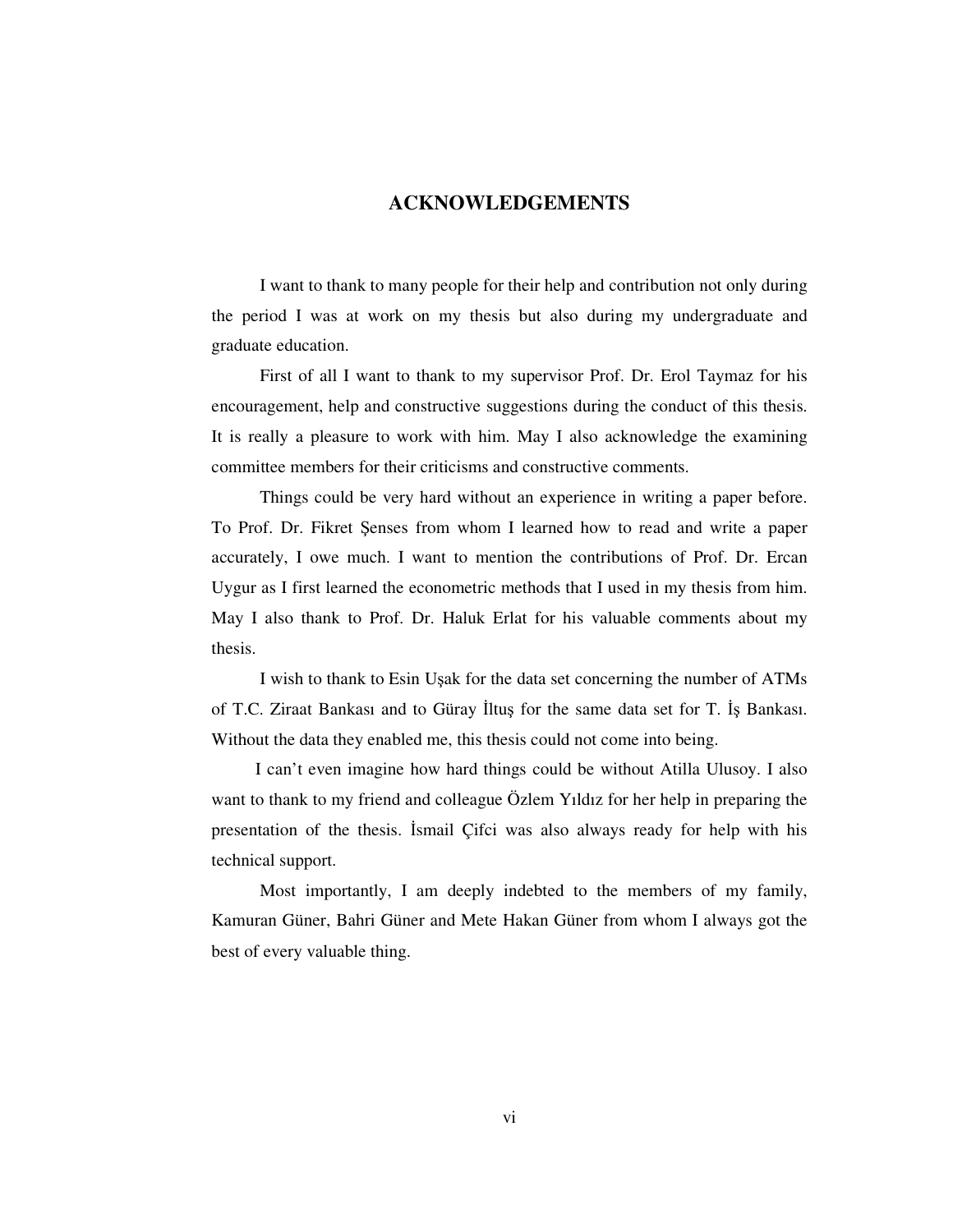## **TABLE OF CONTENTS**

| <b>CHAPTER</b>                                              |
|-------------------------------------------------------------|
| 2. FINANCIAL INNOVATION AND TECHNOLOGY DIFFUSION: A         |
|                                                             |
| 3. TURKISH BANKING SYSTEM AND FINANCIAL INNOVATION          |
|                                                             |
| 3.2 Financial Innovation in the Turkish Banking System29    |
| 3.3 The Cases of T. İş Bankası and T. C. Ziraat Bankası. 33 |
|                                                             |
|                                                             |
| 4. DATA, MODEL AND ESTIMATION RESULTS40                     |
|                                                             |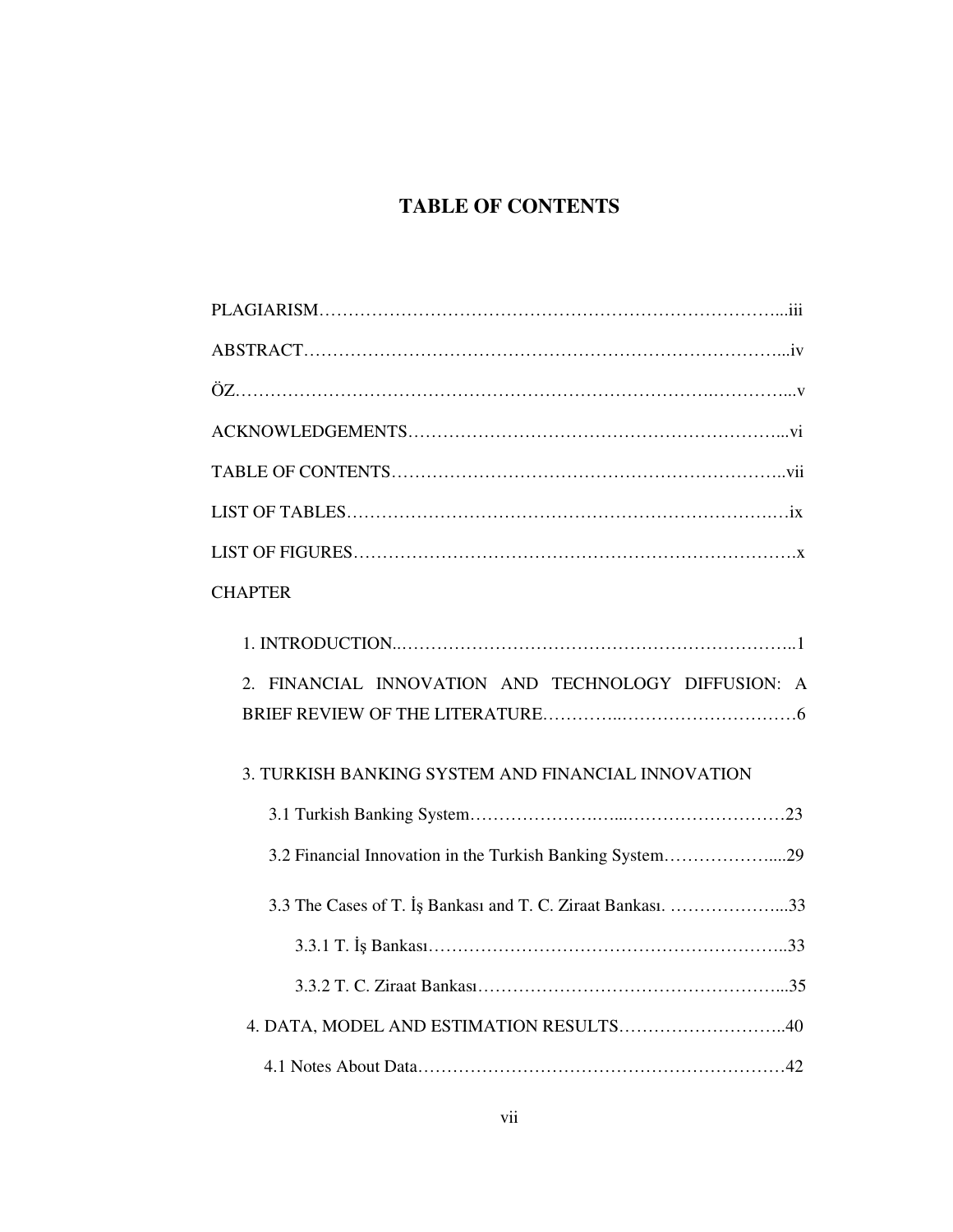| <b>APPENDICES</b> |  |
|-------------------|--|
|                   |  |
|                   |  |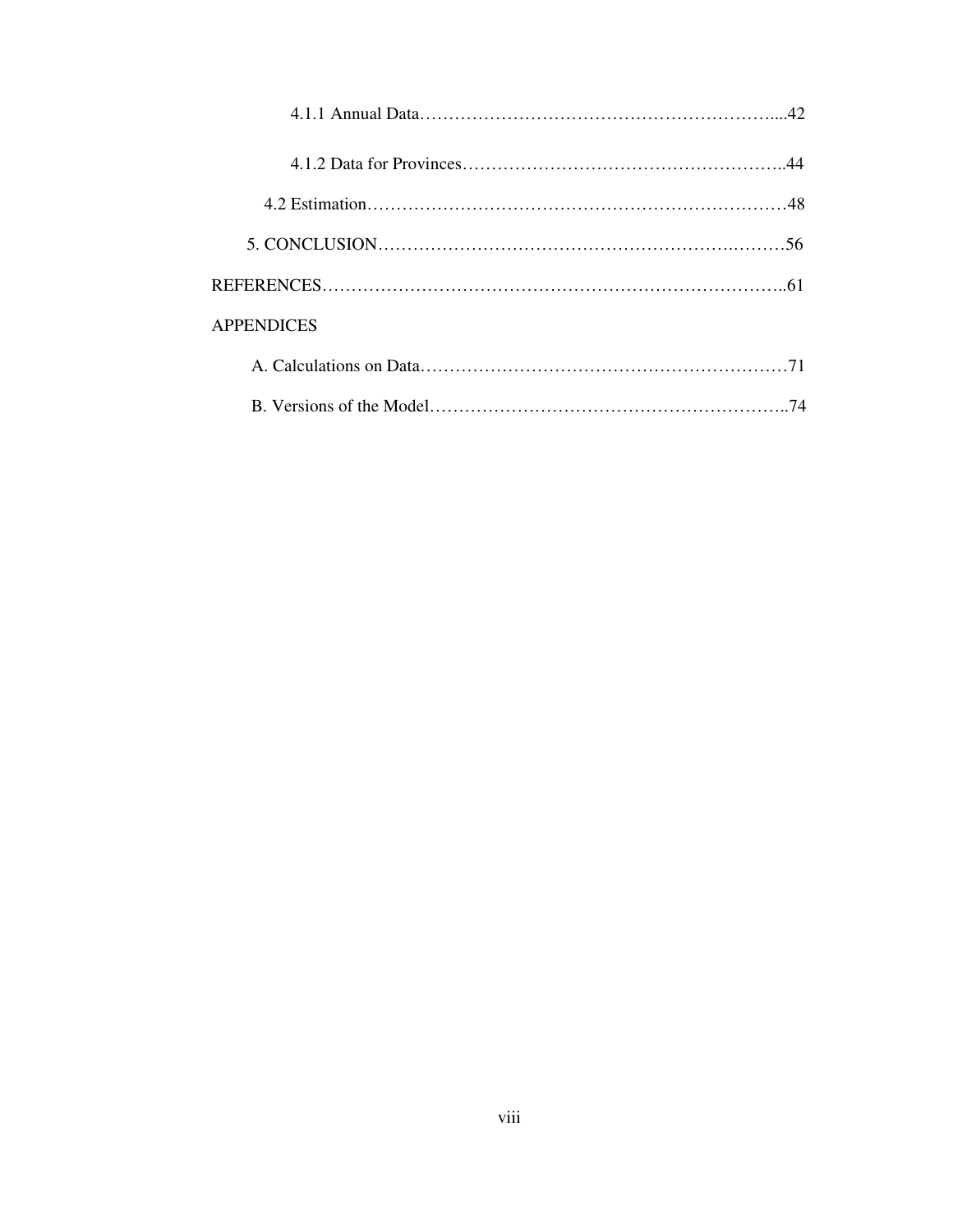## **LIST OF TABLES**

### **Tables**

| Table 3.7 Financial Data on T. Is Bankası and T. C. Ziraat Bankası, September |  |
|-------------------------------------------------------------------------------|--|
|                                                                               |  |
|                                                                               |  |
|                                                                               |  |
|                                                                               |  |
|                                                                               |  |
|                                                                               |  |
|                                                                               |  |
|                                                                               |  |
|                                                                               |  |
|                                                                               |  |
|                                                                               |  |
|                                                                               |  |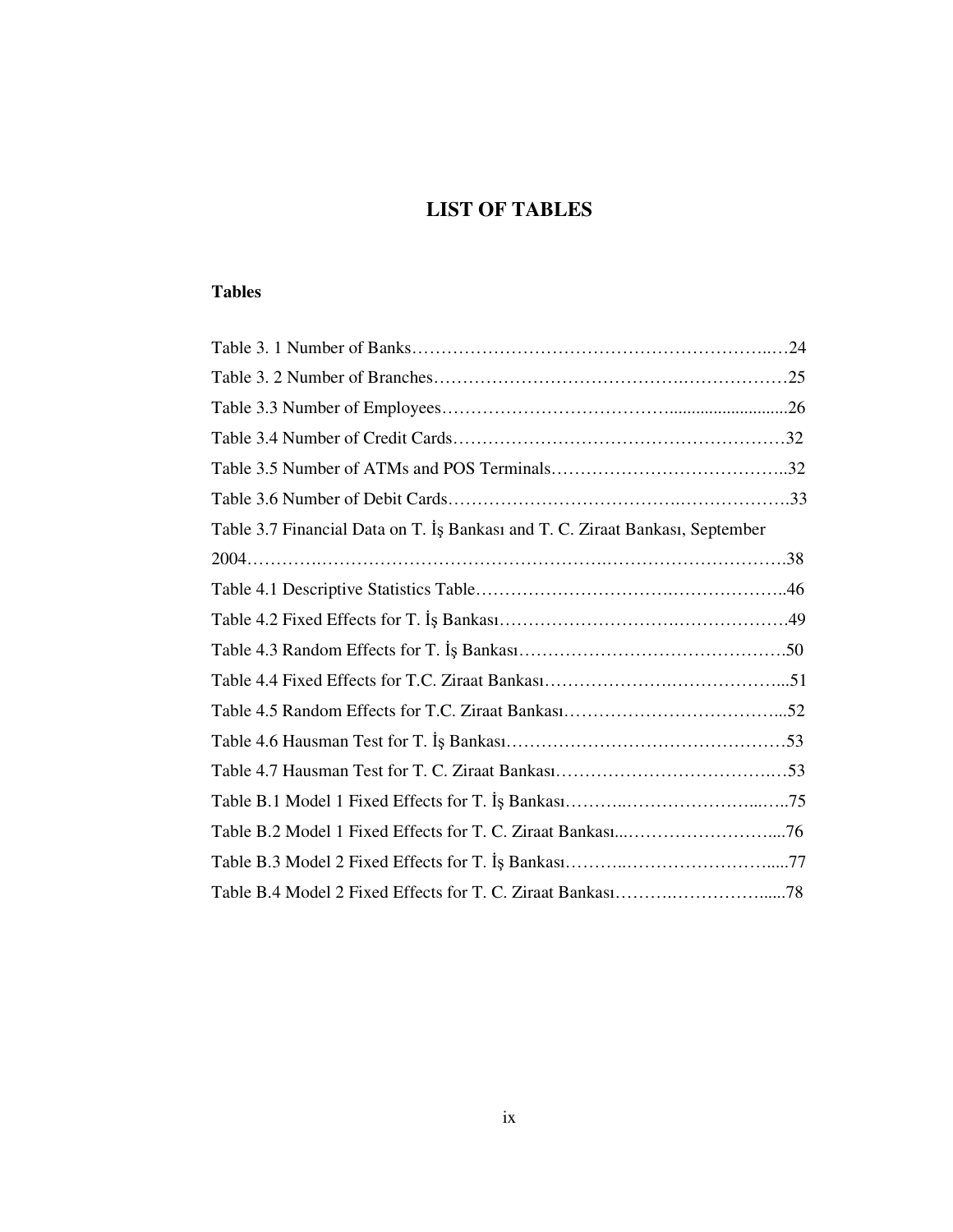## **LIST OF FIGURES**

## **Figures**

| Figure 3.2 Number of Provinces Having ATM, comparison39 |  |
|---------------------------------------------------------|--|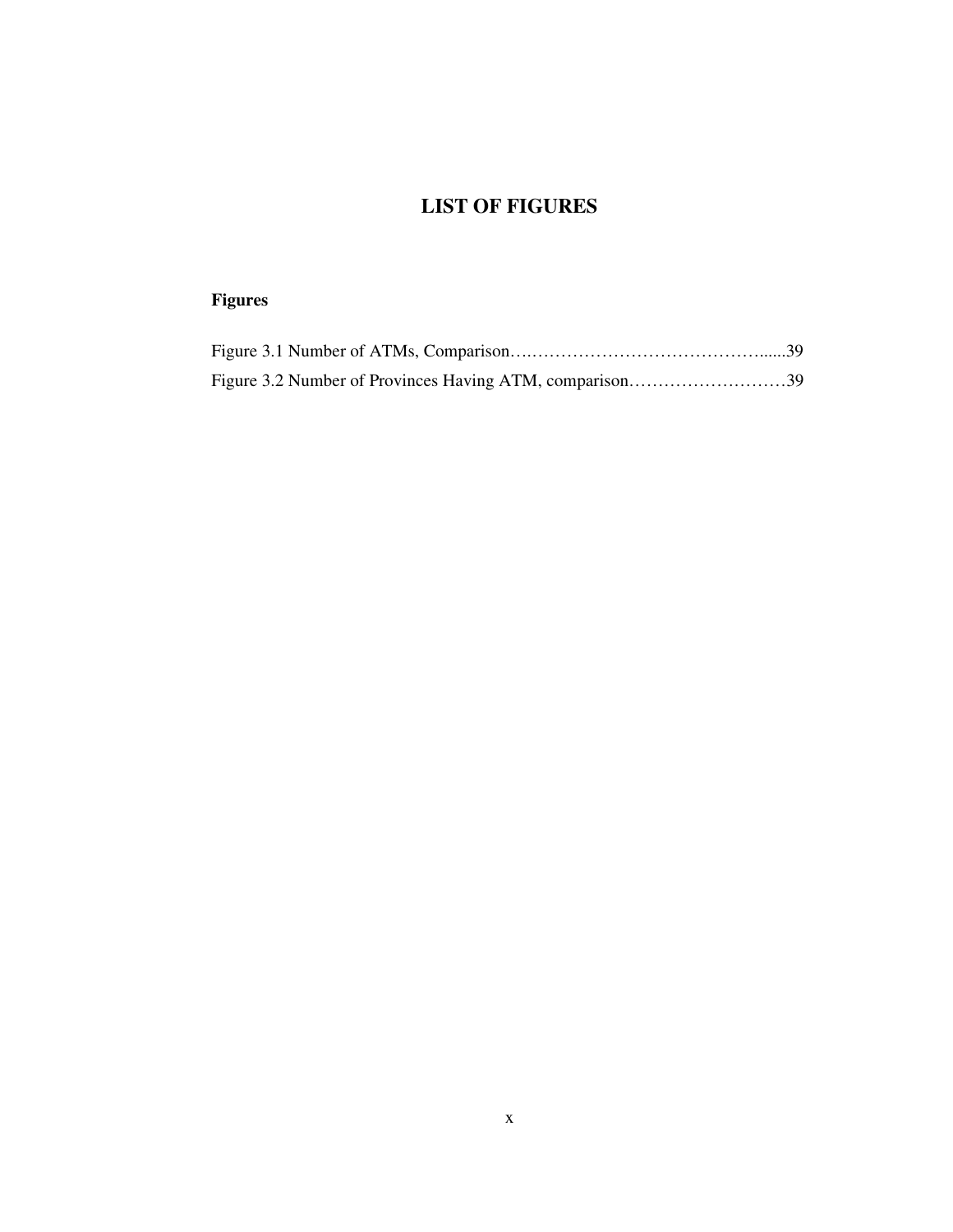### **CHAPTER 1**

### **INTRODUCTION**

History shows that financial innovation has been a key influence on the world economy in providing a solid base for the growth of financial systems. Since finance is a facilitator of virtually all production activity, improvements in the financial sector will have direct positive ramifications throughout an economy. (Frame and White, 2004) The centrality of finance in an economy raises the importance of financial innovations. Over the past few decades there has been a serious increase in the development of new financial instruments. The world revolution is entirely appropriate for describing the changes in financial institutions and instruments that have occurred in the past twenty years. (Miller, 1986) Innovations help us perform the following functions according to Merton's (1992) functional decomposition: (1) moving funds across time and space; (2) the pooling of funds; (3) managing risk; (4) extracting information to support decision-making; (5) addressing moral hazard and asymmetric information problems; and (6) facilitating the sale of purchase of goods and services through a payment system. Although a broad descriptive literature concerning recent financial innovations has proliferated<sup>1</sup>, there are only a few empirical studies about the subject.

<sup>&</sup>lt;sup>1</sup> Examples: William Silber (1983); James Van Horne (1985); Miller (1986, 1992); Colin Mayer(1986); Ian Cooper (1986); BIS (1986); Gerald Faulhaber and William Baumol (1988); Richard Levich (1988); Tim Campbell (1988); Daniel Siegel (1990); Henry Cavanna (1992); John Finnerty (1992); Robert Merton (1992, 1995); Richard Kopcke (1995); Peter Tufano (1995, 2003); Michael Lea (1996); Mervyn Lewis and Paul Mizen (2000); Finnerty and Douglas Emery (2002)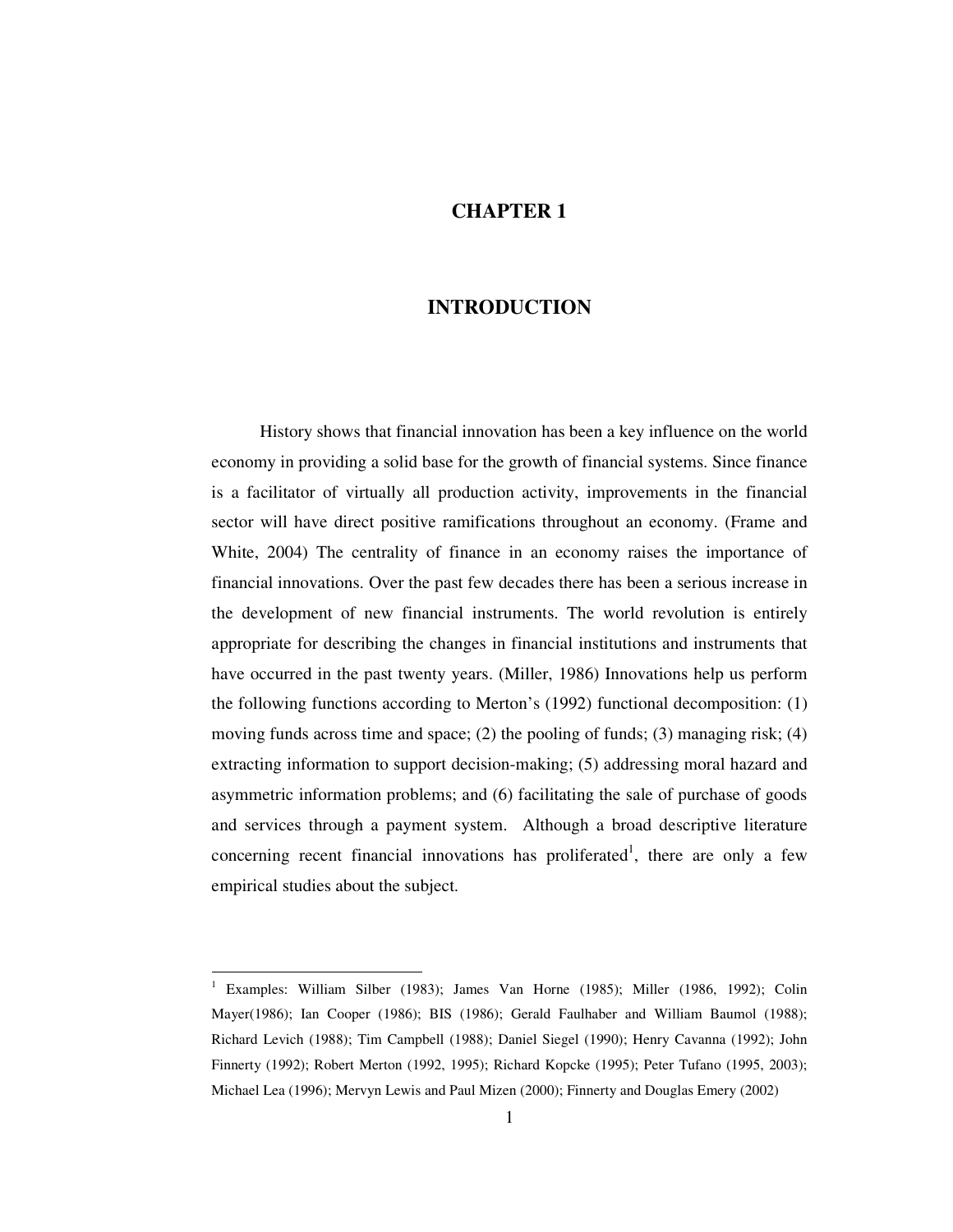Technology includes "hard" technologies (such as computer-controlled machine tools) and "soft" technologies (for example, improved manufacturing, quality, or training methods). (Shapira and Rosenfeld, 1996) Banks as profit-seeking enterprises try to use both kinds of new technologies in their systems that will reduce their cost of production and yield more profits. However, banks usually adopt technological improvements later than securities firms as one example of this can be observed in the field of on-line services. ATMs, early video banking, internet banking, transactional internet websites are some kinds of services supported by new technology in the banking sector. However, the rate at which innovations diffuse through an economy is crucial. With the help of technology diffusion, the adoption of new technologies and techniques became possible all over the world at different rates. The positive effects of the size of an enterprise (especially a bank) on its likelihood of innovating or of adopting innovations or of adopting them earlier is the common point concluded by many of the articles (Frame and White, 2004) Also, profitability or proxies for (or components of) it also tend to be positive influences on earlier adoption. (Molyneux and Shamroukh, 1996) and (Akhavein, Frame, and White 2005).

As Frame and White (2004) stated, despite the recognized importance of financial innovations and an extensive descriptive literature, there have been surprisingly few empirical studies that test hypotheses concerning the economic/environmental conditions that encourage financial innovation. The reasons may be: (1) The research and development tradition: Outside of finance much of the empirical testing has linked innovation with formal research and development efforts by companies. Financial services are not in this R&D tradition. (2) The Patent Count Tradition: Patents for financial products and services are not common, and financial services firms are unlikely to be boasting in advertisements about their patenting proclivities. (3) The Data: The data that are commonly used for research about financial services yield no directly useful information about financial innovation. (4) Summing Up: The data and research environments have not been conducive to empirical work on financial innovation. For a number of empirical financial innovation studies, the crucial data have come from special surveys as in this thesis.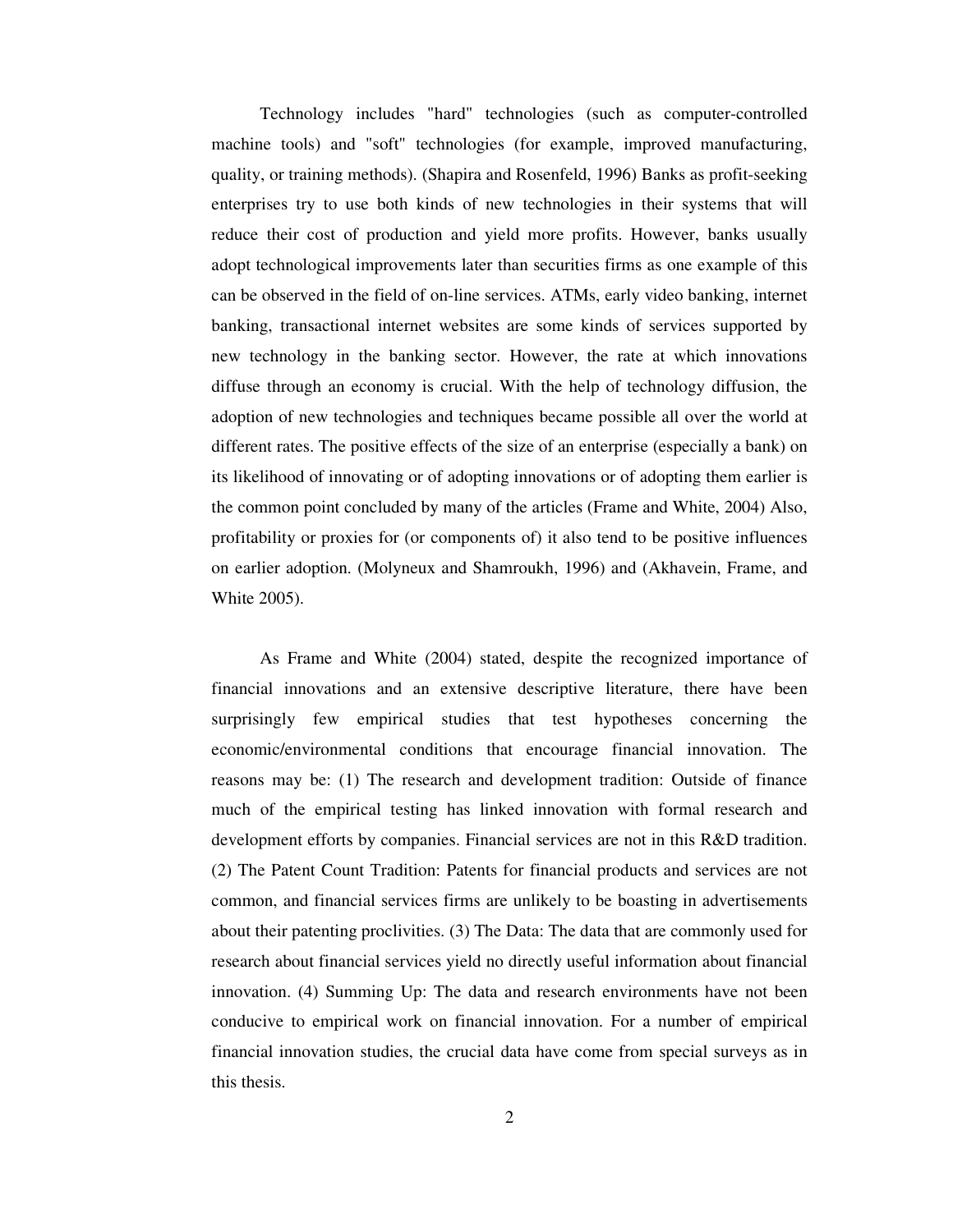This study focuses on the automated teller machine (ATM ) which enables a bank customer to conduct banking transactions from almost every other ATM in the world. The first examples of automated teller machines are cash dispensers (CDs) that had been adopted in 1960s. Cash dispensers were used as machines that supply certain amount of cash. With the technologic improvement automated teller machines replaced with cash dispensers. Automated teller machines have been widely adopted by retail banks and building societies since their commercialization in 1972. (Gourlay and Pentecost, 2000) Hannan and McDowell (1987) found a significant and positive relationship between the number of previous adopters at the state level (as a proxy for the stock effect) and the probability of ATM adoption in the US banking sector. Since its introduction into test markets in 1974, ATM's have become as common place as banks, shopping malls, and supermarkets. ATMs provide access to banking services at virtually any hour of the day or night and, with the introduction of inter-bank networks, at almost any location. The main shared systems of ATMs all over the world are: Visa International, Plus System, CIRRUS System, The Exchange, NATIONET, Master Teller and Express Cash (served by American Express).

Turkish banking system uses advanced information technology. In the system technology-intensive services as ATM (Automatic Teller Machine), POS (Point of Sale terminal), telephone banking and internet banking are available. Having an important place in the vision of banks, electronic banking activities have been growing rapidly for the purpose of improving quality of services and saving costs. Within this context, the banks put new services into practice such as "Call Center", "Internet Banking", and "Management of Customer Relations". Besides customeroriented procedures of banks, information technology has been used extensively in the internal operations of banks as well. As of the end of 2004 the number of ATMs reached 13,544. (BAT, 2004)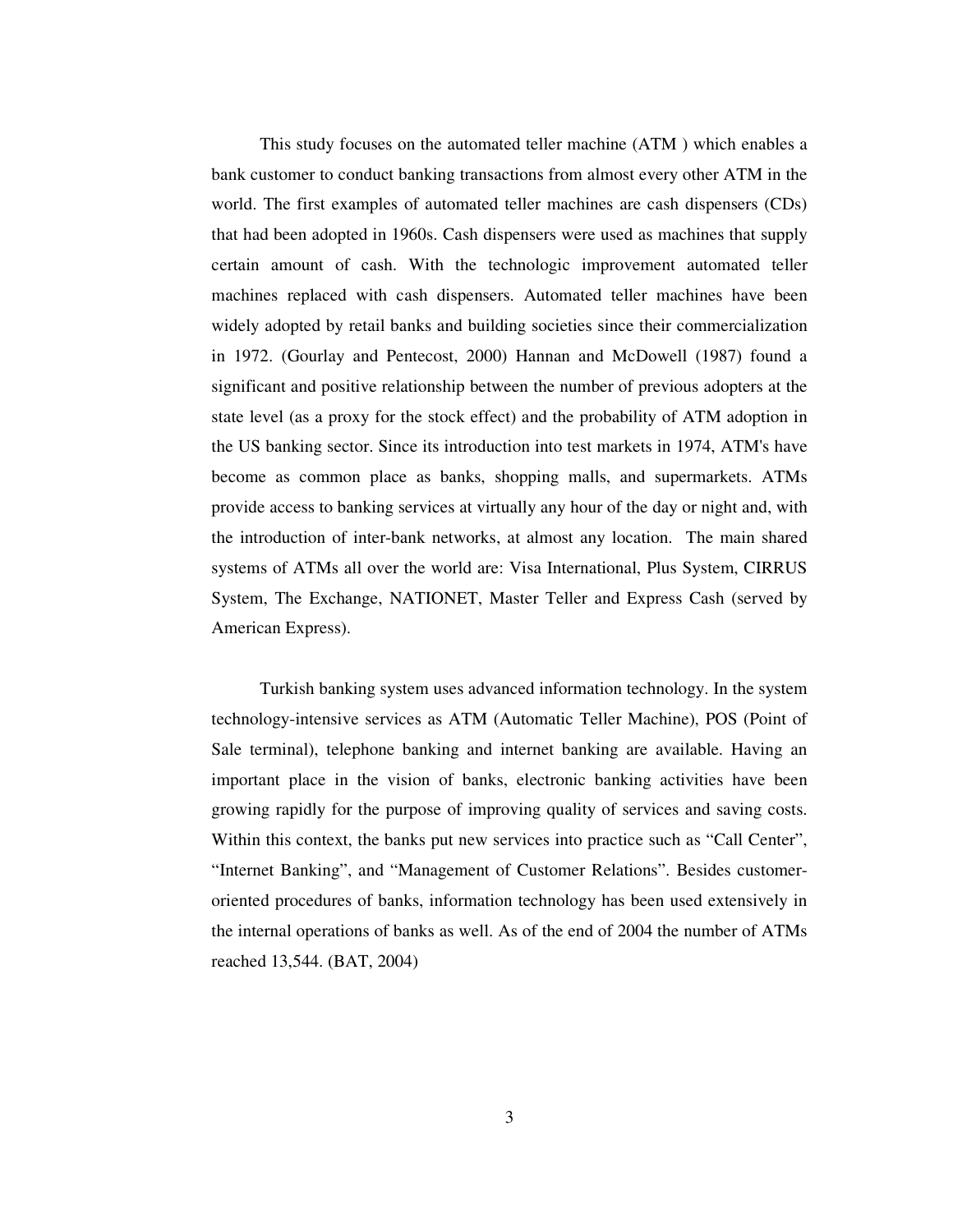In the literature there are only six empirical studies examining the diffusion of ATMs<sup>2</sup>. As a result of bank regulations, data set of ATMs is more available compared to the data set concerning information about other financial innovation implementations. However in Turkey, there is not an official source publishing the annual improvement of the ATM number. It is more difficult to reach data concerning the number of automated teller machines in the provinces of Turkey. Although banking firms and ATM suppliers have information about the number and the location of automated teller machines, they do not give any access to their archives because of security reasons. This may be one of the main reasons that there is no published empirical study about the number of ATMs in Turkey taking into account panel data including years and provinces.

In Turkey the adoption of ATM was started by T. Is Bankasi in December, 1987. The number of ATMs increased rapidly after 1987 in Turkey especially in the more developed provinces. The automated teller machines in Turkey have the similar technological qualities compared with the automated teller machines in Europe and in the United States. Moreover, the cash dispensers that are still used in some countries have never been used in Turkey. Instead the recent technology used in automated teller machines has been adopted. (Aksoy, 1998)

The aim of this thesis is to investigate the determinants of the number of ATMs in the provinces of Turkey empirically by focusing on two important banks of the Turkish banking system which are T.C. Ziraat Bankası and T. Is Bankası. There are many descriptive attempts to reveal the increase in the number of ATMs in Turkey. However, the situation of provinces is beyond the scope of these papers. Moreover an empirical approach to reveal the determinants of the number of ATMs in the provinces of Turkey is a subject that has never been studied on before.

For this study panel data on eighty-one provinces of Turkey are gathered. The districts that became provinces after 1990 are evaluated as they were still districts for the sake of the study as there exists no data for the new provinces before the date

<sup>&</sup>lt;sup>2</sup> Hannan and McDowell (1984); Hannan and McDowell (1987); Sinha and Chandrashekaran (1992); Saloner and Shepherd (1995); Ingham and Thompson (1993); Gourlay and Pentecost (2002)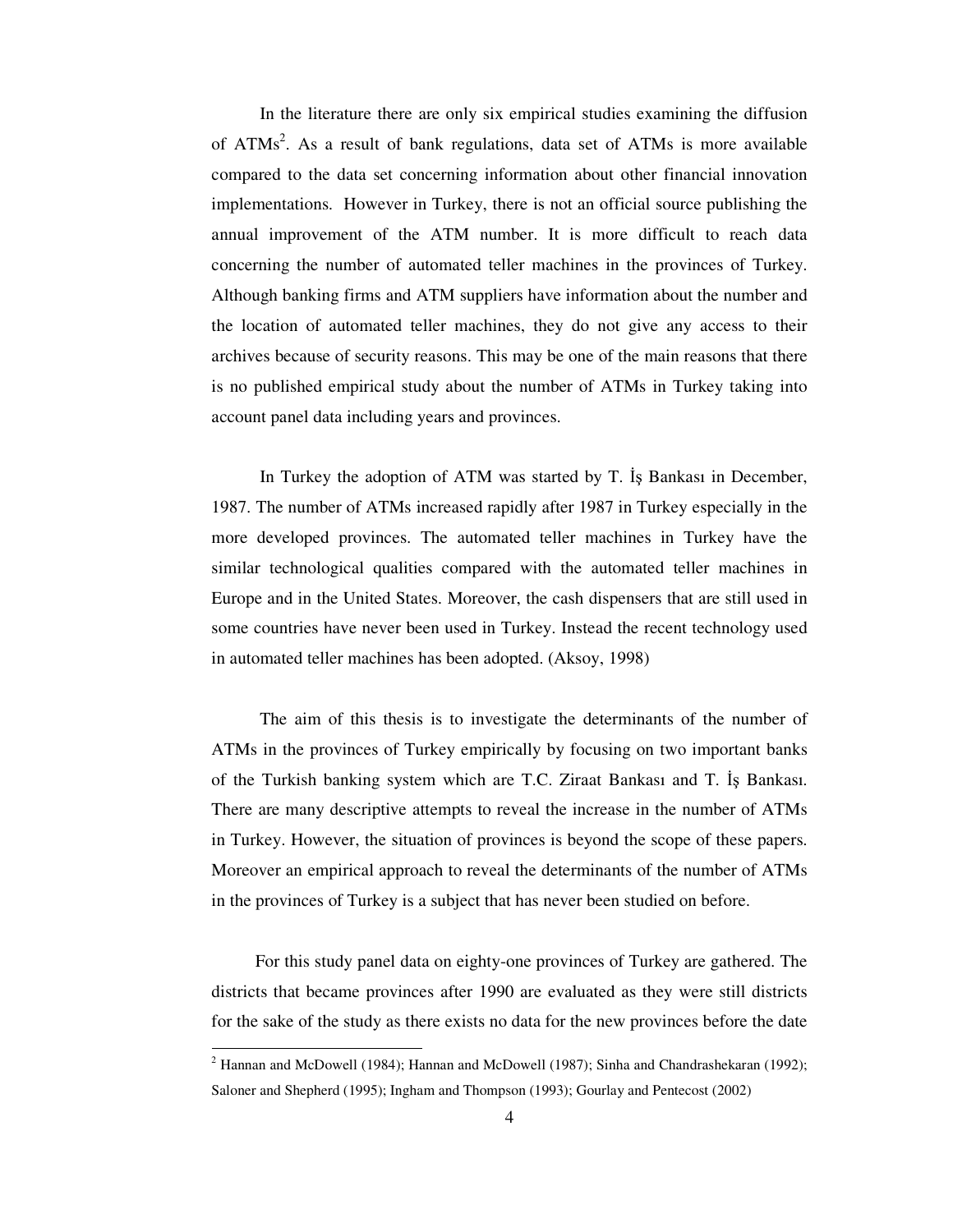they became province. Thus, the number of provinces used in this paper is seventythree. The data set covers the years between 1990 and 2004. It was impossible to access the data of total number of ATMs in Turkey according to provinces because of the reasons mentioned above. Data on T.C. Ziraat Bankası and T. İş Bankası are gathered from the archives of the banks after some study for this thesis. T.C. Ziraat Bankası and T. Is Bankası are chosen not only because I was allowed to access their archives but also T. C. Ziraat Bankası ranked as number one and T. Iş Bankası as number two by total assets, as of September 30, 2004 according to The Banks Association of Turkey. The rest of the data in this study are either used as how they were officially published or used after some calculations.

This study makes a couple of contributions to the literature. First, different from the existing literature this study is an empirical study in the field of financial innovations. Second, it tries to reveal the determinants of the number of ATMs in the provinces of Turkey empirically. Moreover, the information of ATMs gathered for this study is not published. In this study after the model estimation, it is concluded that the number of ATMs of T. Is Bankası and T. C. Ziraat Bankası in the previous year, the total number of branches of banks in Turkey and the population are the indicators of ATM adoption for both of the banks concerned. The findings also indicate that the number of ATMs is higher in more developed provinces of Turkey.

The rest of the paper is organized as follows: Second chapter gives a brief summary of financial innovation and technology diffusion literature survey mainly focusing on ATM diffusion literature. Third chapter gives general information about the Turkish banking system, then about the financial innovations in the Turkish Banking system and finally about the situation of T.C. Ziraat Bankası and T. Bankası in this system. Chapter four presents data used in the analysis. Chapter four also consists the model, estimation results and comments on the results. Chapter five concludes.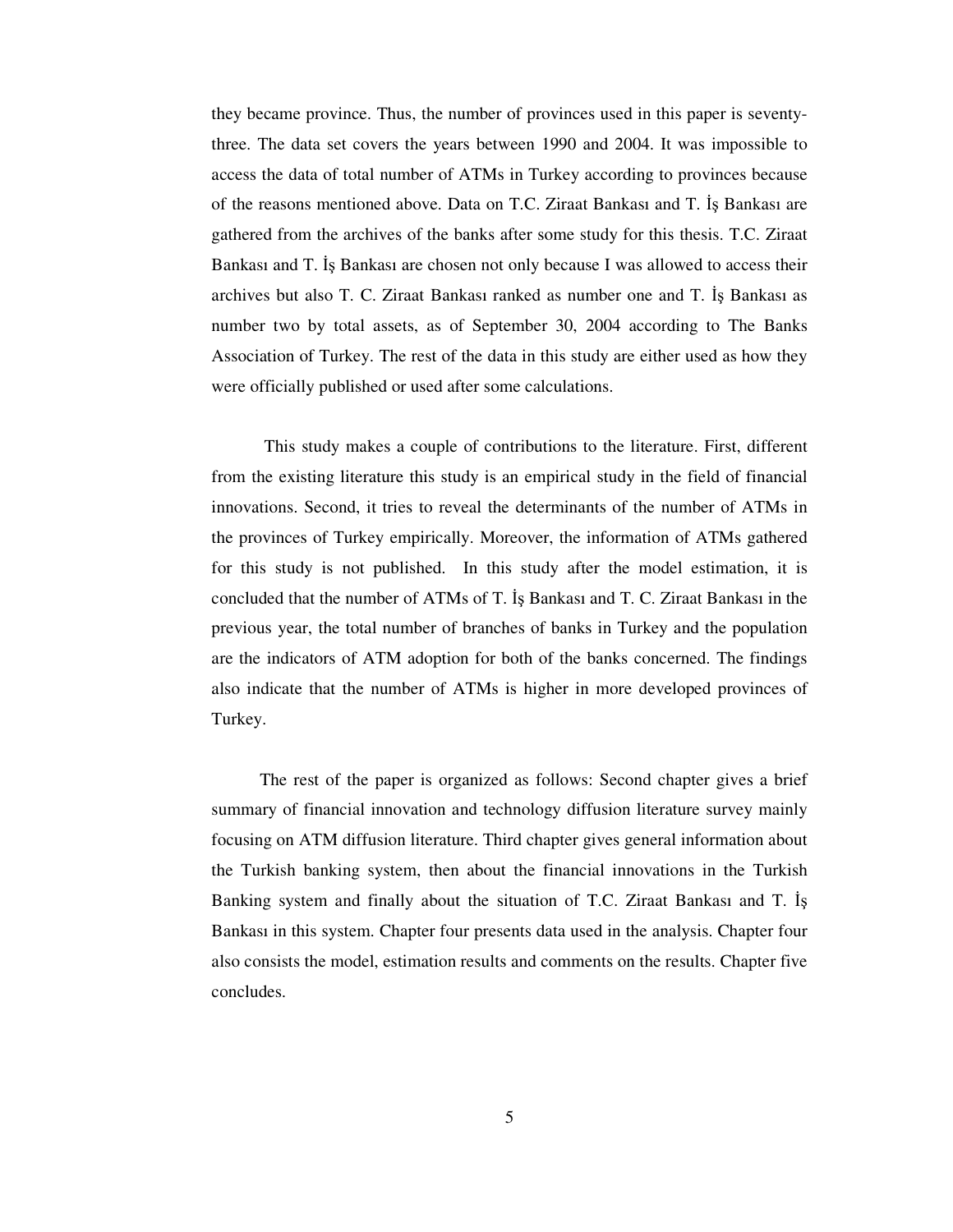### **CHAPTER 2**

# **FINANCIAL INNOVATIONS AND TECHNOLOGY DIFFUSION: A BRIEF LITERATURE SURVEY**

"The primary function of the financial system is to facilitate the allocation and deployment of economic resources, both spatially and across time, in an uncertain environment" (Merton 1992, p.12) To facilitate the allocation and deployment of economic resources, new financial services, products and instruments are necessary to better satisfy the needs of financial sector agents. Viewed in this context, financial innovation is the act of creating and then popularizing new financial services/products/instruments that better satisfy the needs of the participants of the financial sector.

As Tufano (2002) mentioned, financial innovation—like innovation elsewhere in business—is an *ongoing* process whereby private parties experiment to try to differentiate their products and services, responding to both sudden and gradual changes in the economy. The literature on financial innovation attempts to catalog some of this variety, describe the reasons why we observe an everincreasing diversity of practice, and assess the private and social implications of this activity.

"One of the bedrocks of our financial system is financial innovation, the life blood of efficient and responsive capital markets." Van Horne (1985) There is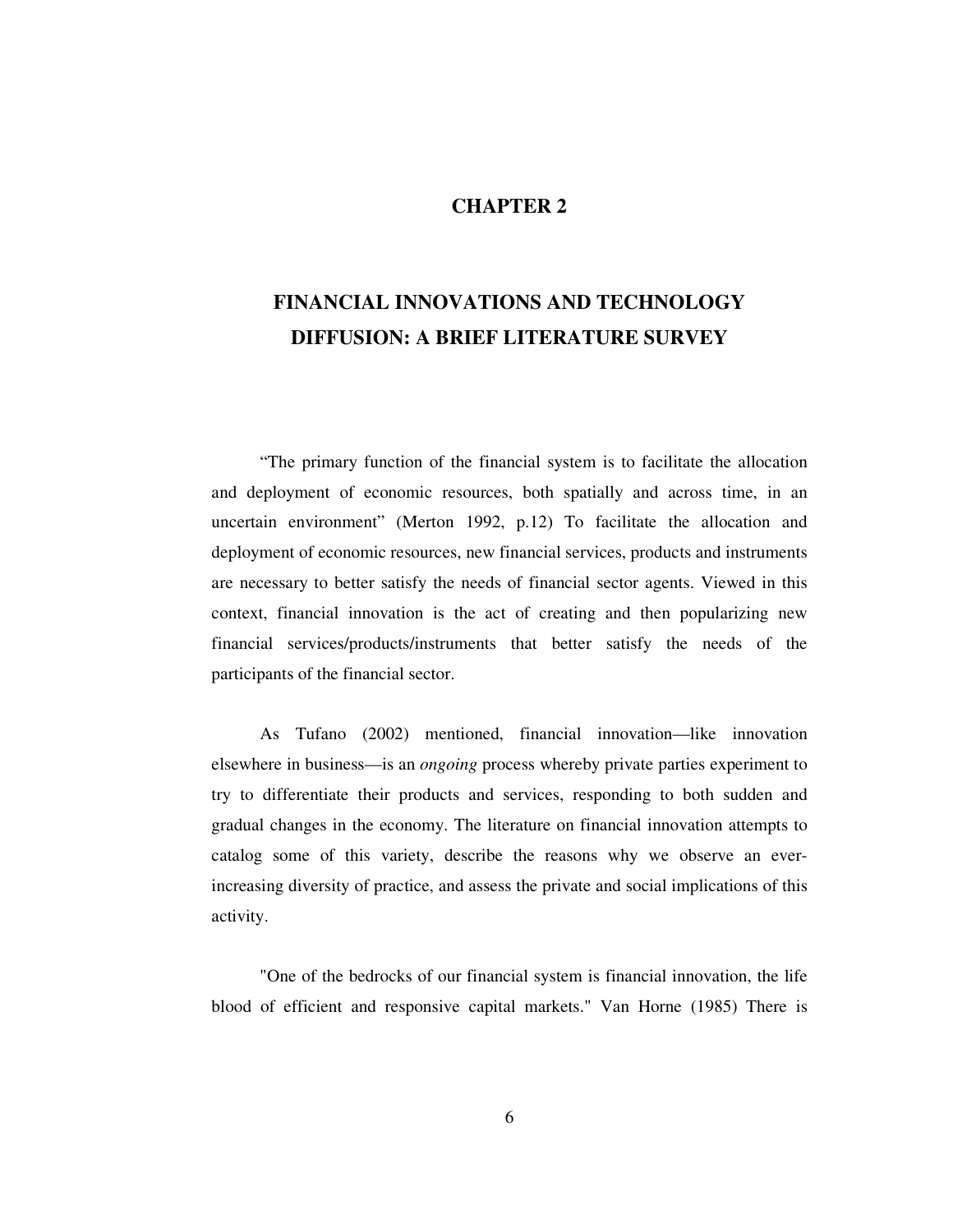general recognition of the particular importance of financial innovation.<sup>3</sup> However, there are only a few empirical studies about financial innovation in the literature and they are relatively new compared with the descriptive studies.<sup>4</sup>

As Tufana (2002) discussed, a small literature on the history of financial innovation demonstrates that the creation of new financial products and processes has been an ongoing part of economies for at least the past four centuries, if not longer. One sub-branch of the literature on financial innovation has created lists or taxonomies of innovations. However, different lists of innovations demonstrate the difficulty of categorizing new products. Organizing the innovation lists by product name tend to be informative, as firms use names to differentiate similar products. Lists by "traditional labels" (e.g., legal or regulatory definitions of debt or equity, etc.) tend to be problematic, as innovations often intentionally span across different traditional labels. Lists organized by product feature (e.g., maturity, redemption provisions, etc.) provide a great deal of information and highlight the component parts of each innovation, but do so at creating a classification system that has so many dimensions as to be unmanageable.

An alternative way of categorizing the innovations preferred by most academics is due to the functions they serve.  $5$  Innovations help us perform the following functions according to Merton's (1992) functional decomposition: (1) moving funds across time and space; (2) the pooling of funds; (3) managing risk; (4) extracting information to support decision-making; (5) addressing moral hazard and asymmetric information problems; and (6) facilitating the sale of purchase of goods and services through a payment system. Finnerty (1992) identifies a set of functions similar with the identification of Merton's. Reallocating risk and reducing agency

<sup>&</sup>lt;sup>3</sup> Silber 1975; Van Horne 1985; Miller 1986, 1992; Faulhaber and Baumol 1988; Campbell 1988, ch. 16; Siegel 1990; Finnerty 1992; Merton 1992.

<sup>4</sup> Garbade and Silber 1978; Hannan and McDowell 1984, 1987; Saloner and Shephard 1995; Lea 1996; Lerner 2000; Furst, et al. 2000; and Frame, et al. 2001).

<sup>&</sup>lt;sup>5</sup> While various authors have proposed functional classification schemes, the broader notion of using "function" as the critical unit in understanding financial systems has been advanced strongly by Merton (1992) according to Tufano (2000).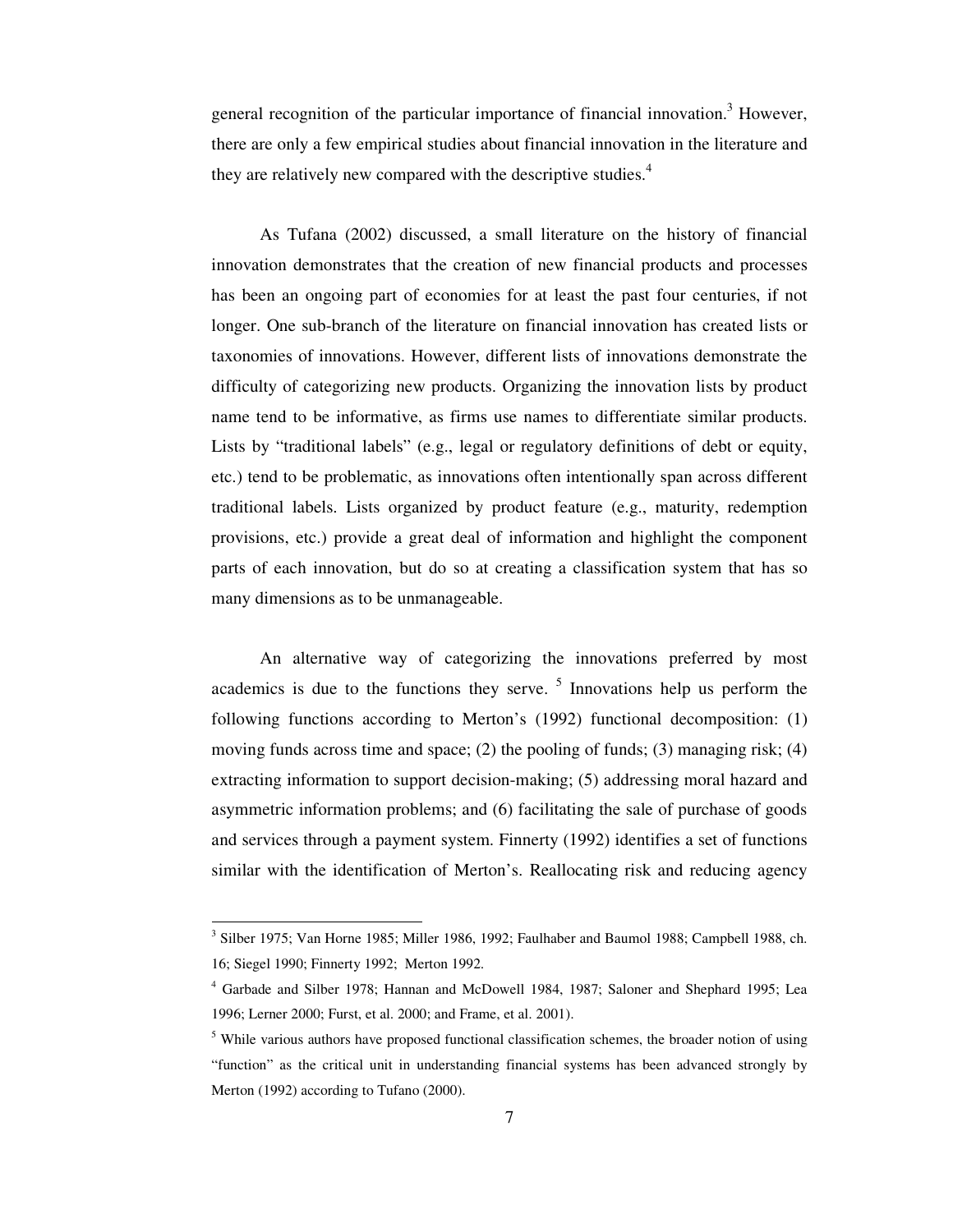costs correspond closely to Merton's functions whereas increasing liquidity is defined as the composition of Merton's movement of funds and pooling functions. With a slight difference the Bank for International Settlements (1986) identifies the functions of innovations focusing on the transfer of risks (both price and credit), the enhancement of liquidity, and the generation of funds to support enterprises (through credit and equity). It worths noting that as a single innovation is likely to address multiple functions, each of the schemes is probable to have complications.

Duffie and Rahi (1995) concluded that while there are several results providing conditions for the existence of equilibrium with innovation, the available theory has relatively few normative or predictive results. From a spanning point of view, it can be guessed that there are incentives to set up markets for securities for which there are no close substitutes, and which may be used to hedge substantive risks.

As cited in Tufana (2000), Ross (1989) invokes agency issues to explain some financial innovations. He notes that agency considerations make borrowing costly or limited and, as a result, individuals contract with opaque financial institutions. When a shock (such as a change in taxes or regulation) occurs, financial intermediaries may find it efficient to sell off low-grade assets. Because outside investors cannot easily assess the value of these assets, the institutions turn to investment banks to place these securities with their network of clients. These investment banks innovate, creating new pools of these low-grade assets. Agency considerations interact with marketing costs to produce innovation.

In the literature some studies search for a link between innovations and taxes, regulations, and innovation regimes. Miller (1986) emphasized the link between taxes and innovation: "The major impulses to successful innovations over the past twenty years have come, I am saddened to have to say, from regulation and taxes." According to Kane (1986) "regulatory dialectic" is the major source of innovation. The link between the regulation and innovation has been an academic debate in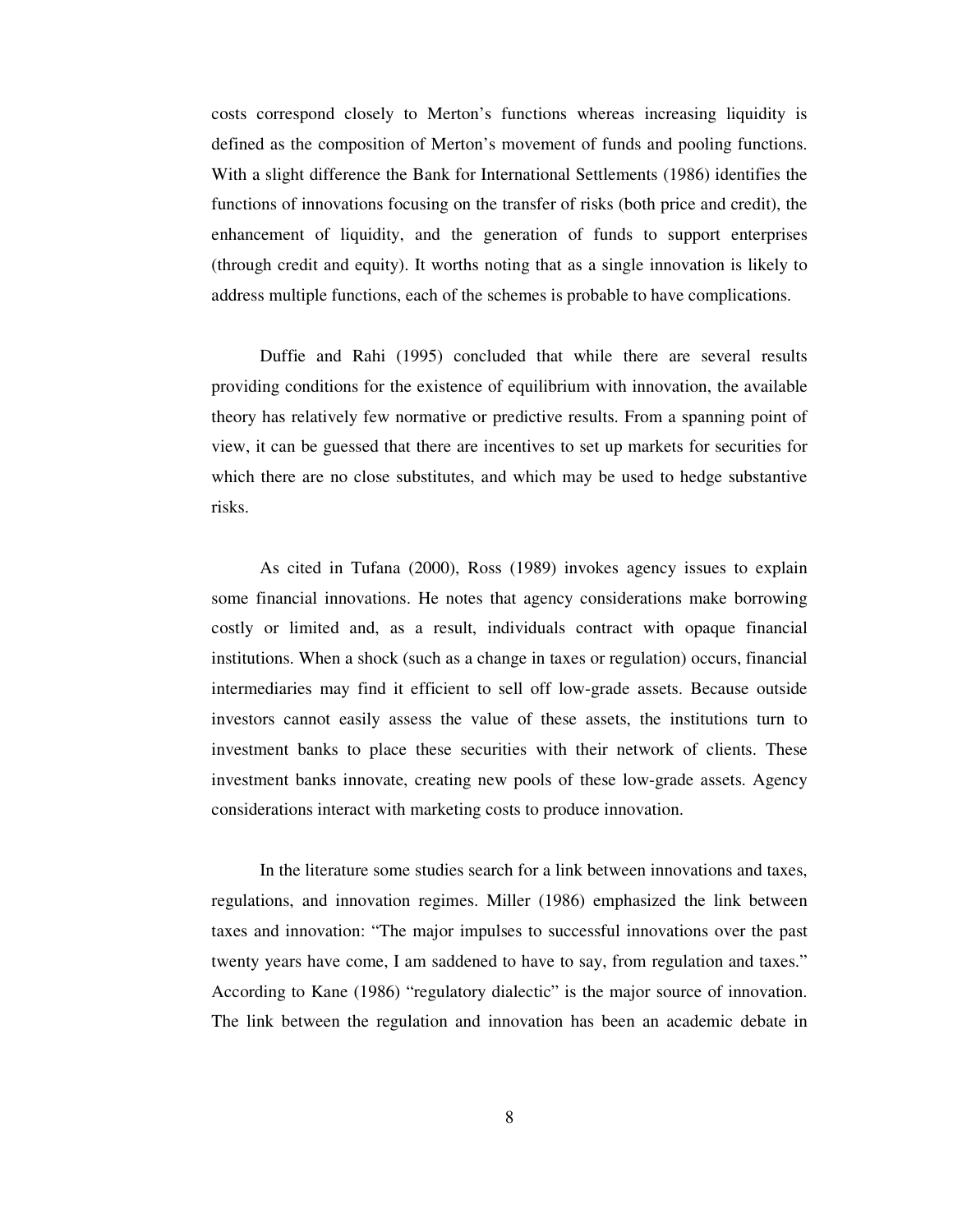different forms. <sup>6</sup> Moshe Ben-Horim and Silber (1977) employ a linear programming model and find that regulatory constraints induce innovation by linking the difference between estimated shadow prices of commercial bank liabilities and equity relative to regulatory thresholds to some of the major innovations of the 1960s, such as the negotiable CD. Franks and Sussman (1999) argue that the nature of the "innovation regime" (whether driven by lenders and borrowers, or by judges and legislators) affects the nature of subsequent contract evolution and the amount of innovation. McLaughlin (2000) discusses the relationship between legal engineering and financial innovation from the perspective of a practicing member of the legal bar.

Most financial innovation studies state that innovation helps the economic agents manage the new kinds of risks sourcing from globalization. Thus, globalization and economic volatility are drivers for financial innovation. Smith, Smithson, and Wilford (1990) explain the link between risk and financial innovations as follows:

Uncertainty in the global financial environment has caused many economic problems and disruptions, but it has also provided the impetus for financial innovation. Through financial innovation, the financial intermediaries were soon able to offer their customers products to manage or even exploit the new risks. Through this same innovation, financial institutions became even better able to evaluate and manage their own asset and liability processes.

In the literature there are studies concerning the timing of the innovation as a result of the changes in the environment as well as studies in which no attempt occurs to explain the timing of the innovation. Tufano (2000) summarizes the key points as follows: (1) Innovation exists to complete inherently incomplete markets. (2) Innovation persists to address inherent agency concerns and information asymmetries. (3) Innovation exists so parties can minimize transaction, search or marketing costs. (4) Innovation is a response to taxes and regulation. (5) Increasing globalization and risk motivate innovation. (6) Technological shocks stimulate innovation.

 $6$  White (2000), Hu (1989), Pouncy (1998), and Russo and Vinciguerra (1991)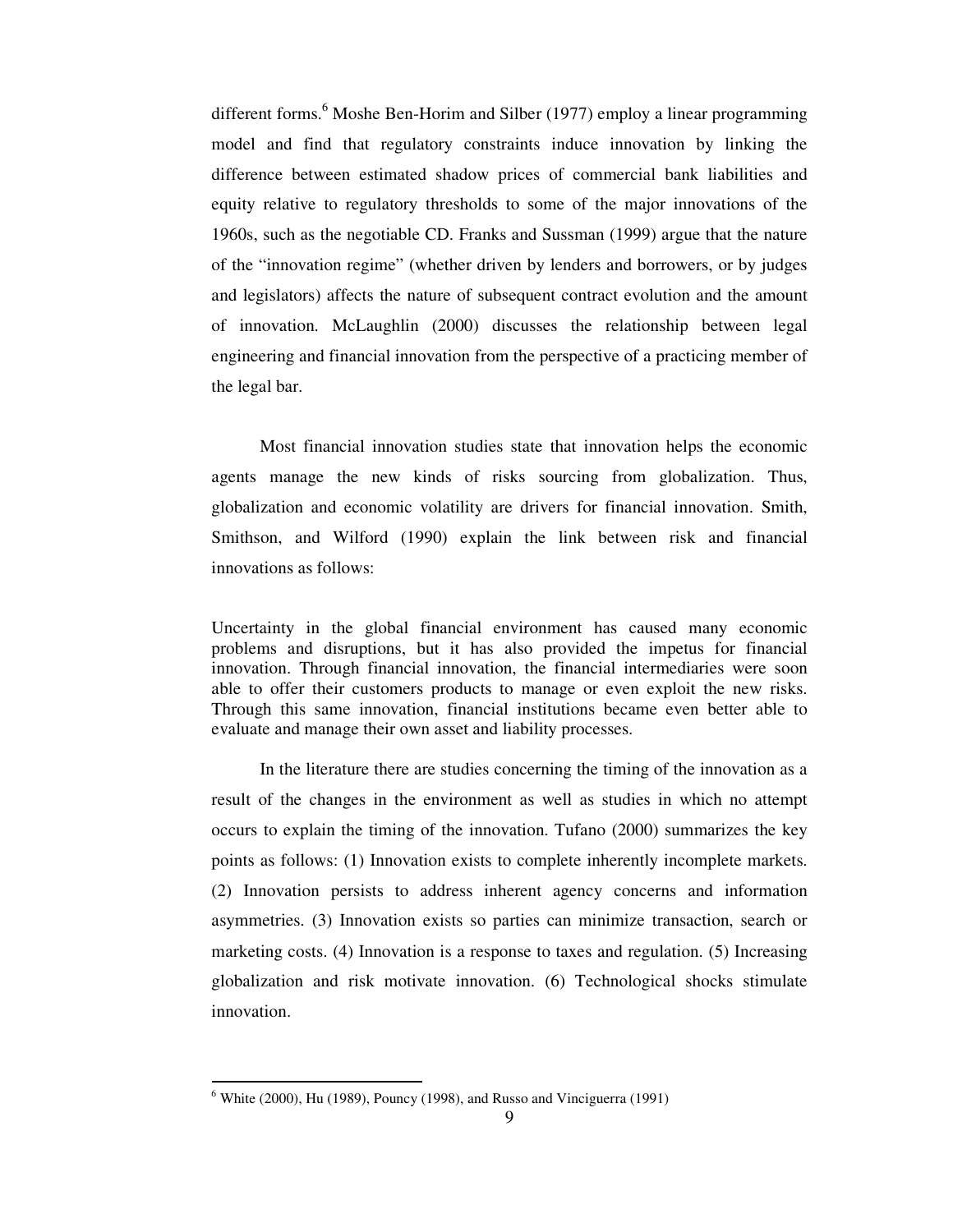Frame and White (2004) claim that if the search-and-success were a relatively constant phenomenon, innovations would tend to appear in a roughly continuous stream. However, since the observed streams of innovations do not appear to be uniform across all enterprises, across all industries, or across all time periods, the general innovation literature has sought to uncover the environmental conditions that may encourage greater (or lesser search) efforts and a larger (or smaller) stream of innovations. They add that literature has focused on hypotheses concerning roughly five structural conditions: (1) the market power of enterprises; (2) the size of enterprises; (3) technological opportunity; (4) appropriability; (5) product market demand conditions.

The broadest list of economic/environmental factors that have encouraged financial innovation is provided by Campbell (1988): underlying technologies, macroeconomic conditions, regulation and taxes are mentioned among these factors. However, appropriability is not included in this list. Frame and White (2004) include appropriability in the list with such an explanation: in the absence of some protection or frictions, a productive new idea would be rapidly copied by rivals (who, in a competitive marketplace, will price their output at marginal cost), thereby depriving the originator of a return on his original investment in the innovation.

The intellectual-property protection system (i.e., patent, copyright, trademark) has not been considered important for financial innovation; patents for financial innovations were a rare phenomenon before 1980 and only became noticeable and significant in the late 1990s. (Josh Lerner, 2002) Lerner (2002) documents financial patenting activity in the late twentieth century and finds that although the rate of patenting activity has been modest, it increased markedly after a 1998 judicial decision (the State Street Bank case) that allowed for business method patents. Lerner also studies the patenting activity of investment banks and finds that it was positively related to the size of the investment banks and to the extent of their indirect academic ties. The direct involvement of academic institutions or of academics themselves in financial patenting was not related to finance-related research productivity of the institutions or the individuals. (Frame and White, 2004) Also, neither the general innovation literature nor the financial innovation literature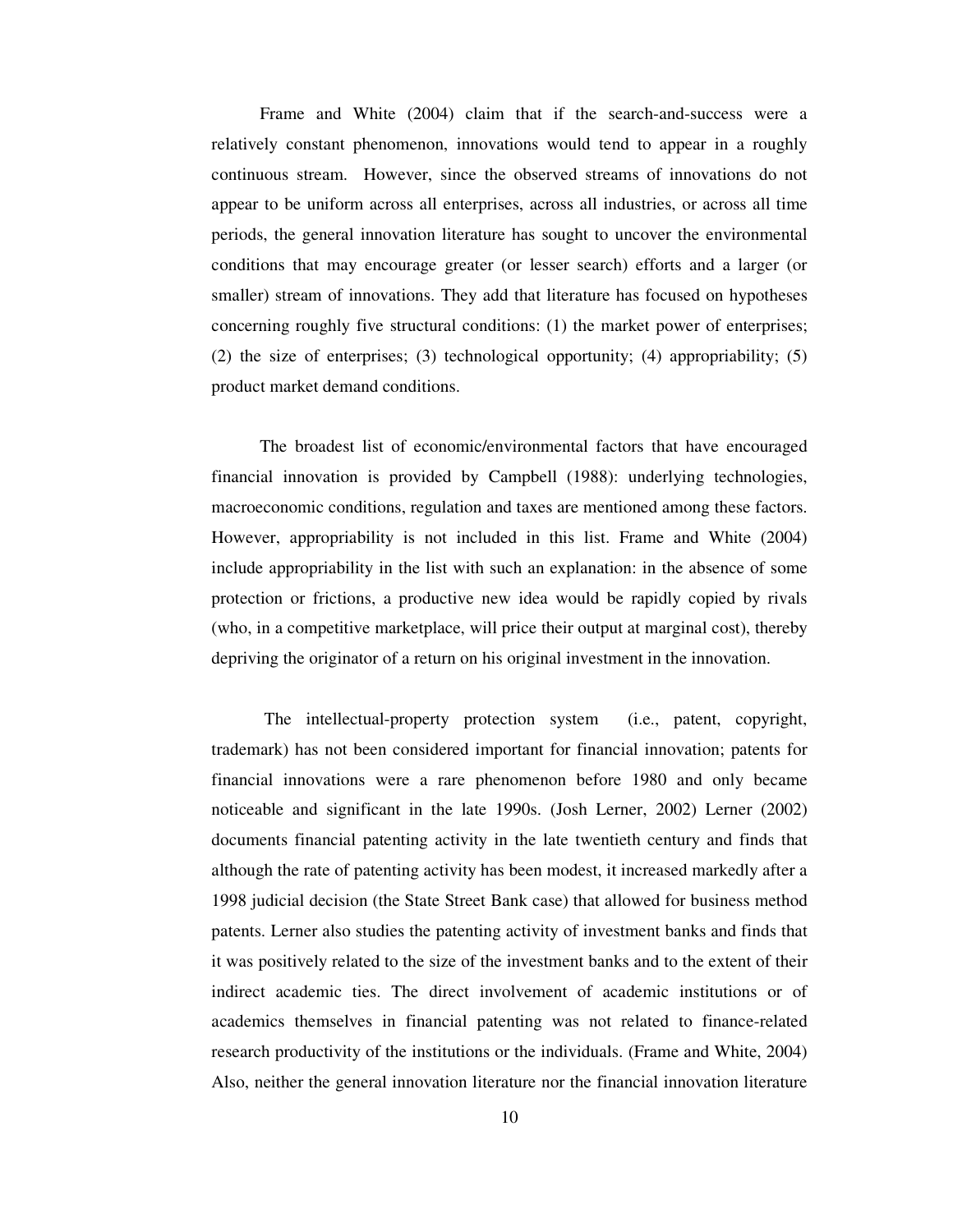has satisfactorily addressed the issue of how the presence of network externalities effects (Fejjrey Rohls, 1974) influences the type and pace of innovation.

The advantages of being a member of a network increase as the number of the members increases. Within a network, the economies of scale and compatibility are important features. According to Frame and White (2004), incremental innovations within the compatibility confines of a network are clearly possible. But the scale-related problems of creating new networks may discourage such "large" innovations. In some academic models, parties most constrained or inconvenienced by imperfections would be the most likely to innovate, as the shadow costs of releasing these constraints would be greatest for these firms. Silber (1975, 1983) articulates this constraint-based notion of innovation.

The literature on financial innovations dealt with the customers for and users of innovations as well. Ross (1989) points out that investment banks come up with innovative bundles of securities in order to reduce their search or marketing costs. Boot and Thakor (1997) show how different levels of innovations occur in different institutional structures. They concluded that innovation would be higher in a banking system in which commercial and investment banking were functionally separated than a universal banking system—especially one with substantial market concentration—. It can be concluded that greater competition among these private parties leads to increased innovation. Bhattacharyya and Nanda (2000) model what leads innovation within the investment banking industry. They find that banks with larger market shares will tend to innovate, as will banks whose clients are stickier. Heinonen (1992) studies game-theoretic models of innovation, focusing on benefits on the costs of production (economies of scope) or on the costs of distribution (marketing) as cited in Tufano (2002).

Despite the numerous studies about financial innovations, there are only a few empirical studies. When the empirical studies in the literature on financial innovations are examined, it is observed that the size of an enterprise has a positive effect on the probability of innovating or adopting innovations. The enterprise size also plays an important role for the probability of adopting the innovations earlier.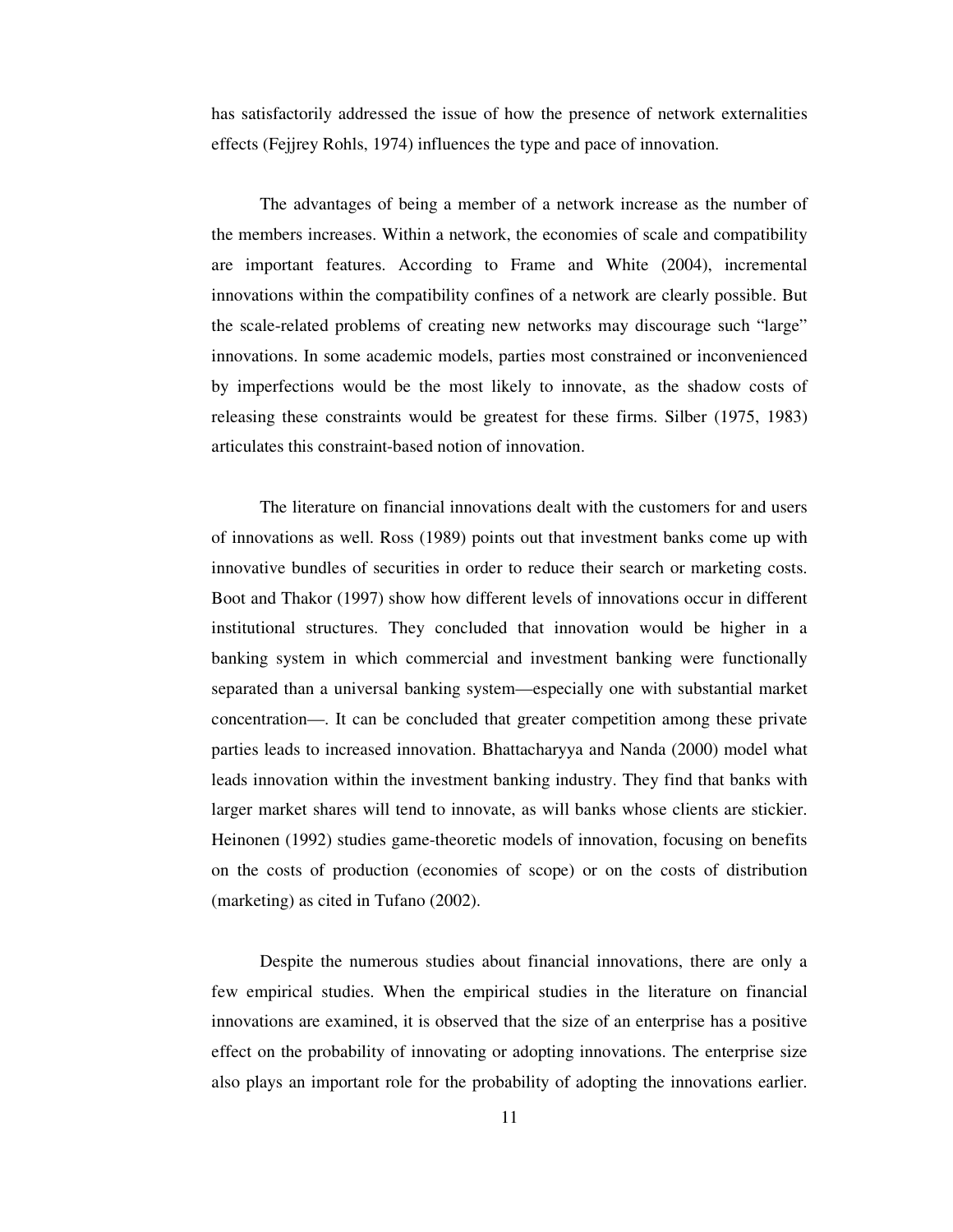As Frame and White (2004) state, empirical investigations of the relationship between general economic/environmental conditions and financial innovation-the topic that is at the center of the economics research on innovation generally- sum to only two studies which are discussed above: Moshe Ben-Horim and Silber (1977) and Lerner (2002).

Innovation includes the diffusion (adoption) of new products/services/ideas as well as the invention. In this context, technology includes "hard" technologies (such as computer-controlled machine tools) and "soft" technologies (for example, improved manufacturing, quality, or training methods). Shapira, Roessner, and Barke (1992) contrast technology diffusion with technological innovation which emphasizes the development of new knowledge, products, or processes, and government-oriented technology transfer, which frequently seeks to shift advanced technology out of laboratories into commercial use. Unlike the invention of a new technology, which often appears to occur as a single event or jump, the diffusion of that technology usually appears as a continuous and rather slow process. Yet it is diffusion rather than invention or innovation that ultimately determines the pace of economic growth and the rate of change of productivity. (Hall and Khan, 2002) Technology can diffuse in multiple ways and with significant variations, depending on the particular technology, across time, over space, and between different industries and enterprise types. (Shapira and Rosenfeld, 1996) Technology also diffuses through the internal "catch-up" efforts of firms, the transfer and mobility of skilled labor, the activities of professional societies and the trade and scientific press, varied forms of informal knowledge trading, and such practices as reverse engineering. (Shapira and Rosenfeld, 1996)

For diffusion, one of the most common approaches is applying social leader concept as cited in Chang (2004). Becker (1970) finds substantial correlation between an individual's adoption timing of an innovation and both his/her relative position in sociometric network and his/her most valued source of information and suggests that early adopters are opinion leaders. Rogers (1995) overviewed a vast amount of publications related to innovation diffusion and summarizes socio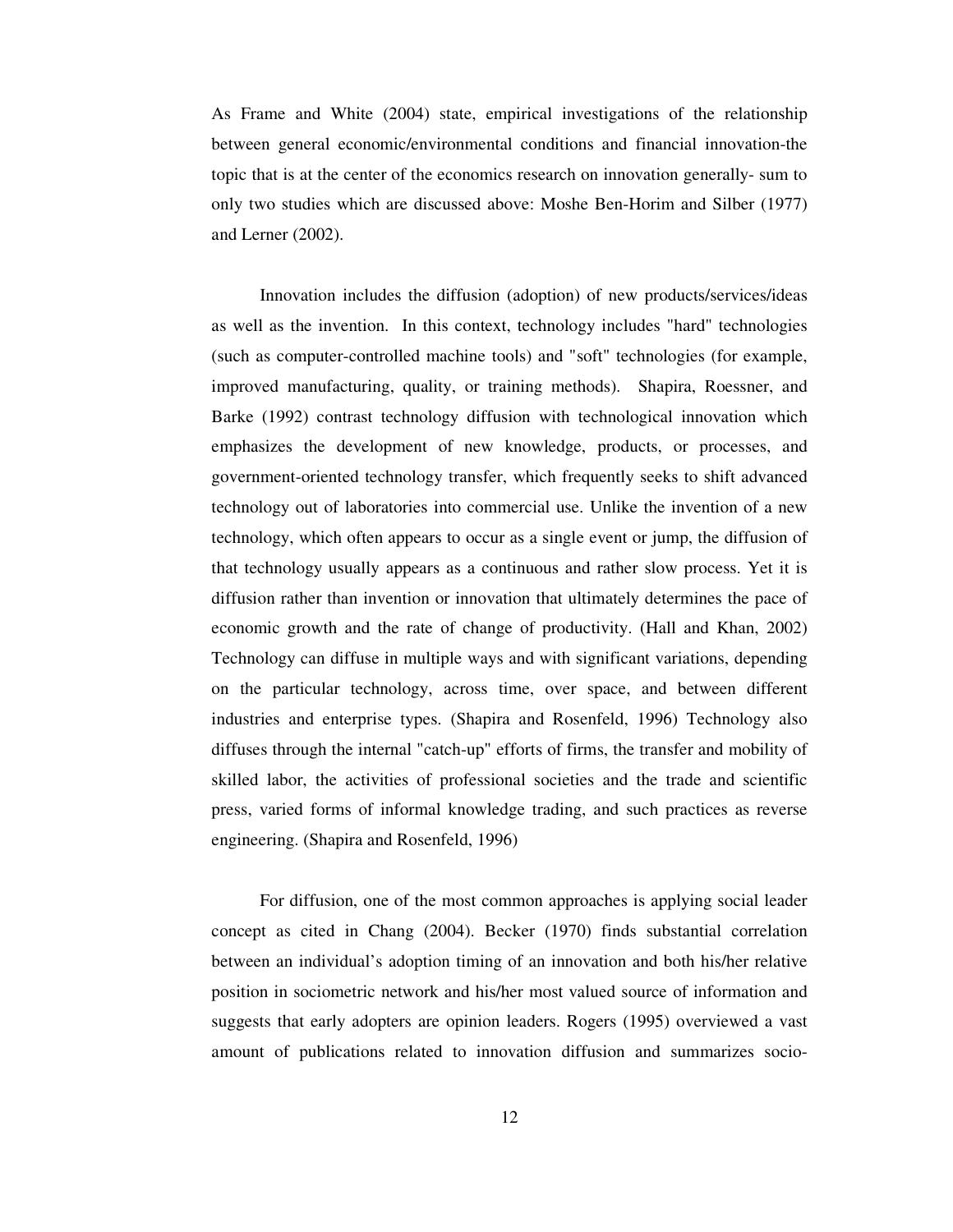economic characteristics of adopter categories: early adopters to laggards. He also claims that opinion leaders are at the core of respective networks.

Taking into account that the adoption proceeds slowly at first, accelerates as it is recognized by the potential adopters, and then slows down when the population of potential adopters saturates, an S-shaped curve plotting a new invention versus time is obtained. Zvi Griliches in his study of the economic determinants of the diffusion of hybrid corn in 1957 and Edwin Mansfield in his study on the diffusion of major innovations in the coal, iron and steel, brewing, and railroad industries pointed out this fact. According to Hall and Khan (2002), the heterogeneity model assumes that different individuals place different values on the innovation. The following set of assumptions will generate an S-curve for adoption: (1) The distribution of values placed on the new product by potential adopters is normal (or approximately normal); (2) the cost of the new product is constant or declines monotonically over time; (3) individuals adopt when the valuation they have for the product is greater than the cost of the product. An alternative way mentioned by Hall and Khan(2002) is a learning or epidemic model which also generates an Sshaped curve for diffusion. In this model, as all the consumers are not informed about the new technology at the same time, as time passes more and more people adopt the technology during any period, leading to an increasing rate of adoption. However, eventually the market becomes saturated, and the rate decreases again and as a result an S-shaped curve occurs.

Commercial banks' adoption of new technologies has never been as rapid as the adoption of securities firms. According to Frame and White (2004) banks generally do not have a reputation for rapid adoption of innovative technologies. Nevertheless, new technologies eventually enter the banking sector, as banking firms are profit maximizers. Schumpeter (1939) argues that firms' basic objective to innovate is to maximize their profits. Kotler (1972, pp. 464) emphasizes this incentive as follows: " ...businesses are increasingly recognizing that the key to their survival and growth may lie in the continuous development of new and improved products." Although the positive effect of bank size on the likelihood of adoption is a common theme for empirical studies, Frame and White pointed out that the other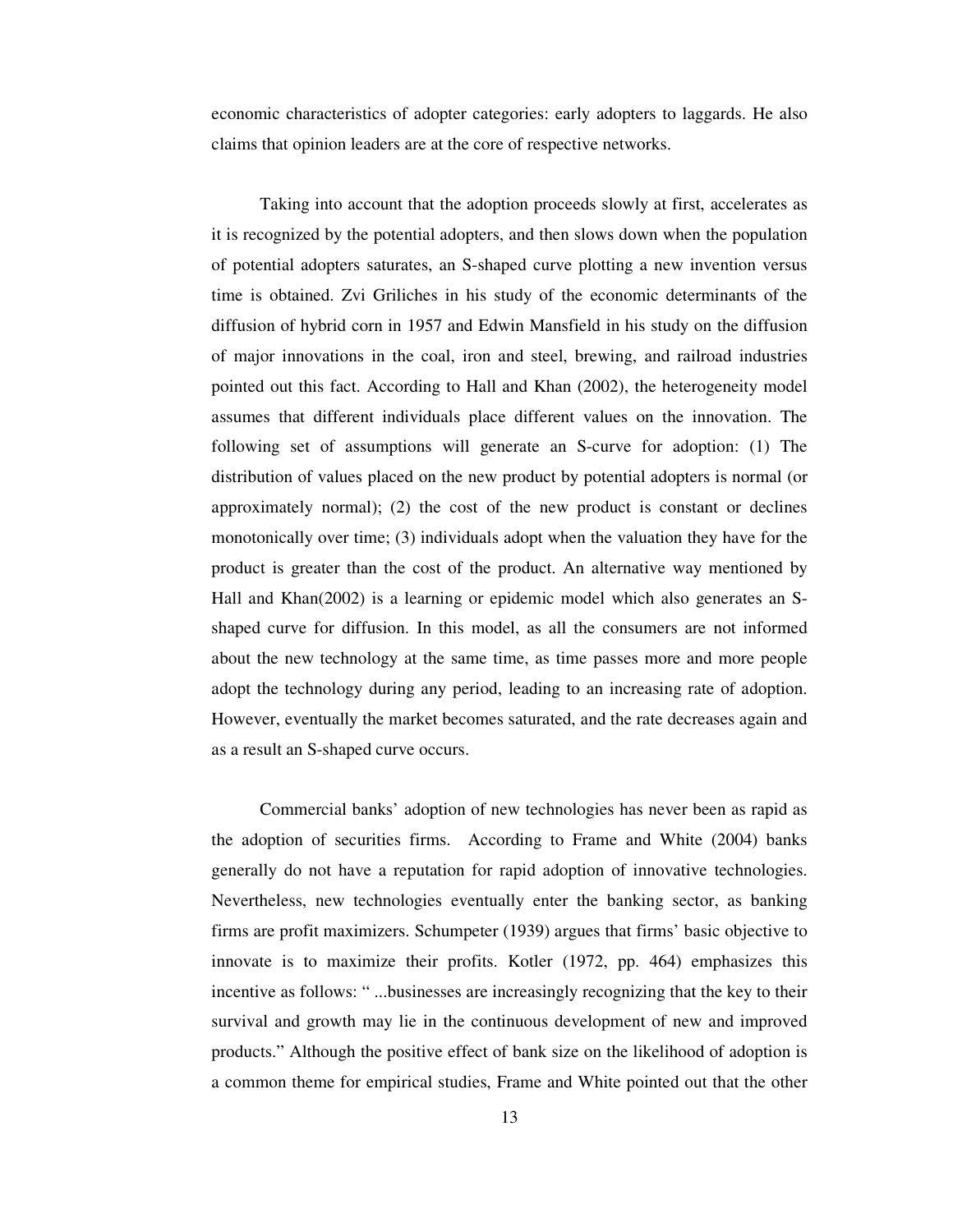influences on adoption appear to be an eclectic mixture of the predispositions that the researches bring to their studies, rather than being driven by a common theoretical base. According to the paper by Pennings and Harianto (1992) bank's size, accumulated technological experience, and inter firm technological linkages are positively related with the adoption of technology. Mantel (2000) searched which consumers use electronic bill-payment services in his study and founded that income, age, education, homeownership status, gender (women), and holding a credit card are positive influences on consumers' use of electronic bill-payment services.

The diffusion of innovations has long been studied in the industrial organization field. Empirical studies of the adoption of financial innovations have focused on the introduction of automated teller machines (Hannan and McDowell (1984, 1987) and Saloner and Shepherd (1995)), small business credit scoring (Akhavein, Frame and White (2001)), patents (Lerner (2002)), off-balance sheet activities of banks (Molyneux and Shamroukh (1996), Obay (2000)), junk bond issuance (Molyneux and Shamroukh (1999)) and corporate security innovations (Tufano (1989)). From Tufana (2002)'s point of view, the central question in much of this literature is to determine which organizations adopt innovations and how quickly they do so. While this literature is rich, much of it plays off of the question of whether larger firms or smaller firms lead innovation, a long-standing debate. In many of these studies, it has been the larger firms that have innovated more rapidly, for example, with larger banks more quick to adopt credit scoring or larger investment banks are faster to underwrite new securities.

Philip Molyneux and Nidal Shamroukh (1996) examined the underwriting of junk bonds and of note issuance facilities  $(NIFs)^{7}$  and find that exogenous factors, such as regulatory or demand changes, played a significant role in the diffusion of junk bond underwriting while the diffusion of NIF underwriting appeared to be motivated by bandwagon effects (i.e., the adoption by one bank makes it more desirable for other banks to follow suit) as cited in Frame and White (2004). Frame

 $<sup>7</sup>$  An NIF is an arrangement by which a bank or group of banks agrees to act as managers for the</sup> underwriting of a borrower's issue of short-term paper as and when required and to back the facility with medium-term credit should the note not find a market (Molyneux and Shamroukh 1996, p. 513)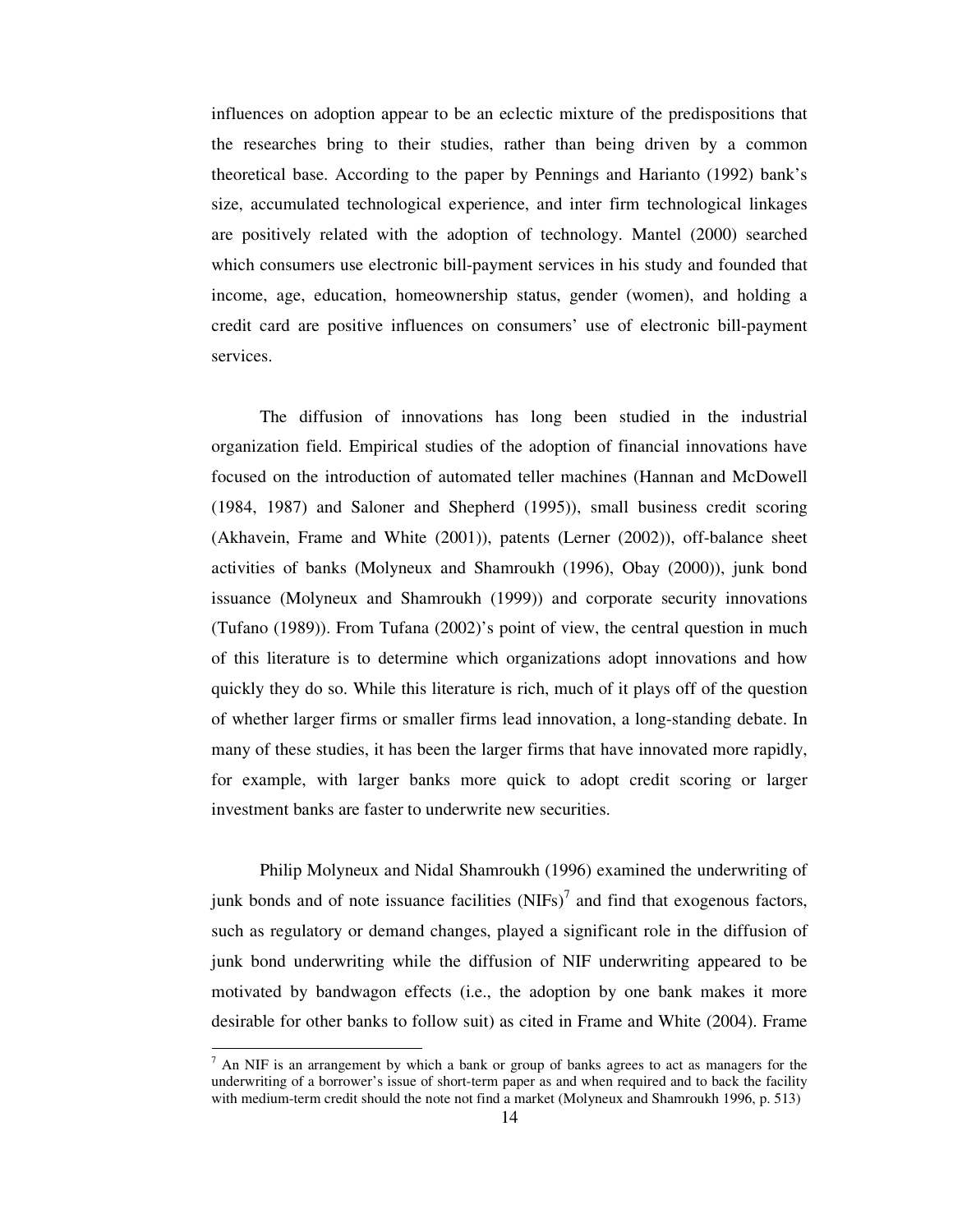and White (2004) criticizes their study by explaining that the opaque exposition of their methods makes it impossible for readers to ascertain basic attributes of their study, such as the unit of observation and the number of observations in their diffusion equations. Another diffusion study investigates the expansion of the use of small business credit scoring by large banking organizations in the mid-1990s. (Akhavein, Frame, and White, 2005). This study suggests that larger banking organizations, those with more branches, and those located in the New York Federal Reserve district adopted this technology sooner. Frame and White (2004) sum up diffusion studies and conclude that, the size of institution is a strong positive influence on earlier adoption of an innovation, with only the split hazard model of Sinha and Chandrashekaran (1992) yielding a contrary result. Also, they state that profitability or proxies for (or components of) it also tend to be positive influences on earlier adoption.

Internet banking is one of the recent financial innovations. Sullivan (2000) investigated the characteristics of banks in the  $10<sup>th</sup>$  Federal Reserve District that offer internet services and concluded that bank size, educated population, the population between the ages 18 and 64, non interest expenses, and noninterest income are positively related to offering internet banking. Another study examining the characteristics of banks that offer internet banking is the study by Furst, Lang and Nolle (2002). They found that holding company affiliation, size, urban location, fixed expenses, and non interest income are positively related to offering internet banking services. Chang (2004) characterized the determinants of consumer adoption of internet banking using survey data from Korea<sup>8</sup> in both static and dynamic framework and found evidence that adoption of internet banking is influenced by sex, age, marital status, and degree of exposure to internet banking as well as the characteristics of the banks. Another finding of the study is that the adoption is dominated by social norm effects. Using a duration analysis, Chang found no evidence of first mover advantage *(order effect*s) in internet banking whilst the largest bank *(rank effect*s) in commercial banking remains dominant in internet banking.

<sup>&</sup>lt;sup>8</sup> According to the Bank of Korea report (using quotes from Wall Street Journal Report), Korea has the highest internet banking penetration ratio per head.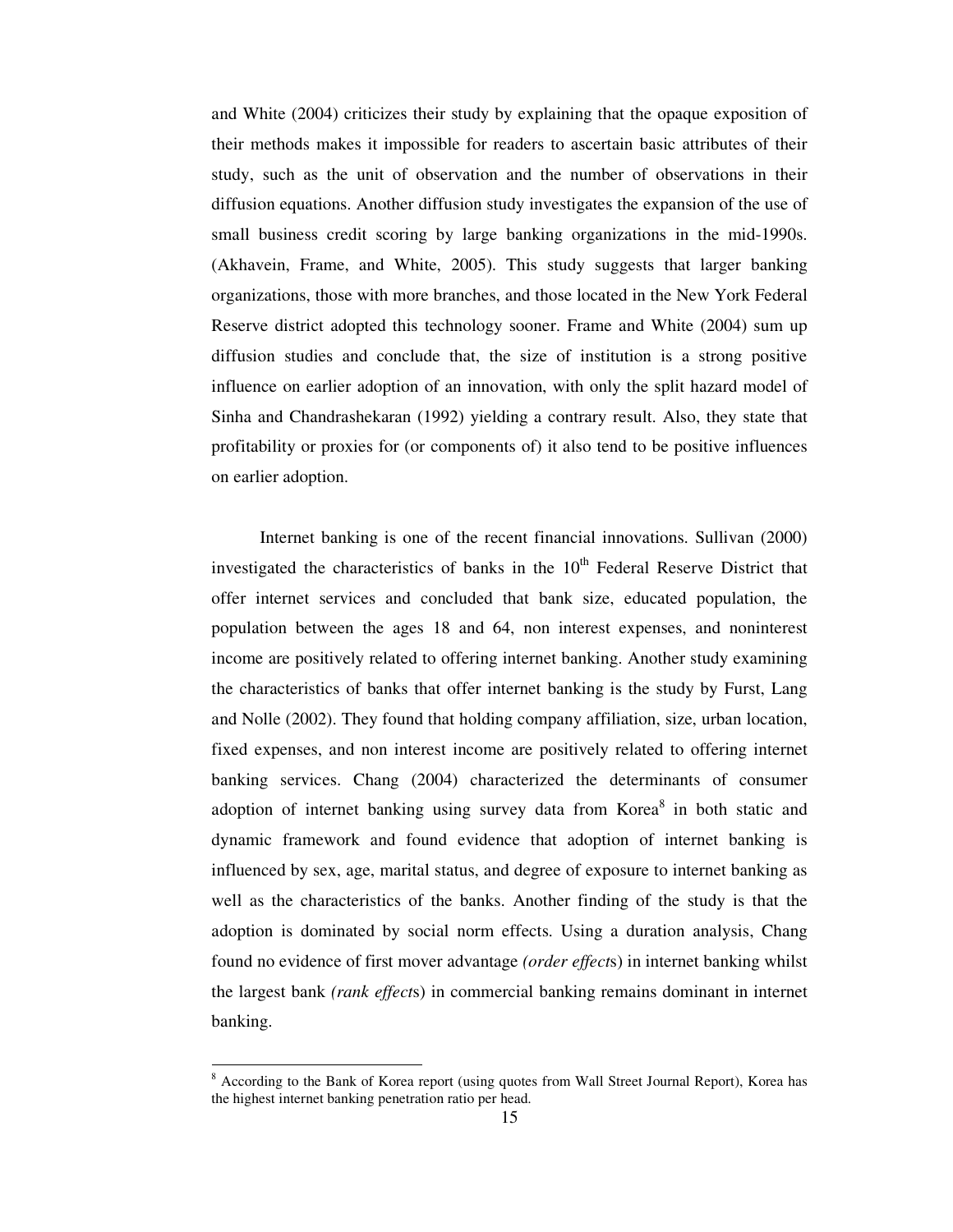This paper focuses on the automated teller machine that is accepted as one of the most important financial innovations that attracted the attention of many authors. An automated teller machine (ATM) is an electronic device that allows a bank's customers to make cash withdrawals and check their account balances at any time without the need for a human teller. The first examples of automated teller machines had been adopted in 1960s and commercialized in 1967. As noted by Kirkman (1987), these were not strictly ATMs but, rather, cash dispensers. Cash dispensers were used as machines that supply certain amount of cash. By the mid-1970s these machines had been phased-out (British Bankers' Association, 1986). With the technologic improvement automated teller machines replaced with cash dispensers. Don Wetzel invented the first successful and modern ATM in the USA. The other two inventors listed on the patent were Tom Barnes, the chief mechanical engineer and George Chastain, the electrical engineer. The concept of the modern ATM first began in 1968, a working prototype came about in 1969 and Docutel was issued a patent in 1973. Automated teller machine (ATM) has been widely adopted by retail banks and building societies since their commercialization in 1972. (Gourlay and Pentecost, 2000) The first working ATM was installed in a New York based Chemical Bank according to Don Wetzel's reference.<sup>9</sup> Wetzel, Barnes and Chastain developed the first real ATM cards, cards with a magnetic strip and a personal ID number to get cash. ATM cards had to be different from credit cards (then without magnetic strips) so account information could be included.

Since its introduction into test markets in 1974, ATMs have become as common places as banks, shopping malls, and supermarkets. ATMs provide access to banking services at virtually any hour of the day or night and, with the introduction of inter-bank networks, at almost any location. The main shared systems of ATMs all over the world are: Visa International, Plus System, CIRRUS System, The Exchange, NATIONET, Master Teller and Express Cash (served by American Express). Most ATMs are connected to interbank networks, enabling people to withdraw and deposit money from machines not belonging to the bank where they have their account. Although ATMs were originally developed as cash

<sup>&</sup>lt;sup>9</sup> Mary Belis, www. inventors. about. com library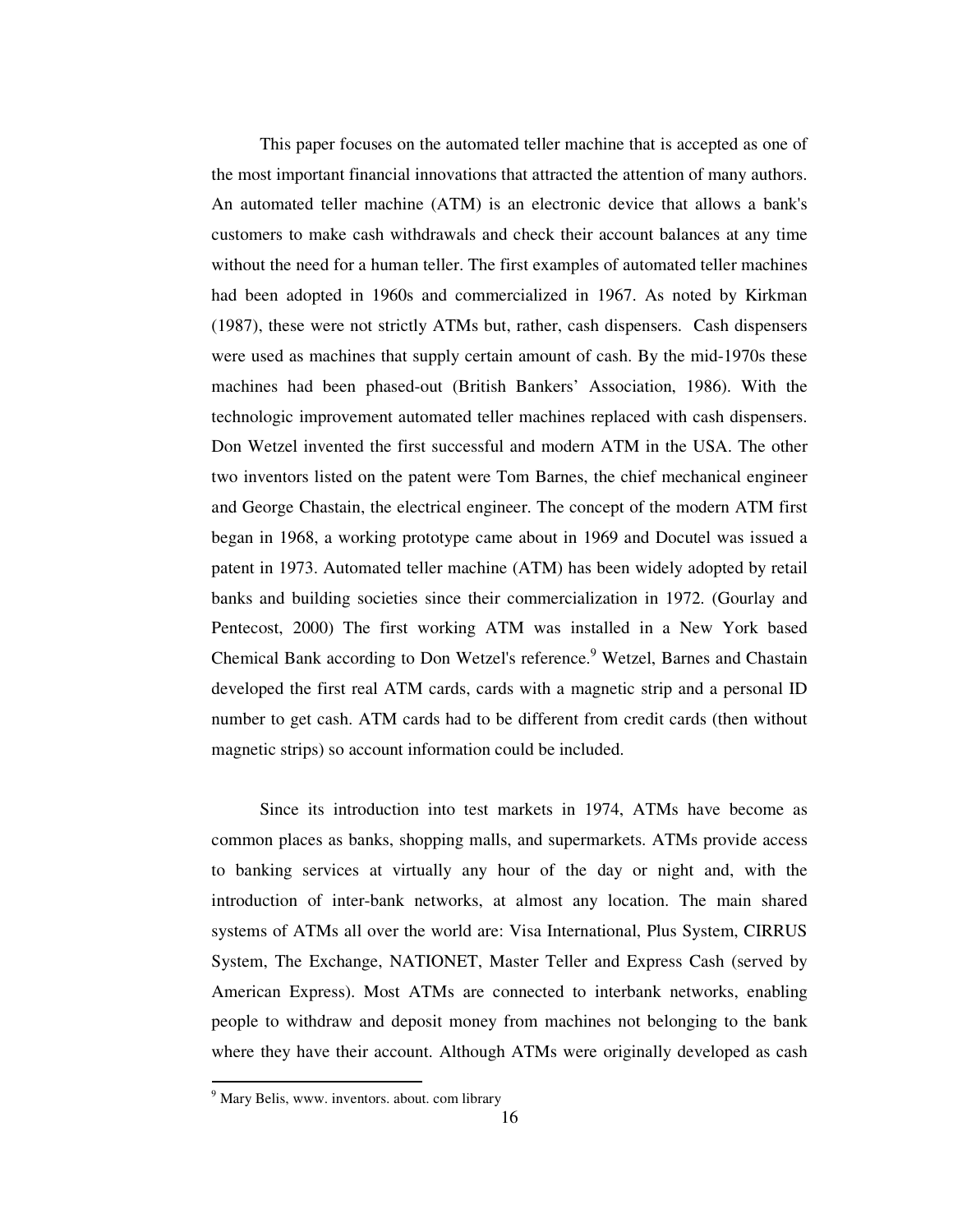dispensers, they have evolved to include many other bank-related functions. In some countries, especially those which benefit from a fully integrated cross-bank ATM network ATMs include many functions which are not directly related to the management of one's own bank account, such as:

- Paying routine bills, fees, and taxes (utilities, phone bills, social security, legal fees, taxes, etc.)
- Loading monetary value into pre-paid cards (cell phones, tolls)
- Ticket purchases (train, concert, etc.).

According to Haynes and Thompson (2000), the ATM clearly has both process and product innovation characteristics. As a process innovation, it substitutes the automated delivery of services for those previously offered at a bank counter. However, the ATM additionally offers services not previously available; for example 24 hours-a-day access, foreign currency provision abroad and cash provision in locations remote from bank branches. As a consequence the ATM is also a product innovation, with implications for consumer demand. For example, as Griliches (1994) points out, improved access generates unmeasured but presumably not unvalued time saving for the users.

Sharma (1991) lists the reasons of the introduction of ATMs by banks as follows: (1) to increase their share of the retail banking market and to attract new customers by offering more flexible and convenient services; (2) it was envisaged that these machines could perform many deposit, withdrawal and transfer operations at lower cost than human tellers. Further, they could act as surrogate branches and decrease the number of hours the regular branches needed to be open; (3) they could be used for marketing purposes to test the demand for services in a particular area before a regular branch was established. On the cost side, beside the expense of setting up and maintaining an ATM system (or obtaining access to one), the banks have to deal with problems of malfunction, fraud, robbery and vandalism (Baker and Brandel, 1988). According to Baker and Brandel (1988), ATM systems typically require high fixed costs. To a large extent such investment expenditure is a sunk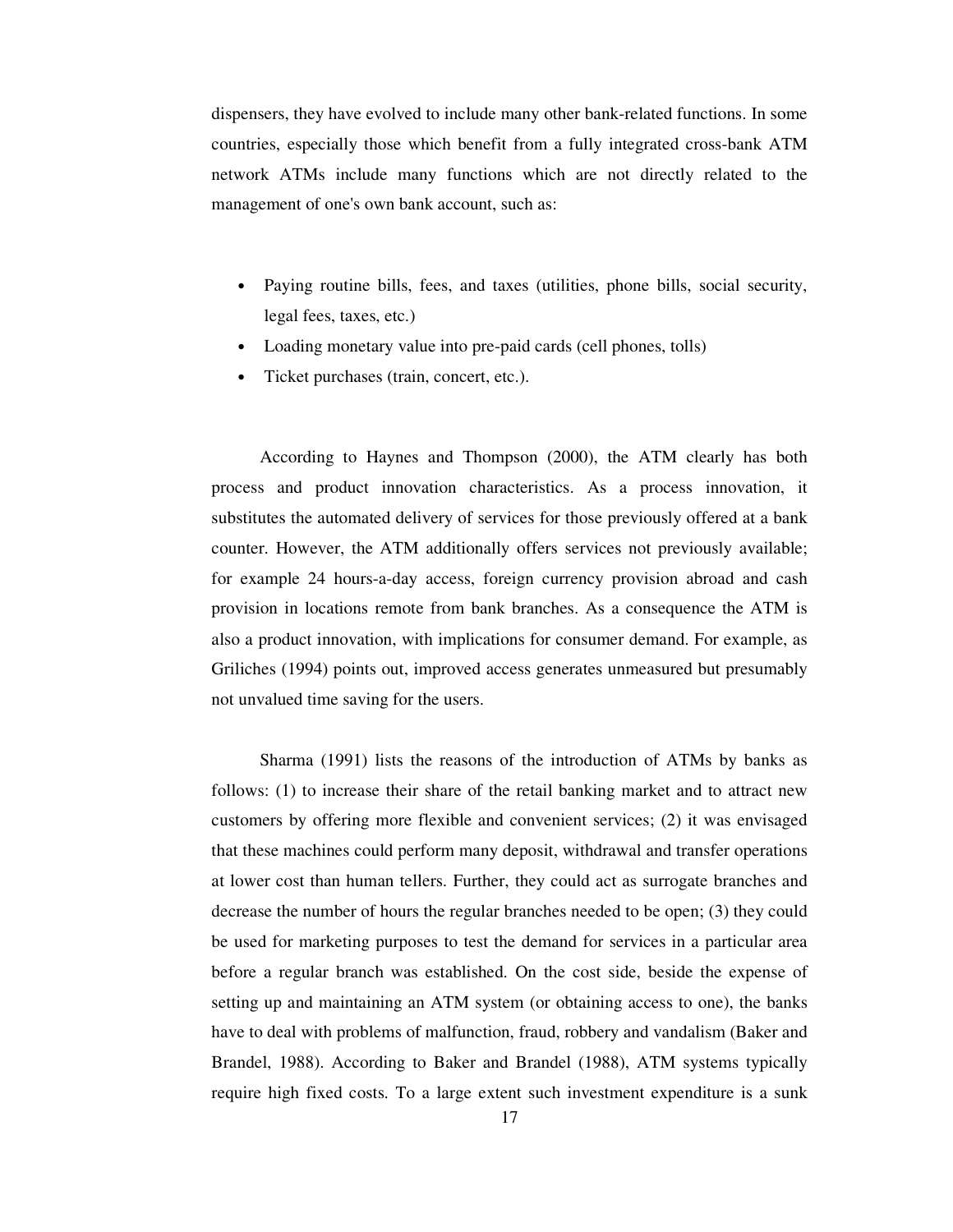cost and hence irreversible; further these expenditures can be delayed allowing the firm to accumulate more information about costs, benefits and market conditions before committing resources.

Despite the widely recognition of the importance of ATM diffusion in financial economy, there are only six empirical studies in the literature. Frame and White (2004) sum up the probable reasons of such few studies in six categories: (1) The research and development tradition: Outside of finance much of the empirical testing has linked innovation with formal research and development efforts by companies. Financial services are not in this R&D tradition. (2) The Patent Count Tradition: Patents for financial products and services are not common, and financial services firms are unlikely to be boasting in advertisements about their patenting proclivities. (3) The Data: The data that are commonly used for research about financial services yield no directly useful information about financial innovation. (4) Summing Up: The data and research environments have not been conducive to empirical work on financial innovation. For a number of empirical financial innovation studies, the crucial data have come from special surveys as in this thesis.

Nevertheless, it is possible to state that among the empirical studies, ATM diffusion studies have the greatest share. They think that it is no surprise that ATMs have been prominent in diffusion studies, since the banks that install the ATMs represent narrowly defined enterprises for which there is extensive firm and market data availability. However, in Turkey there is no official source publishing the data concerning the ATM numbers of the banks. Almost none of the Turkish banks reveal the numbers of ATMs for claiming that giving information about the ATMs damages their security.

As cited in Frame and White (2004), Hannan and McDowell (1984) examine ATM diffusion in the United States over the 1971-79 period using data for almost 4 000 banking firms. The data set used in the study was gathered from the survey of banks use of ATMs during 1971-79. The authors find that- consistent with the Schumpeterian hypotheses- larger banks and those operating in more concentrated local banking markets registered a higher conditional probability of ATM adoption.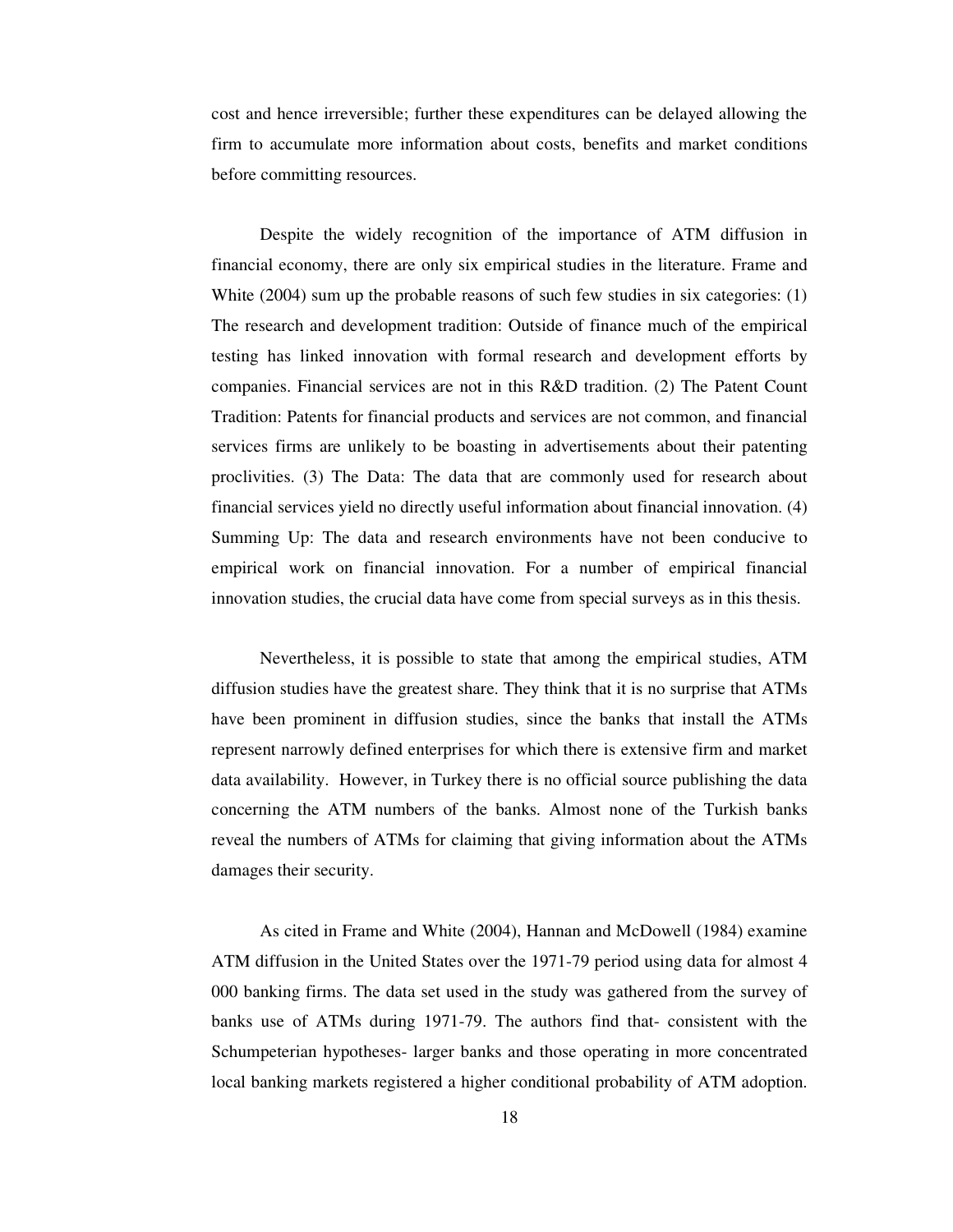This study also finds that bank product mix, bank holding company affiliation, urban location, branch-banking restrictions, and the area wage rate were all positively related to ATM adoption. In a subsequent study, Hannan and McDowell (1987), while confirming their earlier results, also find that ATM adoption is positively related to a rival's adoption and that firms in less-concentrated markets react more strongly to rival precedence than do their counterparts in concentrated markets. However, despite their use of the sama data, the authors fail to include the product mix and location variables that were significant in their initial paper.

The data set used in Hannan and McDowell's studies have been used in two more studies.<sup>10</sup> This may be an indicator of the difficulty of gathering data in this field of research. Sinha and Chandrashekaran (1992) using the same data set find that a bank's growth, income and its presence in a unit banking or limited-branching sate have positive influences on its probability of adoption. They also concluded that a bank's income, its proportion of deposits that were in the form of demand deposits, its ownership by a bank holding company, and its presence in a unit banking or limited-branching state were positive influences on earlier adoption. Although they used the data set of Hannan and McDowell's, one of their findings differ from the findings of the former study. According to Sinha and Chandrashekaran (1992), after other influences mentioned above controlled, bank's size has a negative effect on earlier adoption. This conclusion is unique to this study.<sup>11</sup>

Another study using the same data set is by Saloner and Shephard (1995). They are also the only researchers explicitly to investigate network externalities. As Frame and White (2004) mention, they find that the expected time to adoption of ATMs declines (i.e., adoption speed increases) with both a bank's number of customer-users (as proxied by deposits) and its number of locations (branches). The

<sup>&</sup>lt;sup>10</sup> Sinha and Murali Chandrashekaran (1992), Saloner and Shepherd (1995)

<sup>&</sup>lt;sup>11</sup> "However, for calibration purposes Sinha and Chandrashekaran also estimate a standard single equation hazard model in which size has a negative effect on earlier adoption, which is contrary to every other ATM diffusion study, even those that use the Hannan-McDowell data set. Thus, the reason for their negative effect of size is somewhat of a mystery." (Frame and White, 2004)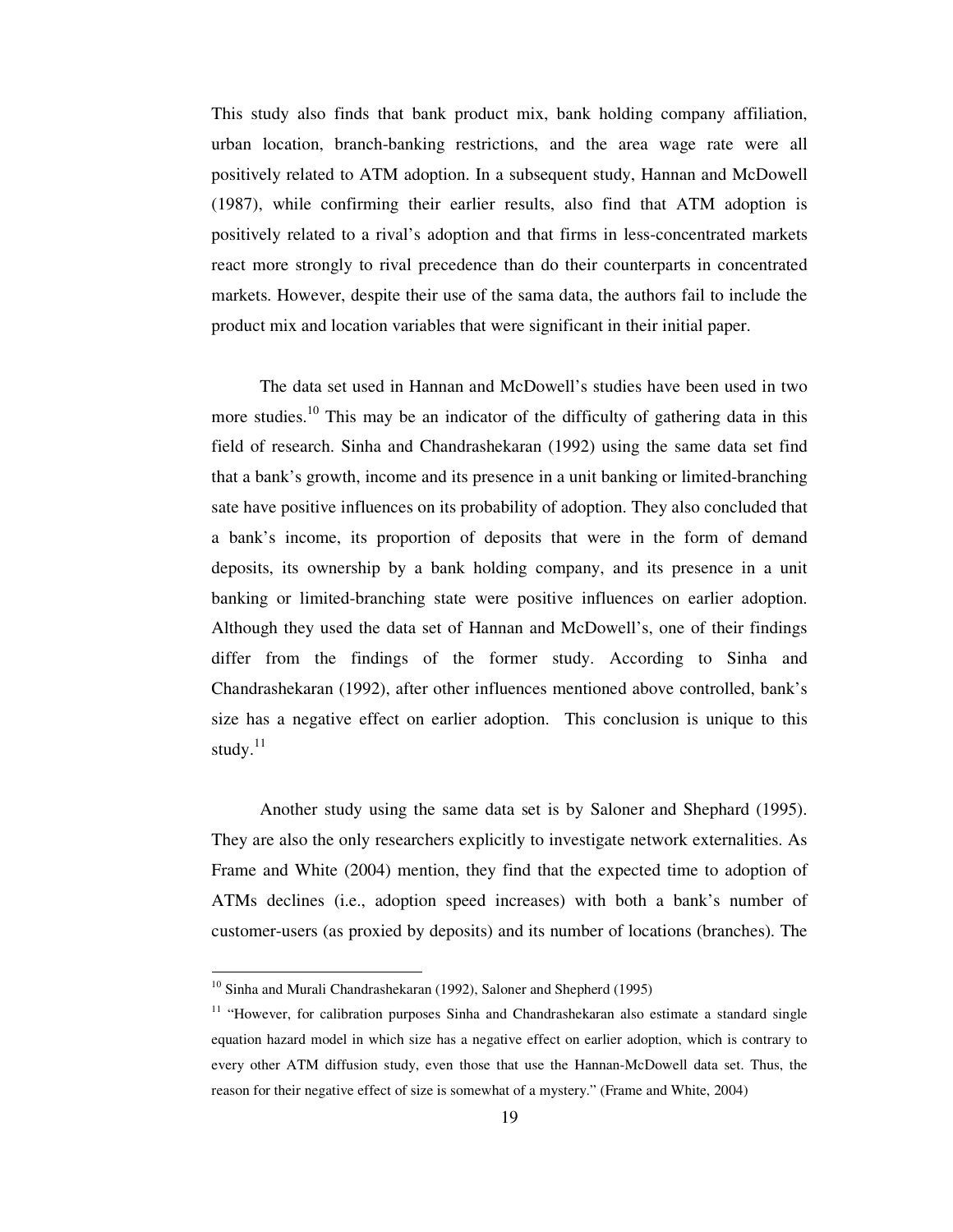deposits variable may just be indicating the effects of size (similar to its use in all of the other ATM studies), but it could also be indicating the presence of network externalities; the branches variable is more clearly an indicator of network effects. Also, a higher average wage rate in a banks geographic area tends to hasten the adoption of ATMs. For limited-branching states, market concentration is positively related to ATM adoption speed (consistent with Hannan and McDowell's [1984, 1987] findings), while depositor growth is negatively related. According to Saloner and Shephard (1995), in the case of ATM machines, the network effect emerges in the following way: if ATM's are largely available over geographically dispersed areas, the benefit from using an ATM will increase since customers will be able to access their bank accounts from any geographic location they want. This implies that the value of an ATM network increases with the number of available ATM locations, and the value of a bank's network to a customer will be determined in part by the final network size of the bank. As a result, assuming that a bank can extract part of the consumer surplus, a bank will adopt ATM more rapidly if it expects to have a larger number of ATM locations in equilibrium, which implies that its network will have more value for its consumers.

Ingham and Thompson (1993) investigating the adoption of ATM in the United Kingdom in their study, point out a positive relationship between the probability and timing of adoption and the institution size, advertising costs, and labor costs and a negative relationship with the number of retail outlets. Firm size plays a prominent role in rank models of diffusion and has traditionally been found to have a positive effect on the probability of adoption. Evidence provided by Humphrey (1994) suggests the existence of significant (positive) scale and scope economies for ATM technology. This suggests that adopting ATMs, *ceteris paribus*, is likely to be more profitable for relatively larger institutions. (Gaurlay and Pentecost, 2000)

The essence of the stock effects models (Reinganum, 1981a, 1981b, 1989; Quirmbach, 1986) is that benefits to the marginal adopter from acquisition decreases as the number of previous adopter's increases. As firms acquire new technology, their production costs fall. This leads to changes in the output of firms and the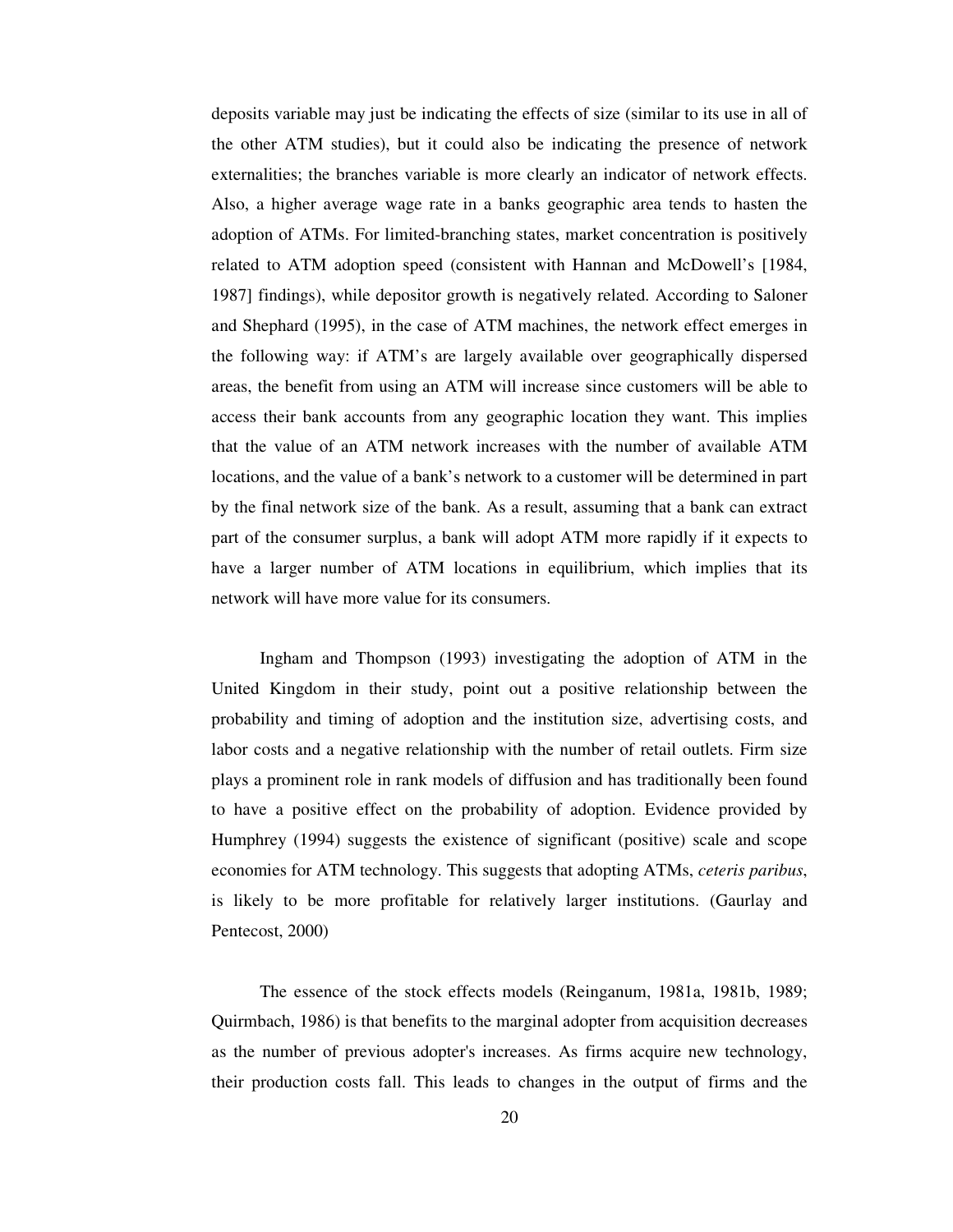industry, thereby affecting industry prices and the profitability of further adoption. Order effect models are similar to the rank effect models in that the gross returns to a firm adopting new technology depends upon its position in the order of adoption, with higher order adopting firms achieving a greater return than low-adopters. As noted by Baptista (2000), however, the stock and order effects models will have opposite effects on the probability of adoption. The stock effects focus on the equilibrium number of adopters and the subsequent lower profitability of adoption, whilst the order effects focus on the anticipation of subsequent adoptions. Hence, the stock effect has a negative effect on the probability of adoption, and the order effect a positive effect. (Gourlay and Pentecost, 2000)

Although Hannan and McDowell (1987) find a significant and positive relationship between the number of previous adopters at the state level (as a proxy for the stock effect) and the probability of ATM adoption in the US banking sector as discussed above, Gourlay and Pentecost (2000) state that empirical testing of stock and order effects has been predominately on the diffusion of technologies in the industrial sector.

Gourlay and Pentecost (2000) treated ATM technology as being embodied in a specific capital good supplied by a capital producing industry in their study. The empirical contribution of this paper has been to estimate a number of duration models for a panel data set of adoption histories in the UK financial sector. The methodology allowed for the explicit incorporation of time and time-varying covariates. The empirical results indicate that rank effects have played an extremely significant role in the diffusion of ATMs, thus supporting probit-type theoretical models. Institution size, growth in deposits and profitability were all found to have a positive and significant effect on the conditional probability of adoption. Moreover, the results suggest that early adoption of previous vintage technologies (resulting in learning-by-doing effects) play a significant role in fostering faster diffusion. Consequently, the former technology history of the firm affects current adoption decisions. No significant role was found, however, for the labor saving potential of ATMs. Reassuringly, the results were found to be robust across different specifications of the baseline hazard. There was no support given to the existence of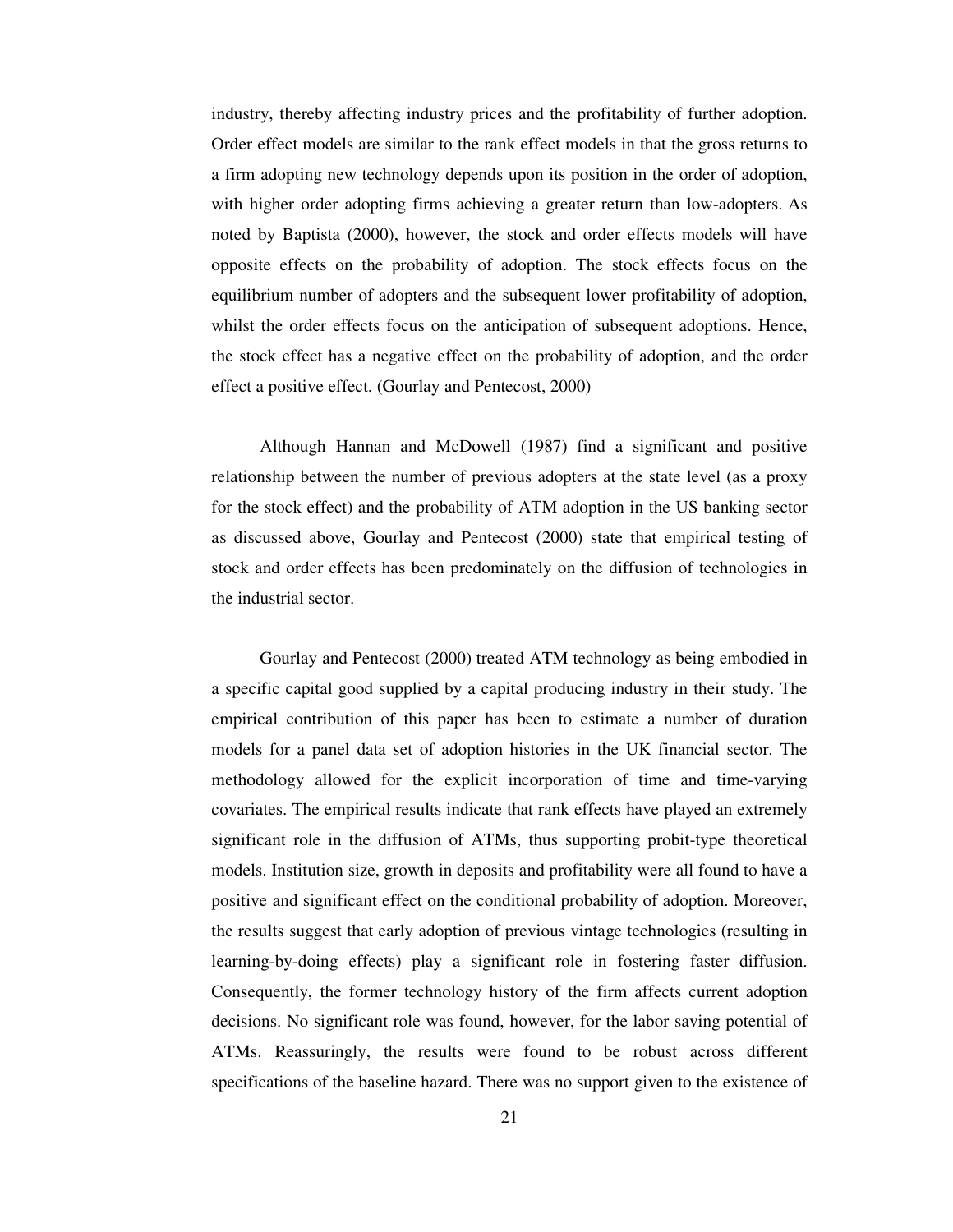stock effects, although order effects entered the empirical model with the correct sign and was found to be statistically significant. The empirical results lend support to the existence of epidemic effects in the diffusion of ATMs and it was illustrated that this was not due to the potential problem of distinguishing between stock effects and the time-varying nature of the baseline hazard. It was further found that expectations formed on the number of adopters and the price of technology have a significant role to play in the diffusion process, although the real quality-adjusted price of technology fails to register a significant effect. The decision of whether or not to impose a structure on the baseline hazard does not appear to radically alter estimates and inferences. With these outputs, it can be concluded that this study is consistent with previous diffusion studies.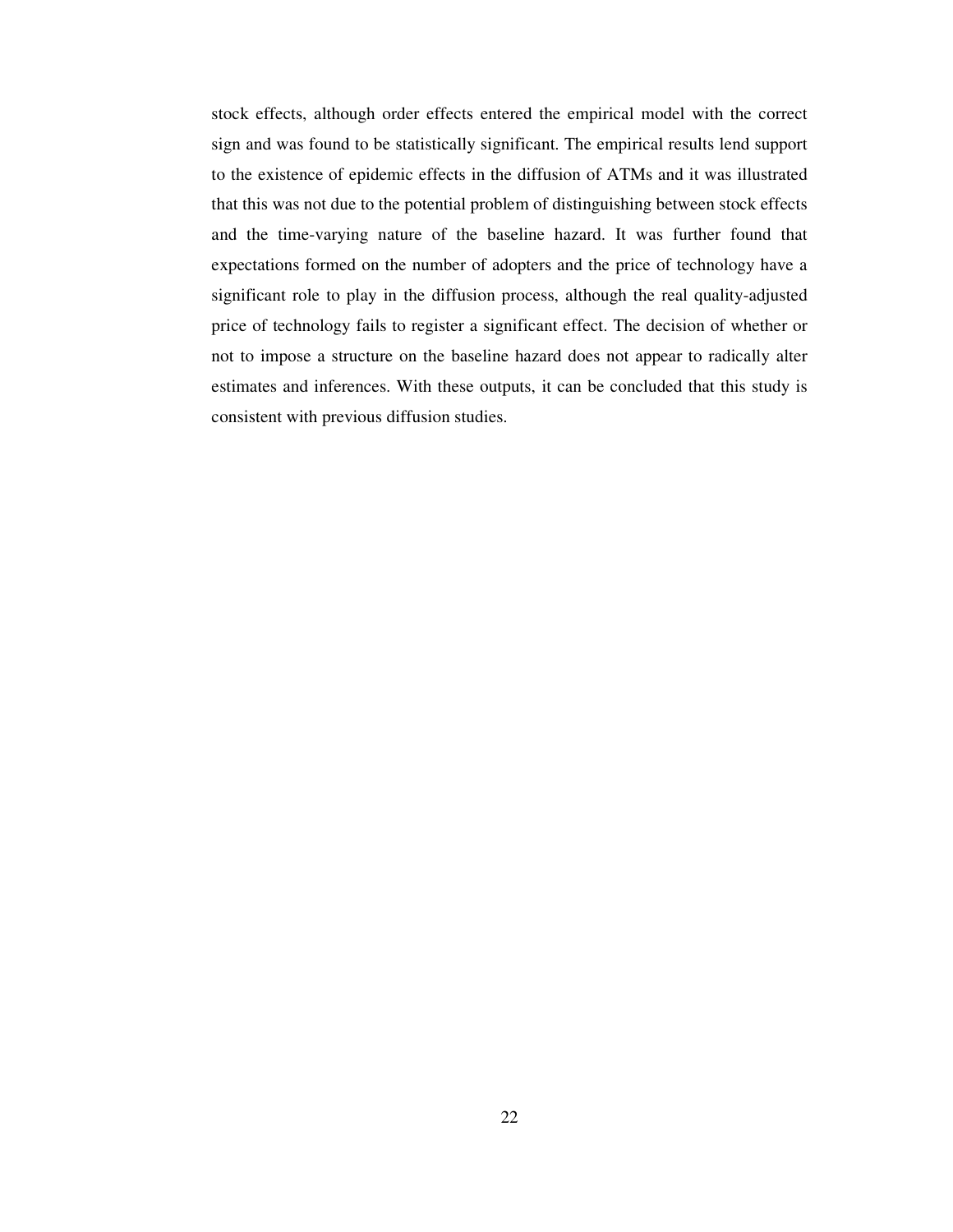### **CHAPTER 3**

# **TURKISH BANKING SYSTEM AND FINANCIAL INNOVATION**

### **3.1 Turkish Banking System**

Turkey has a deep-rooted banking tradition that goes back to the 19th century. During the last two or three decades, the banking sector has played a prominent role in the Turkish financial system, and has made considerable progress, aided to some extent by structural changes, towards making the Turkish economy more financially liberalized. In response to the restructuring of the Turkish economy and to the need to integrate Turkey into the modern world of finance, Turkish banks have made major changes both in their institutional structures, and in the quality of services and products they offer. (Erçel, 1999)

The most important feature of the Turkish banking system can be characterized by the very strong interrelationship between the state, the banking sector and the industrial and commercial conglomerates. This has been the legacy of the historical developments of the Turkish economy since the beginning of the Republican era in 1923. (Akçaoğlu, 1998)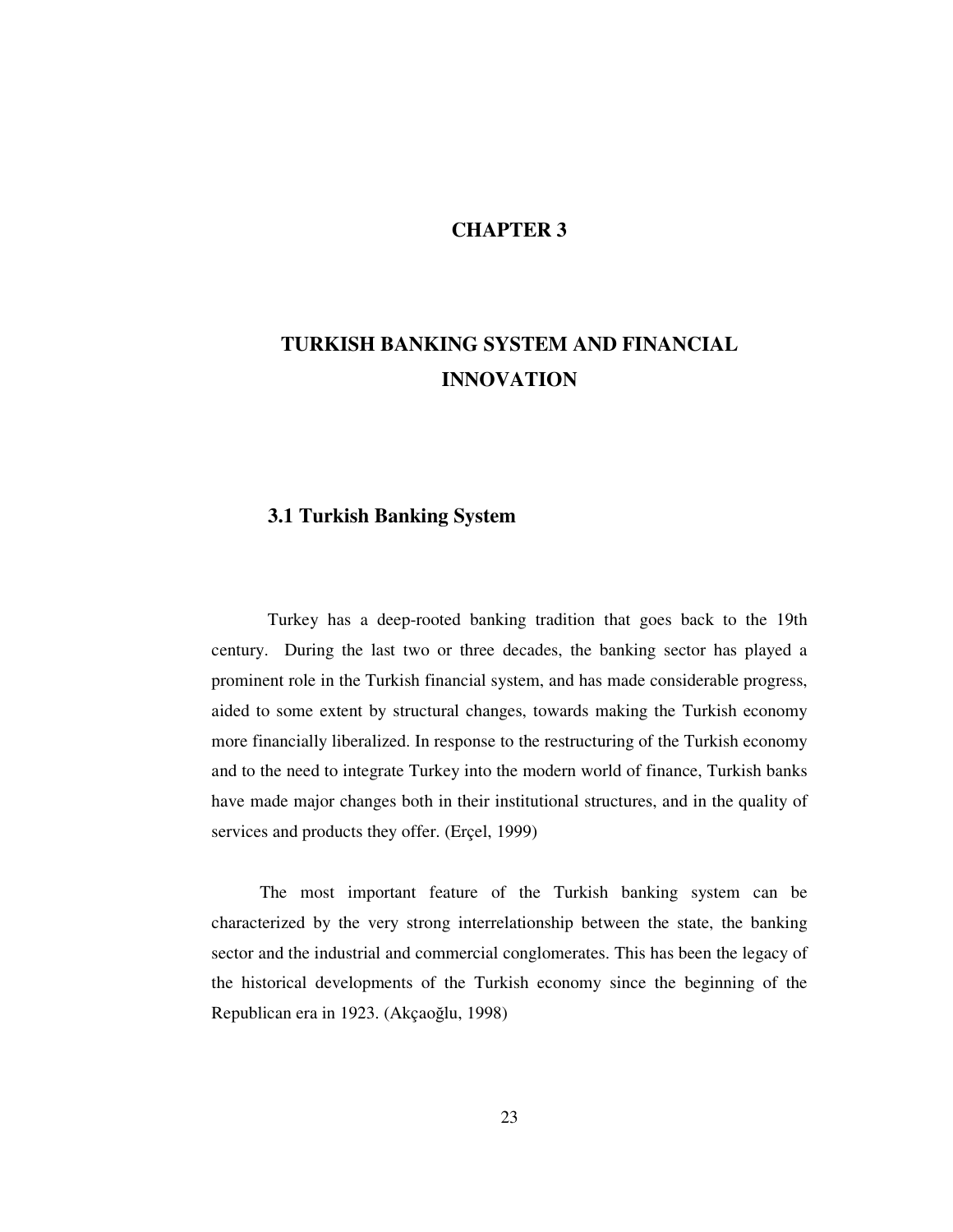As Isik and Hassan (2002) argued, in the early 1980s Turkey has began to follow financial liberalization policies and undergone a number of major policy changes in bank regulation. For example, elimination of controls on interest rates, a significant reduction in directed credit programs, and the relaxation of entry barriers into the banking systems have been the key elements of the banking related policy changes. Akçaoğlu (1998) emphasizes that although after 1980 the capital markets and non-bank financial institutions such as insurance companies have developed to some extent, the banking sector still keeps its dominant position. Turkish financial system is characterized by: (1) significantly strong networks linking the state to the banking sector and the banking sector to non-financial companies; and (2) the market is dominated by just a few banks.

Banks in the Turkish banking system can be classified under two main groups: (1) banks with the permission to collect deposits (commercial banks) and (2) banks that do not accept deposits (non-depository banks). These two groups can be divided into three sub-groups: (i) state-owned, (ii) privately owned, and (iii) foreign banks according to the source of their respective capitals. (Table 3.1)

**2001 2002 2003 2004**

|                        |    | ZUVI ZUVZ ZUVJ ZUV <del>I</del> |    |    |  |
|------------------------|----|---------------------------------|----|----|--|
| <b>Number of banks</b> | 61 | 54                              | 50 | 48 |  |
| Commercial banks       | 46 | 40                              | 36 | 35 |  |
| -State-owned           | 3  | 3                               | 3  | 3  |  |
| -Privately owned       | 22 | 20                              | 18 | 18 |  |
| -Banks in the Fund     | 6  | 2                               | 2  | 1  |  |
| -Foreign banks         | 15 | 15                              | 13 | 13 |  |
| Non-depository banks   | 15 | 14                              | 14 | 13 |  |
| -State-owned           | 3  | 3                               | 3  | 3  |  |
| -Privately owned       | 9  | 8                               | 8  | 8  |  |
| -Foreign banks         | 3  | 3                               | 3  | 2  |  |
|                        |    |                                 |    |    |  |
|                        |    |                                 |    |    |  |

#### **Table 3. 1 Number of Banks**

*Source: BAT, 2005*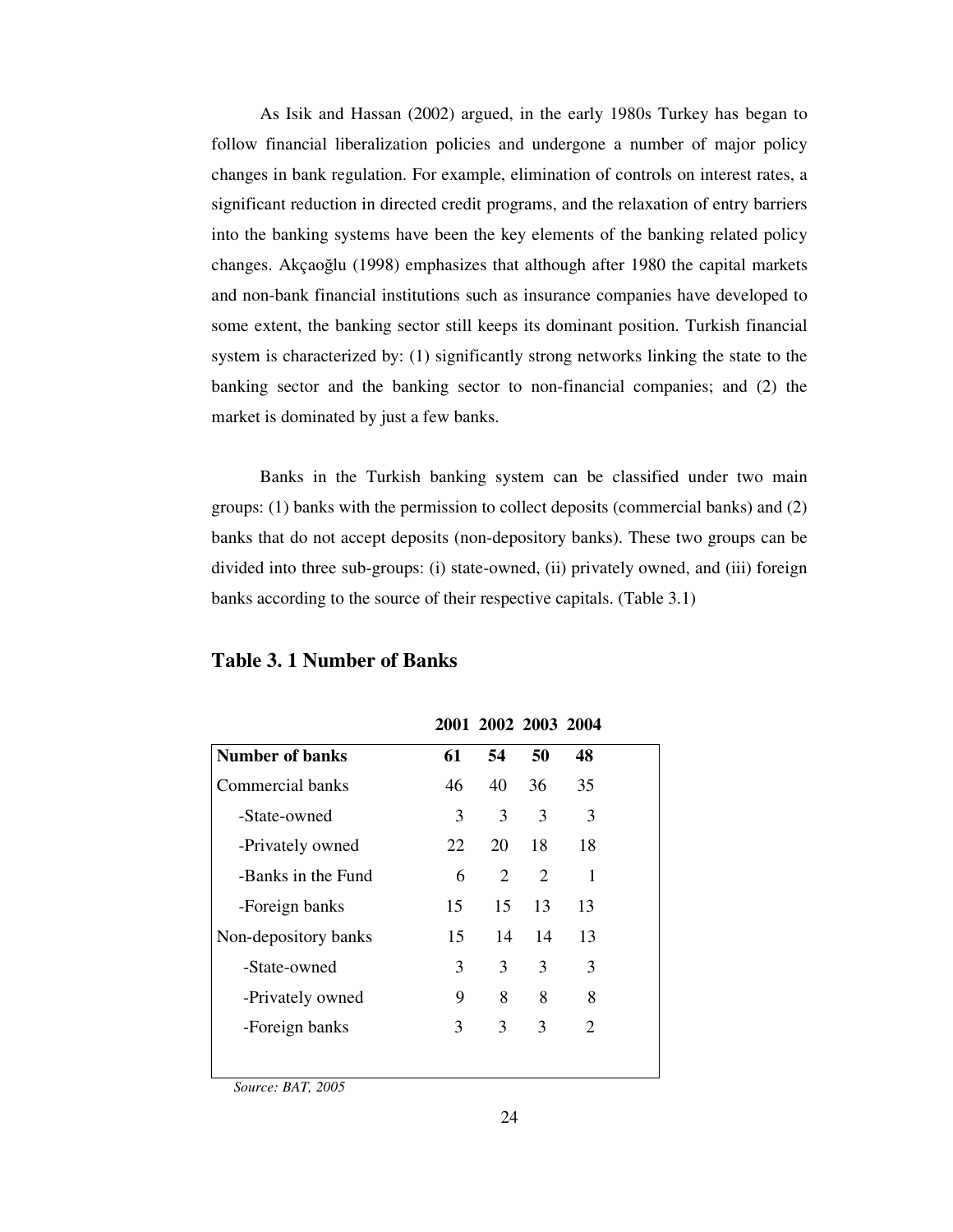The recent situations of the banks shown in the table 3.1 can be summarized as follows<sup>12</sup>: Commercial banks operate as universal banks offering a wide range of products and services using developing technology today. Besides traditional depository and lending services, they operate in the field of investment banking as well as engaging in capital market transactions. Considering the commercial banks group; state-owned banks have wide networks of branches throughout the country. Besides commercial banking transactions, they are specialized in the financing of agricultural sector and SMEs. (Table 3.2) Among privately owned banks there are large-scale commercial banks, which have nation-wide net works of branches and provide all kinds of banking services, and there are small-and middle-scale commercial banks with activities more concentrated in main populated cities and engaging more in wholesale banking. Foreign banks are divided into two groups; those have opened branch in Turkey and those are founded in Turkey. These banks are subject to the same regulations as the other commercial banks.

Table 3.2 Number of Branches

|                      | 2001  | 2002 2003         |                   | 2004 |
|----------------------|-------|-------------------|-------------------|------|
| Number of branches   | 6,908 | 6,106 5,966 6,106 |                   |      |
| Commercial banks     | 6,889 |                   | 6,087 5,949 6,088 |      |
| -State-owned         | 2,725 |                   | 2,019 1,971 2,149 |      |
| -Privately owned     | 3,523 |                   | 3,659 3,594 3,729 |      |
| -Banks in the Fund   | 408   | 203               | 175               | 1    |
| -Foreign banks       | 233   | 206               | 209               | 209  |
| Non-depository banks | 19    | 19                | 17                | 18   |
| -State-owned         | 4     | 4                 | 4                 | 4    |
| -Privately owned     | 12    | 12                | 10                | 12   |
| -Foreign banks       | 3     | 3                 | 3                 | 2    |
|                      |       |                   |                   |      |

*Source: BAT, 2005*

 $12$  See The Banks Association of Turkey, 2005 "Financial Sector and Banking System in Turkey"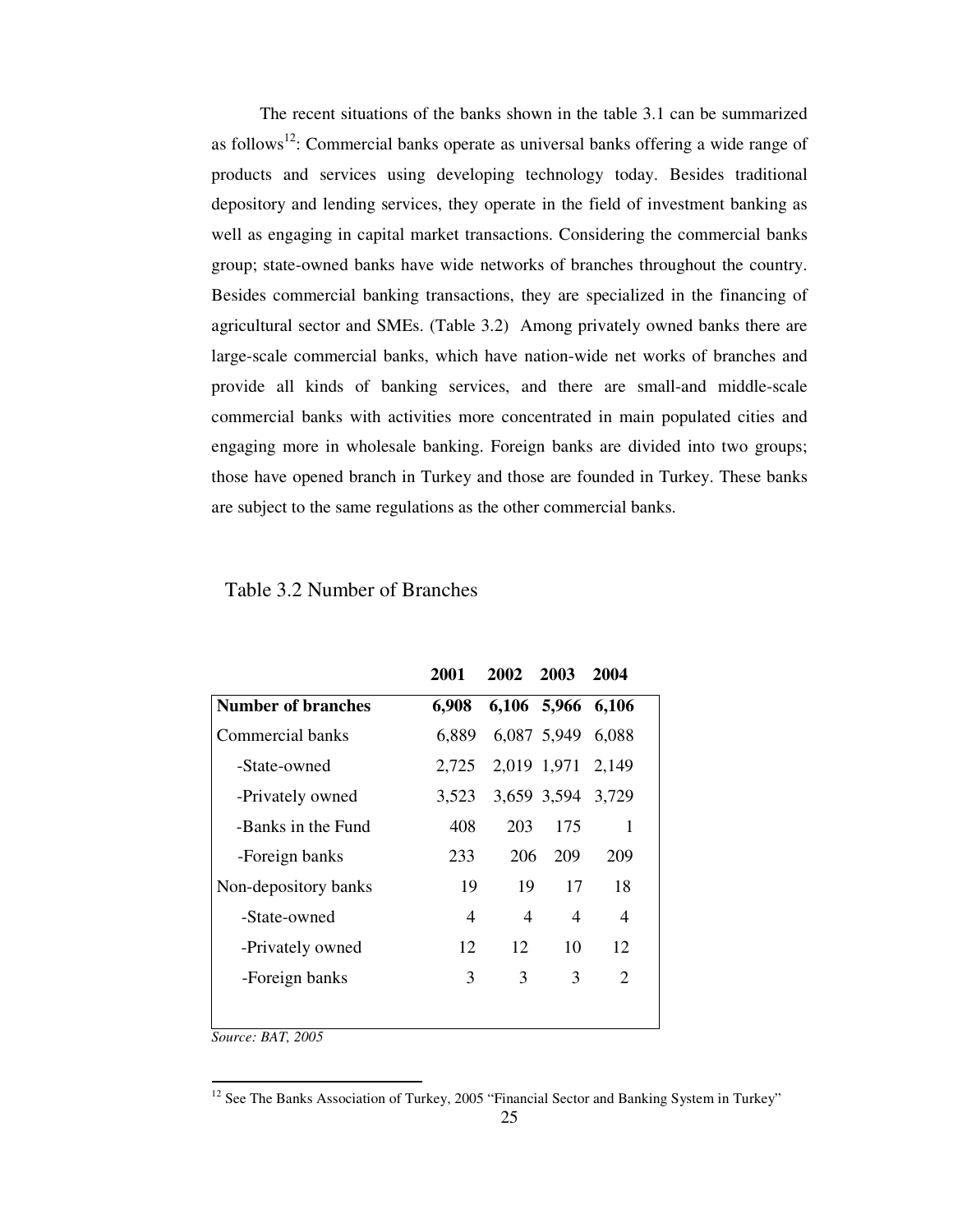State-owned banks make up a large segment of the Turkish banking sector (about 42% of total deposits and some 20% of total loans). Though state banks have arguably a few strengths (such as the franchise with SMEs and farmers or loyal depositors), Steinherr, Tükel and Üçer (2004) claim that weaknesses such as infrastructure, staff quality and ability to compete with private banks in terms of service quality and innovation seem to overpower the strengths by far.<sup>13</sup>

Table 3-3 reveals information about the employees of the Turkish banking system according to the classification mentioned above.

|                            | 2001    | 2002            | 2003    | 2004    |
|----------------------------|---------|-----------------|---------|---------|
| <b>Number of employees</b> | 137,495 | 123,271 123,249 |         | 127,163 |
| Commercial banks           | 132,274 | 118,329         | 118,607 | 122,630 |
| -State-owned               | 56,108  | 40,158          | 37,994  | 39,467  |
| -Privately owned           | 64,380  | 66,869          | 70,614  | 76,880  |
| -Banks in the Fund         | 6,391   | 5,886           | 4,518   | 403     |
| -Foreign banks             | 5,395   | 5,416           | 5,481   | 5,880   |
| Non-depository banks       | 5,221   | 4,942           | 4,642   | 4,533   |
| -State-owned               | 4,322   | 4,174           | 3,882   | 3,800   |
| -Privately owned           | 822     | 691             | 683     | 681     |
| -Foreign banks             | 77      | 77              | 77      | 52      |
|                            |         |                 |         |         |

### **Table 3.3 Number of Employees**

*Source: BAT, 2005*

<sup>&</sup>lt;sup>13</sup> In fact, McKinsey (2003) finds that state banks are a key drag on productivity in the sector (see p. 212).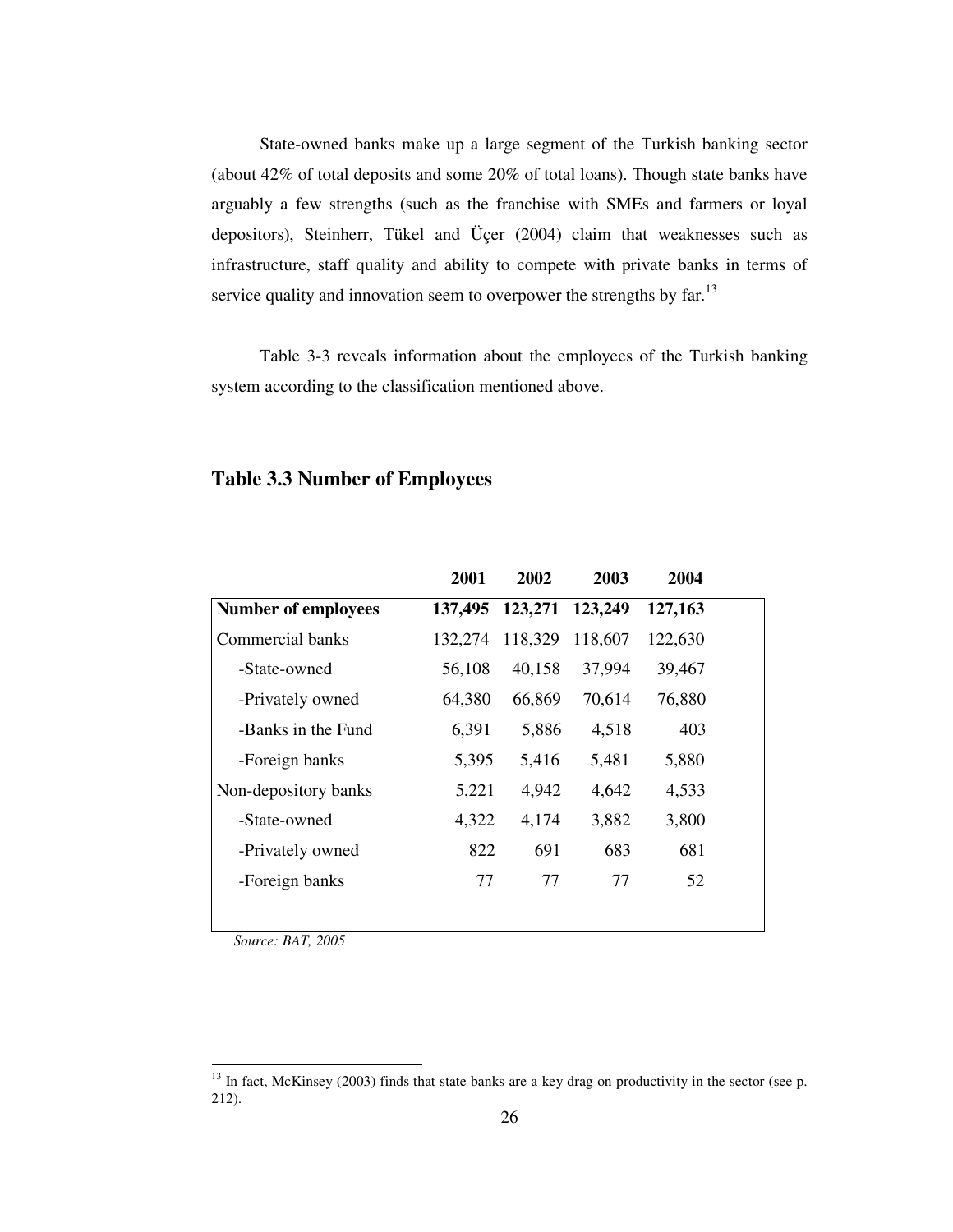The average number of people per bank in Turkey is approximately 1,500,000, that of people per branch is about 12,000, and per bank employee is 565. The average amount of assets per capita is around USD 3,200.

According to Delikanlı (2001), the dominance of commercial banks in Turkish Banking System has been continuing despite a series of financial liberalization measures that were introduced during the 80s although the deregulations considerably affected the banking conditions in Turkey. As a result of the financial liberalization, many foreign banks entered into Turkish banking system and commercial banking market structure changed from tight oligopoly to loose oligopoly.<sup>14</sup> After 1998, degree of oligopolistic competition in commercial banking started to increase again.

Turkish banking system is already open to the outside world. As a result of the greater freedom of that comes with market-oriented policies and a liberalized financial environment, many entrepreneurs, foreign as well as domestic, have been attracted by the potentially profitable Turkish banking system. (Erçel, 1999) Foreign banks are formally welcomed and there are no capital controls. The fact that foreign banks are not assuming a very important role in Turkish banking system is less the result of a "protective policy" than the result of strong competition that makes it difficult for foreign banks to capture easily market shares.

Denizer (1997), on the other hand examined the impact of the new entries following the deregulation on the competition of the banking market in Turkey. He concluded that regulatory and non-regulatory barriers should be removed to promote competition because the entry of small-scale firms alone seems not to have succeeded to increase the competition in banking.

<sup>&</sup>lt;sup>14</sup>In Turkey there are a large number of licensed, foreign-owned banks: 13 of the 37 commercial banks are either fully-owned subsidiaries or branches of foreign banks. Their operations are, however, mostly limited to a single branch and to corporate banking. Only three of them – Kocbank, (where Credito Italiano has a 50% stake), HSBC and Citibank – have a multi-branch retail presence. A fourth one, Bank Europa (a subsidiary of Banco Comercial Portugues), has started to build a network. (Bruges European Economic Policy Briefings, 2004)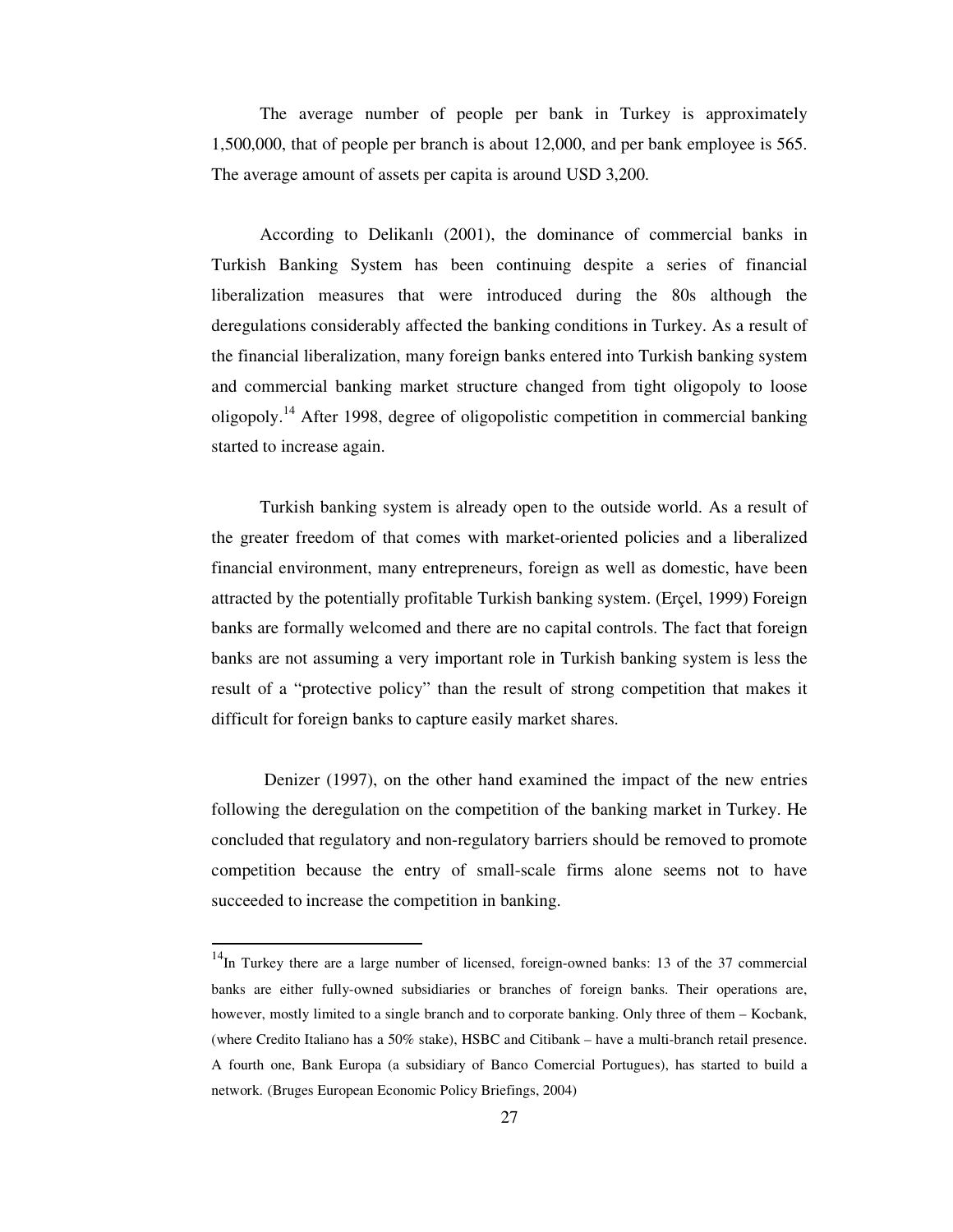Some important notes can be concluded from the annual reports of the Bank Association of Turkey about the present structure of the Turkish Banking System. By early 2004, 21 domestic private banks had been taken over (19 of these between the onset of the disinflation program in late 1999 and mid-2003) and the number of domestic private commercial banks in the system had declined to 18. The capital base of the remaining private banks had largely been replenished, and the state banks had been operationally restructured under new management and ceased to be a major source of 'liquidity risk' for the markets. With 21 private banks having been taken over or outright dissolved by the SDIF, (Savings and Deposits Insurance Fund) the number of private banks is now much reduced and it is hard to talk of the Turkish Banking System as being 'over-banked'. All liabilities of these banks were taken over by the Savings and Deposits Insurance Fund. On the other hand, the banking licenses of 8 banks were terminated and liquidated. In the same period, 11 bank mergers took place in the banking sector including the buying of some of the banks under the Savings and Deposits Insurance Fund management.

Compared to the size of the economy, the Turkish banking system is still relatively small: total assets stood at some 60% of GDP at the end of 2003, which is less than EU averages. (Steinherr, Tükel and Üçer, 2004) Meanwhile, total assets of *private* banks only stood at 40% of GDP. As for concentration, the industry is dominated by seven large banks (three state-owned banks and four private ones), which account for  $75\%$  of the sector. The share of the five largest banks – a common indicator of concentration – stands at some 60% (as of September, 2003), which is higher than the EU average of 50% and lower than the average of newly acceded EU countries of  $75\%$  (Pazarbasioglu, 2003). This is a fair ratio in that the level of competition in the sector is sufficiently high to prevent the development of a monopolistic service provider with a price-setting capability, but also, the sector is not too fragmented to preclude reaping the benefit of economies of scale. According to BAT reports, in the last years, the shares of the first five and the first ten banks increased considerably. The share of the five largest banks increased to 60 percent in 2003 as mentioned above from 46 percent in 1999. And the share of the first ten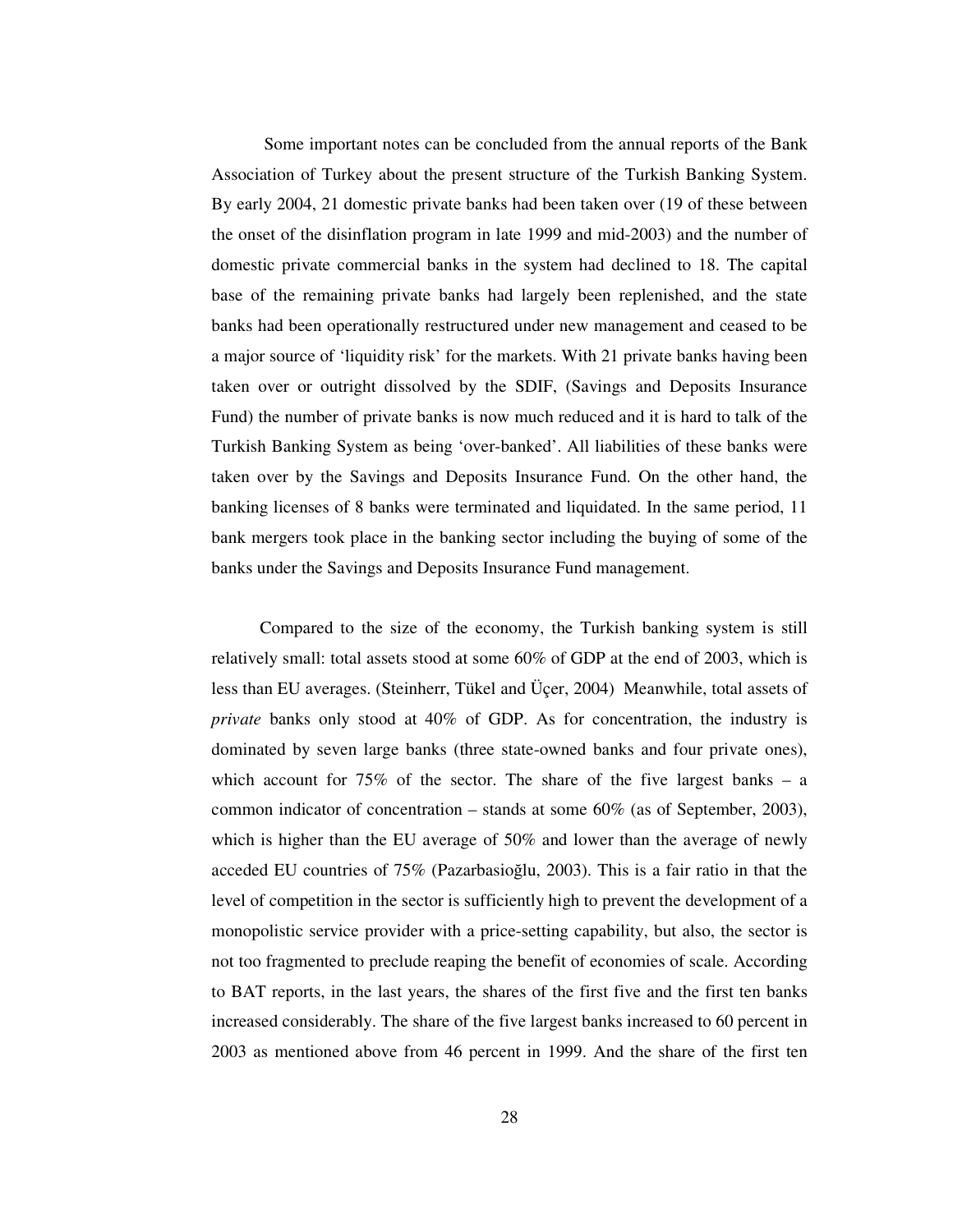banks increased from 68 percent to 82 percent in the same period. The similar trend was observed in total deposits and loans as well.

#### **3.2 Financial Innovation in the Turkish Banking System**

Akçaoğlu, (1998) classifies the determinants of financial innovation in Turkish banking at two different levels as (1) the macroeconomic level with the factors leading to financial innovation are characterized in terms of the interaction of the financial sector and the aggregate economy, and (2) the microeconomic level with the factors leading to financial innovation are described in terms of an individual financial institution. There is general consensus in the literature that financial innovation has taken place in financial markets in developed countries due to macroeconomic changes, changes in regulations, increasing competitive pressures, and technological developments. While macroeconomic level explains these forces, the microeconomic level explains how they have induced financial institutions to create new products or processes. After analyzing the macroeconomic and microeconomic determinants of financial innovation, Akçaoğlu concluded that before 1980, neither macroeconomic features of the financial system nor microeconomic conditions of the aggregate economy were suitable to produce financial innovation as it was in developed countries. Financial repression and the protectionist nature of general economic policy had created an environment where the conditions for financial innovation did not quite exist.

The situation changed after 1980 as a consequence of the stabilization program. Financial liberalization has been a component of the program. New entries into the banking sector have increased competition. The banks have realized the increasing importance of customers' portfolio requirements. In other words, determinants of financial innovation began to appear in the Turkish financial system after the 1980 stabilization program.

By the end of 1980s, foreign exchange deposits started to surpass the volume of the TL denominated deposits in the sector as pointed out by Iık, Gündüz, Kılıç, Uysal (2002). During this period, Turkish banks also took an interest in doing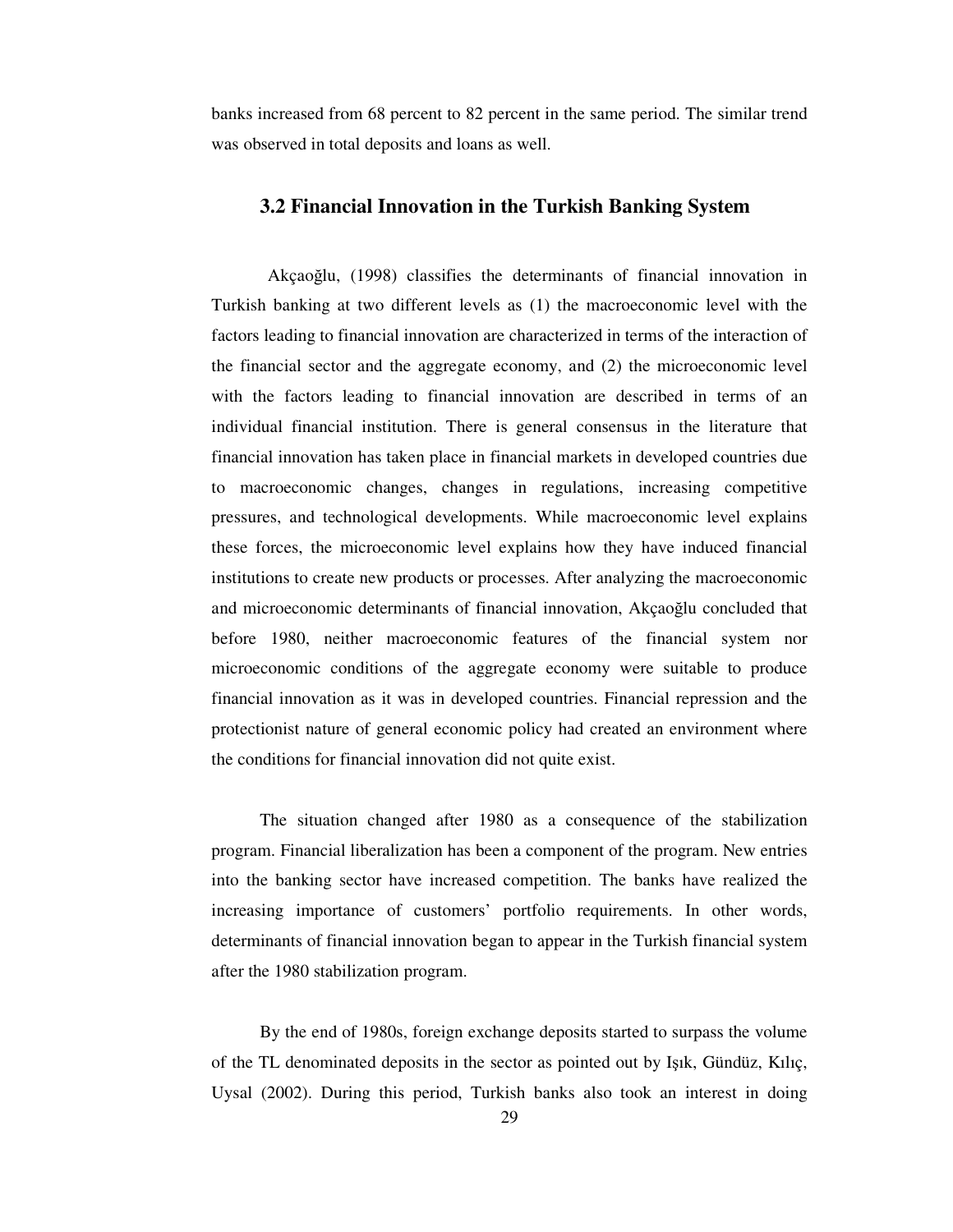business abroad whether by purchasing banks in foreign countries or by opening branches and representative offices, and began increasingly operating in international markets dealing with extensive off-balance sheet activities such as swaps and forward agreements. In this new business conditions, traditional banks have found themselves in a stern competition not only with recently opened domestic banks but also with foreign banks. Celasun et al. (1999) note, "The arrival of foreign banks raised the overall standards in the banking sector, especially in terms of human capital, and information technology, which was low prior to reforms". Işık, Gündüz, Kılıç, Uysal (2002) claim that although domestic firms were able to capture productivity changes which arose from the adoption of new technology and practices introduced by the foreign banks, Turkish banking sector could benefit more from the presence of foreign banks if foreign banks' activities were not restricted.

During the last two decades, the Turkish banking sector has achieved significant progress in implementing structural changes towards a more financially liberalized Turkish economy. During the last two decades combined with the effects of restructuring Turkish economy and the efforts for the integration to the modern world of finance, the Turkish banks achieved important changes in their institutional structures on the one hand, and in the quality of services and products on the other hand.

The increase in the number of banks and qualified personnel, in turn, enhanced competition and contributed to broad utilization of new financial instruments and techniques. Intense competition and a desire to integrate with global financial markets has driven banks to improve the quality and the variety of services through information technology and international payment systems. According to Işık, Gündüz, Kılıç, Uysal (2002) those established banks have concentrated on computerization and automation projects to level with the state of art technology of the new foreign and domestic banks. In addition, they have undertaken continuous restructuring and downsizing projects to reduce the size of their branch networks and operations in rural and unprofitable regions.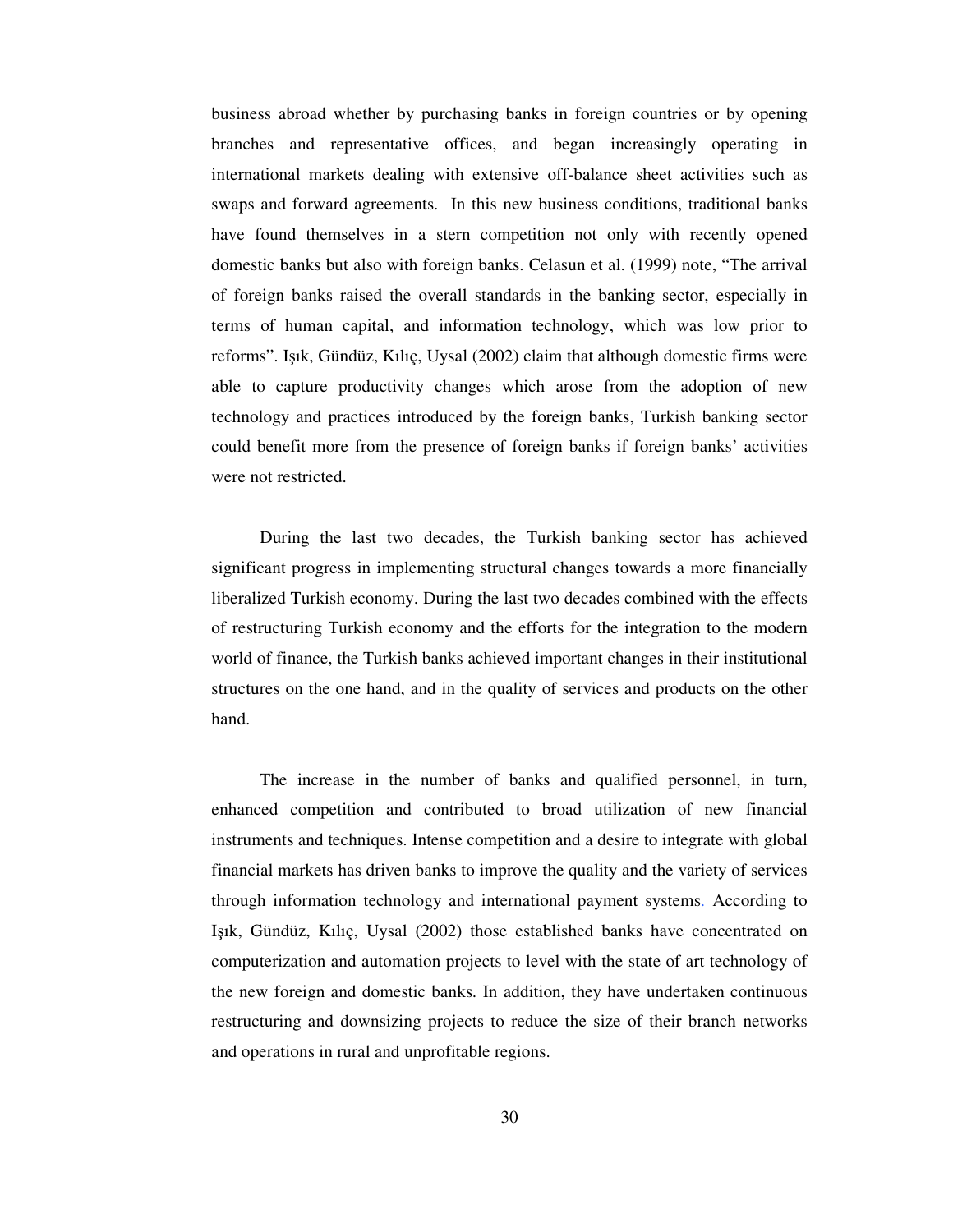Turkish banking system uses advanced information technology. Such technology-intensive services as ATM (Automatic Teller Machine), POS (Point of Sale terminal), telephone banking and internet banking are available. Having an important place in the vision of banks, electronic banking activities have been growing rapidly for the purpose of improving quality of services and saving costs. Within this context, the banks put new services into practice such as "Call Center ", "Internet Banking ", and "Management of Customer Relations ". Besides customeroriented procedures of banks, information technology has been used extensively in the internal operations of banks as well.

In Turkey the adoption of ATM was started by T. Is Bankasi in December 1987. The number of ATMs increased rapidly after 1987 in Turkey especially in the more developed provinces. The automated teller machines in Turkey have the similar technological qualities compared with the automated teller machines in Europe and in the United States. Moreover, the cash dispensers that are still used in some countries have never been used in Turkey. Instead the recent technology used in automated teller machines has been adopted. (Aksoy, 1998)

As of the end of 2004 the number of credit cards in Turkey is 26,681,128. The number of ATMs and POS machines reached 13,544 and 912,118 respectively. (Table 3.4, 3.5 and 3.6) In addition to their own operations, banks in Turkey engage in technology- aided practices in interbank transactions as well. In this context, the electronic cheque exchange system, the direct indebtedness system and the EFT system have an important place in interbank transactions. Furthermore, the SWIFT system which is an important international payment system, has also been used by the banks for many years. (BAT, 2005)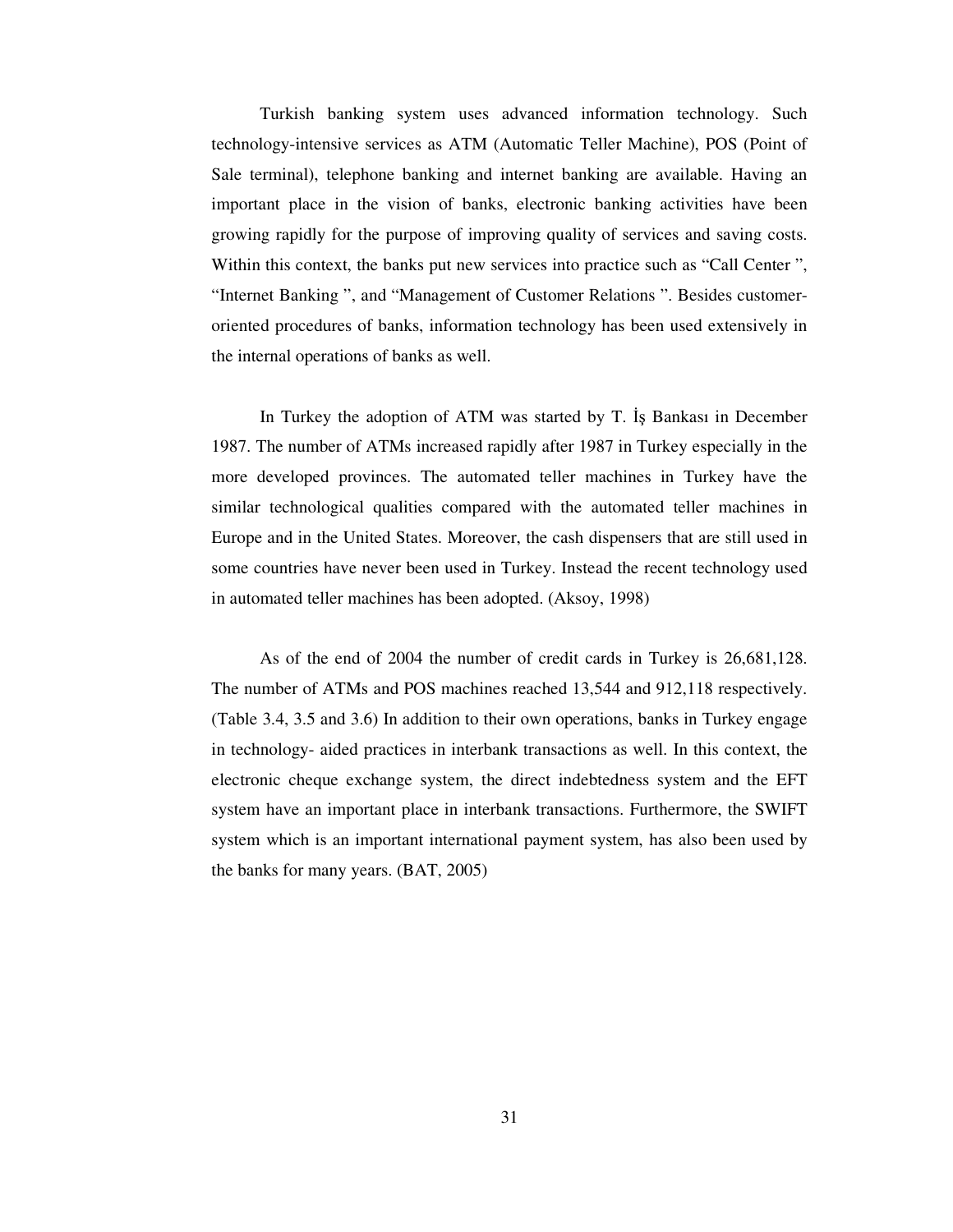## **Table 3.4 Number of Credit Cards**

|                   | 2001       | 2002       | 2003       | 2004       |
|-------------------|------------|------------|------------|------------|
| Visa              | 7.829.906  | 7.947.302  | 9.572.460  | 13.202.147 |
| <b>MasterCard</b> | 6.102.024  | 7.718.049  | 10.255.667 | 13.450.664 |
| Others            | 64.876     | 40.019     | 35.040     | 28.317     |
| <b>Total</b>      | 13.996.806 | 15.705.370 | 19.863.167 | 26.681.128 |

*Source: Interbank Card Centre, 2005*

## **Table 3.5 Number of ATMs and POS Terminals**

|            | 2001    | 2002    | 2003    | 2004    |
|------------|---------|---------|---------|---------|
| <b>ATM</b> | 12.127  | 12.069  | 12.857  | 13.544  |
| <b>POS</b> | 364.636 | 495.718 | 662.429 | 912.118 |

*Source: Interbank Card Centre, 2005*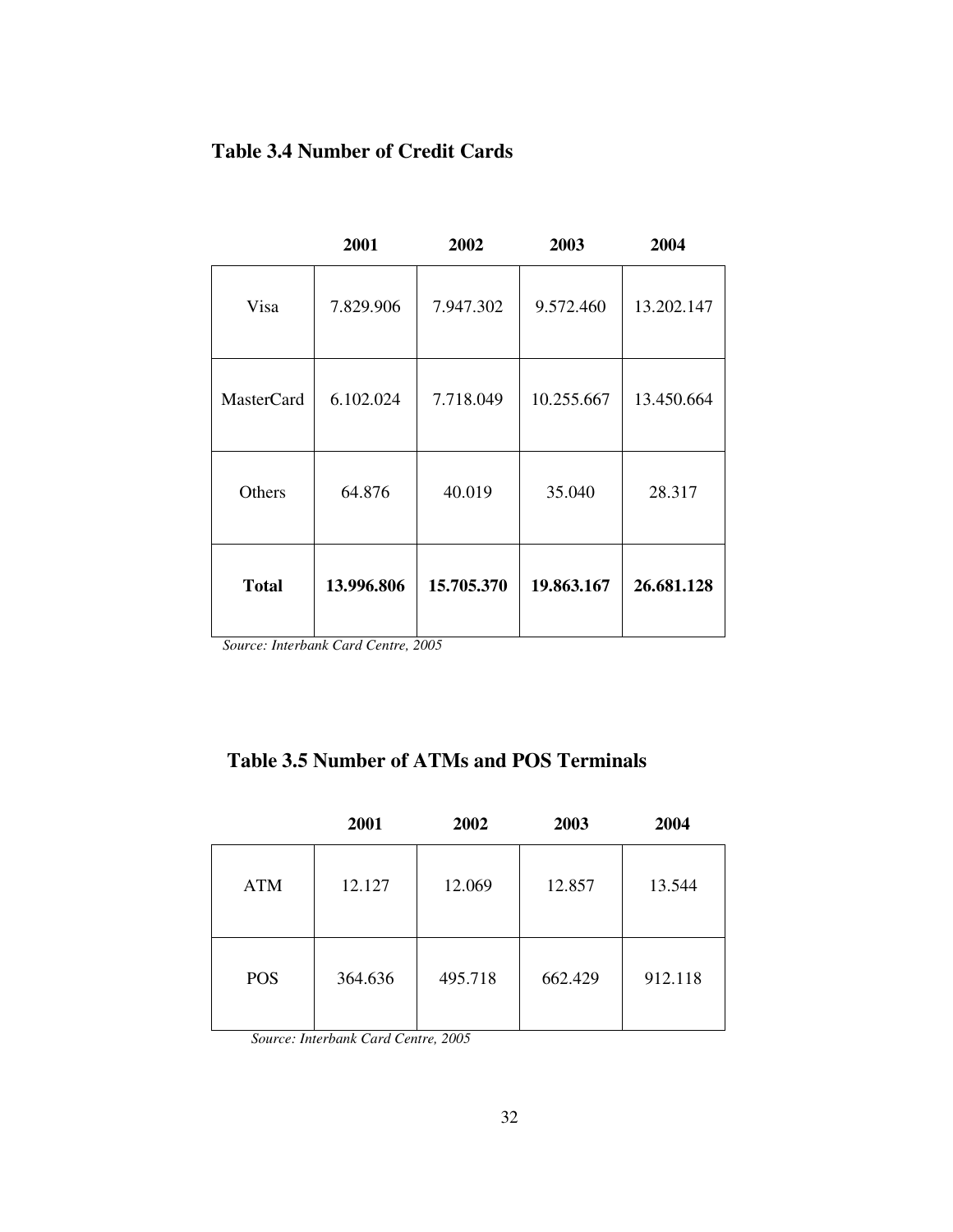## **Table 3.6 Number of Debit Cards**

|                                    | 2001       | 2002       | 2003       | 2004       |
|------------------------------------|------------|------------|------------|------------|
| Electron (Visa)                    | 6.721.452  | 7.801.830  | 9.424.197  | 11.942.762 |
| Plus (Visa)                        | 57.672     | 50.766     | 45.069     | 39.915     |
| <b>Electron</b> and Plus<br>(Visa) | 2.711.896  | 3.080.776  | 3.613.896  | 3.058.946  |
| Cirrus and Maestro<br>(MasterCard) | 14.628.251 | 16.966.124 | 20.601.196 | 24.506.797 |
| Private Label                      | 7.537.673  | 7.157.812  | 5.879.099  | 3.536.574  |
| <b>Total</b>                       | 31.656.944 | 35.057.308 | 39.563.457 | 43.084.994 |

*Source: Interbank Card Centre, 2005*

### **3.3 The Cases of T.** - **Bankası and T.C. Ziraat Bankası**

### **3.3.1 T. İş Bankası**

Mr. Celal Bayar, the minister of economic affairs in 1924, was personally called by Mustafa Kemal Atatürk, the founder of modern Turkey, to discuss the setting up of T. İş Bankası. Atatürk provided the sum of TL 250,000 as the only paid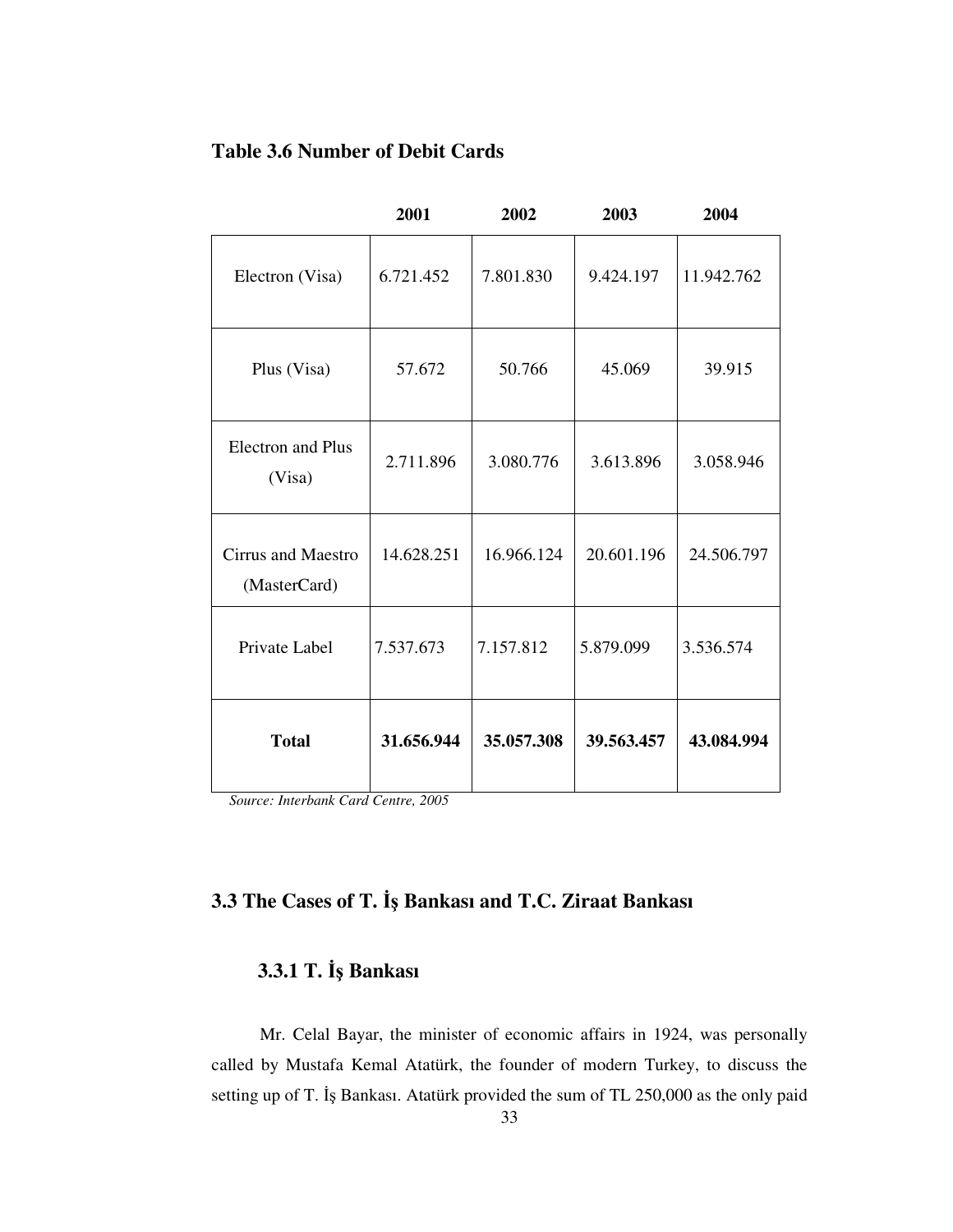up capital of the bank. The opening date of 26th August of 1924 commemorates the anniversary date of the independence victory. (Kaplan, 1997)

Ökçün (1971) states that T. İş Bankası was opened with a nominal capital of TL 1.000.000, one quarter paid and two branches in Ankara and Istanbul. At the end of 1924, T. İş Bankası had recorded a deposit total of TL 2.469.235. Its capital was also paid in full towards the end of 1925.

The philosophy of the founders of  $T$ . Is Bankasi clearly was a residual of the strategy for the economic development of the country. (Bayar, 1938):

- To demonstrate that Turkish financed and managed banks are effective.
- To increase national savings.
- To promote the industrialization and development of the country either by actively investing in commercial and industrial enterprises or acting as an intermediary for their establishment.
- To supply any sort of machinery, equipment or to establish firms in order to produce that equipment.
- To engage in any type of banking transactions. However, it cannot be involved in real estate buying and selling and con not make mortgage loans but may take them as collateral.

With a strong presence of state interest, T. Is Bankasi can be classified as a "quasi-private" rather than a full private bank. It is not regarded as a private bank due to the fact that its shares are not fully dispersed among the members of the public with the exception of 19 percent of its shares traded in the Istanbul Stock Exchange market. Since its foundation, T. Is Bankası played a significant role in the development of certain sectors of the economy targeting the development of certain primary industries and economically backward areas of the country. As cited in Kaplan (1997), T. Is Bankası provided  $68\%$  of the capital of the first sugar plant in 1926, and subsequently financed 13 more plants. Similarly it established glass manufacturing, the largest Turkish glass manufacturer. T. Bankası was also the first enterprise in the republic to have a joint venture with foreign capital. Lately, there was a refocus on the core business of commercial banking with three major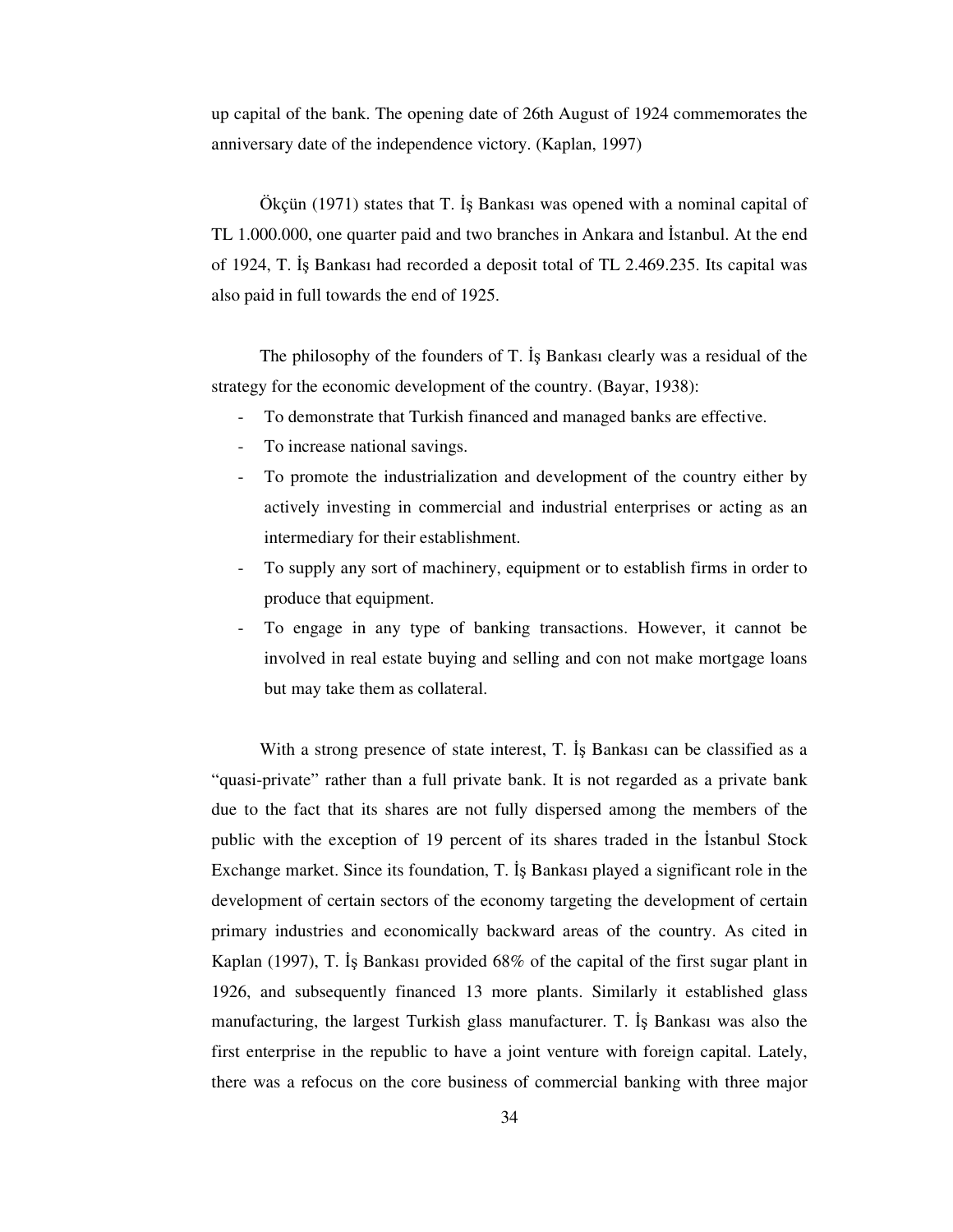investments made in 1980s in the areas of "leasing", "insurance" and "glass". Those investments also represented new product areas that were seen as a necessary feature of an innovatory organization. In Turkey the adoption of ATM was also started by T. İş Bankası in December 1987.

Kaplan (1997) pointed out that T. Is Bankası, is keen on the educational qualifications of its personnel. In this regard, promotions are conducted based on "examinations" and the "seniority" gained at different positions over years. The established tradition of the bank was to recruit "from within" for the upper levels of hierarchy. These points imply that T. Is Bankasi is open to change and has undertaken a number of new procedures as a result of the changes occurring in the industry. In responding to those environmental changes, T. Is Bankası appears to be keen on its institutional control practices and would not readily allow its procedures to be altered. This, however, might imply a conscious attempt and a reliance on its tight controls for a high organizational performance.

#### **3.3.2 T. C. Ziraat Bankası**

Mithat Paşa, appointed as governor of Nis in 1861 established a local "cash" savings scheme" for the credit needs of farmers, later known as "Memleket Sandığı". In 1883 this saving scheme was reorganized under the name of Menafi Sandıkları and a secure inflow of one percent of the state income tax-known as aarcollected from farmers, was made available as bank capital. (Aral, 1964)

According to Gökbilgin (1964) the intention was to create the procedures for a centralized funds administration by the Topkapı Palace in order to finance its credit needs. As a consequence, the bank was founded under its present name on the 15th of August 1888. Although there is a recording of an initial nominal capital of 2 million liras, only 20 percent of it was fully paid. It is estimated that the bank had about 250 branches at that time.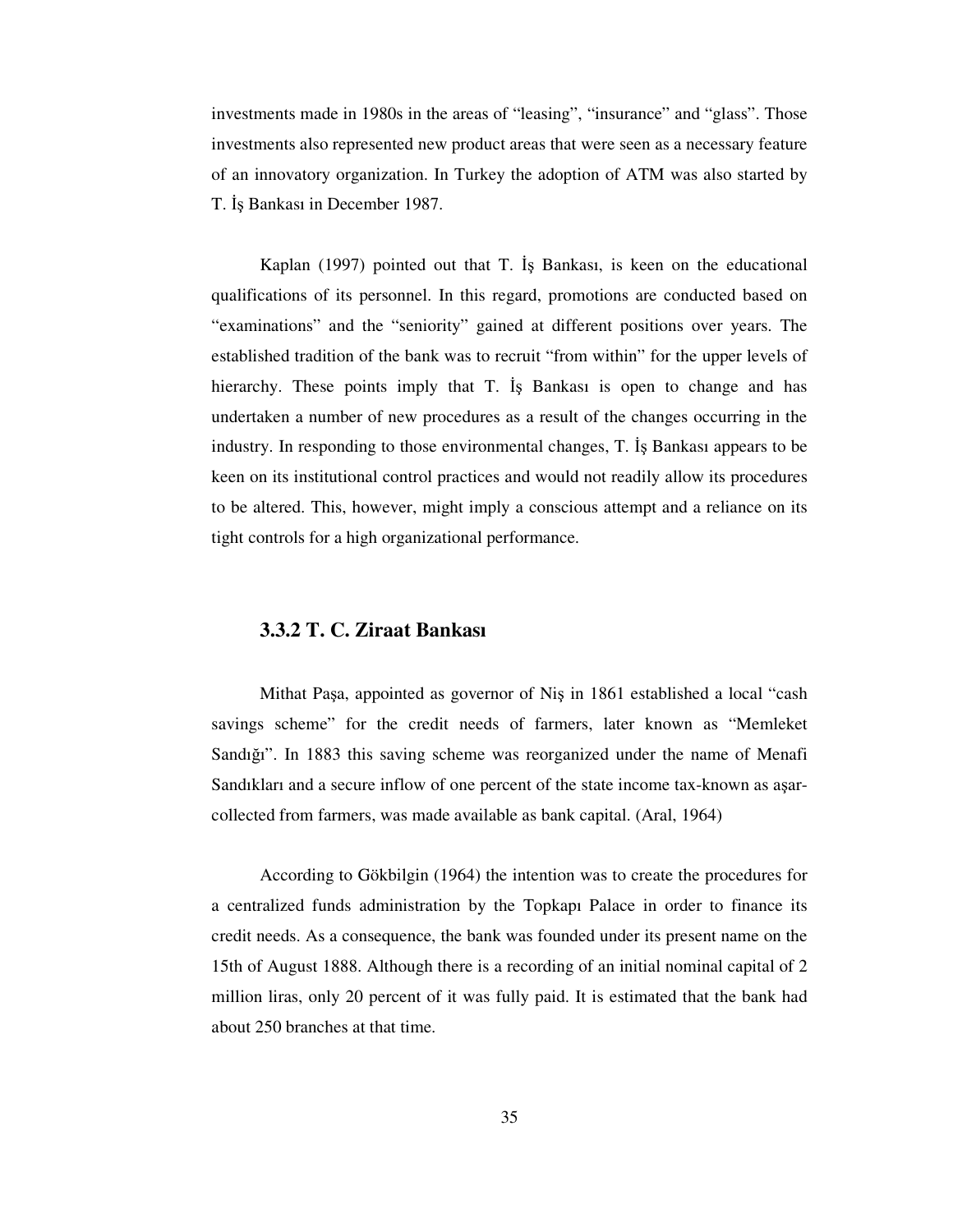The arrival of the republic in 1923 caused a dramatic change in the structure of the organization. Although the main purpose of its existence, increasing the wealth of farmers, was kept untouched, its services were extended to include every type of banking transactions. Kaplan (1997) points out that the budget law which was promulgated on the 19 of March 1924, established T. C. Ziraat Bankası as a mutual corporation with its owners being the farmers of the country. But in practice no shares were sold to farmers and it remained as a state organization. Re-shuffling the organization in 1937, two alternatives were considered: The first full privatization was rejected and T. C. Ziraat Bankası retained its status as a state credit organization. In relation to the cooperatives belonging to the bank, it was accepted by Parliament that T. C. Ziraat Bankası was the parent bank for establishing and developing agricultural co-operatives in the country.

T. C. Ziraat Bankası has the highest number of branches all over Turkey. In addition to this, Kaplan (1997) states that when he was searching the branches of Turkish banks during his study about the openness to change and budgetary control, the branches of T. C. Ziraat Bankası were relatively bigger in size, and in the amount of transactions that the other branches in small cities. Kaplan concluded that although T. C. Ziraat Bankası responded to its environment by installing some changes, it would be difficult to establish a general direct association with its managerial and financial performances. On the other hand from the limited information reported in his case study, it can be noted that the relatively high levels of "centralization", "job related tension" and "the influence of general manager" would hinder the inclination to change for the overall organization.

According to the regular report of the European Commission (2001) the establishment of the Banking Surveillance and Regulatory Agency (BRSA) in 2000 has significantly improved banking surveillance and the adherence to prudential rules. However, the consolidation process is far from being completed. So far, only the smallest state-controlled bank, *Emlak Bankasi,* has been dissolved. The two largest state banks, the agricultural bank, *Ziraat bankas*i, and a bank providing credits to SME's, *Halk bankas*i, have been put under joint professional management and will be prepared for privatization.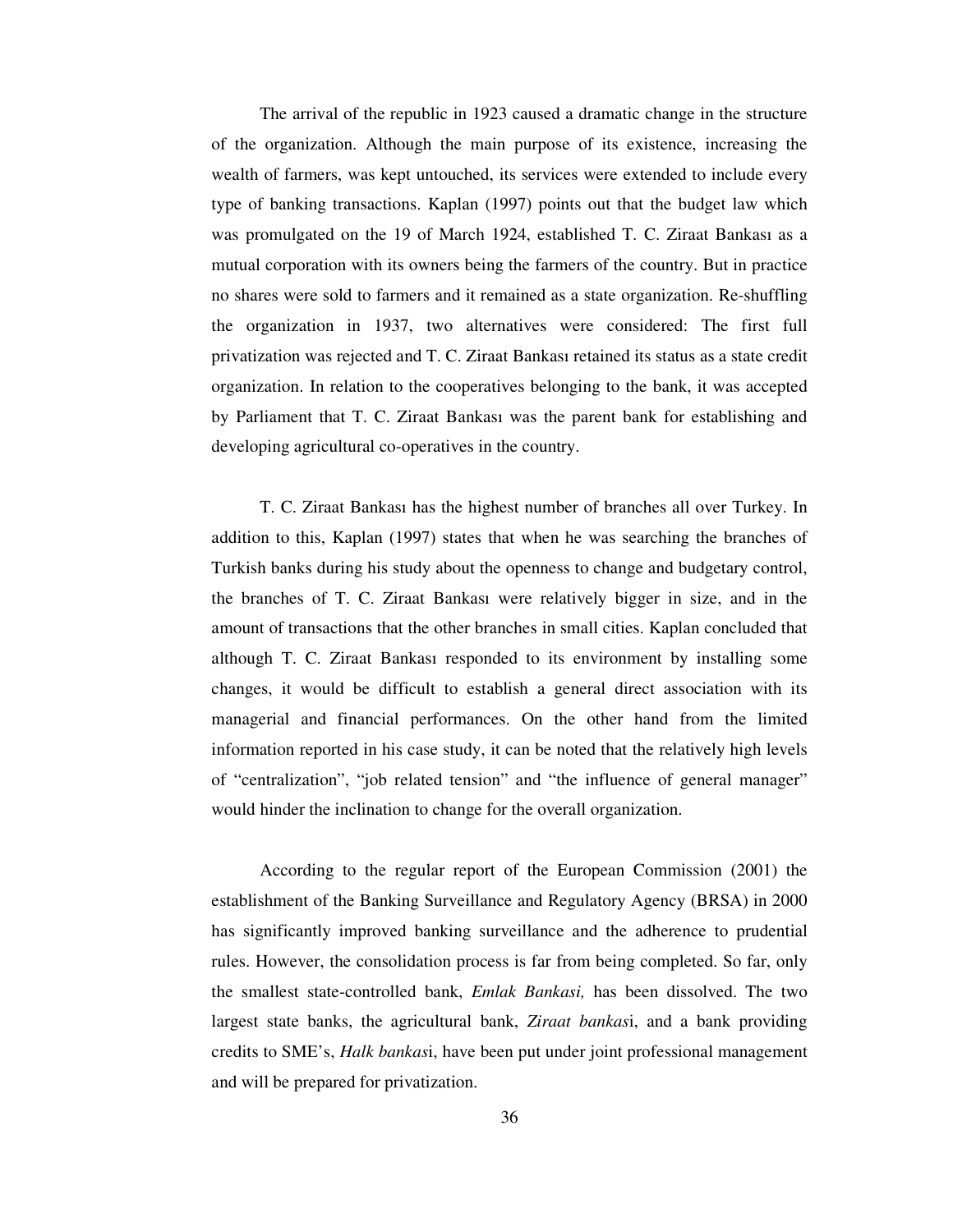Steinherr, Tükel, Üçer (2004) evaluates the state banks as the the main contributor to the latest crisis. Subsequent to the crisis, the state banks (Ziraat, Halk and Emlak) have gone through successful operational restructuring as part of the banking sector reform programme (e.g., the merger of Emlak with Ziraat and the appointment of a joint management board; the downsizing of branches and employment; and the passing of legislation preventing 'duty loses'). But now the next phase of reform is marred by uncertainties, and the government (at least until now) has provided mixed signals regarding its intentions. One reason could be that Turkey privatized a number of state banks in the mid-1990s, but experience has not been particularly encouraging as most of these banks were among the first to be taken over by the SDIF during the crises years (e.g., Sümerbank).

Consequently, there is currently discussion on the possible strategy for state banks and the government's intentions. Banking sources (mainly representing private banks) sound pessimistic that state banks can be privatized – and they propose instead that state banks be reduced in size and stick to their original public functions. This strategy, in their view, would prevent the state banks from distorting the market. In order to continue with their function of agricultural- and SMElending, they need not continue as universal banks with a deposit-taking license. The counter argument to privatization, expressed by the current management of Ziraat and Halk, asserts that no potential buyers would be interested in the state banks as they are and therefore they must first improve their results as commercial banks and then be put up for sale. The recent forays of these banks into consumer products, especially into the credit card business should be interpreted in this context. (Steinherr, Tükel, Üçer, 2004)

Financial data on T. C. Ziraat Bankası and T. İş Bankası are given below. The indicators of the number of ATMs that this paper focuses on are given in separate tables and figures.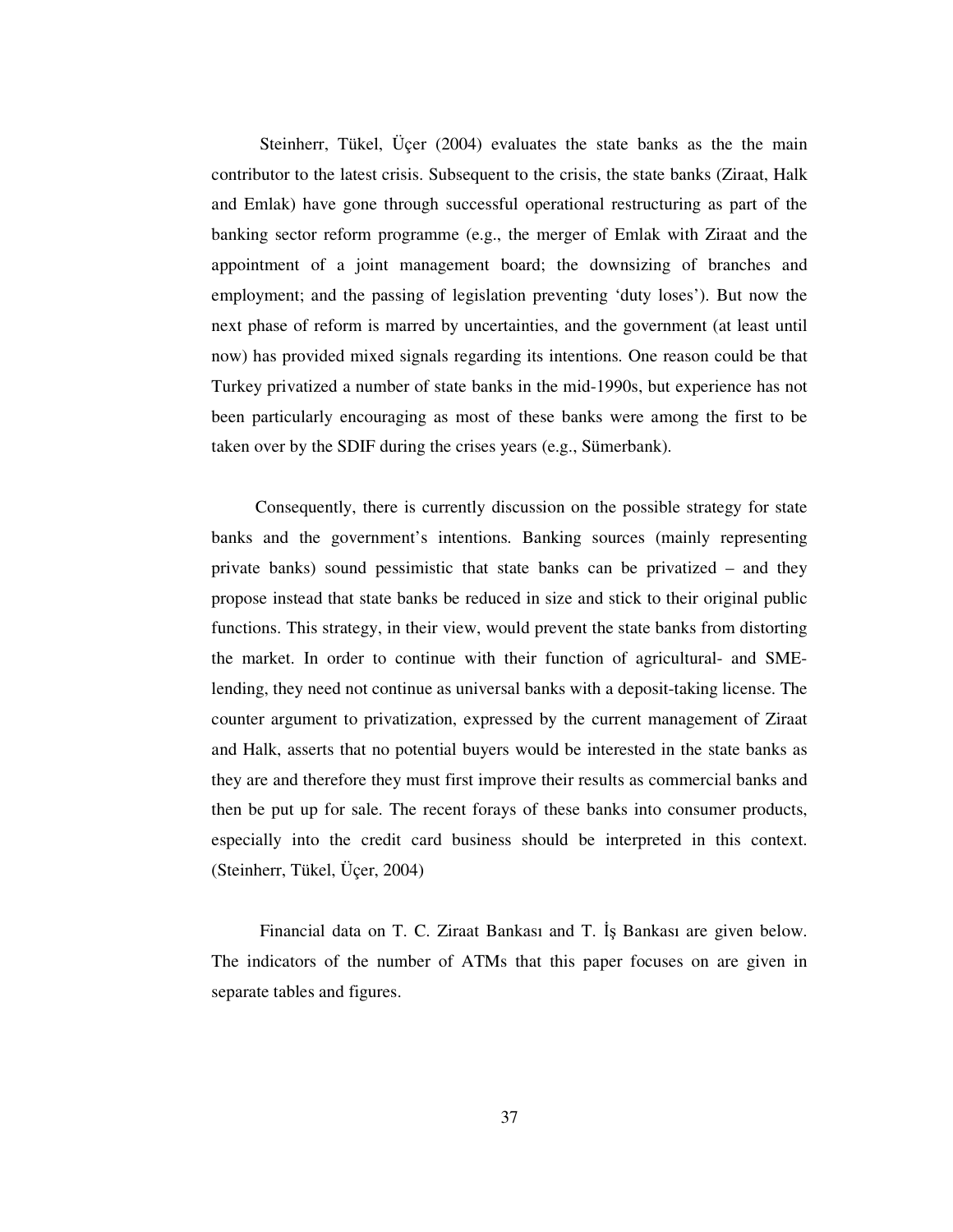# **Table 3.7 Financial Data on T.** - **Bankası and T. C. Ziraat Bankası, September 2004**

**r:** the rank of the bank in the Turkish banking system in the field that the indicator concerns

|                                                    | 1. IŞ DAIIKASI      | T. C. <i>L</i> ifaat dankasi |
|----------------------------------------------------|---------------------|------------------------------|
| <b>Total Assets (YTL)</b><br>Thousand)             | $37.491.937$ (r: 1) | 54.966.148 (r: 2)            |
| <b>Total Loans (YTL)</b><br>Thousand)              | $11.894.735$ (r: 1) | $7.387.992$ (r: 5)           |
| <b>Total Deposits (YTL</b><br>Thousand)            | $23.106.317$ (r: 2) | $43.500.413$ (r:1)           |
| <b>Total Equity (YTL)</b><br>Thousand)             | $7.196.399$ (r: 1)  | $4.557.526$ (r: 3)           |
| Paid in Capital (YTL<br>Thousand)                  | $1.640.757$ (r: 2)  | $2.221.978$ (r: 1)           |
| Net Income/Loss (YTL)<br>Thousand)                 | 538.382 $(r: 3)$    | $1.250.199$ (r: 1)           |
| <b>Off Balance Sheet</b><br>Commit. (YTL Thousand) | $50.723.952$ (r: 3) | $22.752.073$ (r: 7)          |
| Number of Branch                                   | $848$ (r: 2)        | $1.146$ (r: 1)               |
| Number of Employees                                | $15.802$ (r: 2)     | $21.763$ (r: 1)              |
|                                                    |                     |                              |

**T.** Is Bankası **T.** C. Ziraat Bankası

*Source: BAT , 2005*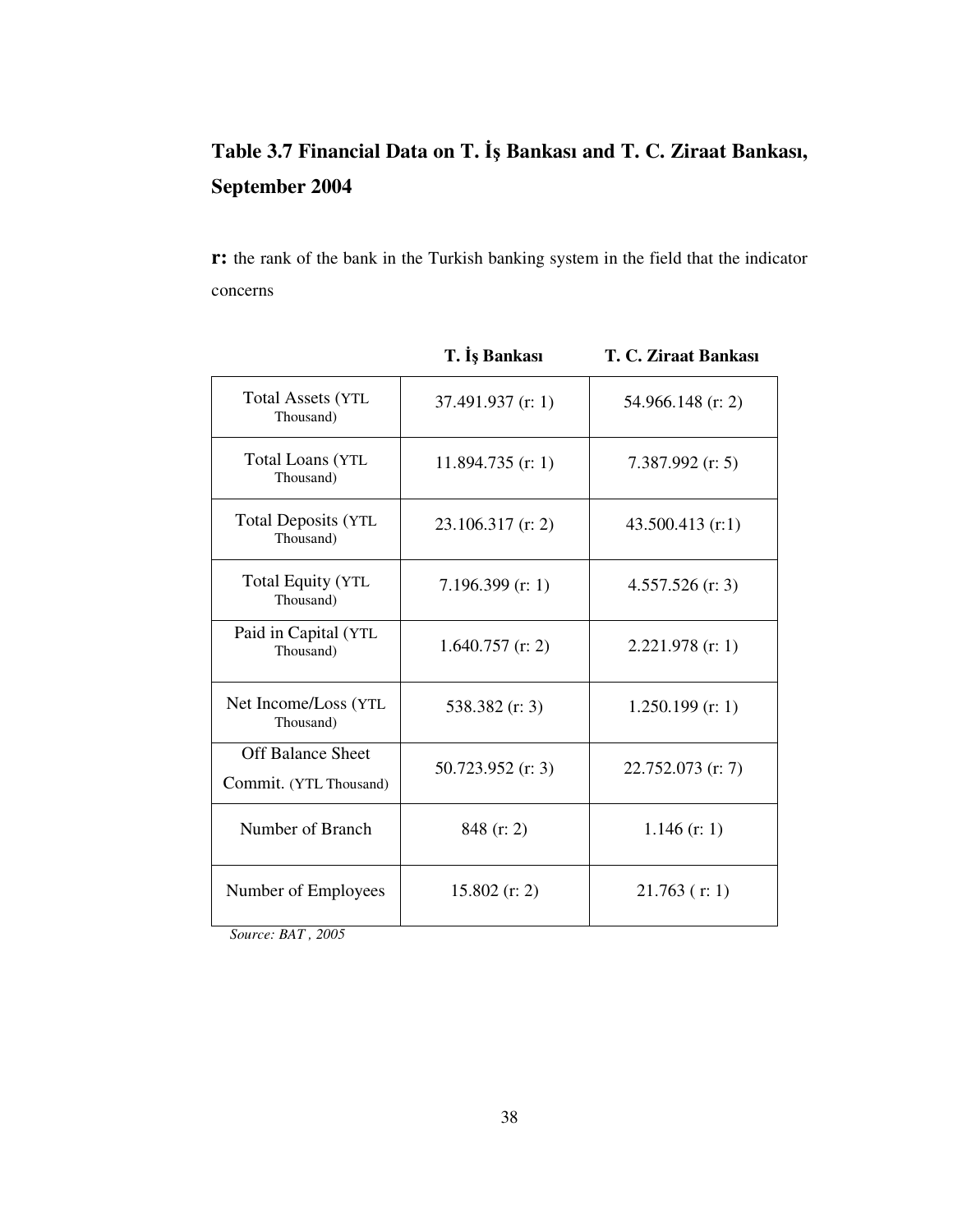



**Figure 3.1 Number of ATMs, Comparison 15**



**Figure 3.2 Number of Provinces Having ATM, Comparison**

<sup>&</sup>lt;sup>15</sup> The data used for the figures are obtained by research in the archives of the two banks, and became available after calculation.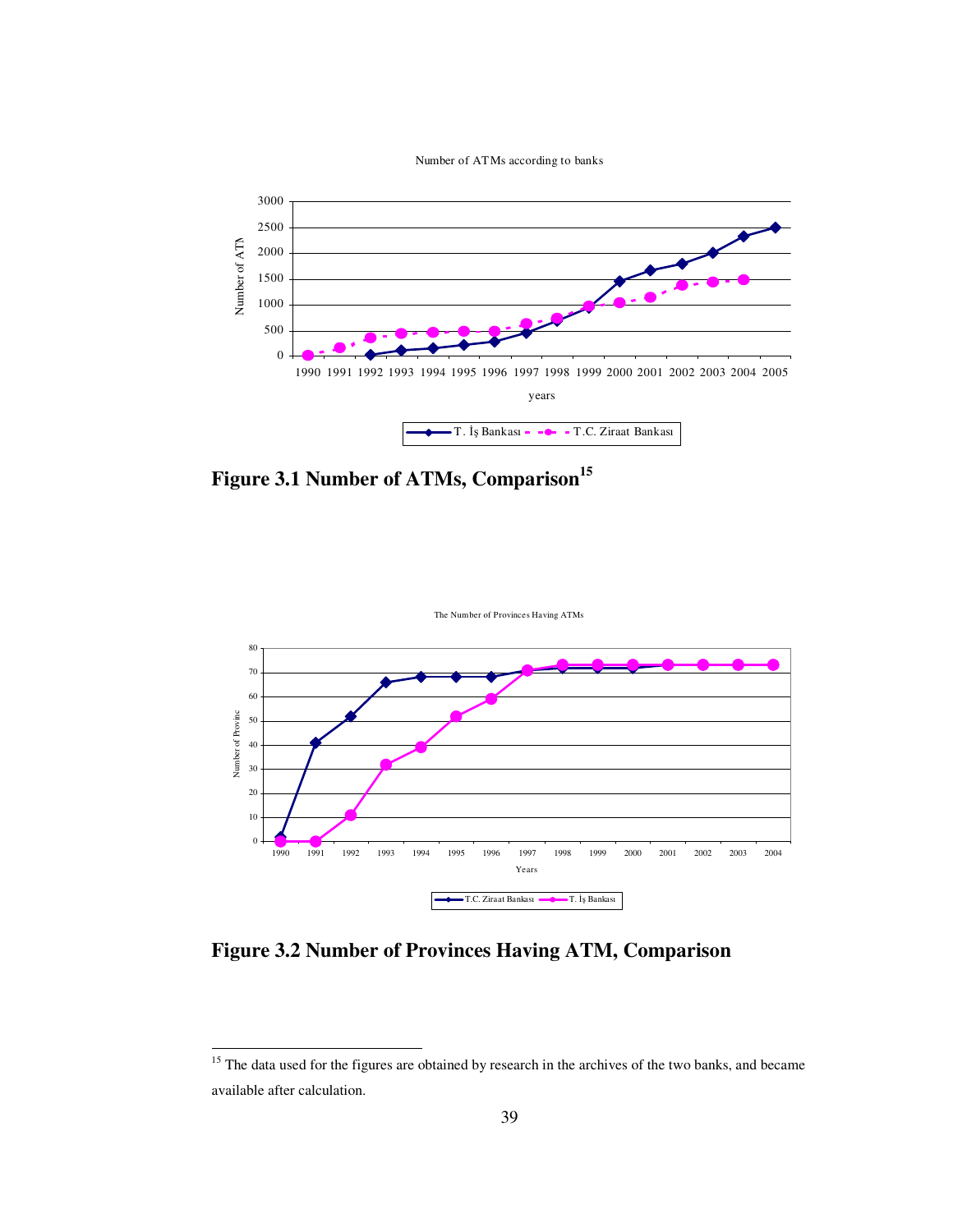#### **CHAPTER 4**

### **DATA, MODEL AND ESTIMATION RESULTS**

This research is based on dynamic panel data. One group of data covers information for each of the 81 provinces of Turkey between the years 1990 and 2004. I tried to collect data for fifteen years. But in some cases the research depends on data for less than fifteen years because of the insufficient data problem.

Not to lead a measurement problem, the districts that became provinces after 1990 have been treated as they remained districts. Since data have not been collected for the new provinces until the date they became provinces, I sum up the data set of the province and the data set of the province's old district/districts for the sake of the study.

The districts that became provinces after 1990 are Ardahan, Bartın, Düzce, Iğdır, Karabük, Kilis, Osmaniye and Yalova. Thus, I added the data of Ardahan and Iğdır to Kars, Bartın and Karabük to Zonguldak, Yalova to İzmit, Kilis to Gaziantep, Osmaniye to Adana and Düzce to Bolu. After organizing the data set, the list of provinces used is: Adana, Adıyaman, Afyon, Ağrı, Aksaray, Amasya, Ankara, Antalya, Artvin, Aydın, Balıkesir, Batman, Bayburt, Bilecik, Bingöl, Bitlis, Bolu, Burdur, Bursa, Çanakkale, Çankırı, Çorum, Denizli, Diyarbakır, Edirne, Elazığ, Erzincan, Erzurum, Eskiehir, Gaziantep, Giresun, Gümühane, Hakkari, Hatay, Isparta, İçel, İstanbul, İzmir, Kahramanmaras, Karaman, Kars, Kastamonu, Kayseri, Kırıkkale, Kırklareli, Kırehir, Kocaeli, Konya, Kütahya, Malatya, Manisa, Mardin, Muğla, Muş, Nevşehir, Niğde, Ordu, Rize, Sakarya, Samsun, Siirt, Sinop, Sivas, Şanlıurfa, Şırnak, Tekirdağ, Tokat, Trabzon, Tunceli, Uşak, Van, Yozgat and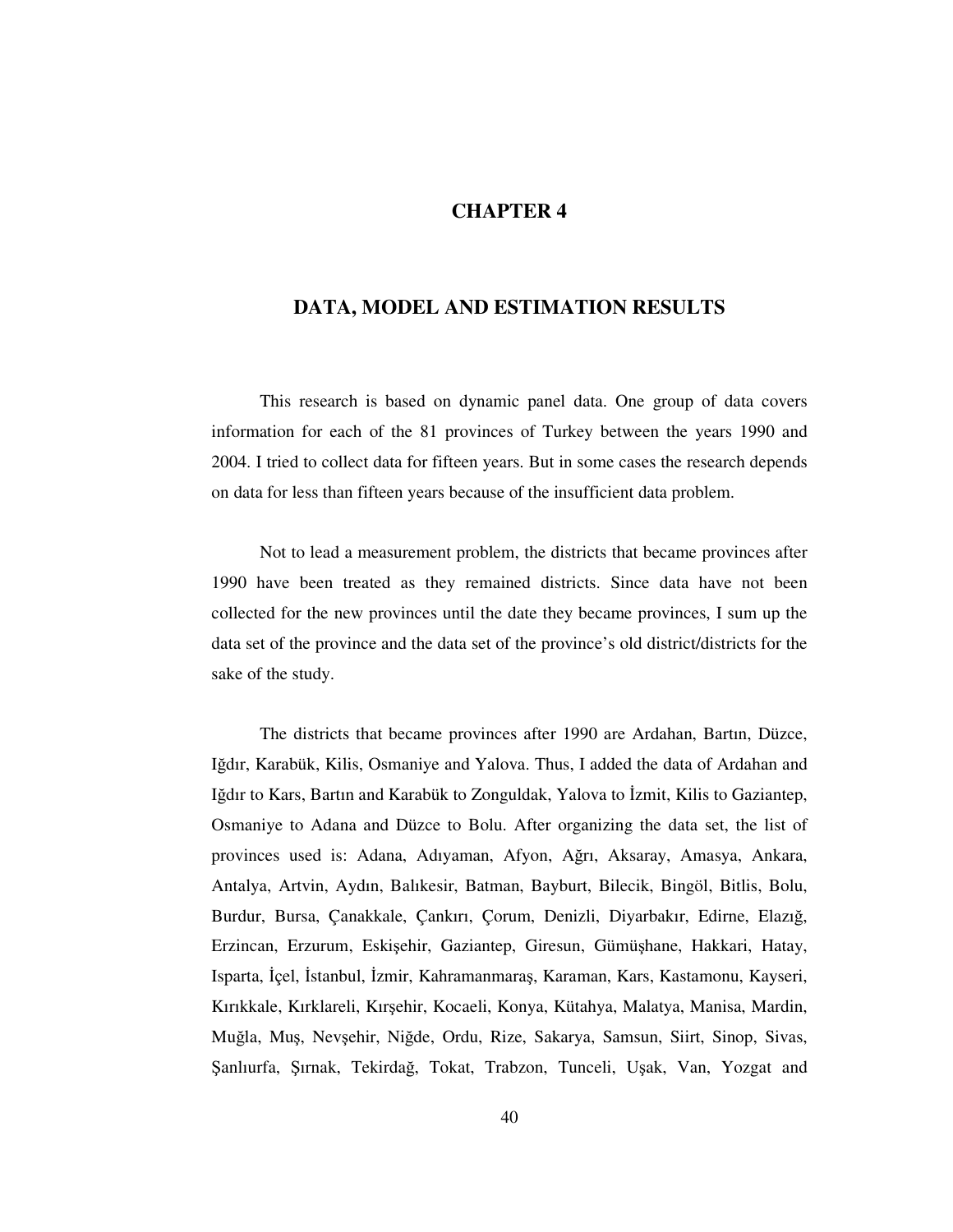Zonguldak. As a result, this thesis includes 73 provinces instead of 81 as crosssection identifiers.

I was given access to the archives of T.C. Ziraat Bankası and T. İş Bankası to collect data about the number of ATMs of the banks. The other banks had to be deleted from the variable list because of insufficient data, as their archives were not accessible because of secrecy as they express. To be given access to the archives of T.C. Ziraat Bankası and T. Is Bankası, I had a chance to use the information of these two banks. These two banks are chosen for this study not only because I was given access to their archives, but also T.C. Ziraat Bankası is the first and T. Is Bankası is the second biggest banking firms of the Turkish banking system according to their assets. Furthermore, these two banks are ranked as the two biggest banks of the Turkish banking system in many fields according to financial data published by The Banks Association of Turkey.

Data of the banks except the ATMs were collected from The Banks Association of Turkey while the remaining missing data were furnished by the Central Bank of the Republic of Turkey, State Institute of Statistics, State Planning Organization and Interbank Card Centre.

The criteria for selecting the information were:

- (1) the information must contain data according to provinces of Turkey for multiple years of observation
- (2) the information must contain data from official sources relevant for banks.

The only database that met these criteria was the database of The Banks Association of Turkey. I found, however, that this database was not enough for the research. I tried to combine the accessible data with the database of The Bank Association of Turkey.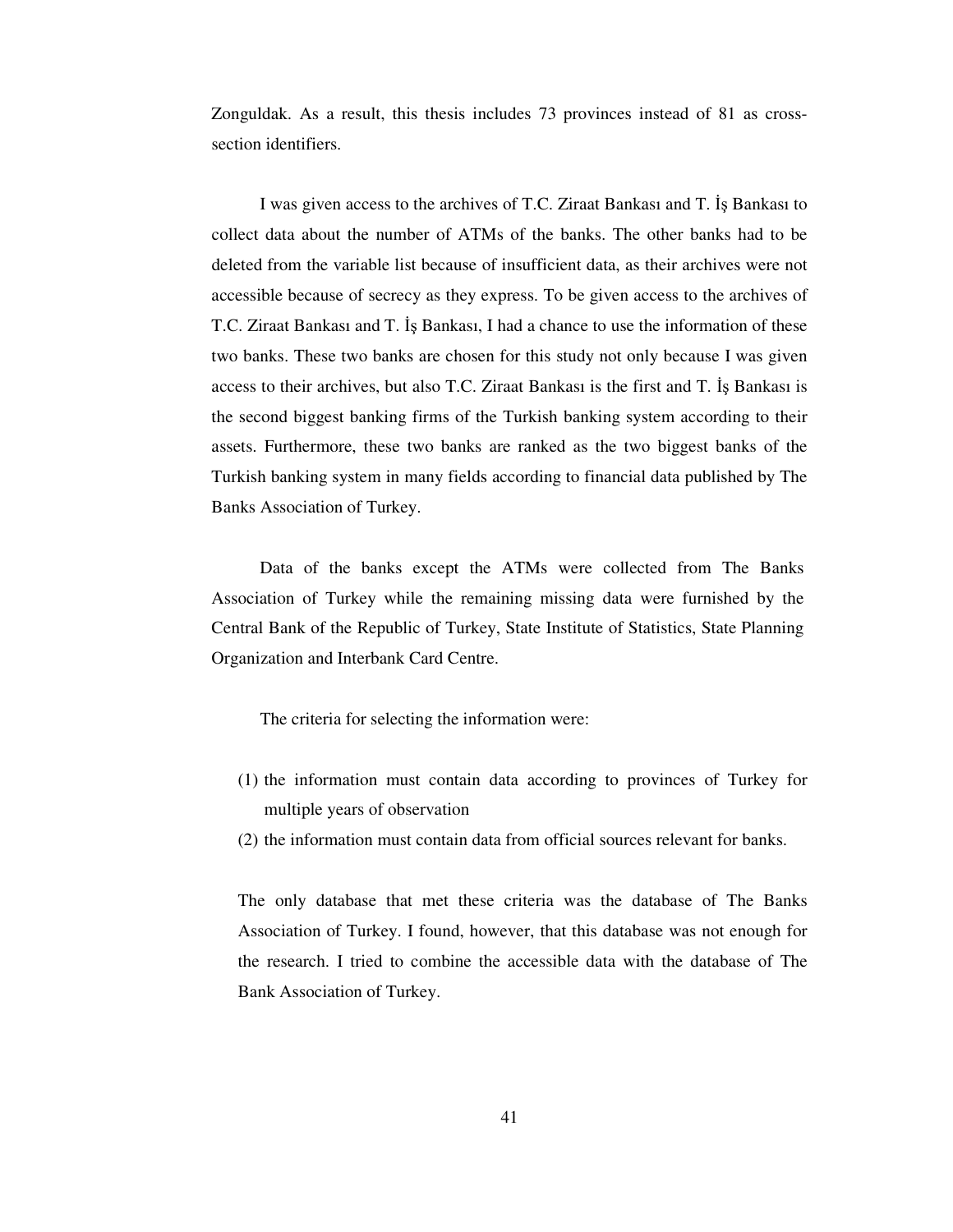### **4.1 Notes About Data**

The two equations estimated for this study are as follows:

**Log**  $(N_{i,t}$ <sup>is</sup> +1) =  $\alpha_i$  +  $\beta_1$  log  $(N_{i,t-1}$ <sup>is</sup> +1) +  $\beta_2$  log  $(N_{i,t-1}$ <sup>iz</sup> +1) +  $\beta_3$  log  $(B_{i,t}$  $+1$ ) +  $\beta_4$  log (P<sub>i,t</sub>) +  $\beta_5$  (Year<sub>i,t</sub>)

**Log**  $(N_{i,t}^{i\mathbf{z}} + 1) = \alpha_i + \beta_1 \log (N_{i,t-1}^{i\mathbf{z}} + 1) + \beta_2 \log (N_{i,t-1}^{i\mathbf{z}} + 1) + \beta_3 \log (B_{i,t}^{i\mathbf{z}} + 1)$  $+1$ ) +  $\beta_4$  log (P<sub>it</sub>) +  $\beta_5$  (Year<sub>it</sub>)

Where,

**NIS t**: The number of ATMs of T. Is Bankasi in period t (according to provinces)

**NIS** (-1): The number of ATMs of T. Is Bankasi in period t-1 (according to provinces)

**NIZ t:** The number of ATMs of T. C. Ziraat Bankası in period t (according to provinces)

**NIZ (-1)**: The number of ATMs of T. C. Ziraat Bankası in period t-1 (according to provinces)

**B**: Total number of branches of the banks in the Turkish Banking System (according to provinces)

**P**: Population (according to provinces)

**YEAR**: Time variable

### **4.1.1 Annual Data**

The observation on the number of employees in the banking sector includes the years between 1990 and 2002. A decrease was observed in the total number of employees of the banking sector from 1990 to 1994. Between 1995 and 2000, the total number of employees of the banking sector increased each year. In 1997, the employee number nearly reached to the level of 1990. However, this increase turned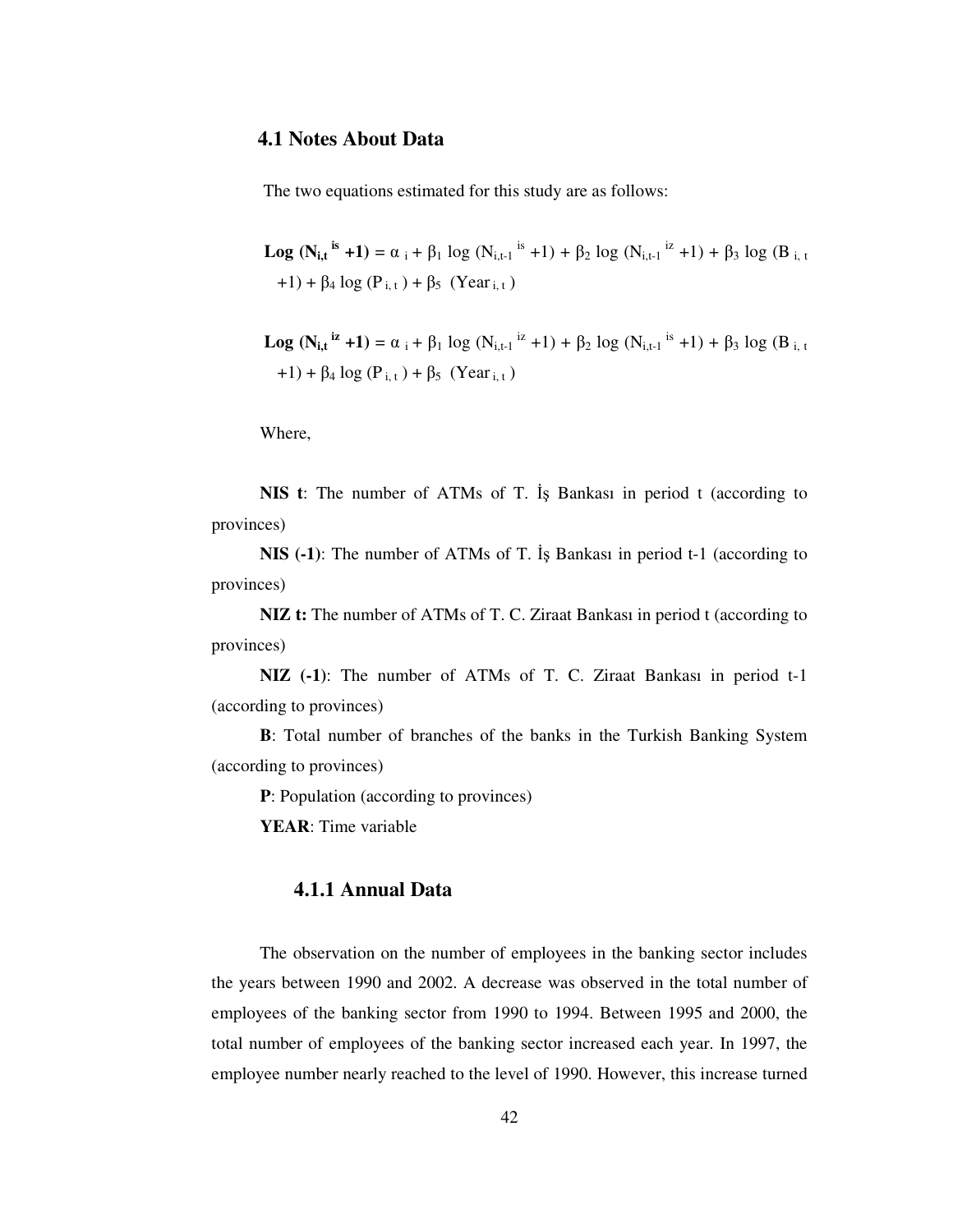to be a deep decrease in 2001, from 170.401 employees to 137.495 employees. The decrease continued in 2002, too. In 2002 the total number of employees of the banking sector was 123.271 and this number is nearly 20.000 employee less that the level in 1990. Between 1990 and 2002 the highest employee was observed in 1999 whereas the least in 2002, even less than the initial year of the research which is 1990.

A decrease was observed in the number of employees of T. Is Bankası from 1990 to the end of 1996. A slight increase occurred in 1997. In 1998 a decrease was observed. In 1999 and 2000 an increase occurred. In 2001 and 2002 the number of employees of T. Is Bankası decreased. Among the observation years, the number of employees was highest in 1990 and least in 1996.

The number of employees of T.C. Ziraat Bankası decreased from 1990 to the end of 1997 each year. Slight increases were observed for the years 1998 and 1999. After 1999, the employee number decreased each year. The highest number of employees was observed in 1990 and the least in 2002.

The observation on the number of branches of T. Is Bankasi includes the years between 1991 and 2003. T. Is Bankasi is one of the two banks that have the largest number of branches all over Turkey. In 1991, the number of branches was 900. A decrease occurred until 1994. An increase followed the decrease until the end of 2000. In 2003 the number of branches was observed as 844 with an increase after two years of decrease. The maximum number observed belongs to 1991 and the minimum to 1993. The maximum decrease occurred in 1992 (-57). The maximum increase occurred in 1998 (15).

The largest number of branches all over Turkey belongs to T.C. Ziraat Bankası. The number of branches almost did not change until 1994. After a decrease in 1994, the number of branches increased until the end of 1999. Between 2000 and 2003 the only increase was observed in 2001. The maximum number observed belongs to 2001 and the minimum to 2003. The maximum decrease occurred in 2002 (-340). The maximum increase occurred in 2001 (201).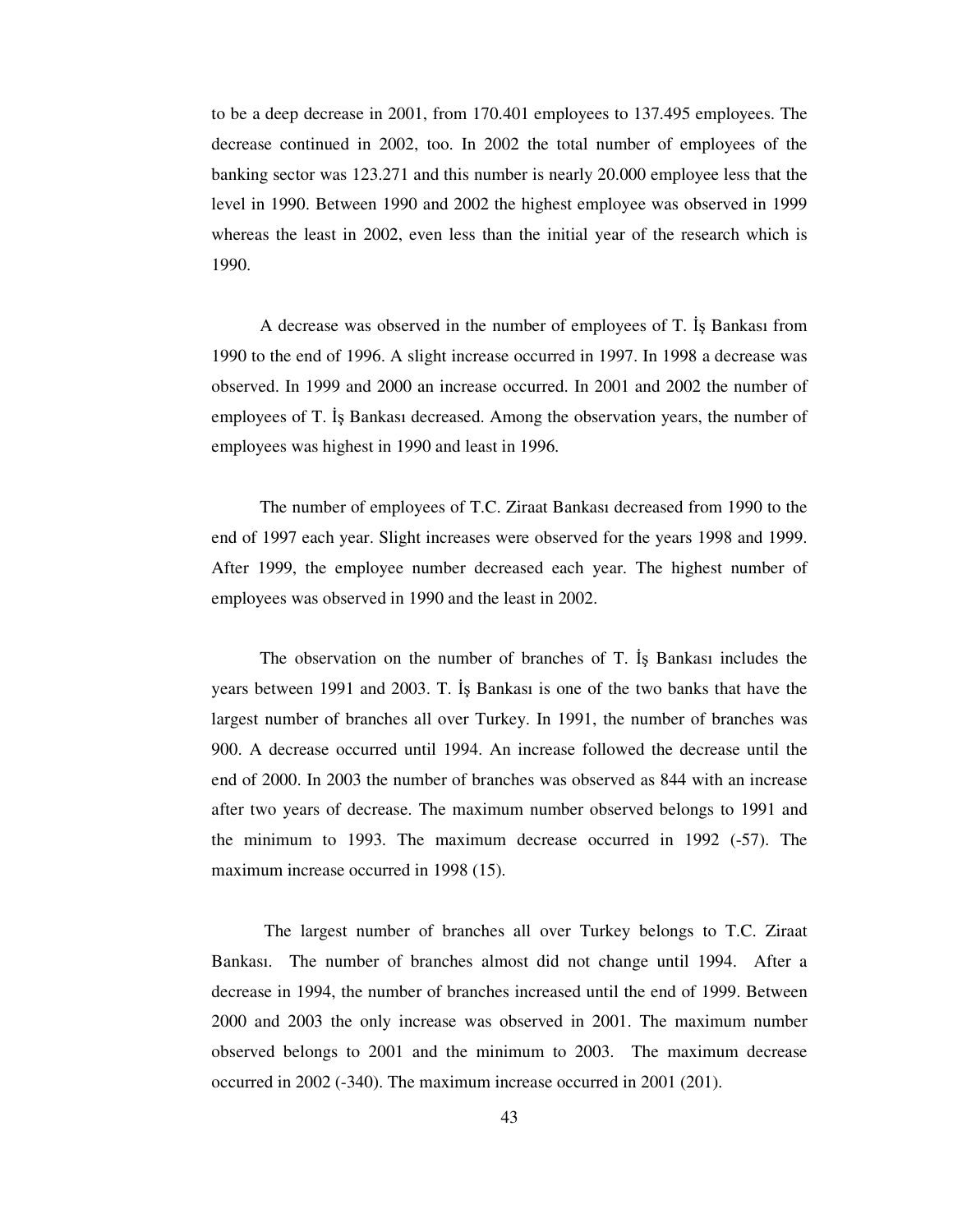The observation on the total number of branches covers the years between 1991-2003. The total number of bank branches was 6.477 in 1991, and 5.966 in 2003. Decreases occurred in 1992, 1994 and continuous decreases were observed after 2000. The maximum branch number was reported as 7.837 and this number belongs to 2000. The least number of branches was observed as 5.966 in 2003. The total decrease was observed in 2001 (-929). The maximum increase was observed in 1998 (551).

Another data used in this study is CPI (1987=100) was 454,47 in 1990 and 402.783,06 in 2004. The maximum increase in CPI (1987=100) occurred in 2002 (902,79%) and the minimum increase in 2004 (375,04).

#### **4.1.2 Data for Provinces**

The observation period is 1992-2005 for the number of ATMs of T. Bankası. The ATM number of T. Is Bankası increased or stayed at the same level for all the provinces of Turkey. In less developed or small provinces, the change in the number of ATM is not very obvious. But in developed provinces it can be easily observed that, the maximum increases occurred in 2000. With a calculation such as: (the ATM number in 2005-the ATM number in 1992)/100, the maximum results were obtained for Islanbul  $(4,66)$ , for Ankara  $(3,14)$  and for Izmir  $(2,25)$ . With the same calculation the minimum results obtained were for Kilis  $(0.01)$  and for Igdir  $(0,02)$ .

The observation period for the number of ATMs of T. C. Ziraat Bankası is between 1991-2004. The ATM number of T. Bankası increased or stayed at the same level for all the provinces of Turkey. The result concluded for T. Is Bankası that although in less developed or small provinces the change in the number of ATM is not very obvious, in developed provinces it can be easily observed that the maximum increases occurred in 2000, can be concluded for T.C. Ziraat Bankası, too. The result of the formula which is (the ATM number in 2004-the ATM number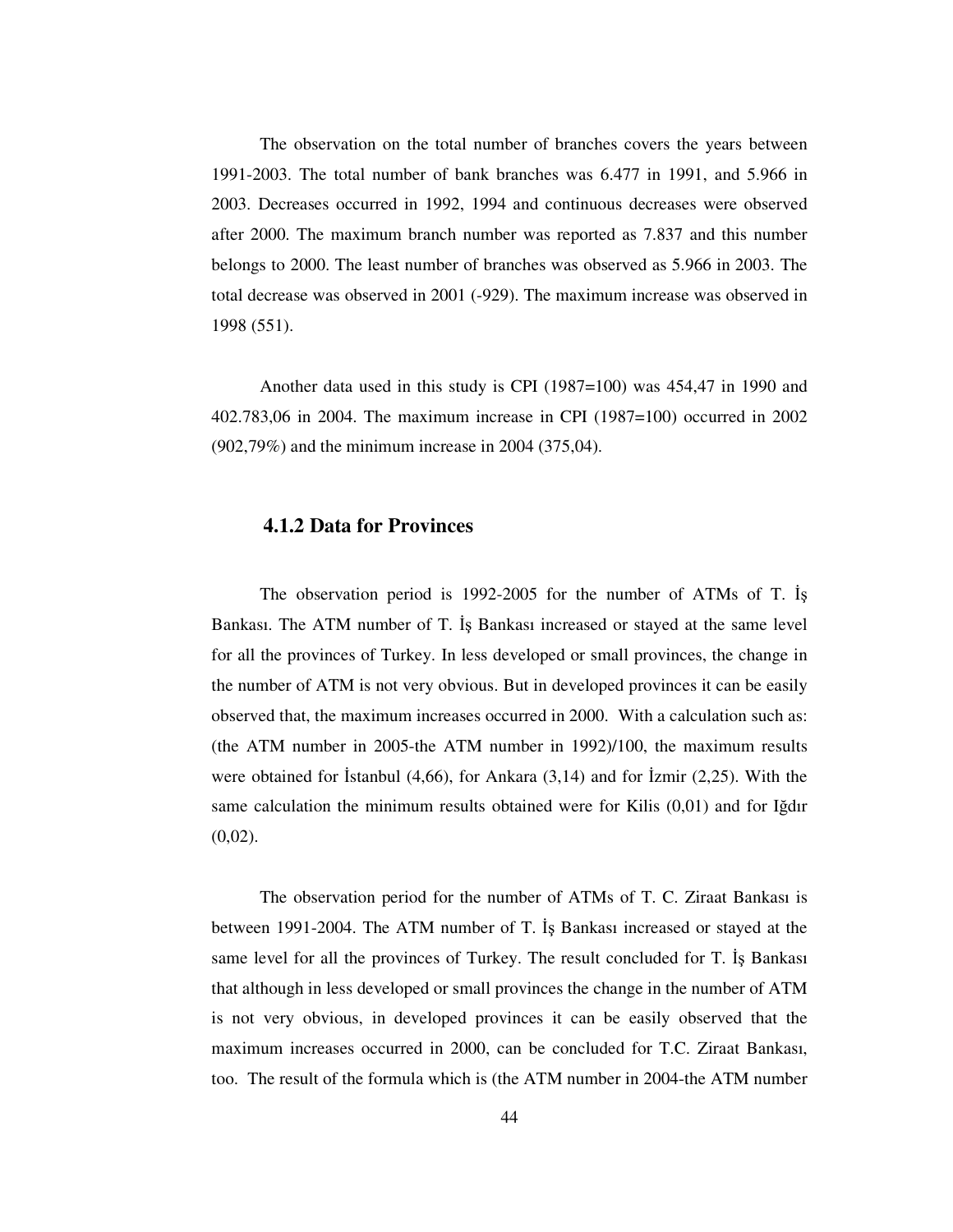in 1991)/100 revealed that the maximum increases were in Istanbul  $(1,75)$ , Ankara  $(1,72)$  and in Izmir  $(1,02)$  whereas the minimum increases were in Bayburt  $(0,01)$ , Hakkari (0,02) and in Kilis (0,02).

The data on total deposit (billion TL) /CPI are for the years between 1990 and 2003. The data were not proper to make generalizations about all the provinces of Turkey. With an overgeneralization, the deposits decreased in 2000 in most of the provinces. The result of the formula, (the value of deposit/CPI in 2003 – the value of deposit/CPI in  $1990$ /100 showed that the maximum results were for Istanbul  $(1,0390)$ , for Ankara  $(0,3251)$  and for  $\overline{2}$  zmir  $(0,1156)$ . With the same formula the minimum results were for Kırıkkale (-0,0017), for Bayburt (-0,0003) and for Bolu  $(0,0000)$ .

The total credit (billion TL) /CPI data covers the years between 1990-2003. An obvious decrease in credit/CPI was observed in most of the provinces in 2001. Using the formula, (the value of credit/CPI in 2003 – the value of credit/CPI in 1990)/100 it can be concluded that the maximum results are for Istanbul  $(0,2722)$ , for Kocaeli (0,0467) and for Denizli (0,0073) and the minimum ones are for Ankara  $(-0,2149)$ , for  $\bar{l}zmir (-0,0893)$  and for Adana  $(-0,0602)$ .

The observation period is between 1991 and 2003 for the information concerning the total number of bank branches. In most of the provinces it is impossible to observe a steady increase in the number of bank branches. The deep decrease in the number of branches in 2001 and 2002 is common for all of the provinces. 2001 and 2002 are the years in which the deepest decreases occurred in most of the provinces. Also, 2001, 2002 and 2003 ended with either a decrease in the number of bank branches or with no change.

The data on population is drawn from the census in 1990 and the census in 2000 for each of the provinces. According to this information three provinces that had the highest population in 1990 were as follows: Istanbul  $(7.195.773)$ , Ankara  $(3.236.378)$ , Izmir  $(2.694.770)$ . Three provinces that had the least population in 1990 were, Bayburt (107.330), Kilis (130.198) and Tunceli (133.584). In 2000 the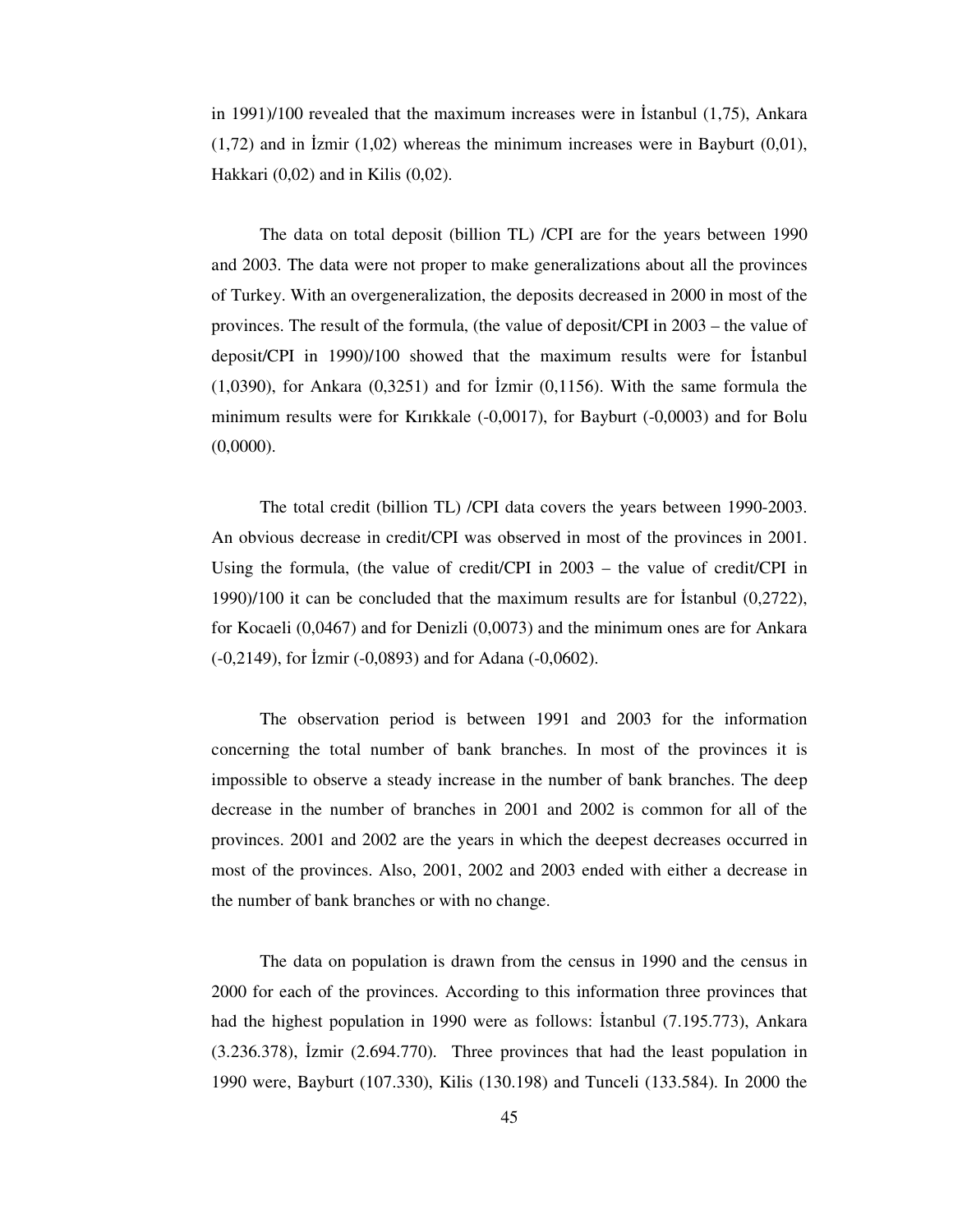provinces with the highest populations did nor change: Islandul  $(10.018.735)$ , Ankara  $(4.007.860)$ ,  $\text{Izmir } (3.370.866)$  whereas the provinces with the least populations occurred to be Tunceli (93.584), Bayburt (97.358), Kilis (114.724). Data were calculated to reveal the percent increase in the population comparing the population in 1990 and in 2000. According to this calculation, the population increased most in Antalya  $(41,79\%)$ , in Şanlıurfa  $(36,55\%)$  and in Istanbul (33,09%). The population decreased most in Tunceli (-35,58), in Ardahan (-20,22) and in Sinop (-16,16).

Table 4.1 reveals the descriptive statistics of the key variables used in this study.

|              | NIS.     | NIZ.     | В        | P        | YEAR     |
|--------------|----------|----------|----------|----------|----------|
| Mean         | 11.04110 | 10.67123 | 90.80023 | 327.8901 | 1997.500 |
| Median       | 4.000000 | 6.000000 | 45.50000 | 329.2072 | 1997.500 |
| Maximum      | 347.0000 | 179.0000 | 2214.000 | 841.2103 | 2003.000 |
| Minimum      | 0.000000 | 0.000000 | 7.000000 | 43.88117 | 1992.000 |
| Std. Dev.    | 28.15517 | 18.96587 | 215.9272 | 198.6563 | 3.454025 |
|              |          |          |          |          |          |
| Sum          | 9672.000 | 9348.000 | 79541.00 | 287231.7 | 1749810. |
| Sum Sq. Dev. | 693624.5 | 314741.3 | 40796486 | 34531280 | 10439.00 |
|              |          |          |          |          |          |
| Observations | 876      | 876      | 876      | 876      | 876      |

#### **Table 4.1 Descriptive Statistics Table**

Data set examines the situations of 73 provinces. Broadly speaking, when the total values for the variables are taken into account, the number of ATMs of T.C. Ziraat Bankası is more than the number of ATMs of T. Bankası until 1999. This is directly related with the number of branches. Because when the bank establishes a branch, it establishes an ATM at the same time.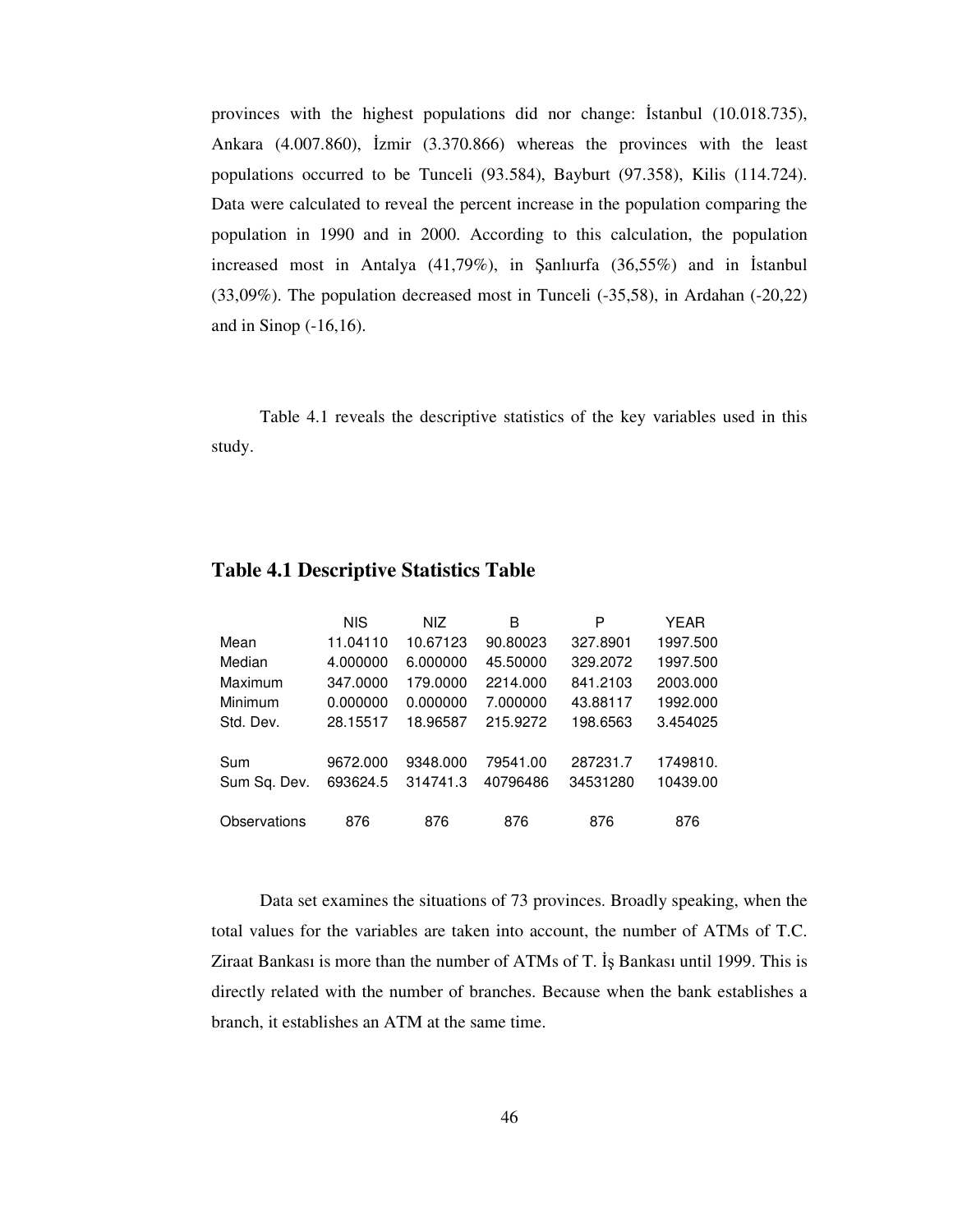According to the regular report of the European Commission (2001) the establishment of the Banking Surveillance and Regulatory Agency (BRSA) in 2000 has significantly improved banking surveillance and the adherence to prudential rules. Subsequent to the crisis, the state banks (Ziraat, Halk and Emlak) have gone through successful operational restructuring as part of the banking sector reform programme (e.g., the merger of Emlak with Ziraat and the appointment of a joint management board; the downsizing of branches and employment; and the passing of legislation preventing 'duty loses').

During 2000, increasing tensions in the financial markets revealed major systemic weaknesses. Profitability declined as a result of the December 1999 programme's success in reducing interest rates and public-sector borrowing requirements. Unexpected liquidity bottlenecks in November 2000 and February 2001 drove these overexposed banks close to bankruptcy. Profitability of the banking sector improved after the 2001 crisis. Since autumn 2002, domestic currency lending spreads have remained at around 11%, while foreign exchange lending spreads have declined from 4.7% in September 2002 to 3.6% in April 2003. 16

The number of branches and the number of banking sector employees decreased as a result of the tension in the financial market. The decrease is more obvious in 2000, 2001 and 2002. Although the number of ATMs of T. Is Bankasi did not decline, T.C. Ziraat Bankası decreased its ATMs in some cities as a part of the banking sector reform programme that includes the merger of Emlak Bankası with T.C. Ziraat Bankası.

In the cities with more population, the number of ATMs of each of the banks is higher. It is also obvious that, the changes in the Turkish economy did not affect the number of ATMs in the provinces with less population as much as they affected the number of ATMs in the provinces with more population.

<sup>&</sup>lt;sup>16</sup> Steinherr, A., Tükel, A. and Üçer, M. 2004. "The Turkish Banking Sector Challenges and Outlook in Transition to EU Membership", BEEP briefing no. 9.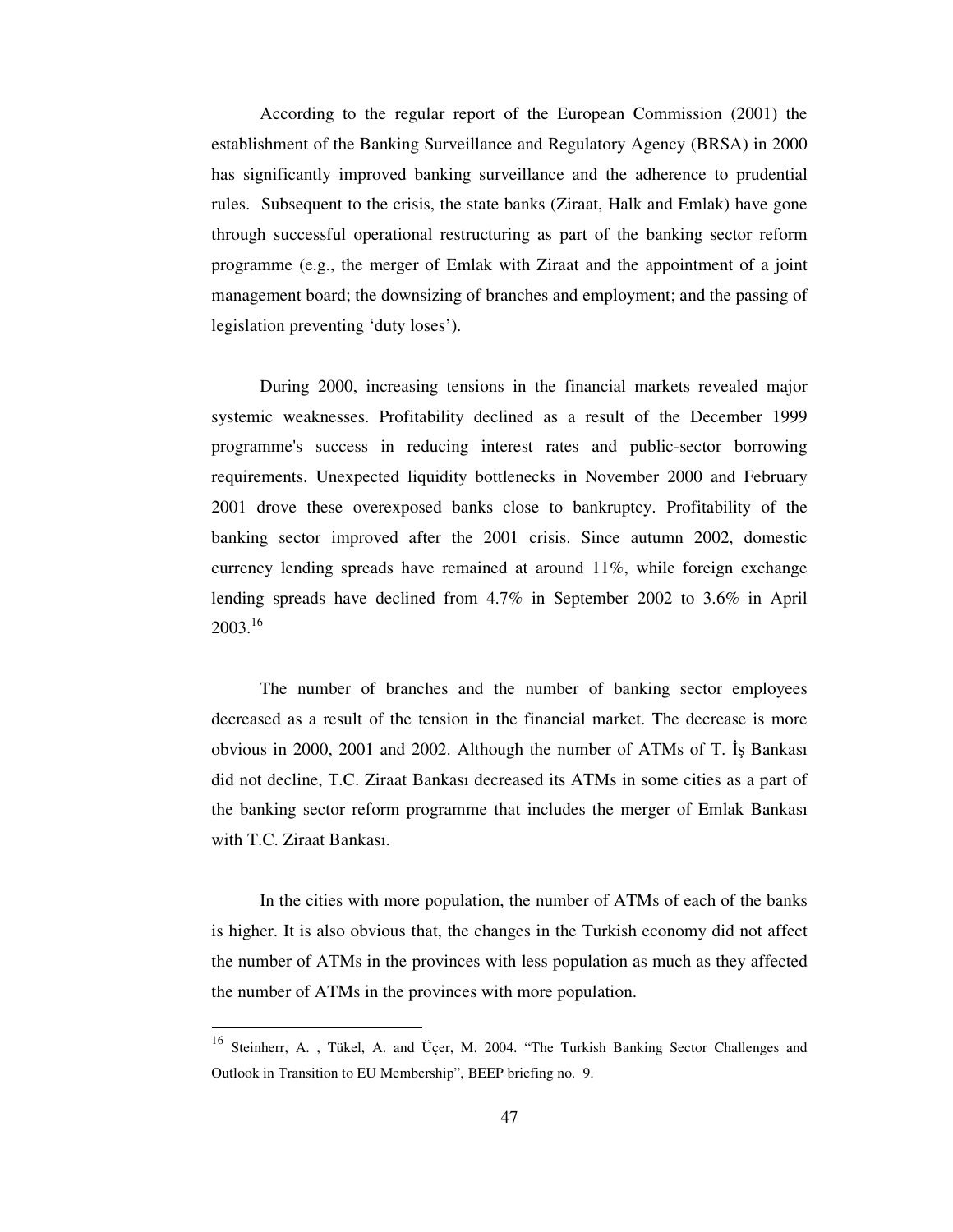### **4.2 Estimation**

The two equations that this study tries to estimate are as follows:

- **Log**  $(N_{i,t}^{i}$ <sup>is</sup> +1) =  $\alpha_i$  +  $\beta_1$  log  $(N_{i,t-1}^{i}$ <sup>is</sup> +1) +  $\beta_2$  log  $(N_{i,t-1}^{i}$ <sup>iz</sup> +1) +  $\beta_3$  log  $(B_{i,t}$  +1) +  $\beta_4$  $\log(P_{i,t}) + \beta_5$  (Year<sub>i,t</sub>)
- **Log**  $(N_{i,t}^{i\mathbf{z}} + 1) = \alpha_i + \beta_1 \log (N_{i,t-1}^{i\mathbf{z}} + 1) + \beta_2 \log (N_{i,t-1}^{i\mathbf{z}} + 1) + \beta_3 \log (B_{i,t} + 1) + \beta_4$  $\log(P_{i,t}) + \beta_5$  (Year<sub>i, t</sub>)

Where, **i** indicates the province and **t** indicates the year. **N is** is used for the number of ATMs of T. Is Bankasi and N<sup>iz</sup> for the number of ATMs of T. C. Ziraat Bankası. **NIS** (-1) is used for the number of ATMs of T. Is Bankası in period t-1 (according to provinces) and **NIZ (-1)** is used for the number of ATMs of T. C. Ziraat Bankası in period t-1 (according to provinces). **B** shows the total number of branches of the banks in the Turkish Banking System (according to provinces). **P** shows the population (according to provinces). Finally, **YEAR** is used as time variable.

Before conducting the Hausman (1978) specification test, the estimation results for both "fixed effects" and for "random effects" for both of the banks are shown in the tables below.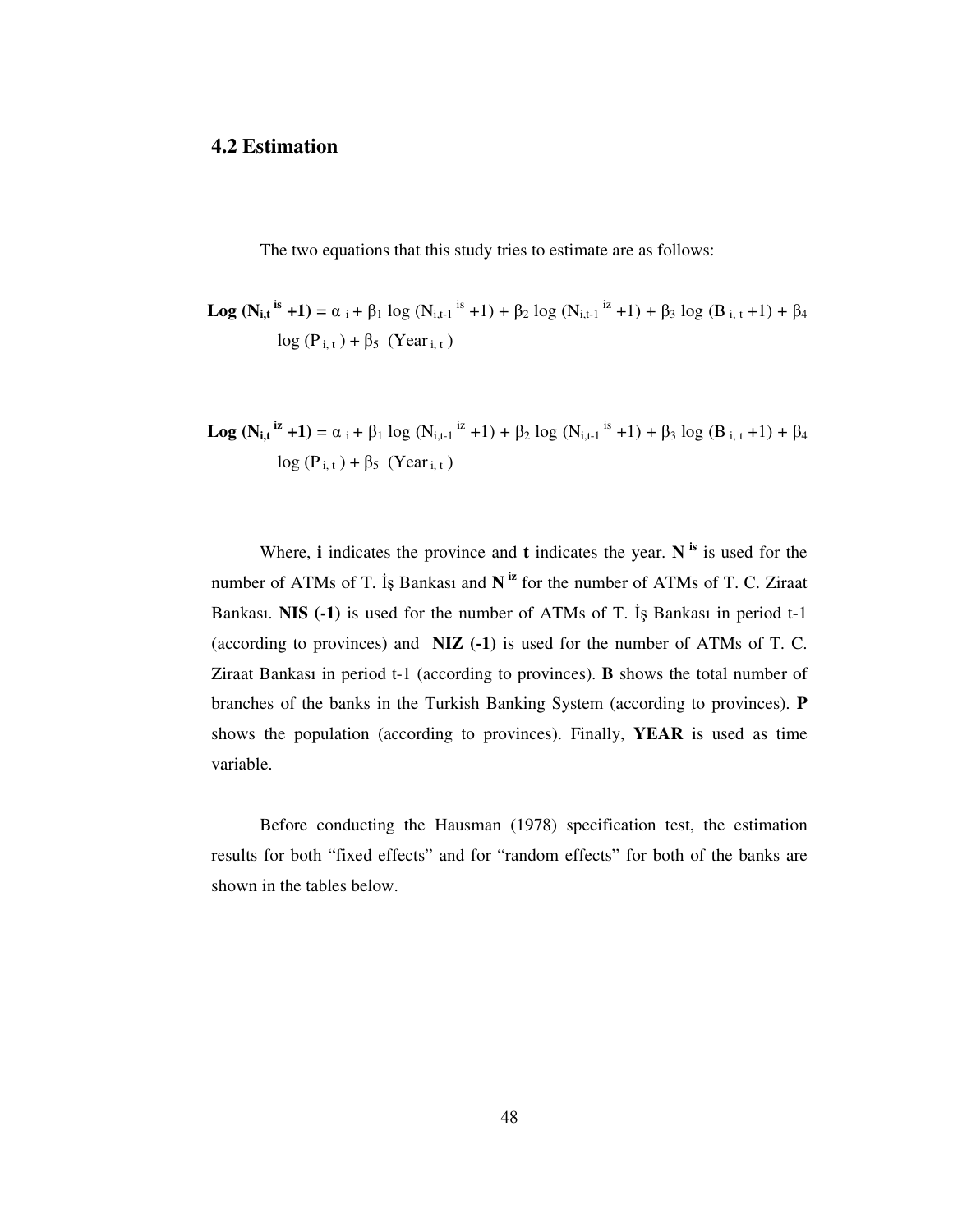### **Table 4.2 Fixed Effects for T.** - **Bankası**

Dependent Variable: LOG(NIS+1) Method: Panel Generalized Method of Moments Date: 06/22/05 Time: 09:34 Sample (adjusted): 1994 2003 Cross-sections included: 73 Total panel (balanced) observations: 730 Identity instrument weighting matrix Instrument list: C LOG(NIS(-2)+1) LOG(NIZ(-1)+1) LOG(P) LOG(B+1)

#### YEAR

| Variable         | Coefficient | Std. Error | t-Statistic | Prob.  |
|------------------|-------------|------------|-------------|--------|
| C                | $-233.2167$ | 26.61339   | $-8.763134$ | 0.0000 |
| $LOG(NIS(-1)+1)$ | 0.432133    | 0.044345   | 9.744904    | 0.0000 |
| $LOG(NIZ(-1)+1)$ | $-0.050013$ | 0.042456   | -1.177988   | 0.2392 |
| LOG(P)           | 0.266877    | 0.035726   | 7.470064    | 0.0000 |
| $LOG(B+1)$       | 0.332760    | 0.103526   | 3.214275    | 0.0014 |
| YEAR             | 0.115909    | 0.013312   | 8.706838    | 0.0000 |
|                  |             |            |             |        |

Effects Specification

Cross-section fixed (dummy variables)

| R-squared          | 0.959205 | Mean dependent var | 1.888538 |
|--------------------|----------|--------------------|----------|
| Adjusted R-squared | 0.954388 | S.D. dependent var | 1.126463 |
| S.E. of regression | 0.240580 | Sum squared resid  | 37.73683 |
| Durbin-Watson stat | 1.509344 | J-statistic        | 9.17E-06 |
| Instrument rank    | 78.00000 |                    |          |
|                    |          |                    |          |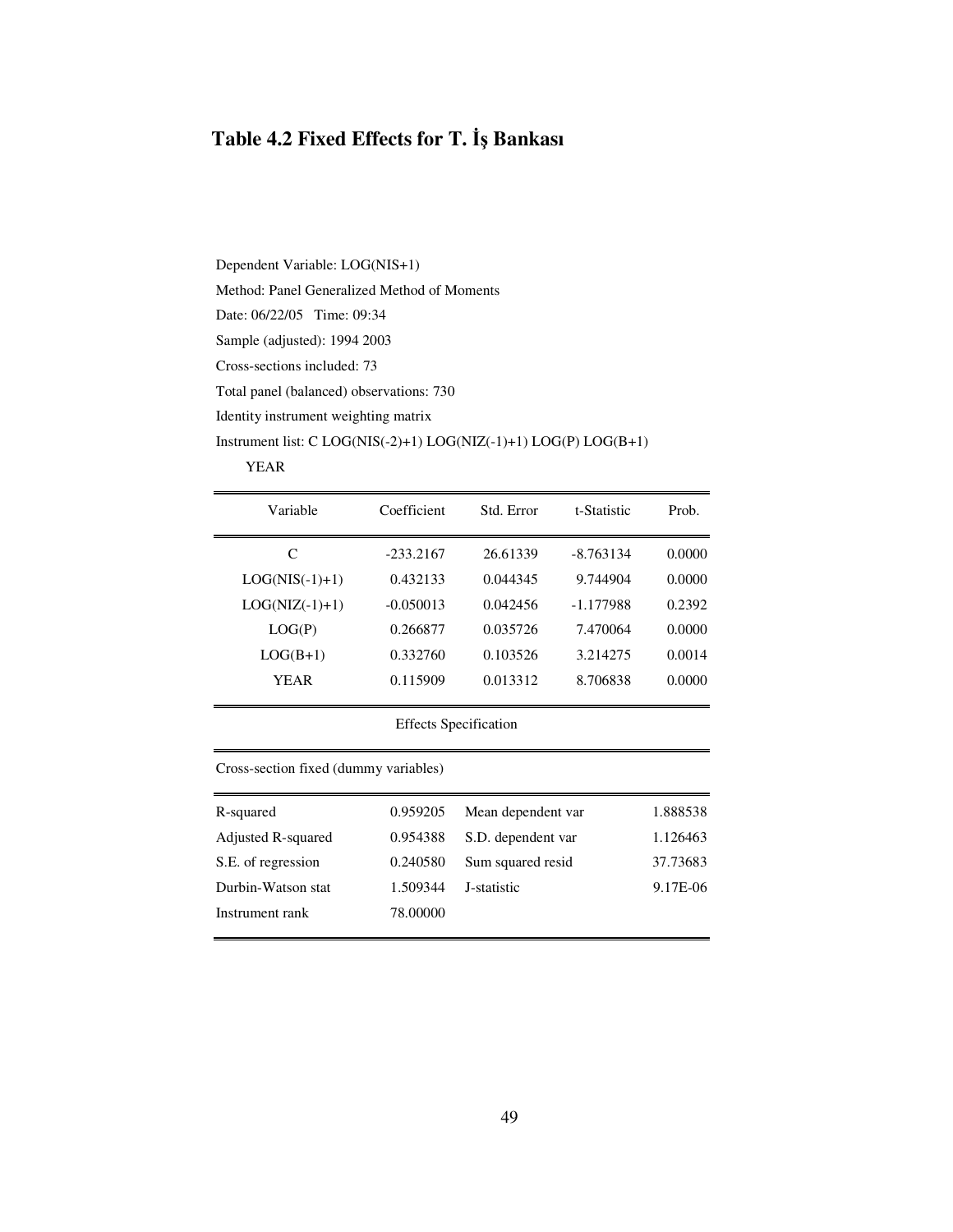### **Table 4.3 Random Effects for T.** - **Bankası**

Dependent Variable: LOG(NIS+1) Method: Panel GMM EGLS (Cross-section random effects) Date: 06/22/05 Time: 09:56 Sample (adjusted): 1994 2003 Cross-sections included: 73 Total panel (balanced) observations: 730 Identity instrument weighting matrix Swamy and Arora estimator of component variances Instrument list: C LOG(NIS(-2)+1) LOG(NIZ(-1)+1) LOG(P) LOG(B+1) YEAR

| Variable                                              | Coefficient | Std. Error                   | t-Statistic | Prob.    |  |
|-------------------------------------------------------|-------------|------------------------------|-------------|----------|--|
| C                                                     | $-87.69741$ | 18.29284                     | -4.794085   | 0.0000   |  |
| $LOG(NIS(-1)+1)$                                      | 0.705022    | 0.025244                     | 27.92852    | 0.0000   |  |
| $LOG(NIZ(-1)+1)$                                      | $-0.030970$ | 0.025308                     | $-1.223738$ | 0.2214   |  |
| LOG(P)                                                | 0.231955    | 0.028213                     | 8.221636    | 0.0000   |  |
| $LOG(B+1)$                                            | 0.288516    | 0.029981                     | 9.623135    | 0.0000   |  |
| <b>YEAR</b>                                           | 0.043036    | 0.009167                     | 4.694885    | 0.0000   |  |
|                                                       |             | <b>Effects Specification</b> |             |          |  |
| Cross-section random S.D. / Rho<br>0.000000<br>0.0000 |             |                              |             |          |  |
| Idiosyncratic random S.D. / Rho                       |             |                              | 0.240267    | 1.0000   |  |
|                                                       |             | <b>Weighted Statistics</b>   |             |          |  |
| R-squared                                             | 0.955199    | Mean dependent var           |             | 1.888538 |  |
| Adjusted R-squared                                    | 0.954890    | S.D. dependent var           |             | 1.126463 |  |
| S.E. of regression                                    | 0.239251    | Sum squared resid            |             | 41.44266 |  |
| Durbin-Watson stat                                    | 1.739981    | J-statistic                  |             | 0.000365 |  |
| Instrument rank                                       | 6.000000    |                              |             |          |  |
|                                                       |             | Unweighted Statistics        |             |          |  |
| R-squared                                             | 0.955199    | Mean dependent var           |             | 1.888538 |  |
| Sum squared resid                                     | 41.44266    | Durbin-Watson stat           |             | 1.739981 |  |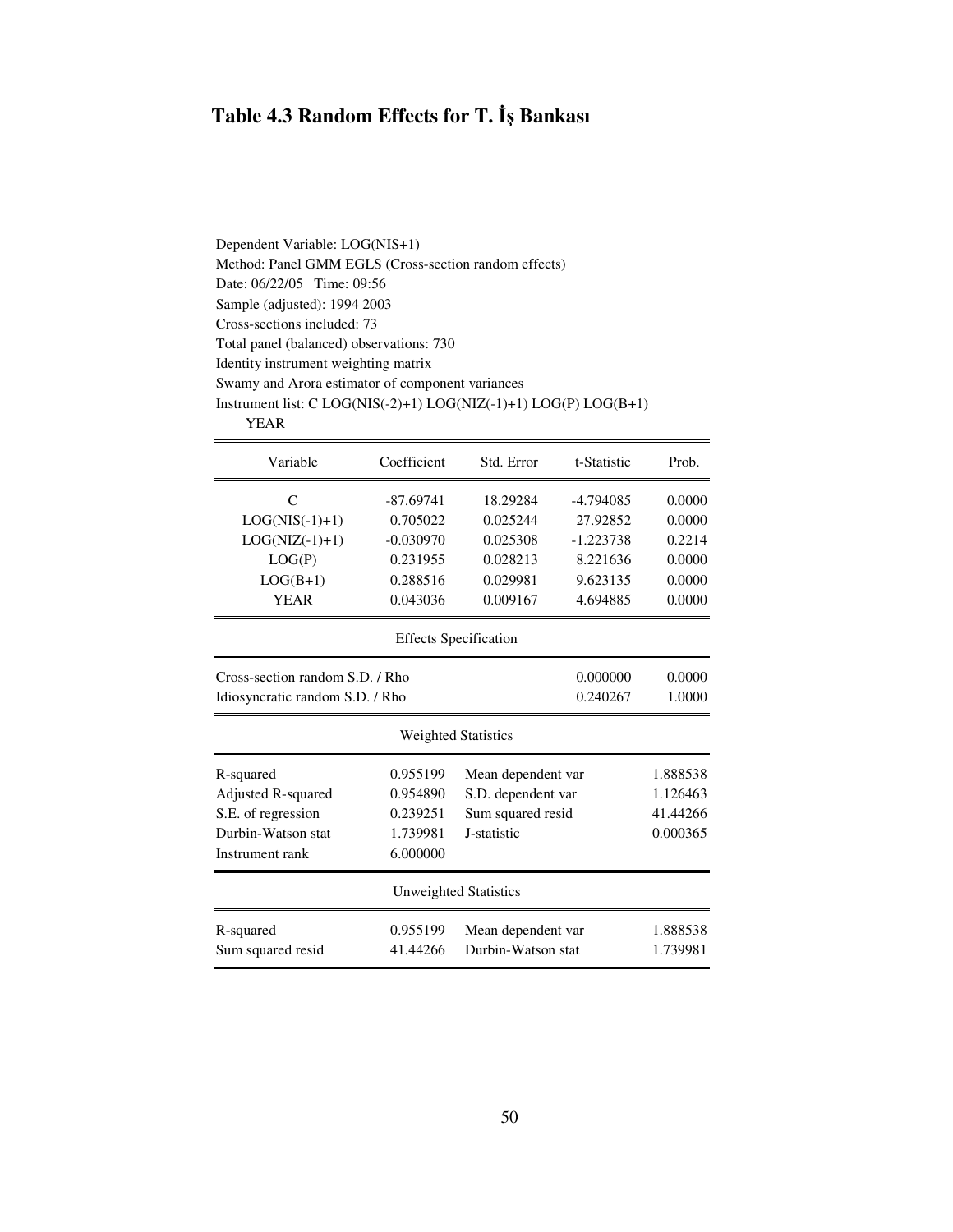## **Table 4.4 Fixed Effects for T.C. Ziraat Bankası**

Dependent Variable: LOG(NIZ+1) Method: Panel Generalized Method of Moments Date: 06/22/05 Time: 09:54 Sample (adjusted): 1993 2003 Cross-sections included: 73 Total panel (balanced) observations: 803 Identity instrument weighting matrix Instrument list: C LOG(NIZ(-2)+1) LOG(NIS(-1)+1) LOG(P) LOG(B+1) YEAR

| Variable                              | Coefficient | Std. Error         | t-Statistic | Prob.    |  |  |  |
|---------------------------------------|-------------|--------------------|-------------|----------|--|--|--|
| C                                     | $-114.2048$ | 16.67805           | $-6.847611$ | 0.0000   |  |  |  |
| $LOG(NIS(-1)+1)$                      | 0.064099    | 0.017815           | 3.598003    | 0.0003   |  |  |  |
| $LOG(NIZ(-1)+1)$                      | 0.408315    | 0.053436           | 7.641180    | 0.0000   |  |  |  |
| LOG(P)                                | $-0.066361$ | 0.023955           | $-2.770309$ | 0.0057   |  |  |  |
| $LOG(B+1)$                            | 0.110932    | 0.070915           | 1.564306    | 0.1182   |  |  |  |
| <b>YEAR</b>                           | 0.057702    | 0.008370           | 6.893825    | 0.0000   |  |  |  |
| <b>Effects Specification</b>          |             |                    |             |          |  |  |  |
| Cross-section fixed (dummy variables) |             |                    |             |          |  |  |  |
| R-squared                             | 0.968246    | Mean dependent var |             | 1.995495 |  |  |  |
| Adjusted R-squared                    | 0.964874    | S.D. dependent var |             | 0.937984 |  |  |  |
| S.E. of regression                    | 0.175796    | Sum squared resid  |             | 22.40561 |  |  |  |
| Durbin-Watson stat                    | 1.218513    | J-statistic        |             | 1.31E-06 |  |  |  |
| Instrument rank                       | 78.00000    |                    |             |          |  |  |  |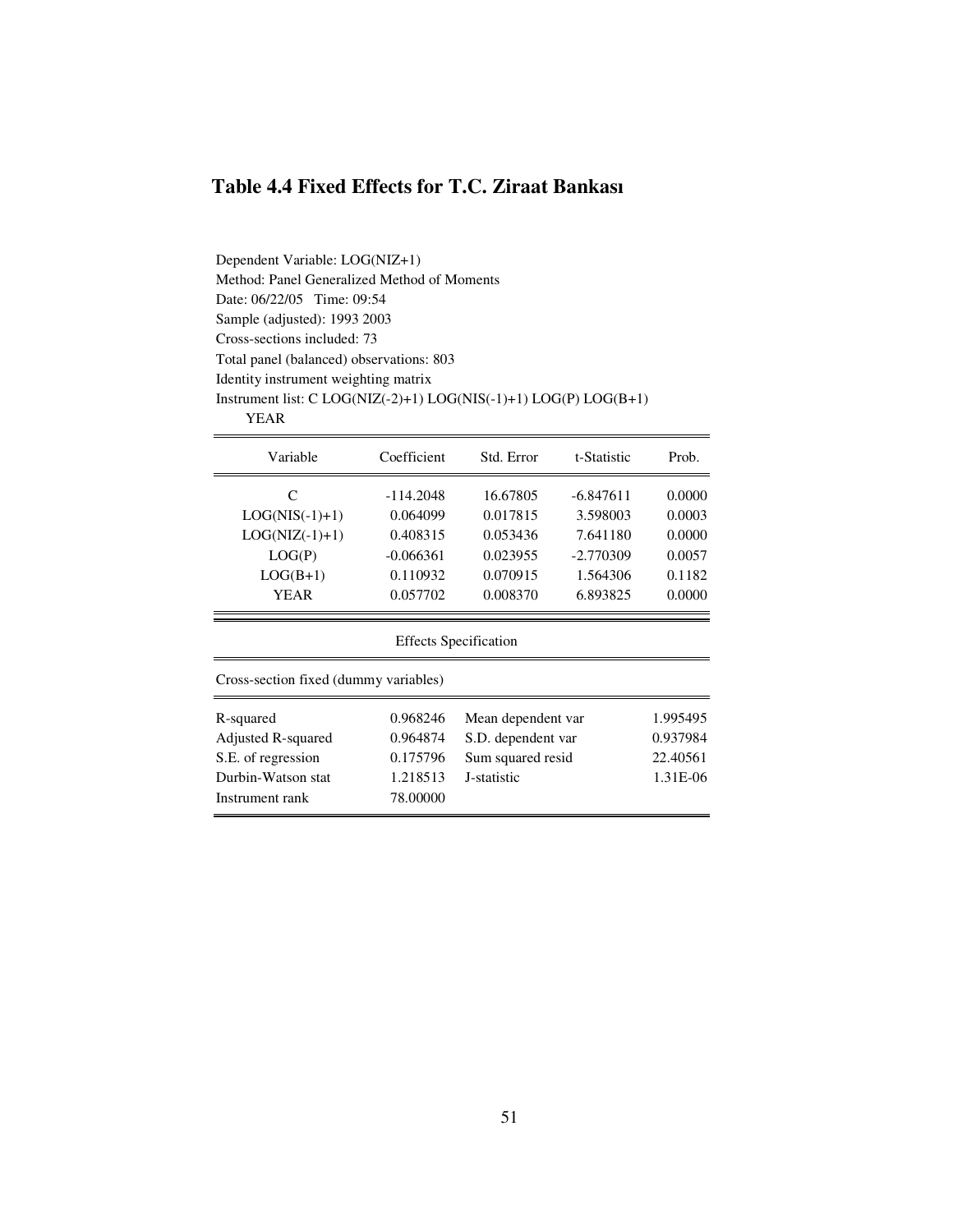### **Table 4.5 Random Effects for T.C. Ziraat Bankası**

Dependent Variable: LOG(NIZ+1) Method: Panel GMM EGLS (Cross-section random effects) Date: 06/22/05 Time: 09:58 Sample (adjusted): 1993 2003 Cross-sections included: 73 Total panel (balanced) observations: 803 Identity instrument weighting matrix Swamy and Arora estimator of component variances Instrument list: C LOG(NIZ(-2)+1) LOG(NIS(-1)+1) LOG(P) LOG(B+1) YEAR

| Variable                                                                                       | Coefficient                                                                                                                              | Std. Error                                                           | t-Statistic                                                                | Prob.                                                    |  |  |  |
|------------------------------------------------------------------------------------------------|------------------------------------------------------------------------------------------------------------------------------------------|----------------------------------------------------------------------|----------------------------------------------------------------------------|----------------------------------------------------------|--|--|--|
| C<br>$LOG(NIS(-1)+1)$<br>$LOG(NIZ(-1)+1)$<br>LOG(P)<br>$LOG(B+1)$<br><b>YEAR</b>               | $-56.06467$<br>0.028594<br>0.761366<br>$-0.075038$<br>0.182575<br>0.028185                                                               | 12.14744<br>0.013621<br>0.022471<br>0.019464<br>0.022680<br>0.006094 | $-4.615347$<br>2.099182<br>33.88210<br>$-3.855129$<br>8.050135<br>4.625339 | 0.0000<br>0.0361<br>0.0000<br>0.0001<br>0.0000<br>0.0000 |  |  |  |
|                                                                                                | <b>Effects Specification</b>                                                                                                             |                                                                      |                                                                            |                                                          |  |  |  |
| Cross-section random S.D. / Rho<br>0.000000<br>0.175416<br>Idiosyncratic random S.D. / Rho     |                                                                                                                                          |                                                                      |                                                                            |                                                          |  |  |  |
|                                                                                                |                                                                                                                                          | <b>Weighted Statistics</b>                                           |                                                                            |                                                          |  |  |  |
| R-squared<br>Adjusted R-squared<br>S.E. of regression<br>Durbin-Watson stat<br>Instrument rank | 0.962680<br>Mean dependent var<br>0.962446<br>S.D. dependent var<br>0.181770<br>Sum squared resid<br>J-statistic<br>1.553827<br>6.000000 |                                                                      | 1.995495<br>0.937984<br>26.33321<br>6.77E-05                               |                                                          |  |  |  |
|                                                                                                |                                                                                                                                          | <b>Unweighted Statistics</b>                                         |                                                                            |                                                          |  |  |  |
| R-squared<br>Sum squared resid                                                                 | 0.962680<br>26.33321                                                                                                                     | Mean dependent var<br>Durbin-Watson stat                             |                                                                            | 1.995495<br>1.553827                                     |  |  |  |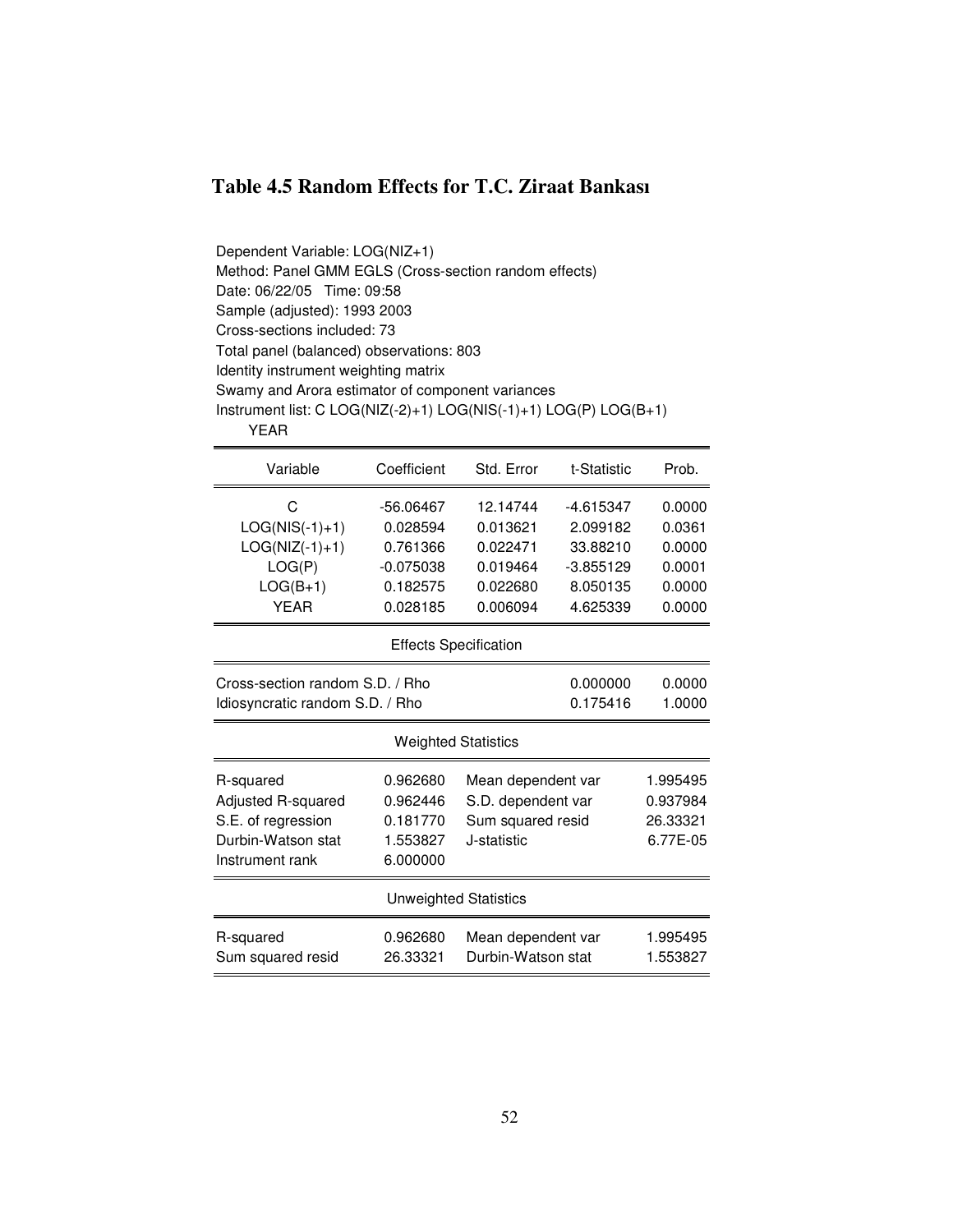The fixed vs. Random effects issue has generated a hot debate in the biometrics and statistics literature which has spilled over into the panel data econometrics literature.<sup>17</sup> Mundlak (1961) and Wallace and Hussain (1969) were early proponents of the fixed effects model and Balestra and Nelove (1966) were advocates of the random error component model. As cited in Greene (2003), the specification test devised by Hausman (1978) is used to test for orthagonality of the random effects and the regressors. The test is based on the idea that under the hypothesis of no correlation, both OLS in the LSDV model and GLS are consistent, but OLS is inefficient whereas under the alternative, OLS is consistent, but GLS is not. Therefore, under the null hypothesis, the two estimates should not differ systematically, and a test can be based on the difference.

Hausman test for T. İş Bankası and T. C. Ziraat Bankası is shown in Table 4.6 and 4.7 respectively.

### **Table 4.6 Hausman Test for T.** - **Bankası**

Hausman test for fixed versus random effects

 $chi-sqr(2) = 65.1367$ 

### **Table 4.7 Hausman Test for T. C. Ziraat Bankası**

Hausman test for fixed versus random effects

 $chi-sqr(2) = 74.9746$ 

<sup>&</sup>lt;sup>17</sup> See Baltagi, Badi H. 2002. "Econometric Analysis of Panel Data", John Wiley & Sons. Ltd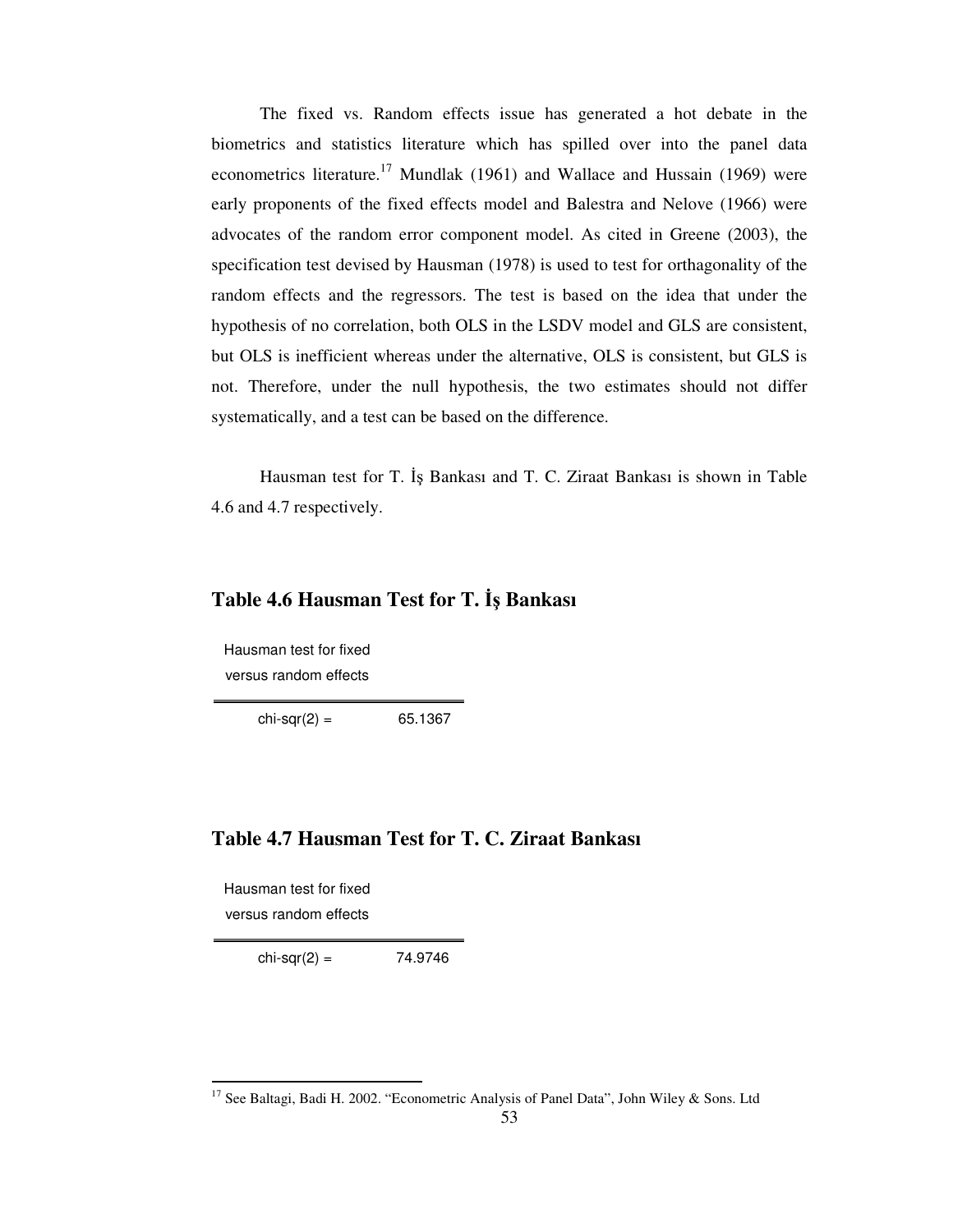The critical value from the chi-squared table with five degrees of freedom is 11.0705, which is far smaller than the test values for both of the banks. The hypothesis that the individual effects are uncorrelated with the other regressors in the model is rejected. Thus, it is concluded that of the two alternatives we have considered, the fixed effects model is the better choice.

For T. Is Bankasi, the number of ATM of itself in the previous period affects the number of ATMs of the current period positively. The number of the ATM of T. C. Ziraat Bankası does not seem to be meaningful for the explanation of the number of ATMs of T. Bankası. It is probable that T. Bankası do not prefer to establish the ATMs to the provinces where the ATMs have been established by T.C. Ziraat Bankası. Another possible explanation is as follows: T. Is Bankası is not a state bank. So profit maximization is more important for this bank. So it reacts with an opposite behavior. The number of branches and the population affect the number of ATM positively. Also, the time variable has a positive sign. T.C Ziraat Bankası as being a state bank conducts some services as a duty given by government. As establishing bank branches in the less developed provinces is not possible, ATMs were used instead of branches in districts of the less developed provinces as a duty. Thus, profit maximization is not the main point for T.C Ziraat Bankası.

For T. C. Ziraat Bankası, the number of ATMs of T. Is Bankası and the number of ATMs of itself in the previous period affect the number of ATMs of the current period positively. T.C. Ziraat Bankası is a state bank. Profit maximization may not have a priority as described above. So, the ATM number of the other bank does not affect its ATM number negatively. The signs of the number of branches and the time variable are both positive. However, it seems interesting that the population variable has a negative sign. As a state bank T. C. Ziraat Bankası experienced a series of changes. Subsequent to the crisis, the state banks (Ziraat, Halk and Emlak) have gone through successful operational restructuring as part of the banking sector reform program (e.g., the merger of Emlak with Ziraat and the appointment of a joint management board; the downsizing of branches and employment; and the passing of legislation preventing 'duty loses'). Despite the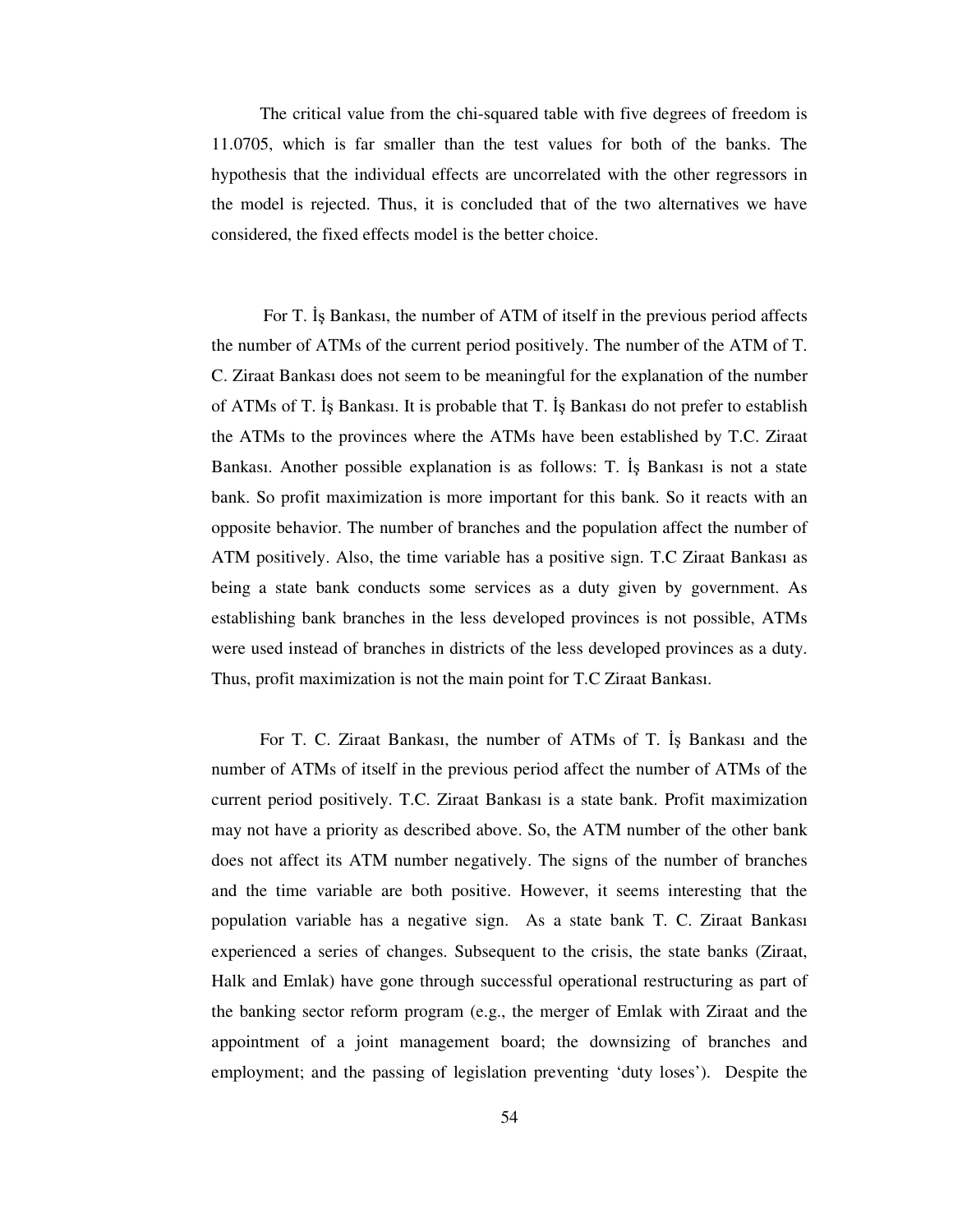increasing population, as the number of branches and accordingly ATMs decreased, the population sign is negative. Moreover, establishing ATMs was a part of duties of this bank as the government wanted to conduct the banking services in the less developed districts of Turkey by the intermediacy of T.C. Ziraat Bankası.

The coefficients of the two banks also may give an idea about their ATM adoptions. The coefficients concerning the effect of the banks' own ATM number in the previous period to the current number of ATM for T. Is Bankası and T. C. Ziraat Bankası are 0.432133 and 0.408315 respectively. Thus, it can be concluded that the effect of the previous period's ATM number to the current period's ATM number is similar for both of the banks.

Although there is a similarity about the previous period's ATM numbers for T. Is Bankası and T. C. Ziraat Bankası, the coefficient of total branch number differs seriously. The total branch number coefficient is 0.332760 for T. Is Bankası whereas the same coefficient is 0.110932 for T. C. Ziraat Bankası. It means the ATM number of T. Bankası is more sensitive to the number of branches. The increase in the number of bank branches leads to a greater increase in the number of ATMs for T. Bankası, nearly three times of the increase for T. C. Ziraat Bankası in the short run. In the long run, the coefficients for T. Bankası and T. C. Ziraat Bankası becomes 0.498711 and 0.12477 respectively. The difference between the sensitivity of the banks to the number of branches becomes larger in the long run. These explanations also presents the difference in the sensitivity of a state bank and a quasi-private bank.

Different versions of the estimation can be seen in Appendix B to evaluate the effect of the variables in different situations.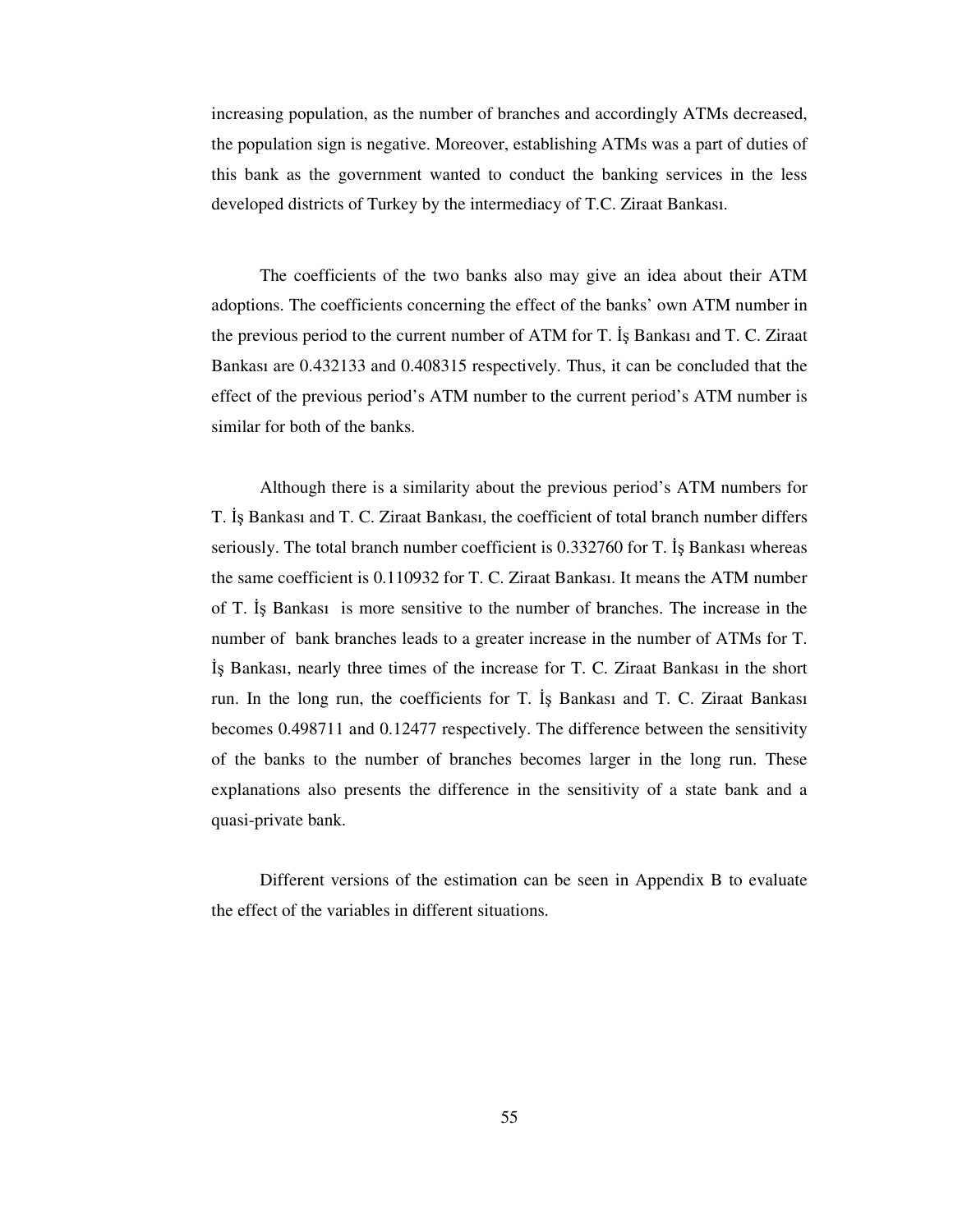### **CHAPTER 5**

### **CONCLUSION**

Financial innovation has been a key influence on the world economy in providing a solid base for the growth of financial systems. The centrality of finance in an economy raises the importance of financial innovations. Over the past few decades there has been a serious increase in the development of new financial instruments. The improvements in the technology enabled the financial sector, especially banks, to introduce new financial instruments to the market. Banks as profit-seeking enterprises benefit new technologies in their systems that will reduce their cost of production and yield more profits. ATMs, early video banking, internet banking, transactional internet websites are some kinds of services supported by new technology in the banking sector.

The rate at which innovations diffuse through an economy is crucial. With the help of technology diffusion, the adoption of new technologies and techniques became possible all over the world at different rates. As Frame and White (2004) stated, despite the recognized importance of financial innovations and an extensive descriptive literature, there have been surprisingly few empirical studies that test hypotheses concerning the economic/environmental conditions that encourage financial innovation.

This study focuses on the Automated Teller Machnine (ATM) that is known to be one of the most important financial innovations. (ATM) enables a bank customer to conduct banking transactions from almost every other ATM in the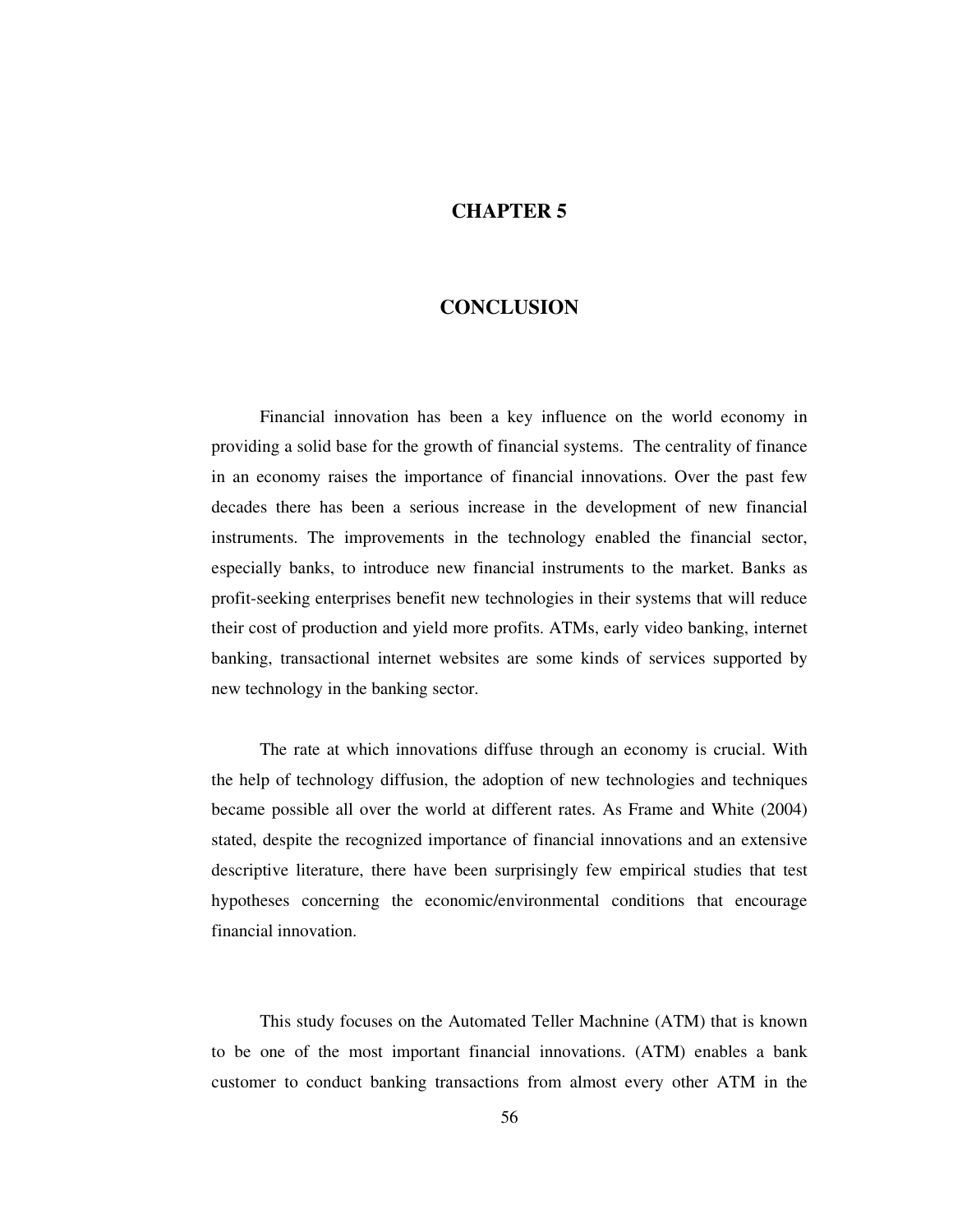world. The first examples of automated teller machines are cash dispensers (CDs) that had been adopted in 1960s that were used as machines that supply certain amount of cash. With the technologic improvement automated teller machines replaced with cash dispensers. Automated teller machines were widely commercialized in 1970s. After their commercialization, ATMs have become as common places as banks, shopping malls, and supermarkets.

As a result of bank regulations, data set of ATMs is more available compared to the data set concerning information about other financial innovation implementations. Thus, the empirical studies concerning the automated teller machines have the greatest share among the surprisingly few empirical studies about financial innovations.

After analyzing the macroeconomic and microeconomic determinants of financial innovation, Akçaoğlu concluded that before 1980, neither macroeconomic features of the financial system nor microeconomic conditions of the aggregate economy were not suitable to produce financial innovation as it was in the developed countries. The situation changed after 1980 as a consequence of the stabilization programme. Financial liberalization has been a component of the programme. New entries into the banking sector have increased competition. The banks has realized the increasing importance of customers' portfolio requirements. In other words, determinants of financial innovation began to appear in the Turkish financial system after the 1980 stabilization program.

Celasun et al. (1999) note, "The arrival of foreign banks raised the overall standards in the banking sector, especially in terms of human capital, and information technology, which was low prior to reforms". Işık, Gündüz, Kılıç, Uysal (2002) claim that domestic firms were able to capture productivity changes which arose from the adoption of new technology and practices introduced by the foreign banks. The increase in the number of banks and qualified personnel, in turn, enhanced competition and contributed to broad utilization of new financial instruments and techniques.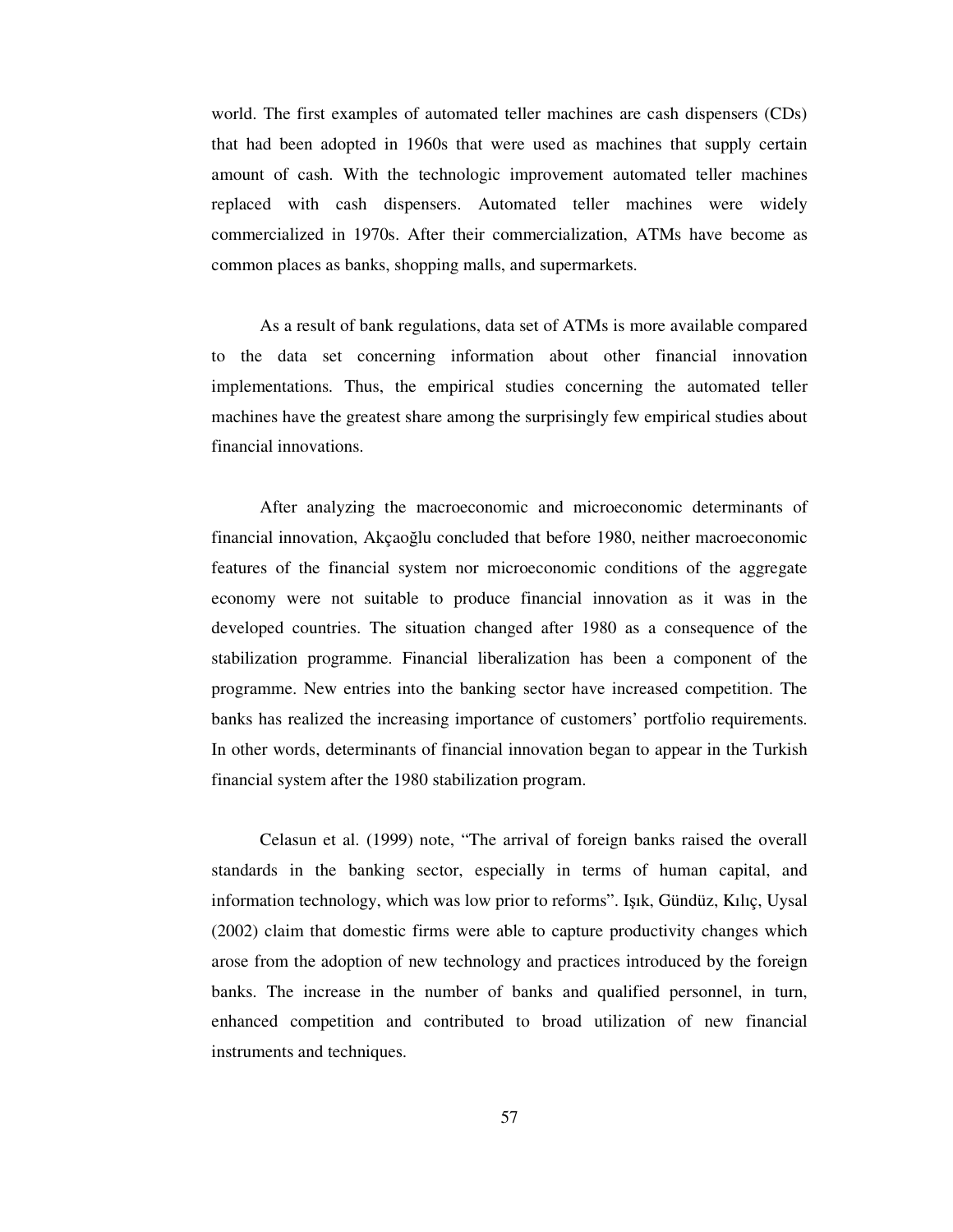As declared in the 2004 report of The Bank Association of Turkey, Turkish banking system uses advanced information technology. Such technology-intensive services as ATM (Automatic Teller Machine), POS (Point of Sale terminal), telephone banking and internet banking are available. Having an important place in the vision of banks, electronic banking activities have been growing rapidly for the purpose of improving quality of services and saving costs.

This study examines the determinants of the ATM number in Turkey, according to the provinces focusing on two big banks of Turkey that are T. Bankası and T. C. Ziraat Bankası for the years between 1990 and 2004. In Turkey the adoption of ATM was started by T. Is Bankasi in December 1987. The number of ATMs increased rapidly after 1987 in Turkey especially in the more developed provinces. As of the end of 2004 the number of ATMs reached 13,544. The automated teller machines in Turkey have the similar technological qualities compared with the automated teller machines in Europe and in the United States. T.C. Ziraat Bankası has the greatest number of ATMs all over Turkey according to the recent data collected from the archive of the bank.

For this study panel data on eighty-one provinces of Turkey are gathered. The districts that became provinces after 1990 are evaluated as they were still districts for the sake of the study as there exists no data for the new provinces before the date they became province. Thus, the number of provinces used in this paper is seventythree. The data set covers the period between 1990 and 2004.

It was impossible to access the data on total number of ATMs in Turkey according to provinces. The reason is that, there is no source publishing the number of ATMs according to provinces in Turkey. Moreover, the banks do not want to reveal this information because it is not convenient to give information outside of the bank for personal studies due to their own legislations. They evaluate data on ATM number as 'secret' information. I was allowed to access the archives of T. Bankası and T. C. Ziraat Bankası. Data on T.C. Ziraat Bankası and T. İş Bankası are gathered from the archives of the banks after some study for this thesis. All the other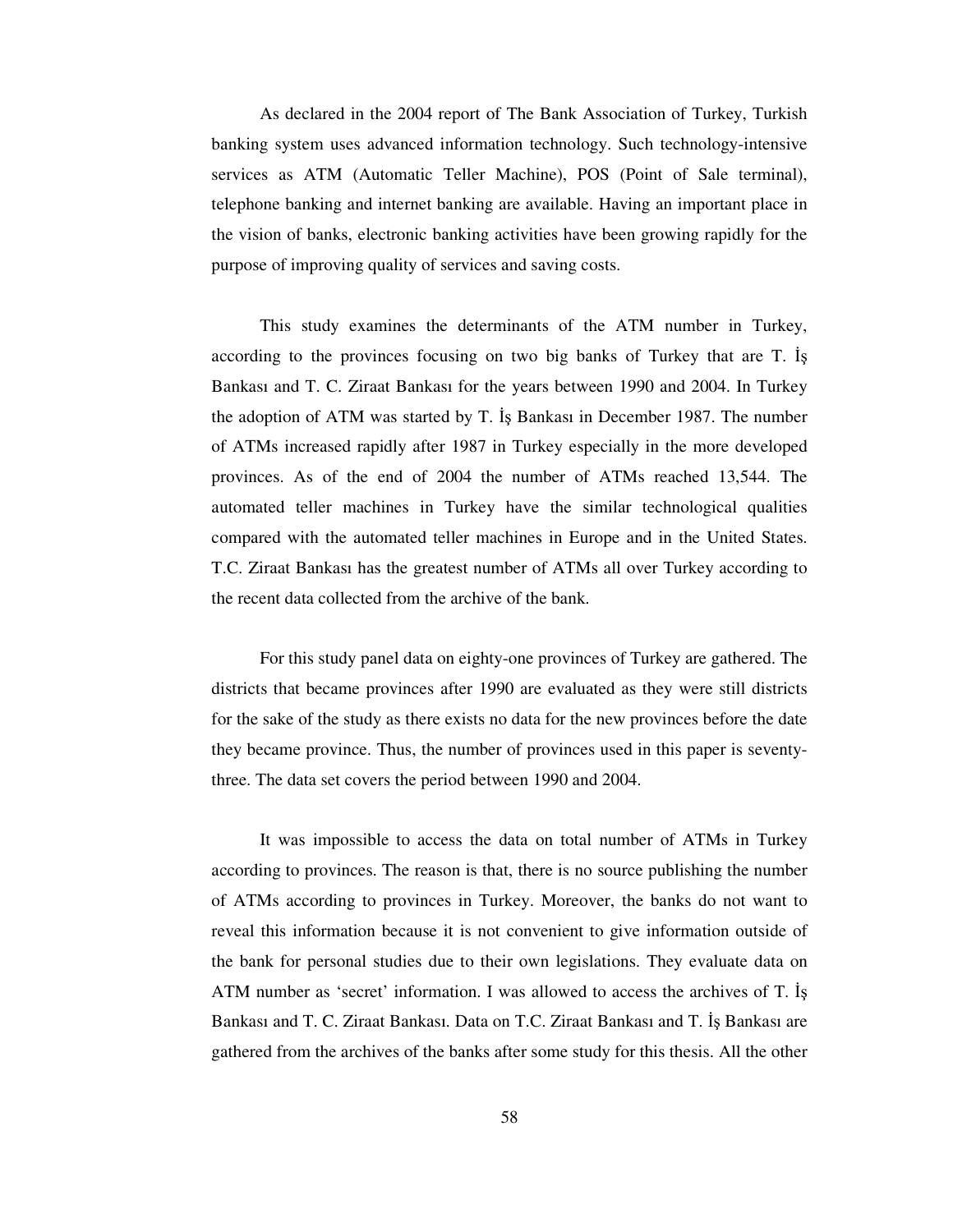data used in this thesis are either officially published or obtained as a result of calculations using some other officially published data.

T. C. Ziraat Bankası is ranked as number one and T. İş Bankası as number two by total assets, by the number of branches, by the number of employees and by the number of automated teller machines, by the as of September 30, 2004 according to The Banks Association of Turkey. This is why the analysis conducted in this study focusing on these two banks may give an idea about the determinants of the number of automated teller machines for the whole of the Turkish banking system.

The estimation method used in this thesis to reveal the determinants of the number of ATMs is "panel generalized method of moments". With panel generalized method of moments, fixed effects and random effects are estimated. To decide which one should be used, Hausman (1978) specification test is conducted. By conducting Hausman (1978) specification test, it is decided that "fixed effects" should be used to describe the model better. At the end of the analysis it is concluded that that the number of ATMs of T. Bankası and T. C. Ziraat Bankası in the previous year and the total number of branches of the banks in Turkey are the indicators of ATM adoption for both of the banks concerned. However, population has a negative sign for T. C. Ziraat Bankası which is a state bank whereas it has a positive sign for T. Bankası which is a quasi-private bank. This shows that T. C. Ziraat Bankası reacts as the implementer of the policies conducted by the government. The findings also indicate that the number of ATMs is higher in more developed provinces of Turkey. The effects of population and the number of branches are greater for T. Is Bankasi.

This study makes a couple of contributions to the literature. First of all, different from the existing literature this study is an empirical study in the field of financial innovations. Taking the few number of financial innovation studies in the literature into account, it is not surprising that there exists no study examining the number of automated teller machines in Turkey particularly. Thus, focusing on the determinants of the number of ATMs in Turkey is the second contribution of this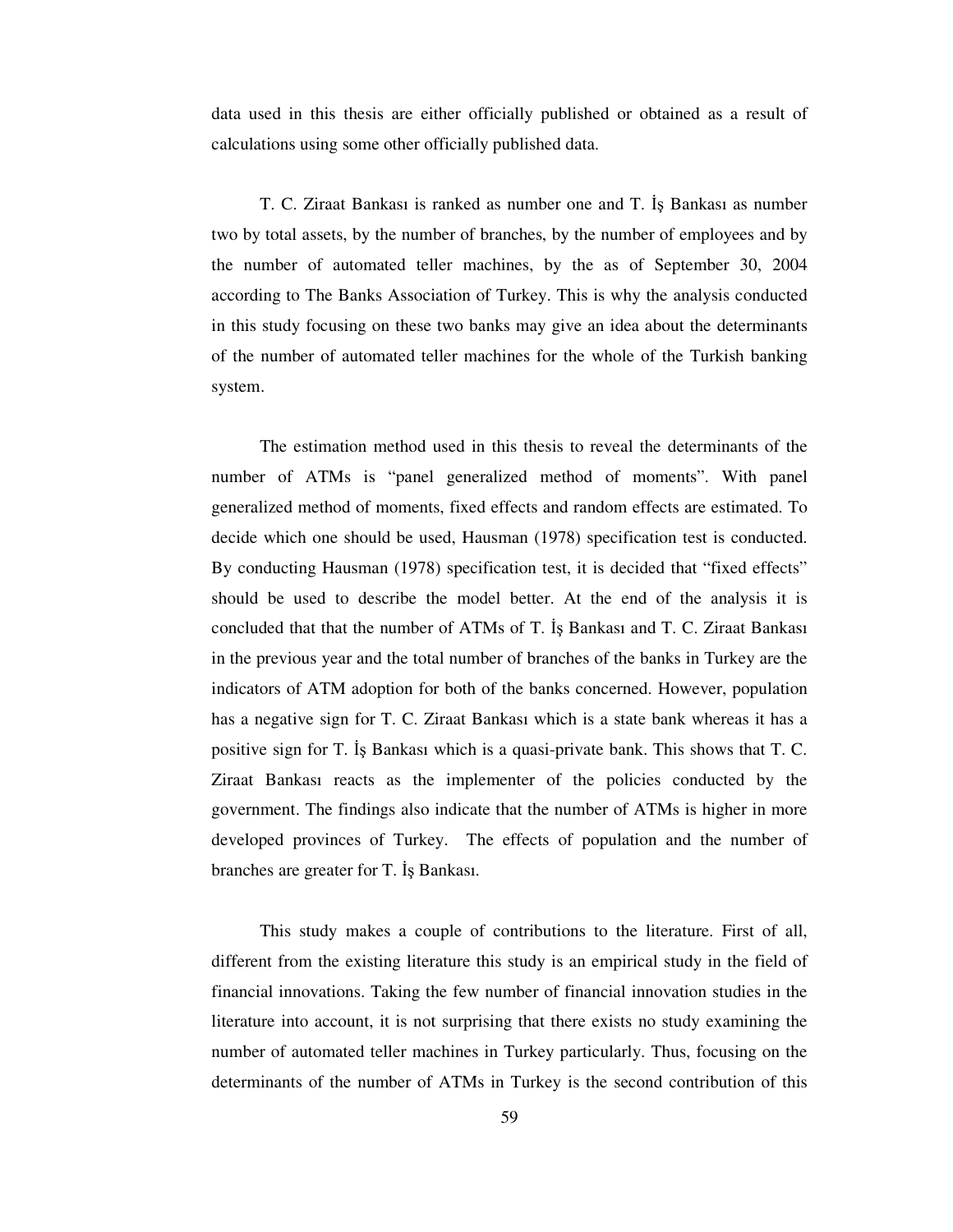thesis to the literature. Moreover the information of ATMs gathered for this study is not published. Third, the study examines the determinants of the number of ATMs according to provinces. This enables the evaluation of the determinants of the number of ATMs for each of the provinces or regions as well as for the whole country.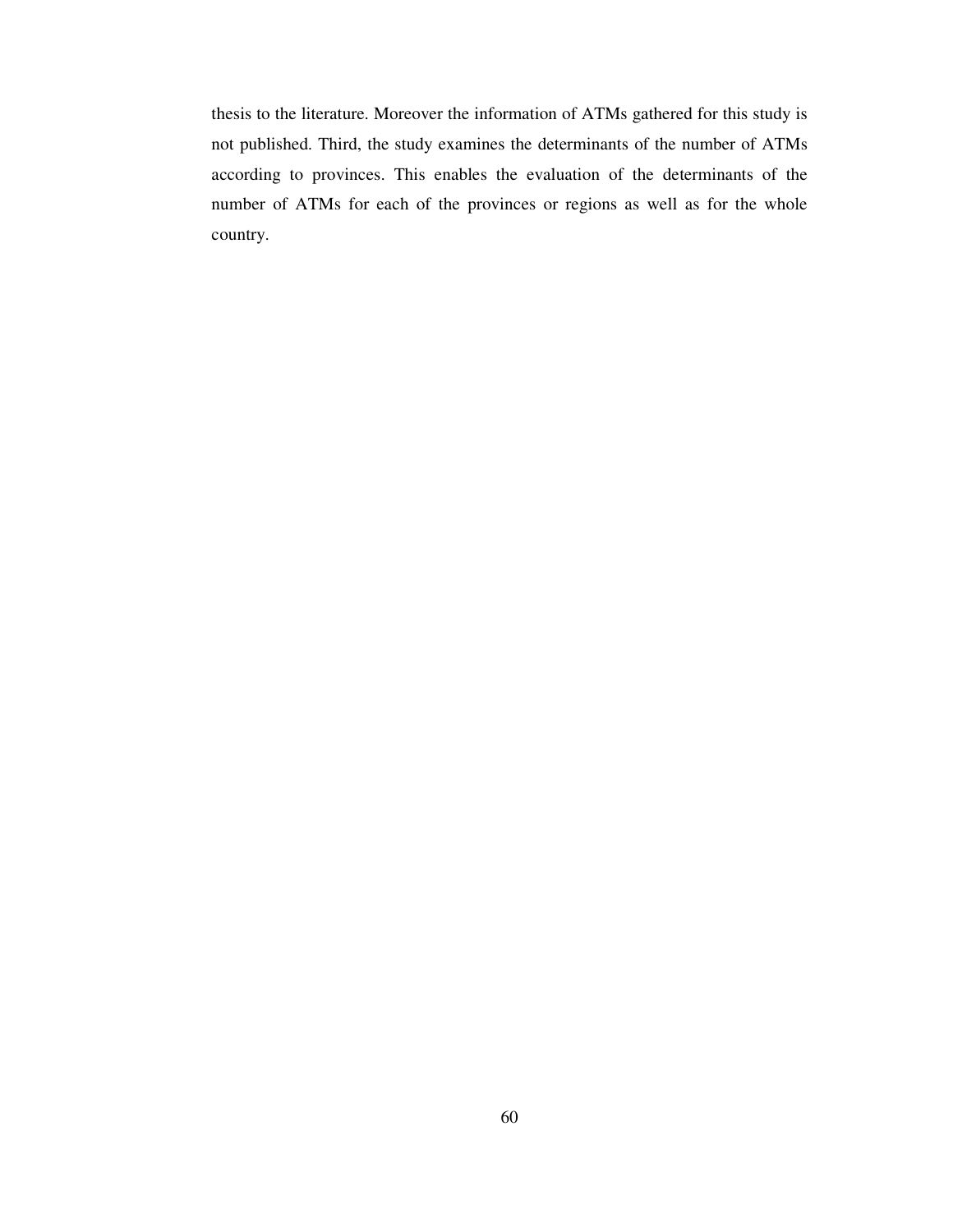#### **REFERENCES**

Akçaoğlu, Emin. 1998. "Financial Innovation in Turkish Banking" Capital Markets Board, Publication Number: 127.

Akhavein, Jalal, W. Scott Frame and Lawrence J. White. 2005. "The Diffusion of Financial Innovation: An Examination of the Adoption of Small Business Credit Scoring by Large Banking Organizations" J. Bus. Forthcoming.

Aksoy, Tamer. 1998. "Çağdaş Bankacılıktaki Son Eğilimler ve Türkiye'de Uluslarüstü Bankacılık" Capital Markets Board.

Aral, N. Z. 1964. "1863 Yılı Etrafında Devletin Kredi Siyaseti (The Credit Policy of Ottoman State in 1963s)" Güzel Sanatlar Matbaası, Ankara.

Baltagi, Badi H. 2002. "Econometric Analysis of Panel Data", John Wiley & Sons. Ltd

Baker, D. I. and R. E. Brandel. 1988. "The Law of Fund Transfer Systems" Warren, Gorham, Lamont Inc.

Bank for International Settlements. 1986. "Recent Innovations in International Banking", Bank for International Settlements Report dated April 1986.

Baptista, R. 2000. "Do Innovations Diffuse Faster Within Geographical Clusters?", International Journal of Industrial Organisation, Vol. 18, pp. 515-535.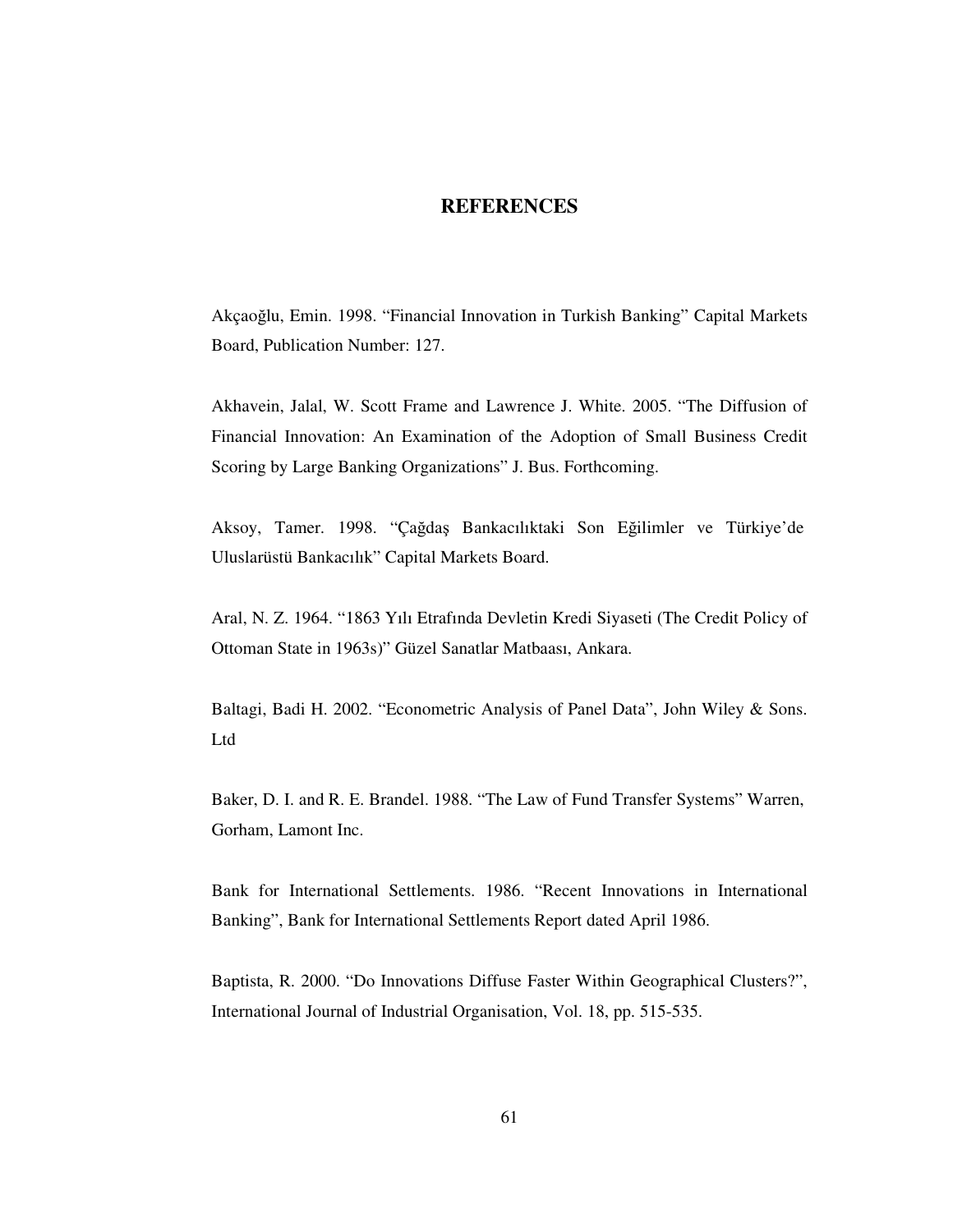Bayar, T. 1938. "La Turkiye Is Bankasi et I' Economie de le Turquie", Doctoral Thesis, Montereux, Imprimerie Nouvelle.

Becker, M.H. 1970. "Sociometric Location and Innovativeness: Reformulation and Extension of the Diffusion Model," American Sociological Review, Vol.35, No.2, pp.267-282.

Ben-Horim, Moshe and William L. Silber. 1977. "Financial Innovation: A Linear Programming Approach" J. Banking Finance 1:3 pp. 277-96.

Bhattacharyya, S. and V. Nanda. 2000. "Client Discretion, Switching Costs, and Financial ınnovation." Review of Financial Studies 13(4):1101-1127.

Boot, A. and A. Thakor. 1997. "Banking Scope and Financial Innovation", Review of Financial Studies 10(4):1099-1131.

British Bankers' Association. 1996. "Annual Abstract of Banking Statistics", London.

Campbell, Tim. 1988. "Money and Capital Markets", Glenview, IL: Scott, Foresman, 1988.

Celasun, Oya, Cevdet Denizer and Dong He. 1999. "Capital Flows, Macroeconomic Management, and the Financial System: the Turkish Case", 1989-97ll, IMF Working Paper no.2141, July 1999.

Chang, Yoonhee Tina. 2004. "Dynamics of Banking Technology Adoption: An Application to Internet Banking", CCP, University of East Anglia.

Delikanli, İhsan Uğur. 2001. "Analysis of Excess Capacity in Turkish Banking System and Comparison with European Union Counties' Banking Systems", Banking Regulation and Supervision Agency.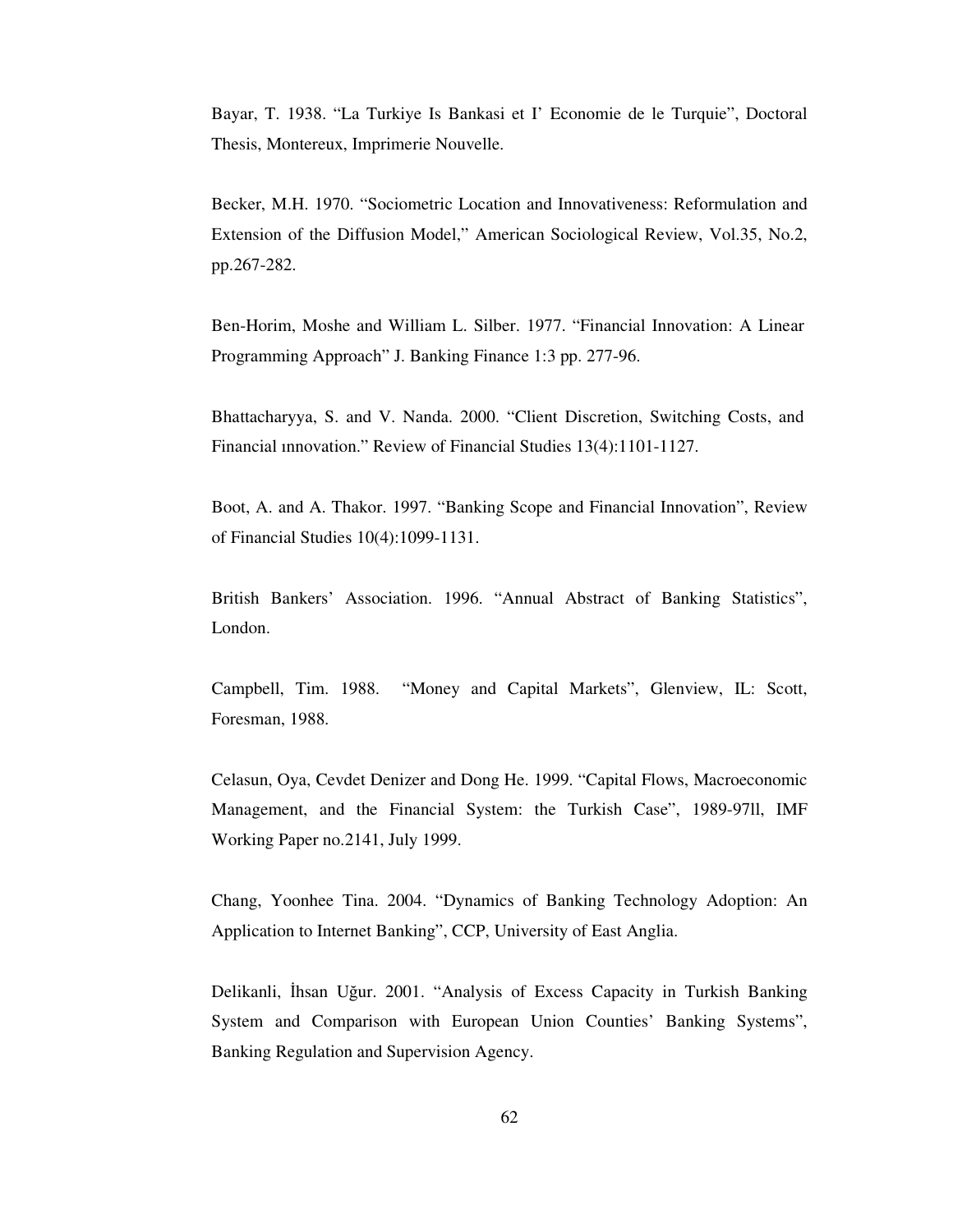Denizer, C. 1997. "The "Effects of Financial Liberalization and New Bank Entry on Market Structure and Competition in Turkey", World Bank Development Research Group Working Paper.

Duffie, D. and R. Rahi. 1995. " Financial Market Innovation and Security Design: An Introduction", Journal of Economic Theory 65:1-42.

Erçel, Gazi. 1999. "Turkish Banking System" Ankara, 18 March 1999 On the Occasion of American Turkish Council Meeting, www.tcmb.gov.tr

Faulhaber, Gerald and William Baumol. 1988. "Economists as Innovators: Practical Products of Theoretical Research." Journal of Economic Literature. Volume 26, June 1988. Pages 577-600.

Finnerty, John. 1992. "An Overview of Corporate Securities Innovation", Journal of Applied Corporate Finance. Volume 4, Winter 1992. Pages 23-39.

Frame, W. Scott, Aruna Srinivasan, and Lynn Woolsey. 2001. "The Effect of Credit Scoring on Small Business Lending", Journal of Money, Credit, and Banking. Forthcoming, 2001.

Frame, W. Scott and Lawrence J. White. 2004. "Empirical Studies of Financial Innovation: Lots of Talk, Little Action?", Journal of Economic Literature Vol. XLII (March 2004) pp. 116-144.

Franks, J. and O. Sussman. 1999. "Financial Innovations and Corporate Insolvency", unpublished manuscript, London Business School.

Furst, Karen, William W. Lang and Daniel E., Nolle. 2002. "Internet Banking", J. Finan. Serv. Res. 22:1-2, pp. 95-117.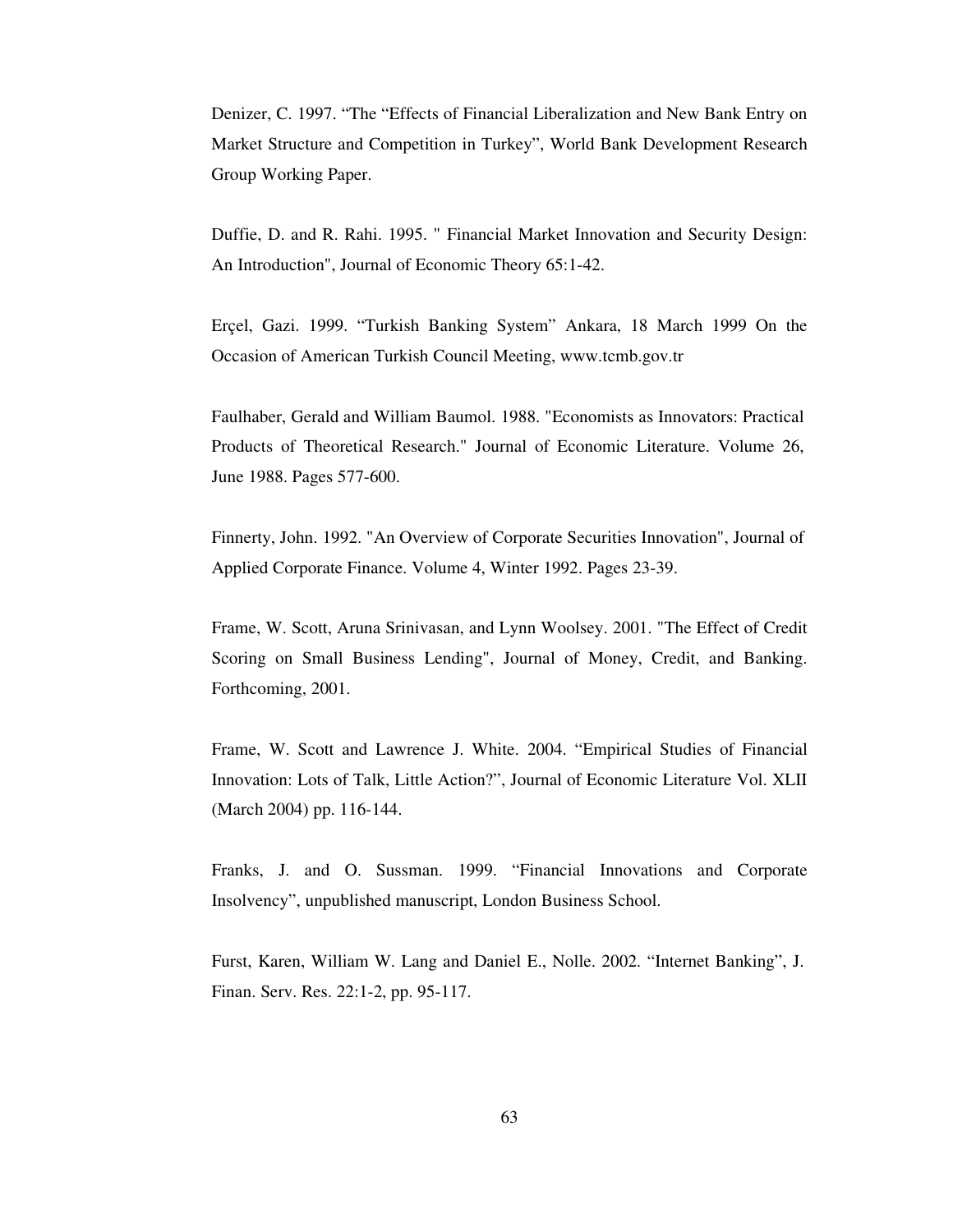Garbade, Kenneth and William Silber. 1978. "Technology, Communication, and the Performance of Financial Markets", Journal of Finance. Volume 33, June 1978. Pages 819-832.

Gourlay, Adrian R. and Eric J. Pentecost. 2000. *"*The Determinants of Technology Diffusion: Evidence from the UK Financial Sector".

Gökbilgin, M.T. 1964, "Mithat Pasha, 1822-1884", Güzel Sanatlar Matbaası, Ankara.

Greene, William H. 2003. "Econometric Analysis". Prentice Hall New Jersey.

Griliches, Zvi. 1957. "Hybrid Corn: An Exploration in the Economics of Technological Change", Econometrica, Vol. 25, pp. 501-522.

Griliches, Z. 1994. "Productivity, R. & D. and the Data Constraint", American Economic Review, 84, 1-23.

Hannan, T. H. and McDowell, J. M. 1984. "The Determinants of Technology Adoption: The Case of the Banking Firm" Econ. 15:3 pp. 328-35.

Hannan, T. H. and McDowell, J. M. 1987. "Rival precedence and the dynamics of technology adoption: an empirical analysis", Economica, Vol. 54, pp. 155-171.

Haynes, Michelle and Steve Thompson. 2000. "The Productivity Impact Of IT Deployment: An Empirical Evaluation Of ATM Introduction", University of Nottingham Discussion Papers.

Hu, H. T. C. 1989. "Swaps, the modern process of financial innovation and the vulernability of a regulatory paradigm", University of Pennsylvania Law Review 138:333+.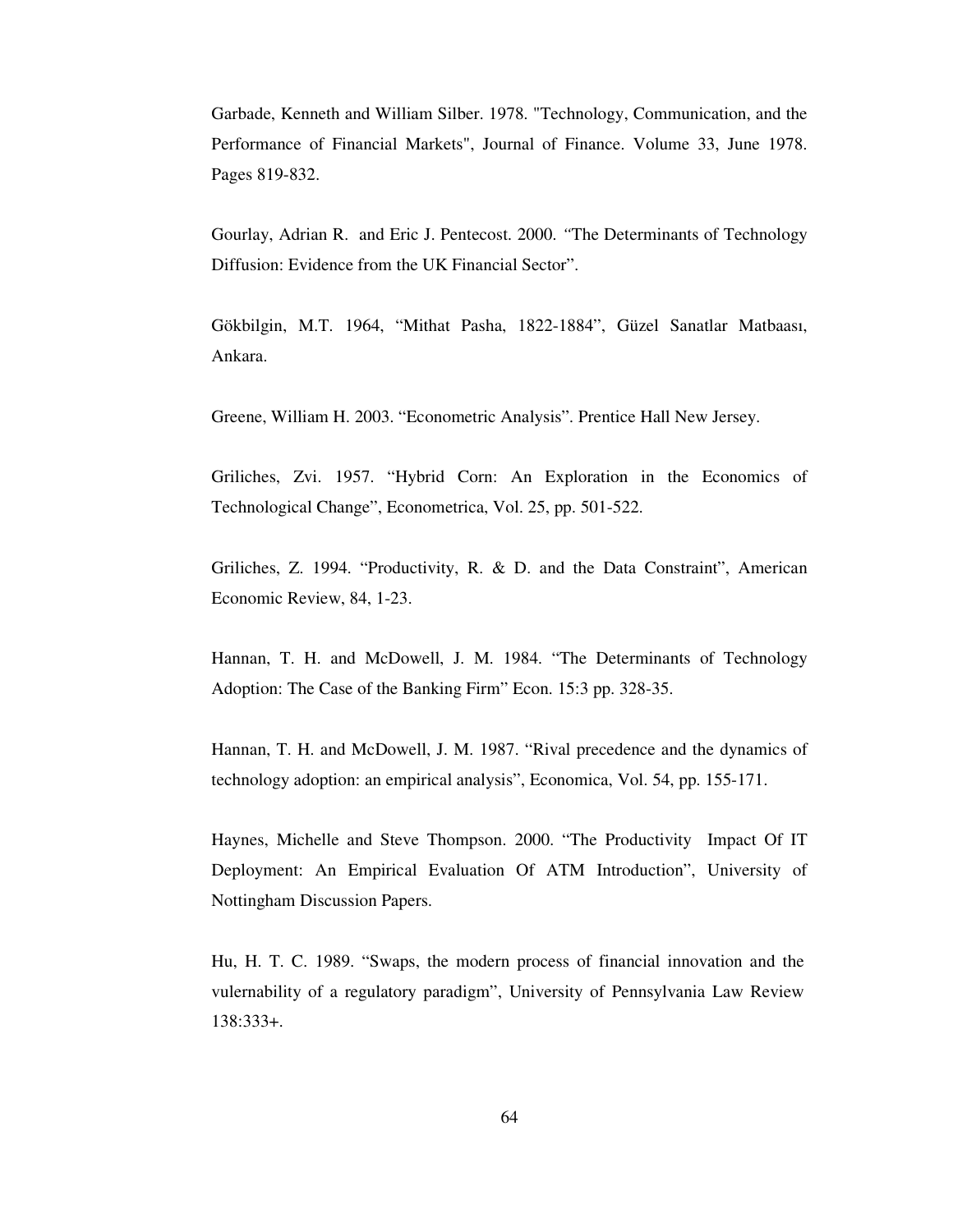Humphrey, D. B. 1994. "Delivering Deposit Services: ATMs versus Branches", Federal Reserve Bank of Richmond Quarterly, Vol. 80, pp. 59-81.

Ingham, Hilary and Steve Thompson. 1993. "The Adoption of New Technology in Financial Services: The Case of Builnding Societies", Econ. Innov. New Techn. 2, pp. 263-74.

Isik, İhsan, Gunduz, Lokman, Kılıç Osman and Uysal Doğan. 2002. "Assessing the Relationship Between Liberalization, Ownership and Performance:The Case of Turkish Banks".

Isik, I. and Hassan, M.K. (forthcoming). "Financial Disruption and Bank Productivity: The 1994 Experience of Turkish Banks, Quarterly Review of Economics and Finance".

Kane, E. J. 1986. "Technology and the regulation of financial markets", in Technology and the Regulation of Financial Markets: Securities, Futures and Banking. A. Saunders and L.J. White, eds. (Lexington Books: Lesington, MA) 187- 193.

Kaplan, Hasan Hüseyin. 1997. "Openness to Change and Budgetary Control in Turkish Banks", Capital Markets Board of Turkey, Publication Number: 102.

Keller, Wolfgang. 2004. "International Technology Diffusion", Journal of Economic Literature Vol. XLH (September 2004) pp. 752.

Kirkman, P. 1987. "Electronic Funds Transfer Systems: The Revolution in Cashless Banking and Payments Methods", London, Basil Blackwell.

Kocaman, Tuncer. 2002. "Plan Nüfus Projeksiyon Yöntemleri", Sosyal Sektörler ve Koordinasyon Genel Müdürlüğü.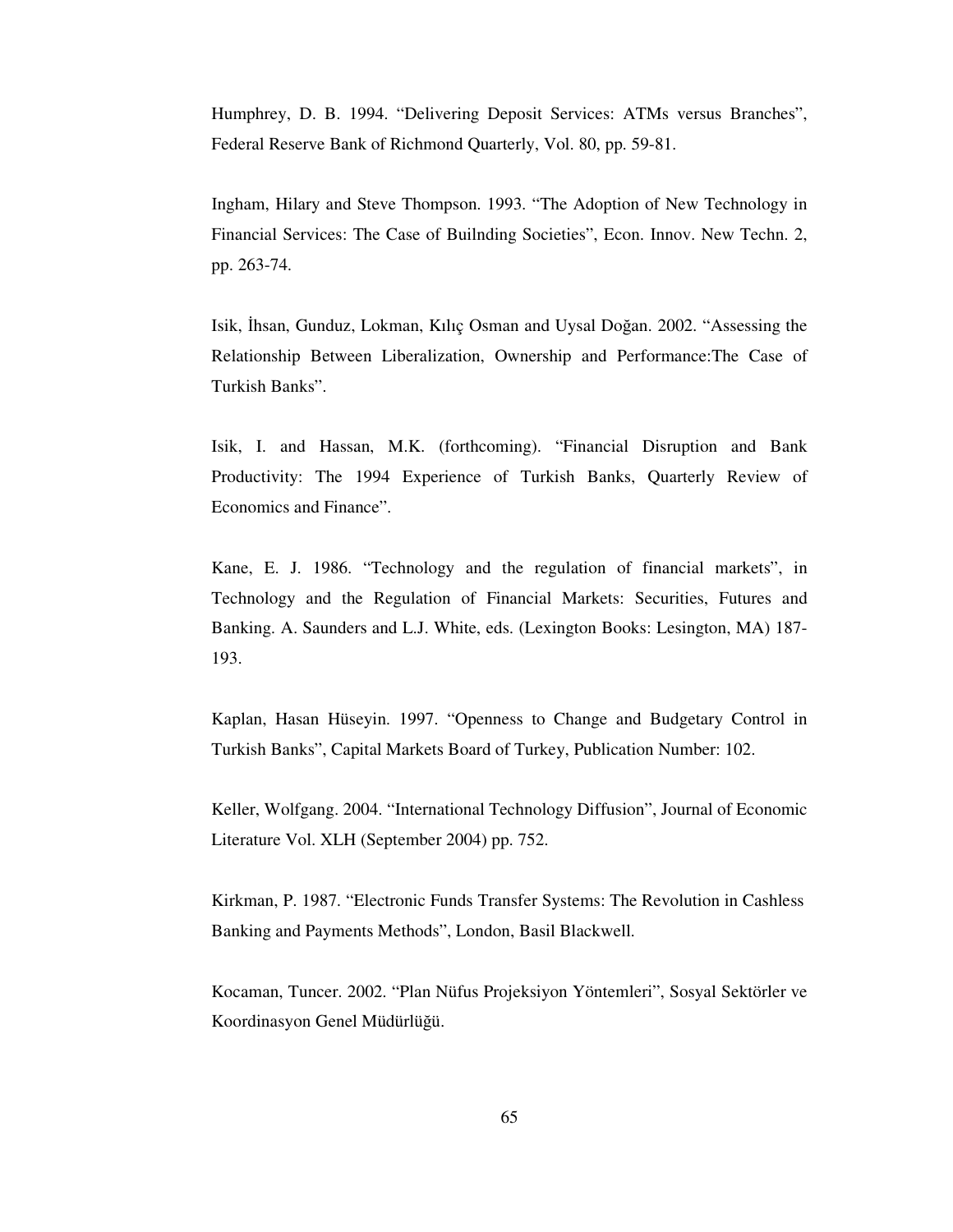Kotler, P. 1972. "Marketing Management – Analysis, Planning, and Control", Second Edition, Prentice-Hall, New Jersey.

Lea, Michael. 1996. "Innovation and the Cost of Credit: A Historical Perspective", Housing Policy Debate. Volume 7(1), 1996. Pages 147-174.

Lerner, Josh. 2000. "Where Does State Street Lead? A First Look at Finance Patents, 1971-2000", National Bureau of Economic Research Working Paper, Number 7918. September 2000.

Lerner, Josh. 2002. "Where Does State Street Lead?" A First Look at Finance Patents, 1971-2000" J. Finance 57:2, pp. 901-30.

Mansfield, Edwin. 1968. "Industrial Research and Technological Innovation", New York: Norton.

Mantel, Brian. 2000. "Why Do Consumers Pay Bills Electronically? An Ampirical Analysis", Econ. Persp. Fed. Reserve Bank Chicago, 4th Quarter pp. 37-42.

McKinsey Global Institute. 2003. "Overview" (Section 1) and "Retail Banking" (Chapter 3), in Turkey: Making the Productivity and Growth Breakthrough, MGI Report, February http://www.mckinsey.com/knowledge/mgi/turkey/perspective.asp

McLaughlin, R. 1999. "Over-the-counter Derivative Products", (McGraw Hill, New York).

Merton, R.C. 1992. "Financial Innovation and Economic Performance", Journal of Applied Corporate Finance 4(4):12-22.

Miller, Merton H. 1986. "Financial Innovation: The Last Twenty Years and the Next" J. Finance Quant. Anal. 21:4, pp.459-71.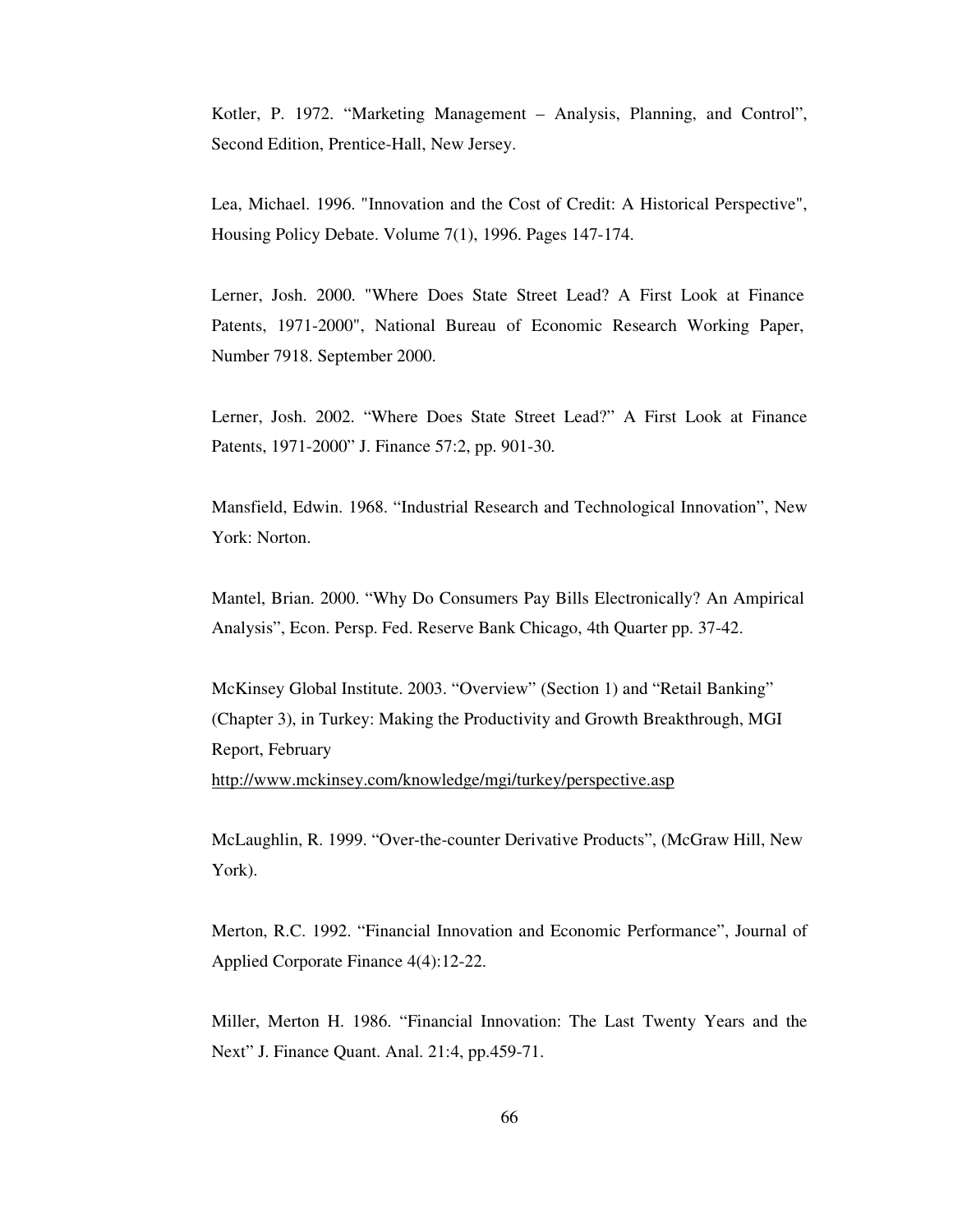Miller, Merton H. 1992. "Financial Innovation: Achievements and Prospects", Journal of Applied Corporate Finance. Volume 4, Winter 1992. Pages 4-12.

Molyneux, Phil and Nidal Shanroukh. 1996. "Diffusion of Financial Innovations: The Case of Junk Bonds and Note Issuance Facilities", J. Money, Credit, Banking 28:3, pp. 502-22.

Obay, L. 2000. "Financial Innovation in the Banking Industry: The Case of Asset Securitization" (Garland Publishing, New York).

Ökçün, G. 1971 "1920-1930 Yıllarında Kurulan Türk Anonim Şirketlerinde Yabancı Sermaye (The Foreign Capital in Turkish Cooperations established between 1920-1930)" Ankara.

Pazarbasioglu, C. 2003. "Costs of European Union Accession: The Potential Impact on the Turkish Banking Sector", Banking Regulatory and Supervision Agency, Ankara, June.

Pennings, Johannes M. And Farid Harianto. 1992. "The Diffusion of Technological Innovation in the Commercial Banking Industry", Strat. Manage. J. 13:1, pp. 29-46.

Pouncy, C. R. P. 1998. "Contemporary Financial Innovation: Orthodoxy and Alternatives", Southern Methodist University Law Review 51:505+.

Quirmbach, H. C. 1986. 'The Diffusion of New Technology and the Market for an Innovation', Rand Journal of Economics, Vol. 17, pp. 33-47.

Reinganum, J. F. 1981a. "On the Diffusion of New Technology: A Game Theoretic Approach", Review of Economic Studies, Vol. 48, pp. 395-405.

Reinganum, J. F. 1981b. "Market Structure and the Diffusion of New Technology", The Bell Journal of Economics, Vol. 12, pp. 618-624.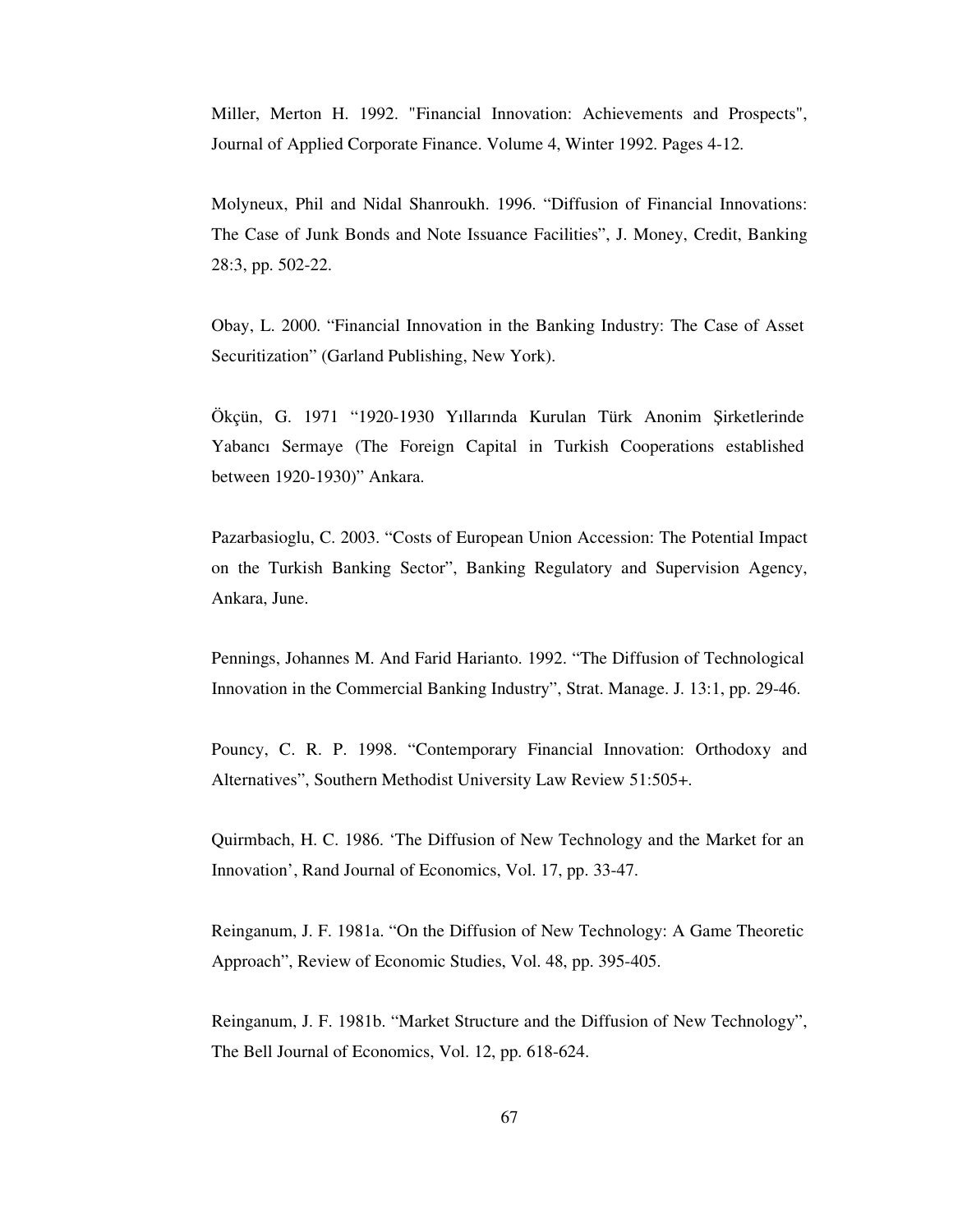Reinganum, J. F. 1989. "The Theory of Innovation: Research, Development and Diffusion", in R. Schmalensee and R. D. Willig (editors), Handbook of Industrial Organisation, North-Holland, Amsterdam.

Rogers, E. M. 1995. "Diffusion of Innovations", 4 th ed., Free Press

Ross, S.A. 1989. "Presidential Addresss: Institutional Markets, Financial Marketing and Financial Innovation", Journal of Finance 44(3):541-556.

Russo, T. A. and M. Vinciguerra. 1991. "Financial Innovation and Uncertain Regulation: Selected issues regarding new product development", Texas Law Review 69:1431+.

Saloner, Garth and Andrea Shephard. 1995. "Adoption of Technologies with Netwoek Effects: An Empirical Examination of the Adoption of Automated Teller Machines", Rand J. Econ. 26:3, pp. 479-501.

Schumpeter, J. A. 1939. "Business Cycles", 1st edition McGraw Hill, New York. (Porcupine Press, Philadelphia).

Shapira, P. , Roessner J. , and Barke R. 1992. "Federal-State Collaboration in Industrial Modernization, Atlanta, GA School of Public Policy, Georgia Institute of Technology", Atlanta, 1992 .

Shapira, Philip, Stuart Rosenfeld. 1996. "An Overview of Technology Diffusion Policies and Programs to Enhance the Technological Absorptive Capabilities of Small and Medium Enterprises", Background paper prepared for the Organization for Economic Cooperation and Development Directorate for Science, Technology and Industry.

Sharma, Sunil. 1992. "Behind the Diffusion Curve : An Analysis of ATM Adoption", Working Paper #686 Department of Economics University of California Los Angeles.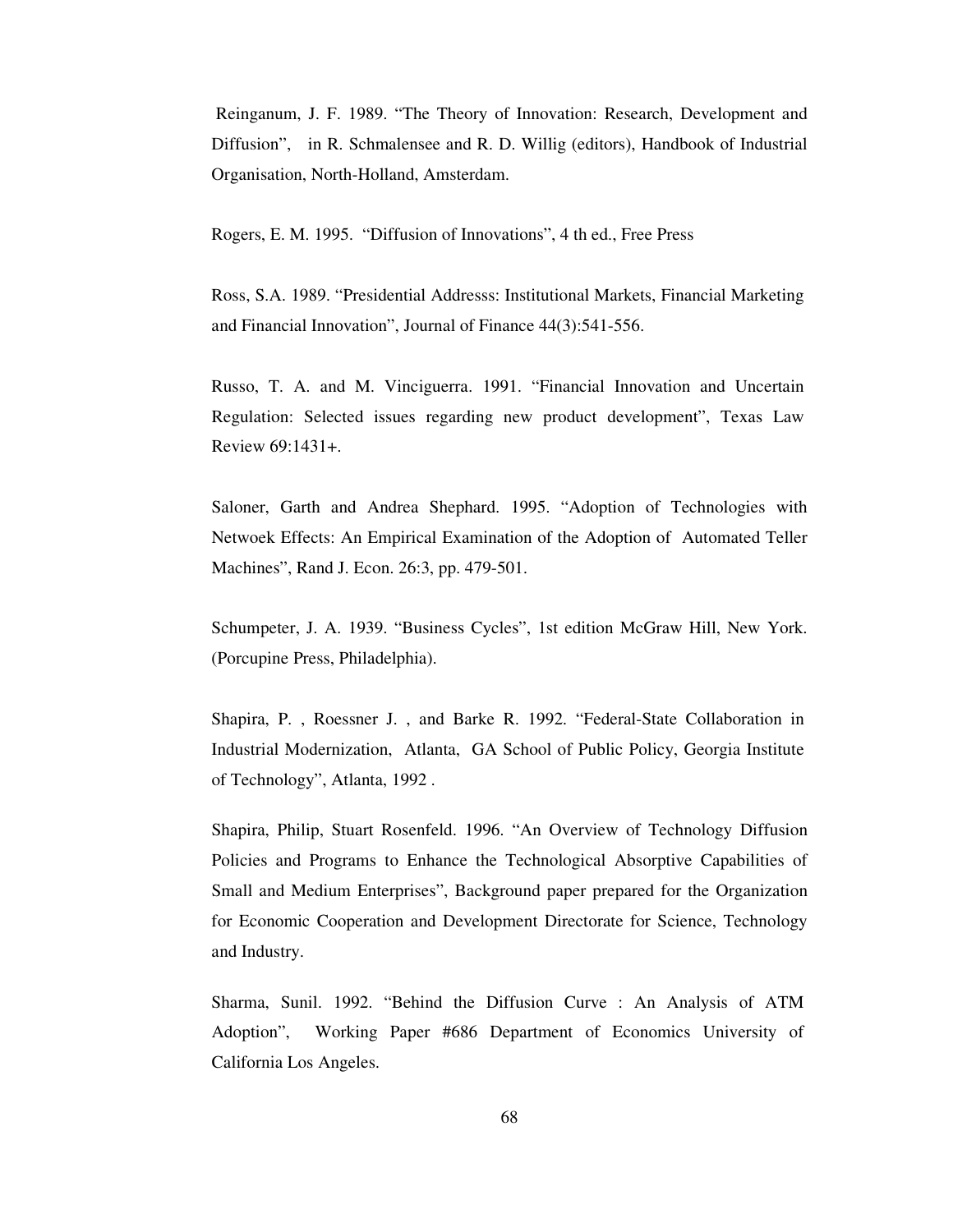Siegel, Daniel. 1990. "Innovation and Technology in the Markets: A Reordering of the World's Capital Market System", Chicago: Probus, 1990.

Silber, William. 1975. "Financial Innovation", Lexington, MA: Heath.

Sinha, Rajiv K. and Murali Chandrashekaran. 1992. "A Split Hazard Model for Analyzing the Diffusion of Innovations", J. Marketing Res. 29:1, pp. 116-27.

Smith, C., C. Smithson and D. Wilford. 1990. "Managing Financial Risk" (Harper Business, New York).

Steinherr, A. , Tuke,l A. and Ucer, M. 2004. "The Turkish Banking Sector Challenges and Outlook in Transition to EU Membership", BEEP briefing no 9.

Sullivan, Richard J. 2000. "How Has An Adoption of Internet Banking Affected Performance and Risk in Banks?", Finan. Industry Perspect. Fed. Reserve Bank Kansas City, pp. 1-16.

The Banks Association of Turkey. 2004. "Financial Sector and Banking System in Turkey".

The Banks Association of Turkey. 2005. "Financial Sector and Banking System in Turkey".

Tufano, P. 1989. "Financial Innovation and First Mover Advantages", Journal of Financial Economics 25:213-240.

Tufano, Peter. 2000. "Financial Innovation", The Handbook of the Economics of Finance (North Holland), edited by George Constantinides, Milt Harris and René Stulz.

Van Horne, James. 1985. "Of Financial Innovations and Excesses", Journal of Finance. Volume 40(3), July 1985. Pages 621-636.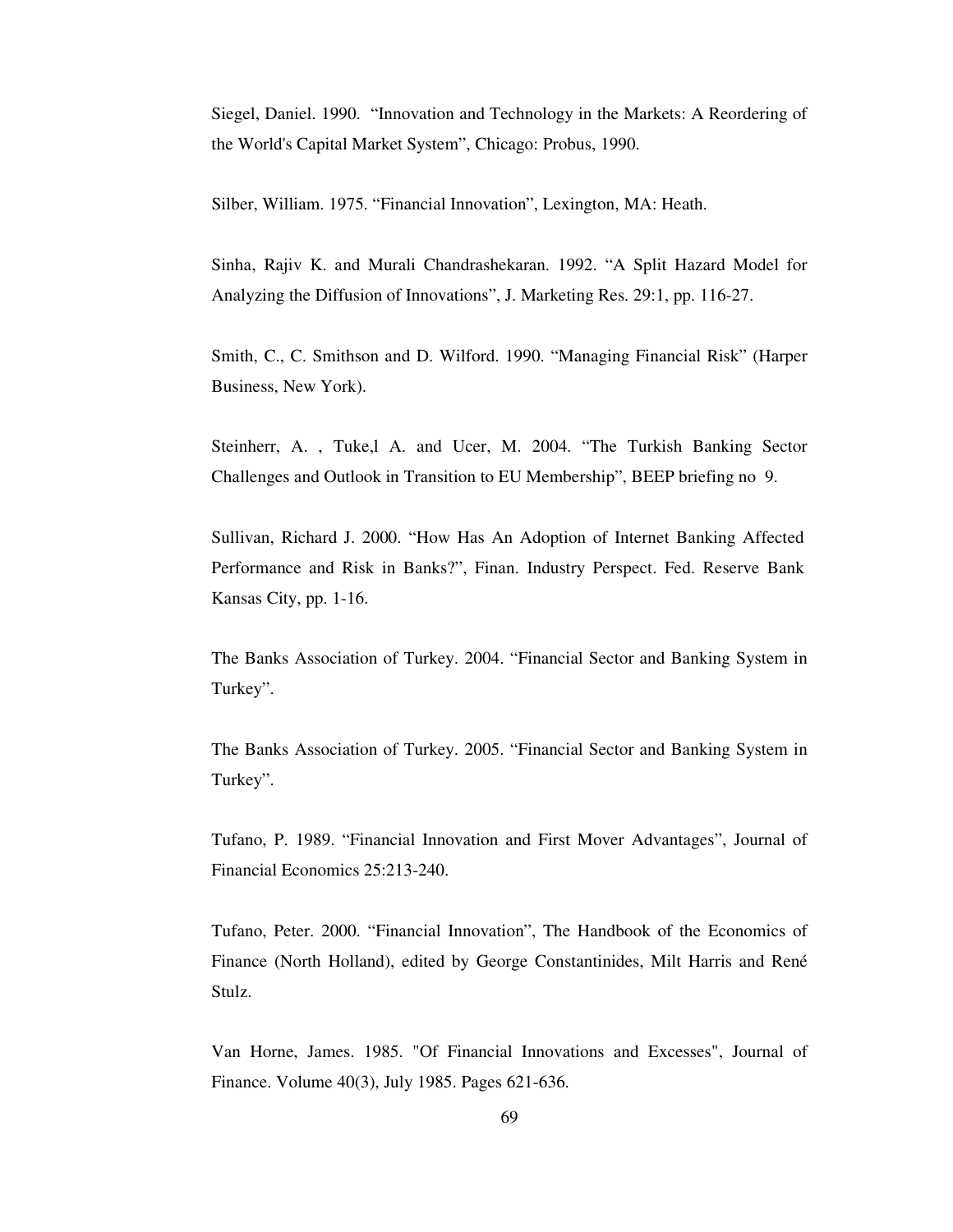White, L. J. 2000. "Technological Change, Financial Innovation, and Financial Regulation in the U.S.: The Challenge for Public Policy", in Performance of Financial Institutions, ed. P. Harker and S. Zenios (Cambridge University Press, Cambridge, UK). 388-415.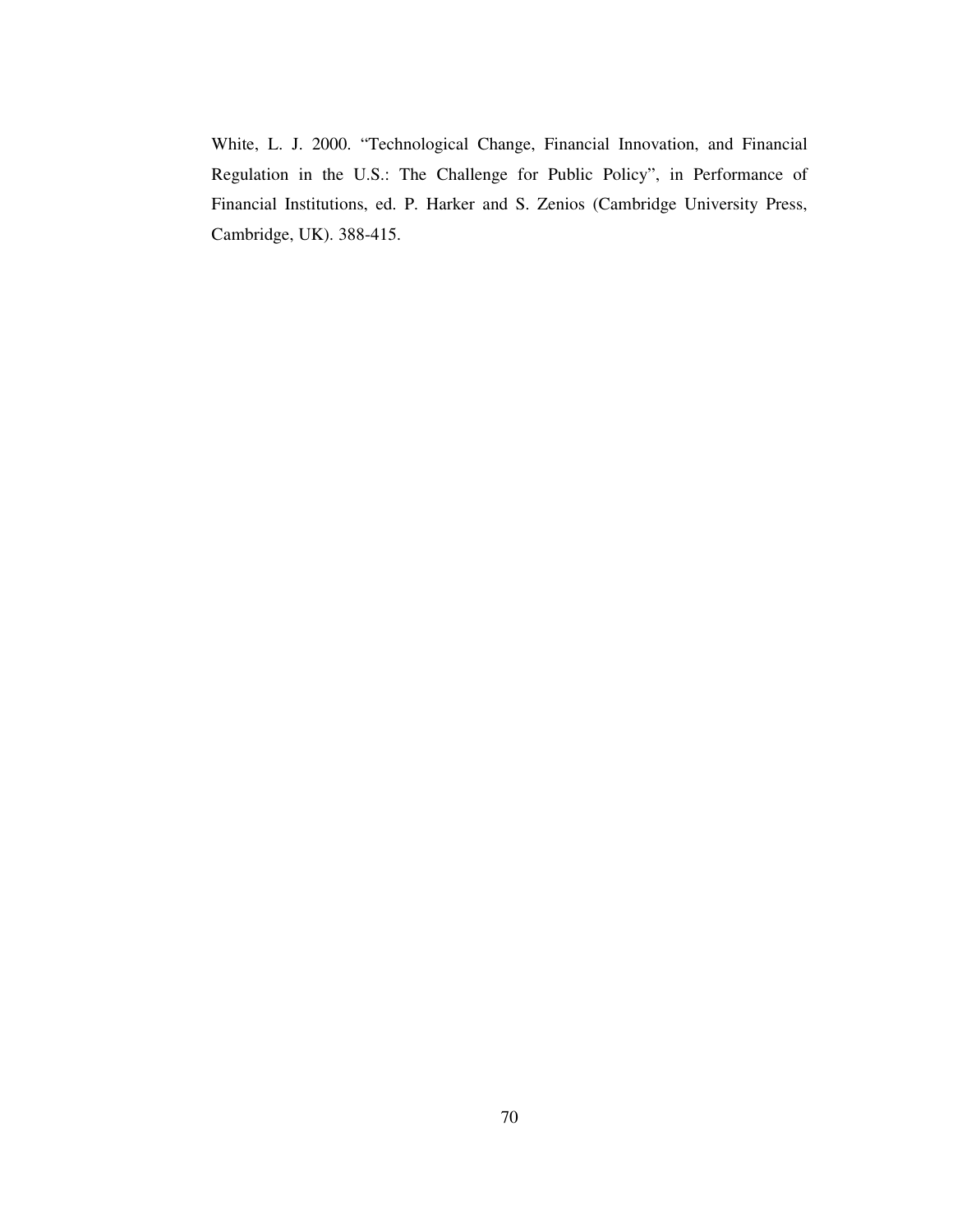### **APPENDIX A**

#### **Calculations on Data**

Since some of the data set was not proper to be used in this thesis, I was able to use them in this study only after some calculations. For example, I divided the total deposit amount and total credit amount by [CPI (1987=100)\* POPULATION] to obtain the real values per capita;

Total Amount of Deposits / (CPI \* POPULATION)

Total Amount of Credits / (CPI \* POPULATION)

I also divided the value of GDP by population to obtain the value of GDP per capita; GDP/POPULATION

Information about population according to provinces exists only for two census years, 1990 and 2000. However, I needed to use population variable for all of the years between 1990 and 2004. Using the values in 1990 and in 2004, I calculated the population for each of the years as follows $^{18}$ :

**P t +n =** Population of the last census

**Pt =** Population of the previous census

- **r =** The increase of the growth of population
- **n =** The number of years between two census

 $P t + n = P t * e^{rn}$ 

<sup>&</sup>lt;sup>18</sup> See, Kocaman (2002) "Plan Nüfus Projeksiyon Yöntemleri"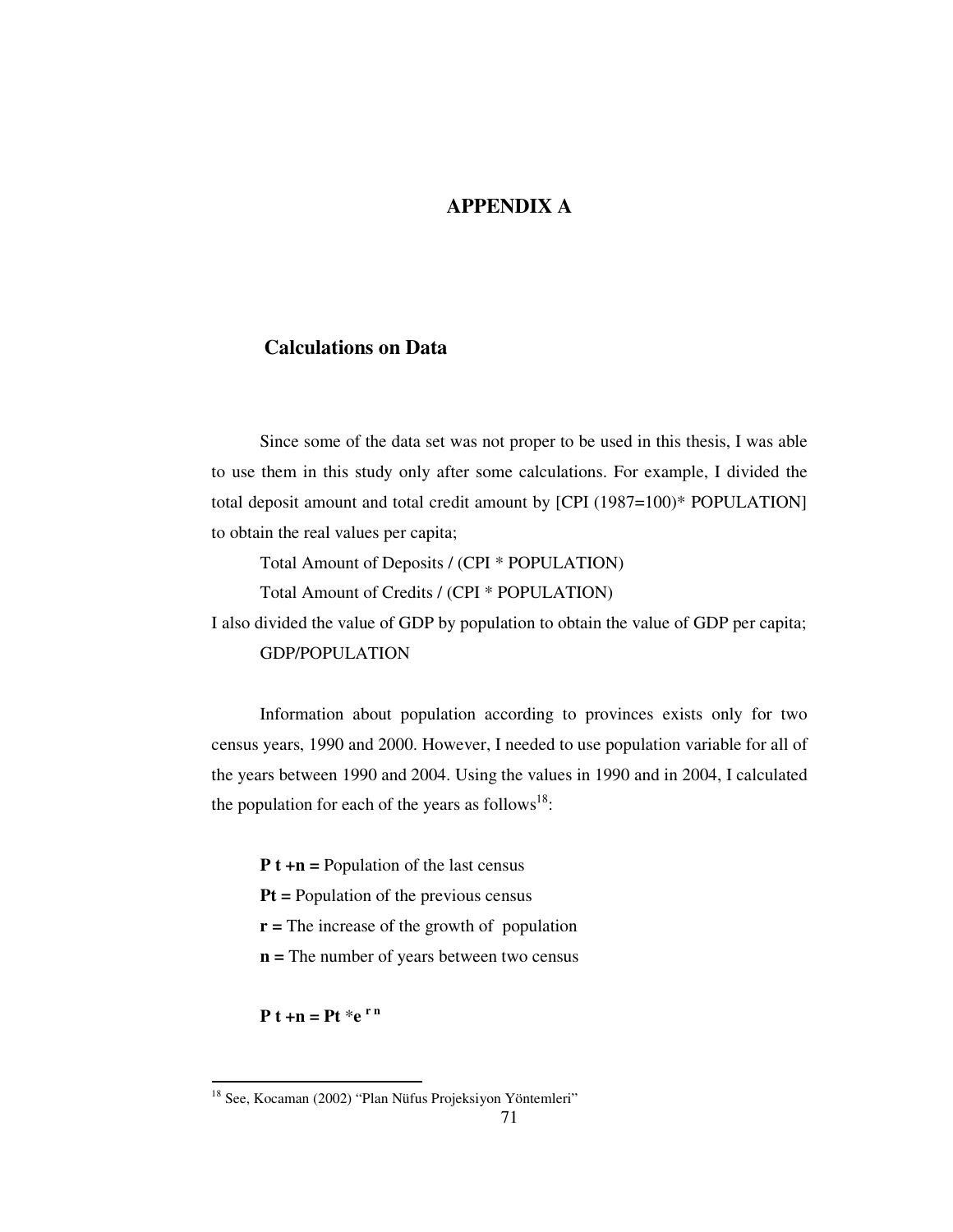**P t +n**  $---=e^{rn}$ 

**Pt**

We take the logarithm of both sides;

**P t +n log e --------- = r n log <sup>e</sup> e Pt**

Since  $\log_e e = 1$ ,

$$
\begin{array}{c}\n P t + n \\
\log e\n \end{array}
$$
\n
$$
r = \frac{P t}{n}
$$

Then, using r the procedure followed in this study can be exemplified as below:

The population in 1985; **Pt+n** = P<sub>1985</sub> = 50.664.458 The population in 1990;  $Pt = P_{1990} = 56.473.035$ The number of years between two census;  $n = 5$ 

56.473.035 **e r 5 =** --------------------- = 1 ,11 4647965 50.664.458

$$
\log e = 1.11\,4647965
$$
  
**r** = 33332333555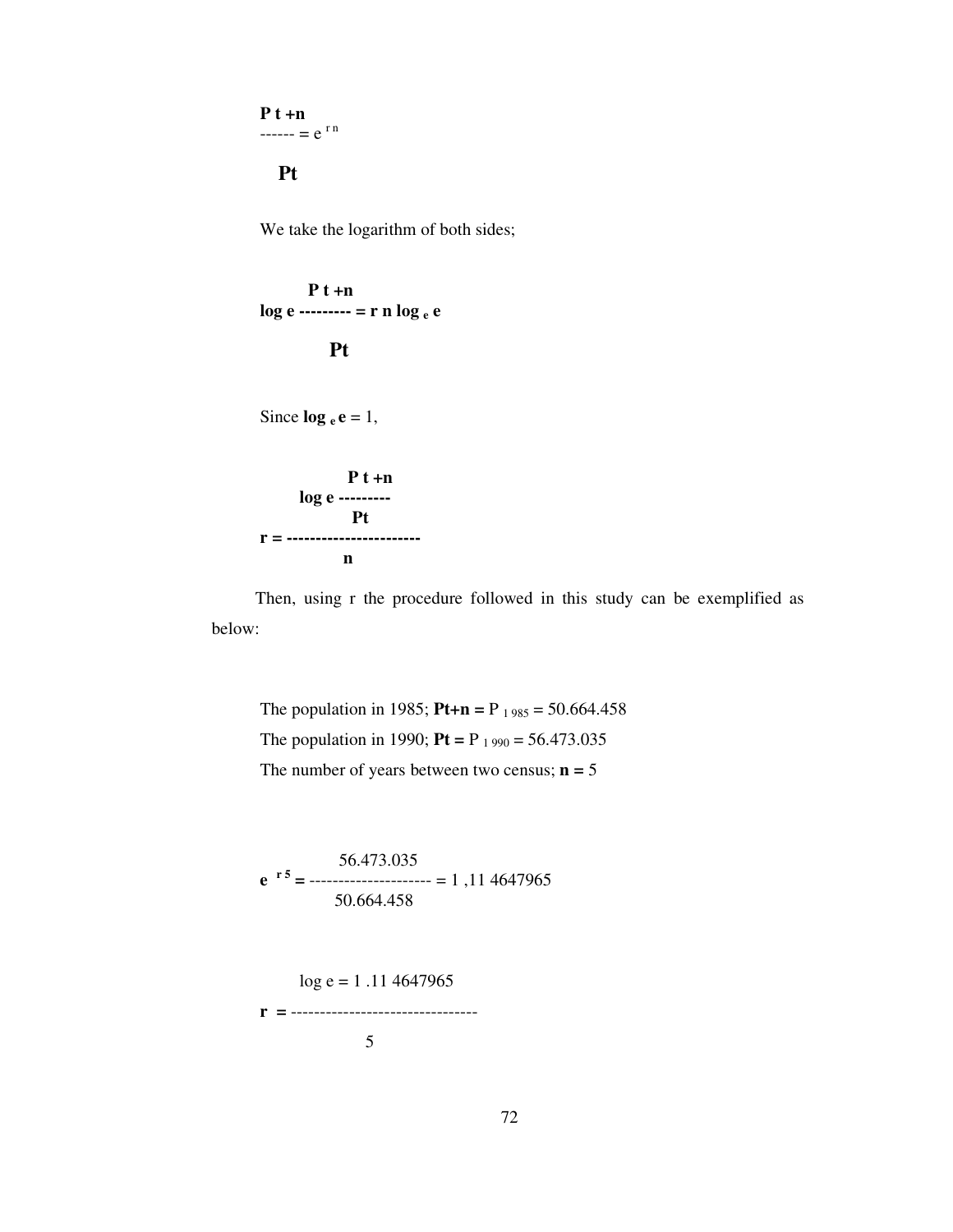$$
0.1\ 08538628
$$

$$
\mathbf{r} = \frac{1}{5} \quad \text{or} \quad \mathbf{r} = 2.17\%
$$

Using the populations of 1985 and 1990, the populations of 1991, 1992, 1993, and 1994 can be calculated by finding the anti-log of the increase of the annual population growth:

The population in 1985; **P t** +n = P  $_{1.985}$  = 50.664.458

The population in 1990; **Pt** = P<sub>1990</sub> = 56.473.035

The average increase in the annual growth rate of population between 1985 and  $1990 = r = 0,021707725$ 

Anti-log of the increase in the annual growth rate of population = 1,021945053

#### 1 985 population =  $50.664.458$

 986 population = 1,02 1 945053 \* 50.664.458 = 5 1 .776.292 (estimation) 987 population = 1,02 1 945053 \* 5 1 .776.292 = 52.9 1 2.526 (estimation) 988 population = 1,02 1 945053 \* 52.9 1 2.526 = 54.073.694 (estimation) 989 population = 1,02 1 945053 \* 54.073.694 = 55.260.344 (estimation) 1 990 population =  $1,02$  1 945053  $*$  55.260.344 = 56.473.035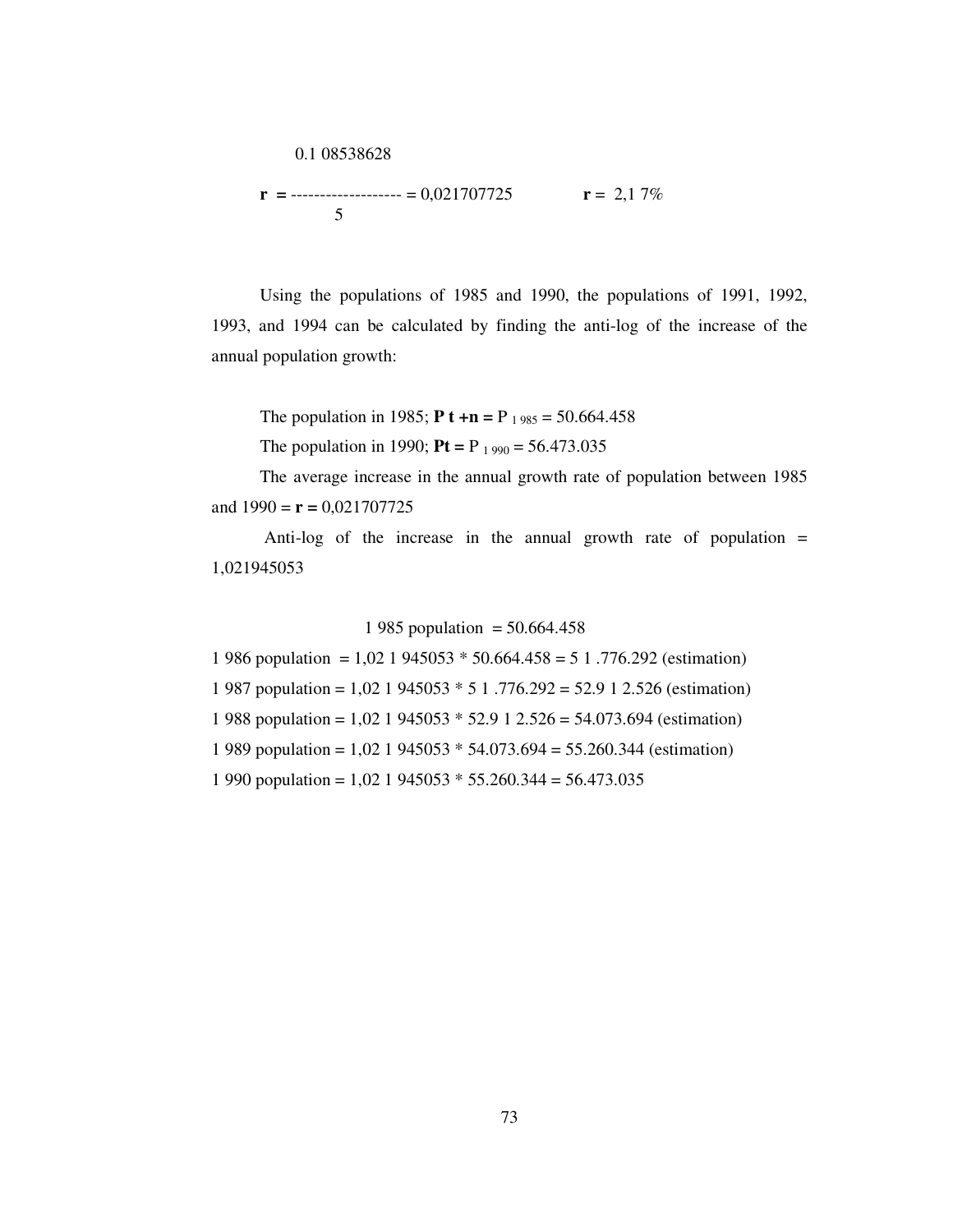#### **APPENDIX B**

Two versions of the original model are as follows:

### **Model 1**

**Log (Ni,t is +1)** = <sup>i</sup> + <sup>1</sup> log (Ni,t-1 is +1) + <sup>2</sup> log (Ni,t-1 iz +1) + <sup>3</sup> log (P i, <sup>t</sup> ) + <sup>4</sup> (Yeari, <sup>t</sup> )

**Log**  $(N_{i,t}^{i\mathbf{z}}+1) = \alpha_i + \beta_1 \log (N_{i,t-1}^{i\mathbf{z}}+1) + \beta_2 \log (N_{i,t-1}^{i\mathbf{s}}+1) + \beta_3 \log (P_{i,t}) +$  $\beta_4$  (Year <sub>i, t</sub>)

### **Model 2**

**Log**  $(N_{i,t}^{i}$ <sup>is</sup> +1) =  $\alpha_i$  +  $\beta_1$  log  $(N_{i,t-1}^{i}$ <sup>is</sup> +1) +  $\beta_2$  log  $(N_{i,t-1}^{i}$ i<sup>z</sup> +1) +  $\beta_3$  log  $(B_{i,t}$  +1) +  $\beta$ <sub>4</sub> (Year<sub>i, t</sub>)

**Log**  $(N_{i,t}^{i\mathbf{z}} + 1) = \alpha_i + \beta_1 \log (N_{i,t-1}^{i\mathbf{z}} + 1) + \beta_2 \log (N_{i,t-1}^{i\mathbf{z}} + 1) + \beta_3 \log (B_{i,t}^{i\mathbf{z}} + 1)$  $+1) + \beta_4$  (Year<sub>i,t</sub>)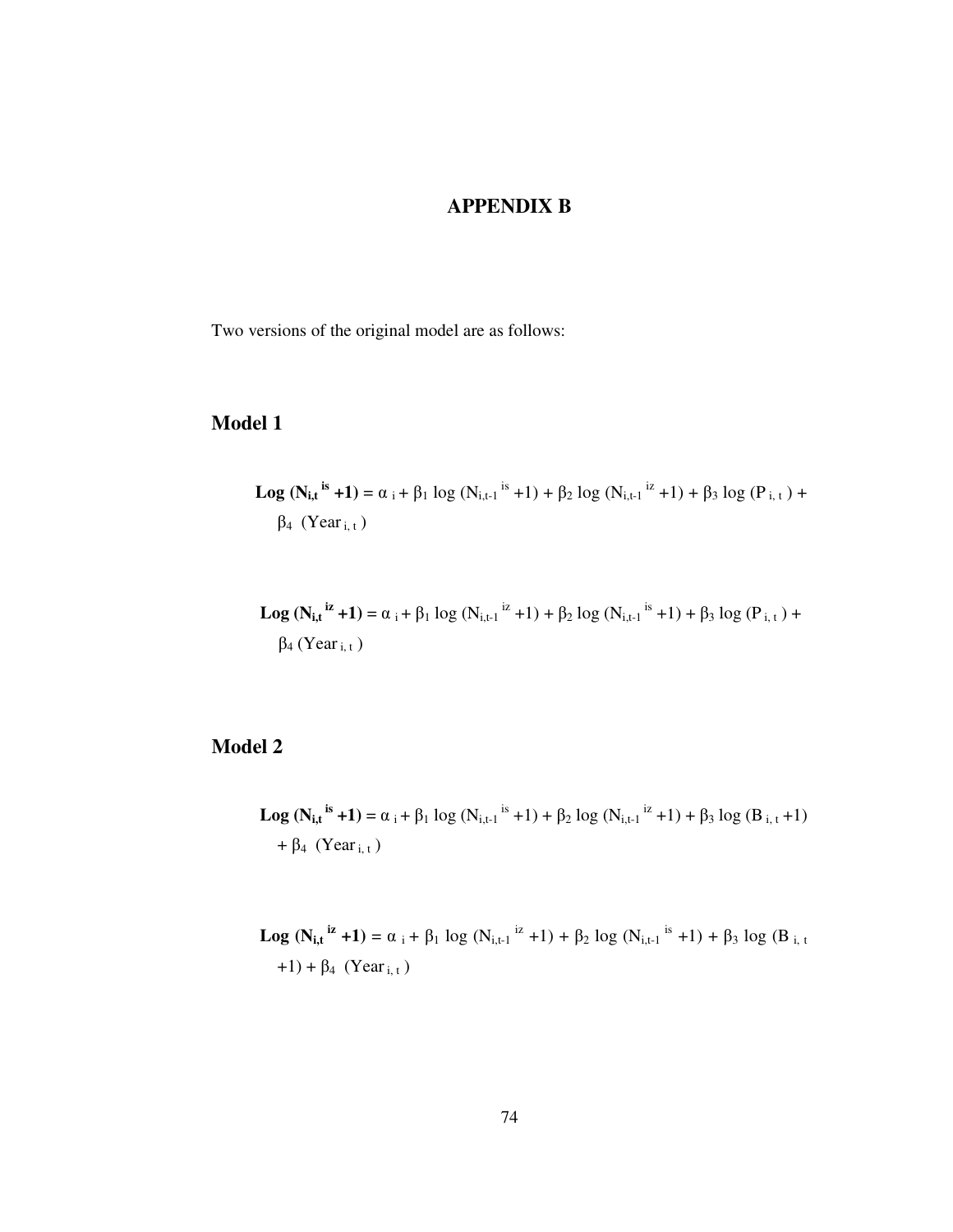# **MODEL 1**

### **Table B.1 Fixed Effects for T.** - **Bankası**

| Variable         | Coefficient          | Std. Error | t-Statistic | Prob.  |
|------------------|----------------------|------------|-------------|--------|
| C                | $-218.3506$          | 25.72676   | $-8.487295$ | 0.0000 |
| $LOG(NIS(-1)+1)$ | 0.418236             | 0.045562   | 9.179412    | 0.0000 |
| $LOG(NIZ(-1)+1)$ | $-0.064239$          | 0.042790   | $-1.501243$ | 0.1338 |
| LOG(P)           | 0.339189             | 0.029099   | 11.65643    | 0.0000 |
| YEAR             | 0.108926             | 0.012920   | 8.430936    | 0.0000 |
|                  | Effects Coordination |            |             |        |

Effects Specification

Cross-section fixed (dummy variables)

| R-squared          | 0.958081 | Mean dependent var | 1.888538 |
|--------------------|----------|--------------------|----------|
| Adjusted R-squared | 0.953202 | S.D. dependent var | 1.126463 |
| S.E. of regression | 0.243685 | Sum squared resid  | 38.77684 |
| Durbin-Watson stat | 1.487608 | J-statistic        | 0.016721 |
| Instrument rank    | 77.00000 |                    |          |
|                    |          |                    |          |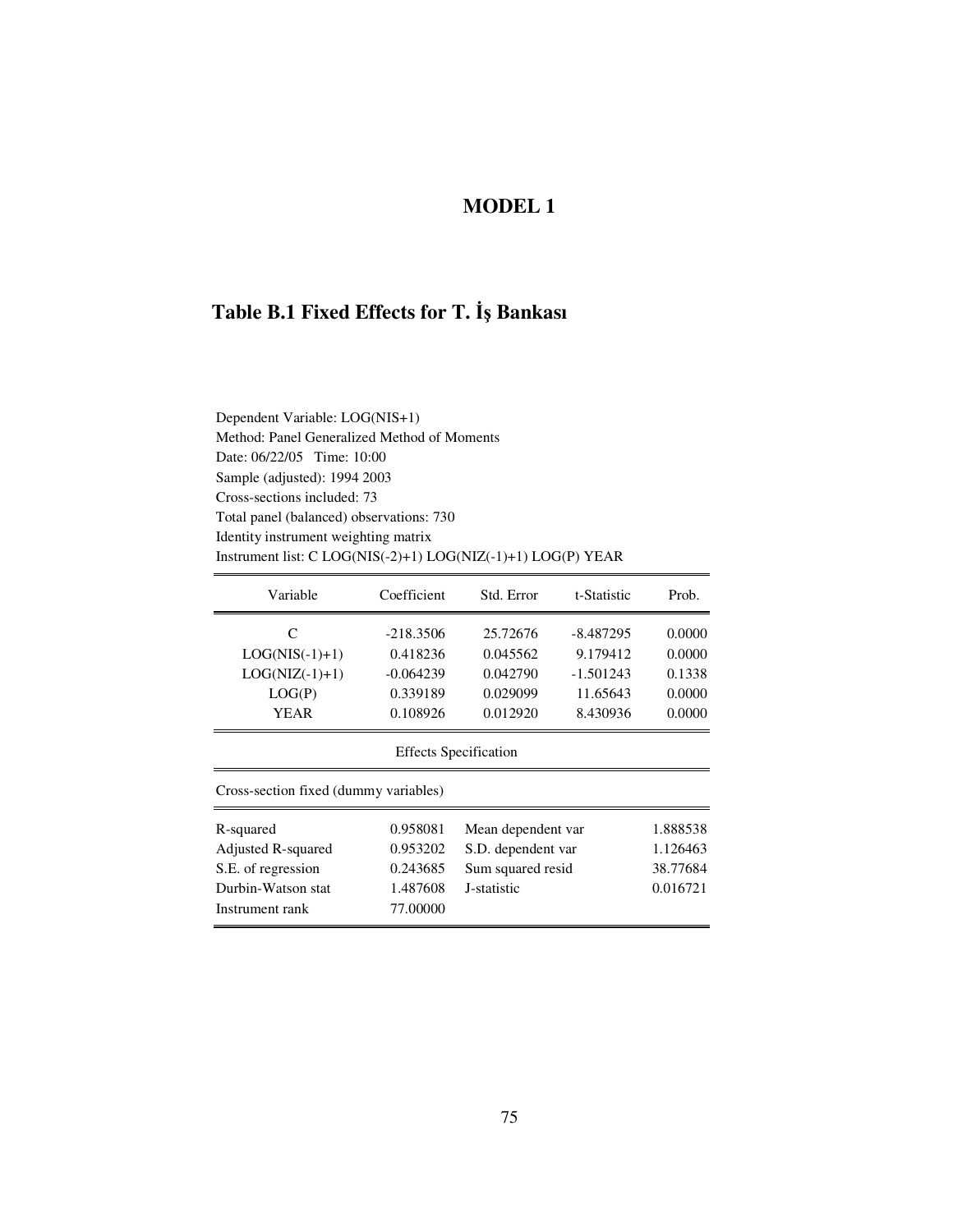# **Table B.2 Fixed Effects for T. C. Ziraat Bankası**

Dependent Variable: LOG(NIZ+1) Method: Panel Generalized Method of Moments Date: 06/22/05 Time: 10:03 Sample (adjusted): 1993 2003 Cross-sections included: 73 Total panel (balanced) observations: 803 Identity instrument weighting matrix Instrument list: C LOG(NIZ(-2)+1) LOG(NIS(-1)+1) LOG(P) YEAR

| Variable                              | Coefficient | Std. Error         | t-Statistic | Prob.    |  |
|---------------------------------------|-------------|--------------------|-------------|----------|--|
| C                                     | $-106.0153$ | 15.91319           | $-6.662104$ | 0.0000   |  |
| $LOG(NIS(-1)+1)$                      | 0.066403    | 0.017800           | 3.730471    | 0.0002   |  |
| $LOG(NIZ(-1)+1)$                      | 0.401947    | 0.053523           | 7.509775    | 0.0000   |  |
| LOG(P)                                | $-0.044217$ | 0.019305           | $-2.290432$ | 0.0223   |  |
| <b>YEAR</b>                           | 0.053758    | 0.008021           | 6.701803    | 0.0000   |  |
| <b>Effects Specification</b>          |             |                    |             |          |  |
| Cross-section fixed (dummy variables) |             |                    |             |          |  |
| R-squared                             | 0.967995    | Mean dependent var |             | 1.995495 |  |
| Adjusted R-squared                    | 0.964645    | S.D. dependent var |             | 0.937984 |  |
| S.E. of regression                    | 0.176369    | Sum squared resid  |             | 22.58306 |  |
| Durbin-Watson stat                    | 1.197136    | J-statistic        |             | 0.001699 |  |
| Instrument rank                       | 77.00000    |                    |             |          |  |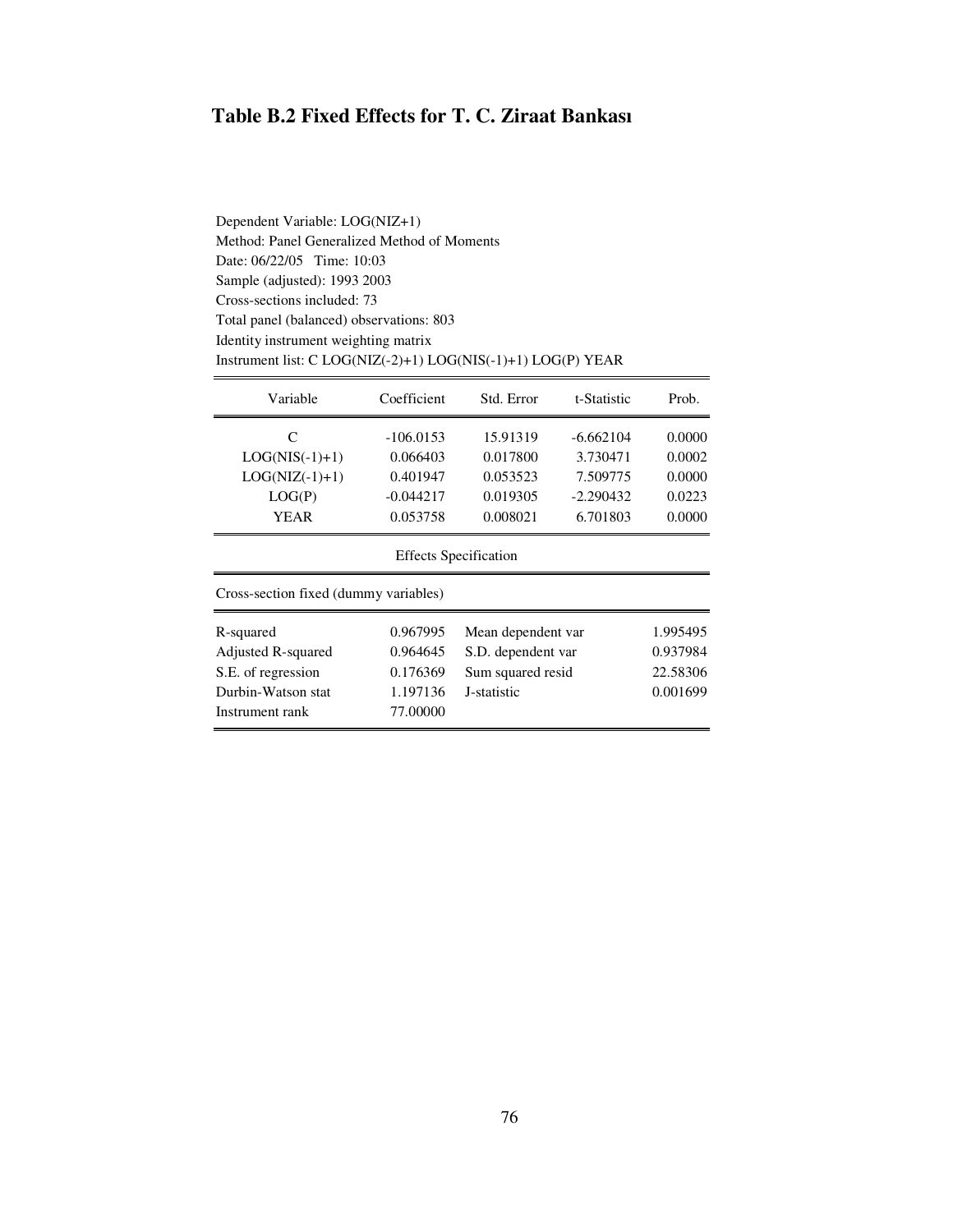# **MODEL 2**

### **Table B.3 Fixed Effects for T.** - **Bankası**

| Dependent Variable: LOG(NIS+1)                                   |
|------------------------------------------------------------------|
| Method: Panel Generalized Method of Moments                      |
| Date: 06/22/05 Time: 10:01                                       |
| Sample (adjusted): 1994 2003                                     |
| Cross-sections included: 73                                      |
| Total panel (balanced) observations: 730                         |
| Identity instrument weighting matrix                             |
| Instrument list: $C LOG(NIS(-2)+1) LOG(NIZ(-1)+1) LOG(B+1) YEAR$ |

| Variable         | Coefficient | Std. Error | t-Statistic | Prob.  |
|------------------|-------------|------------|-------------|--------|
| C                | $-289.2726$ | 26.86136   | $-10.76910$ | 0.0000 |
| $LOG(NIS(-1)+1)$ | 0.457704    | 0.045471   | 10.06574    | 0.0000 |
| $LOG(NIZ(-1)+1)$ | $-0.042203$ | 0.043819   | $-0.963131$ | 0.3358 |
| $LOG(B+1)$       | 0.803223    | 0.085867   | 9.354306    | 0.0000 |
| YEAR             | 0.143799    | 0.013441   | 10.69852    | 0.0000 |
|                  |             |            |             |        |

#### Effects Specification

Cross-section fixed (dummy variables)

| R-squared          | 0.956474 | Mean dependent var | 1.888538 |
|--------------------|----------|--------------------|----------|
| Adjusted R-squared | 0.951408 | S.D. dependent var | 1.126463 |
| S.E. of regression | 0.248313 | Sum squared resid  | 40.26371 |
| Durbin-Watson stat | 1.533960 | J-statistic        | 0.001901 |
| Instrument rank    | 77.00000 |                    |          |